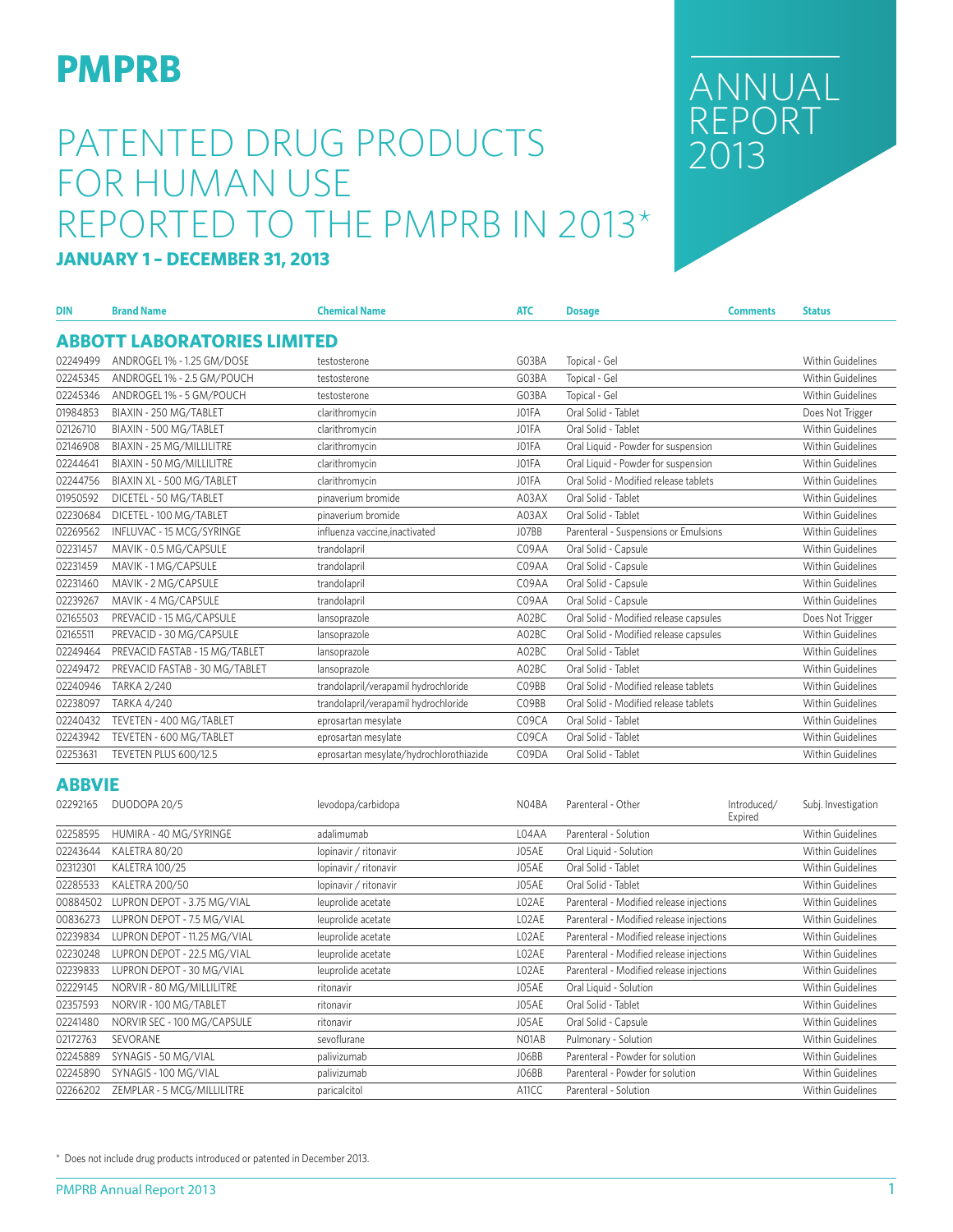| 02239653 | ANDRODERM - 12.2 MG/PATCH                   | testosterone (transdermal delivery system)                                | G03BA              | Topical - Patches                               |            | Within Guidelines        |
|----------|---------------------------------------------|---------------------------------------------------------------------------|--------------------|-------------------------------------------------|------------|--------------------------|
| 02245972 | ANDRODERM - 24.3 MG/PATCH                   | testosterone                                                              | G03BA              | Topical - Patches                               |            | Within Guidelines        |
| 02366150 | GELNIQUE - 100 MG/GRAM                      | oxybutynin chloride                                                       | G04BD              | Topical - Gel                                   | Introduced | Subj. Investigation      |
| 02254735 | OXYTROL - 36 MG/PATCH                       | oxybutynin                                                                | G04BD              | Topical - Patches                               |            | Does Not Trigger         |
| 02361663 | RAPAFLO - 4 MG/CAPSULE                      | silodosin                                                                 | G04CA              | Oral Solid - Capsule                            | Expired    | Within Guidelines        |
| 02361671 | RAPAFLO - 8 MG/CAPSULE                      | silodosin                                                                 | G04CA              | Oral Solid - Capsule                            | Expired    | Within Guidelines        |
|          |                                             |                                                                           |                    |                                                 |            |                          |
|          | <b>ACTELION PHARMACEUTICALS CANADA INC.</b> |                                                                           |                    |                                                 |            |                          |
| 02337630 | TOCTINO - 10 MG/CAPSULE                     | alitretinoin                                                              | D <sub>11</sub> AX | Oral Solid - Capsule                            |            | Within Guidelines        |
| 02337649 | TOCTINO - 30 MG/CAPSULE                     | alitretinoin                                                              | D <sub>11</sub> AX | Oral Solid - Capsule                            |            | Within Guidelines        |
| 02244981 | TRACLEER - 62.5 MG/TABLET                   | bosentan (bosentan monohydrate)                                           | C02KX              | Oral Solid - Tablet                             |            | <b>Within Guidelines</b> |
| 02244982 | TRACLEER - 125 MG/TABLET                    | bosentan (bosentan monohydrate)                                           | C02KX              | Oral Solid - Tablet                             |            | Within Guidelines        |
| 02250519 | ZAVESCA - 100 MG/CAPSULE                    | miglustat                                                                 | A16AX              | Oral Solid - Capsule                            |            | Within Guidelines        |
|          |                                             |                                                                           |                    |                                                 |            |                          |
|          | <b>ALCON CANADA INC.</b>                    |                                                                           |                    |                                                 |            |                          |
| 02331624 | AZARGA 1/0.5                                | brinzolamide/timolol maleate                                              | S01ED              | Ophthalmic - Suspension                         |            | Within Guidelines        |
| 02238873 | AZOPT - 10 MG/MILLILITRE                    | brinzolamide                                                              | SO1EC              | Ophthalmic - Suspension                         |            | Within Guidelines        |
| 02252716 | CIPRODEX 3/1                                | ciprofloxacin hydrochloride/dexamethasone                                 | S02CA              | Otic - Suspension                               |            | Within Guidelines        |
| 02278251 | <b>DUO TRAV 0.04/5</b>                      | travoprost/timolol maleate                                                | SO1ED              | Ophthalmic - Liquid                             |            | Within Guidelines        |
| 02410818 | JETREA - 2.5 MG/MILLILITRE                  | ocriplasmin                                                               | S01XA              | Ophthalmic - Other                              | Introduced | <b>Within Guidelines</b> |
| 02308983 | NEVANAC - 1 MG/MILLILITRE                   | nepafenac                                                                 | S01BC              | Ophthalmic - Suspension                         |            | Does Not Trigger         |
| 02362171 | PATADAY - 2 MG/MILLILITRE                   | olopatadine hydrochloride                                                 | S01GX              | Ophthalmic - Liquid                             |            | Does Not Trigger         |
| 02233143 | PATANOL - 1 MG/MILLILITRE                   | olopatadine hydrochloride ophthalmic<br>solution 0.1%w/v (as olopatadine) | S01GX              | Ophthalmic - Liquid                             |            | Within Guidelines        |
| 00778907 | TOBRADEX 3/1                                | tobramycin/dexamethasone                                                  | S01CA              | Ophthalmic - Suspension                         | Expired    | Within Guidelines        |
| 00778915 | TOBRADEX 3/1                                | tobramycin/dexamethasone                                                  | S01CA              | Ophthalmic - Ointment                           | Expired    | Within Guidelines        |
| 02318008 | TRAVATAN Z - 0.04 MG/MILLILITRE             | travoprost                                                                | SO1EE              | Ophthalmic - Liquid                             |            | Within Guidelines        |
| 02368676 | TRIESENCE - 40 MG/MILLILITRE                | triamcinolone acetonide                                                   | S01BA              | Ophthalmic - Other                              |            | Subj. Investigation      |
| 02163691 | VEXOL - 10 MG/MILLILITRE                    | rimexolone                                                                | S01BA              | Ophthalmic - Suspension                         |            | Within Guidelines        |
| 02252260 | VIGAMOX - 5 MG/MILLILITRE                   | moxifloxacin hydrochloride                                                | S01AX              | Ophthalmic - Liquid                             |            | Does Not Trigger         |
|          |                                             |                                                                           |                    |                                                 |            |                          |
|          |                                             |                                                                           |                    |                                                 |            |                          |
|          | <b>ALEXION PHARMACEUTICALS INC.</b>         |                                                                           |                    |                                                 |            |                          |
| 02322285 | SOLIRIS - 10 MG/MILLILITRE                  | eculizumab                                                                | L04AA              | Parenteral - Solution                           |            | Subj. Investigation      |
|          |                                             |                                                                           |                    |                                                 |            |                          |
|          | <b>ALLERGAN INC.</b>                        |                                                                           |                    |                                                 |            |                          |
| 01968300 | ACULAR - 5 MG/MILLILITRE                    | ketorolac tromethamine                                                    | S01BC              | Ophthalmic - Liquid                             |            | Does Not Trigger         |
| 02248722 | ACULAR LS - 4 MG/MILLILITRE                 | ketorolac tromethamine                                                    | S01BC              | Ophthalmic - Liquid                             |            | Does Not Trigger         |
| 02369362 | ACUVAIL - 4.5 MG/MILLILITRE                 | ketorolac tromethamine                                                    | S01BC              | Ophthalmic - Drops                              |            | Within Guidelines        |
| 02236876 | ALPHAGAN - 2 MG/MILLILITRE                  | brimonidine tartrate                                                      | SO1EA              | Ophthalmic - Liquid                             |            | <b>Within Guidelines</b> |
| 02248151 | ALPHAGAN P - 1.5 MG/MILLILITRE              | brimonidine tartrate                                                      | SO1EA              | Ophthalmic - Liquid                             |            | Within Guidelines        |
| 01981501 | BOTOX - 100 UNIT/VIAL                       | botulinum toxin type a (900kd)                                            | M03AX              | Parenteral - Powder for solution                |            | Within Guidelines        |
| 02243721 | BOTOX COSMETIC - 100 UNIT/VIAL              | botulinum toxin type a (900kd)                                            | M03AX              | Parenteral - Powder for solution                |            | <b>Within Guidelines</b> |
| 02248347 | COMBIGAN 2/5                                | brimonidine tartrate/timolol maleate                                      | S01ED              | Ophthalmic - Liquid                             |            | Within Guidelines        |
| 02350939 | LATISSE - 0.3 MG/MILLILITRE                 | bimatoprost                                                               | SO1EE              | Topical - Liquid                                |            | <b>Within Guidelines</b> |
| 02324997 | LUMIGAN - 0.1 MG/MILLILITRE                 |                                                                           | SO1EE              | Ophthalmic - Liquid                             |            | Within Guidelines        |
| 02363445 | OZURDEX - 0.7 MG/IMPLANT                    | bimatoprost<br>dexamethasone                                              | S01BA              | Ophthalmic - Modified release<br>ocular devices |            | Does Not Trigger         |
|          |                                             |                                                                           | S01XA              |                                                 |            | <b>Within Guidelines</b> |
| 02355655 | RESTASIS - 0.2 MG/VIAL                      | cyclosporine                                                              |                    | Ophthalmic - Liquid                             |            |                          |
| 02230784 | TAZORAC - 0.5 MG/GRAM                       | tazarotene                                                                | D05AX              | Topical - Gel                                   |            | Does Not Trigger         |
| 02243894 | TAZORAC - 0.5 MG/GRAM                       | tazarotene                                                                | D05AX              | Topical - Cream                                 |            | Within Guidelines        |
| 02230785 | TAZORAC - 1 MG/GRAM                         | tazarotene                                                                | D05AX              | Topical - Gel                                   |            | <b>Within Guidelines</b> |
| 02243895 | TAZORAC - 1 MG/GRAM                         | tazarotene                                                                | D05AX              | Topical - Cream                                 |            | Does Not Trigger         |
| 02257270 | ZYMAR - 3 MG/MILLILITRE                     | gatifloxacin                                                              | S01AX              | Ophthalmic - Liquid                             |            | <b>Within Guidelines</b> |
|          |                                             |                                                                           |                    |                                                 |            |                          |
|          | <b>ALMIRALL LIMITED</b>                     |                                                                           |                    |                                                 |            |                          |
| 02409720 | TUDORZA GENUAIR - 400 MCG/DOSE              | aclidinium bromide                                                        | RO3BB              | Pulmonary - Powder                              | Introduced | <b>Within Guidelines</b> |
|          |                                             |                                                                           |                    |                                                 |            |                          |
|          | <b>ALVEDA PHARMACEUTICALS INC.</b>          |                                                                           |                    |                                                 |            |                          |
| 02376857 | CALDOLOR - 100 MG/MILLILITRE                | ibuprofen                                                                 | M01AE              | Parenteral - Solution                           |            | Does Not Trigger         |

**DIN Brand Name Chemical Name ATC Dosage Comments Status**

**ACTAVIS SPECIALTY PHARMACEUTICALS CO.**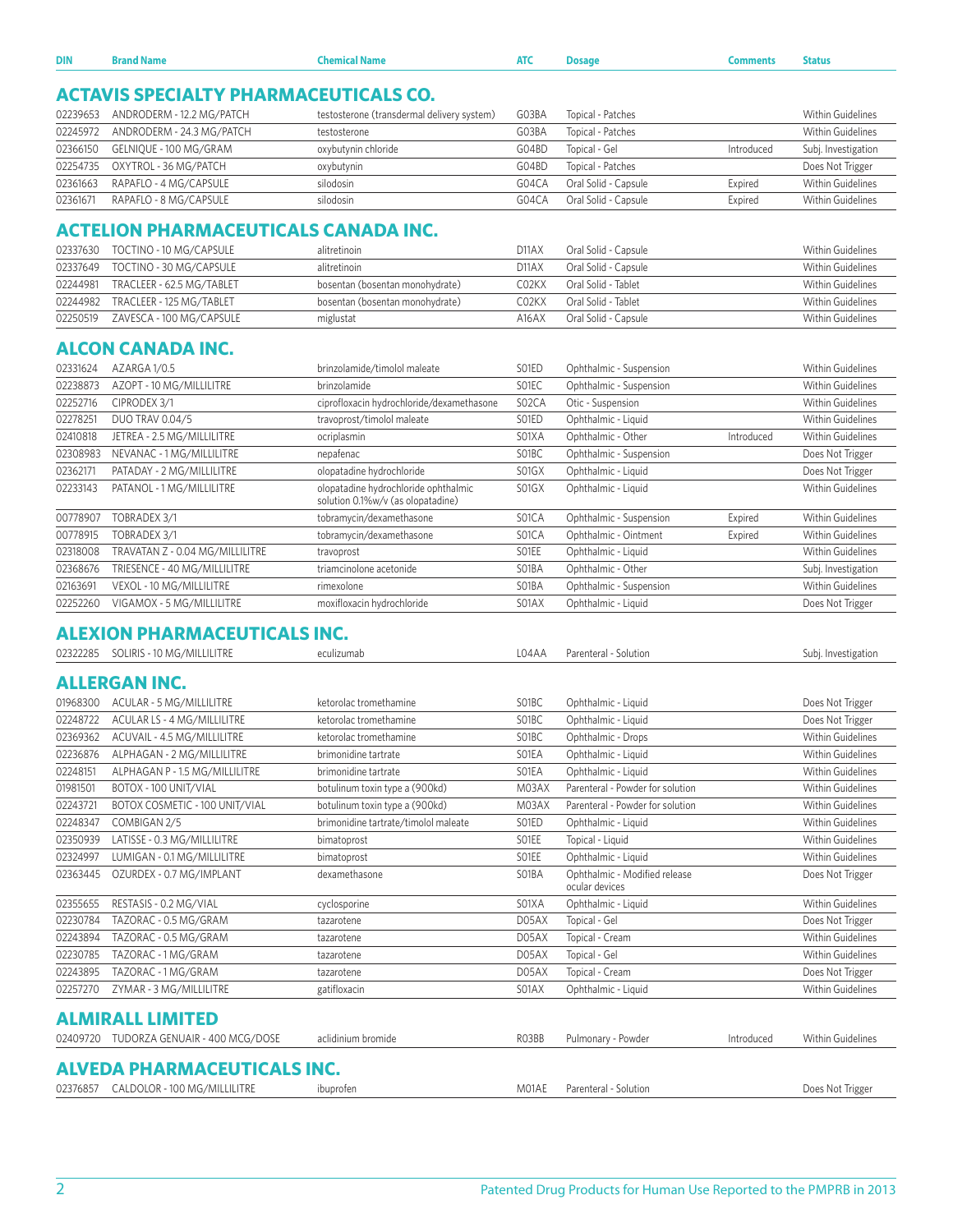| <b>DIN</b> | <b>Brand Name</b>                     | <b>Chemical Name</b>     | <b>ATC</b> | <b>Dosage</b>                    | <b>Comments</b> | <b>Status</b>            |
|------------|---------------------------------------|--------------------------|------------|----------------------------------|-----------------|--------------------------|
|            | <b>AMGEN CANADA INC.</b>              |                          |            |                                  |                 |                          |
|            |                                       |                          |            |                                  |                 |                          |
| 02392313   | ARANESP - 10 MCG/SYRINGE              | darbepoetin alfa         | B03XA      | Parenteral - Solution            |                 | <b>Within Guidelines</b> |
| 02391821   | ARANESP - 300 MCG/SYRINGE             | darbepoetin alfa         | B03XA      | Parenteral - Solution            |                 | Does Not Trigger         |
| 02246354   | ARANESP HSA FREE - 25 MCG/MILLILITRE  | darbepoetin alfa         | B03XA      | Parenteral - Solution            |                 | <b>Within Guidelines</b> |
| 02246355   | ARANESP HSA FREE - 40 MCG/MILLILITRE  | darbepoetin alfa         | B03XA      | Parenteral - Solution            |                 | <b>Within Guidelines</b> |
| 02246357   | ARANESP HSA FREE - 100 MCG/MILLILITRE | darbepoetin alfa         | B03XA      | Parenteral - Solution            |                 | <b>Within Guidelines</b> |
| 02246358   | ARANESP HSA FREE - 200 MCG/MILLILITRE | darbepoetin alfa         | B03XA      | Parenteral - Solution            |                 | <b>Within Guidelines</b> |
| 02246360   | ARANESP HSA FREE - 500 MCG/MILLILITRE | darbepoetin alfa         | B03XA      | Parenteral - Solution            |                 | Within Guidelines        |
| 02274728   | ENBREL - 50 MG/SYRINGE                | etanercept               | L04AA      | Parenteral - Solution            | Expired         | Within Guidelines        |
| 02242903   | ENBREL - 25 MG/VIAL                   | etanercept               | L04AA      | Parenteral - Powder for solution | Expired         | <b>Within Guidelines</b> |
| 02249790   | NEULASTA - 10 MG/MILLILITRE           | pegfilgrastim            | L03AA      | Parenteral - Solution            |                 | <b>Within Guidelines</b> |
| 01968017   | NEUPOGEN - 0.3 MG/MILLILITRE          | filgrastim               | L03AA      | Parenteral - Solution            |                 | Within Guidelines        |
| 02343541   | PROLIA - 60 MG/SYRINGE                | denosumab                | M05BX      | Parenteral - Solution            |                 | Within Guidelines        |
| 02257130   | SENSIPAR - 30 MG/TABLET               | cinacalcet hydrochloride | H05BX      | Oral Solid - Tablet              |                 | Within Guidelines        |
| 02257149   | SENSIPAR - 60 MG/TABLET               | cinacalcet hydrochloride | H05BX      | Oral Solid - Tablet              |                 | Within Guidelines        |
| 02257157   | SENSIPAR - 90 MG/TABLET               | cinacalcet hydrochloride | H05BX      | Oral Solid - Tablet              |                 | Within Guidelines        |
| 02308487   | VECTIBIX - 20 MG/MILLILITRE           | panitumumab              | LO1XC      | Parenteral - Solution            |                 | Within Guidelines        |
| 02368153   | XGEVA - 120 MG/VIAL                   | denosumab                | M05BX      | Parenteral - Solution            |                 | Within Guidelines        |

## **ASTELLAS PHARMA CANADA INC.**

| L04AD<br>Oral Solid - Modified release capsules<br>ADVAGRAF - 1 MG/CAPSULE<br>Expired<br>Within Guidelines<br>tacrolimus<br>ADVAGRAF - 3 MG/CAPSULE<br>L04AD<br>Oral Solid - Modified release capsules<br>Within Guidelines<br>Expired<br>tacrolimus<br>Oral Solid - Modified release capsules<br>ADVAGRAF - 5 MG/CAPSULE<br>L04AD<br>Within Guidelines<br>Expired<br>tacrolimus<br>J02AA<br>AMBISOME - 50 MG/VIAL<br>Parenteral - Suspensions or Emulsions<br>Within Guidelines<br>amphotericin b<br>MYCAMINE - 50 MG/VIAL<br>micafungin sodium<br>J02AX<br>Parenteral - Powder for solution<br>Within Guidelines<br>micafungin sodium<br>Parenteral - Powder for solution<br>MYCAMINE - 100 MG/VIAL<br>J02AX<br>Within Guidelines<br>G04BD<br>MYRBETRIQ - 25 MG/TABLET<br>Oral Solid - Modified release tablets<br>Introduced<br>Within Guidelines<br>mirabegron<br>G04BD<br>Oral Solid - Modified release tablets<br>Introduced<br>Within Guidelines<br>MYRBETRIQ - 50 MG/TABLET<br>mirabegron<br>PROGRAF - 0.5 MG/CAPSULE<br>L04AD<br>Expired<br><b>Within Guidelines</b><br>Oral Solid - Capsule<br>tacrolimus<br>PROGRAF - 1 MG/CAPSULE<br>Oral Solid - Capsule<br>Expired<br>Within Guidelines<br>L04AD<br>tacrolimus<br>PROGRAF - 5 MG/CAPSULE<br>L04AD<br>Oral Solid - Capsule<br>Expired<br>Within Guidelines<br>tacrolimus<br>L04AD<br>Parenteral - Solution<br>Expired<br>PROGRAF - 5 MG/MILLILITRE<br>Within Guidelines<br>tacrolimus<br>PROTOPIC - 0.3 MG/GRAM<br>D <sub>11</sub> AX<br>Topical - Ointment<br>Expired<br>Within Guidelines<br>tacrolimus<br>Expired<br><b>Within Guidelines</b><br>PROTOPIC - 1 MG/GRAM<br>D <sub>11</sub> AX<br>Topical - Ointment<br>tacrolimus<br>VESICARE - 5 MG/TABLET<br>Oral Solid - Tablet<br>Within Guidelines<br>G04BD<br>solifenacin succinate<br>Within Guidelines<br>VESICARE - 10 MG/TABLET<br>G04BD<br>Oral Solid - Tablet<br>solifenacin succinate | 02296462 | ADVAGRAF - 0.5 MG/CAPSULE | tacrolimus | L04AD | Oral Solid - Modified release capsules | Expired | Within Guidelines |
|------------------------------------------------------------------------------------------------------------------------------------------------------------------------------------------------------------------------------------------------------------------------------------------------------------------------------------------------------------------------------------------------------------------------------------------------------------------------------------------------------------------------------------------------------------------------------------------------------------------------------------------------------------------------------------------------------------------------------------------------------------------------------------------------------------------------------------------------------------------------------------------------------------------------------------------------------------------------------------------------------------------------------------------------------------------------------------------------------------------------------------------------------------------------------------------------------------------------------------------------------------------------------------------------------------------------------------------------------------------------------------------------------------------------------------------------------------------------------------------------------------------------------------------------------------------------------------------------------------------------------------------------------------------------------------------------------------------------------------------------------------------------------------------------------------------------------------------------------------------------------------------------------------------|----------|---------------------------|------------|-------|----------------------------------------|---------|-------------------|
|                                                                                                                                                                                                                                                                                                                                                                                                                                                                                                                                                                                                                                                                                                                                                                                                                                                                                                                                                                                                                                                                                                                                                                                                                                                                                                                                                                                                                                                                                                                                                                                                                                                                                                                                                                                                                                                                                                                  | 02296470 |                           |            |       |                                        |         |                   |
|                                                                                                                                                                                                                                                                                                                                                                                                                                                                                                                                                                                                                                                                                                                                                                                                                                                                                                                                                                                                                                                                                                                                                                                                                                                                                                                                                                                                                                                                                                                                                                                                                                                                                                                                                                                                                                                                                                                  | 02331667 |                           |            |       |                                        |         |                   |
|                                                                                                                                                                                                                                                                                                                                                                                                                                                                                                                                                                                                                                                                                                                                                                                                                                                                                                                                                                                                                                                                                                                                                                                                                                                                                                                                                                                                                                                                                                                                                                                                                                                                                                                                                                                                                                                                                                                  | 02296489 |                           |            |       |                                        |         |                   |
|                                                                                                                                                                                                                                                                                                                                                                                                                                                                                                                                                                                                                                                                                                                                                                                                                                                                                                                                                                                                                                                                                                                                                                                                                                                                                                                                                                                                                                                                                                                                                                                                                                                                                                                                                                                                                                                                                                                  | 02241630 |                           |            |       |                                        |         |                   |
|                                                                                                                                                                                                                                                                                                                                                                                                                                                                                                                                                                                                                                                                                                                                                                                                                                                                                                                                                                                                                                                                                                                                                                                                                                                                                                                                                                                                                                                                                                                                                                                                                                                                                                                                                                                                                                                                                                                  | 02294222 |                           |            |       |                                        |         |                   |
|                                                                                                                                                                                                                                                                                                                                                                                                                                                                                                                                                                                                                                                                                                                                                                                                                                                                                                                                                                                                                                                                                                                                                                                                                                                                                                                                                                                                                                                                                                                                                                                                                                                                                                                                                                                                                                                                                                                  | 02311054 |                           |            |       |                                        |         |                   |
|                                                                                                                                                                                                                                                                                                                                                                                                                                                                                                                                                                                                                                                                                                                                                                                                                                                                                                                                                                                                                                                                                                                                                                                                                                                                                                                                                                                                                                                                                                                                                                                                                                                                                                                                                                                                                                                                                                                  | 02402874 |                           |            |       |                                        |         |                   |
|                                                                                                                                                                                                                                                                                                                                                                                                                                                                                                                                                                                                                                                                                                                                                                                                                                                                                                                                                                                                                                                                                                                                                                                                                                                                                                                                                                                                                                                                                                                                                                                                                                                                                                                                                                                                                                                                                                                  | 02402882 |                           |            |       |                                        |         |                   |
|                                                                                                                                                                                                                                                                                                                                                                                                                                                                                                                                                                                                                                                                                                                                                                                                                                                                                                                                                                                                                                                                                                                                                                                                                                                                                                                                                                                                                                                                                                                                                                                                                                                                                                                                                                                                                                                                                                                  | 02243144 |                           |            |       |                                        |         |                   |
|                                                                                                                                                                                                                                                                                                                                                                                                                                                                                                                                                                                                                                                                                                                                                                                                                                                                                                                                                                                                                                                                                                                                                                                                                                                                                                                                                                                                                                                                                                                                                                                                                                                                                                                                                                                                                                                                                                                  | 02175991 |                           |            |       |                                        |         |                   |
|                                                                                                                                                                                                                                                                                                                                                                                                                                                                                                                                                                                                                                                                                                                                                                                                                                                                                                                                                                                                                                                                                                                                                                                                                                                                                                                                                                                                                                                                                                                                                                                                                                                                                                                                                                                                                                                                                                                  | 02175983 |                           |            |       |                                        |         |                   |
|                                                                                                                                                                                                                                                                                                                                                                                                                                                                                                                                                                                                                                                                                                                                                                                                                                                                                                                                                                                                                                                                                                                                                                                                                                                                                                                                                                                                                                                                                                                                                                                                                                                                                                                                                                                                                                                                                                                  | 02176009 |                           |            |       |                                        |         |                   |
|                                                                                                                                                                                                                                                                                                                                                                                                                                                                                                                                                                                                                                                                                                                                                                                                                                                                                                                                                                                                                                                                                                                                                                                                                                                                                                                                                                                                                                                                                                                                                                                                                                                                                                                                                                                                                                                                                                                  | 02244149 |                           |            |       |                                        |         |                   |
|                                                                                                                                                                                                                                                                                                                                                                                                                                                                                                                                                                                                                                                                                                                                                                                                                                                                                                                                                                                                                                                                                                                                                                                                                                                                                                                                                                                                                                                                                                                                                                                                                                                                                                                                                                                                                                                                                                                  | 02244148 |                           |            |       |                                        |         |                   |
|                                                                                                                                                                                                                                                                                                                                                                                                                                                                                                                                                                                                                                                                                                                                                                                                                                                                                                                                                                                                                                                                                                                                                                                                                                                                                                                                                                                                                                                                                                                                                                                                                                                                                                                                                                                                                                                                                                                  | 02277263 |                           |            |       |                                        |         |                   |
|                                                                                                                                                                                                                                                                                                                                                                                                                                                                                                                                                                                                                                                                                                                                                                                                                                                                                                                                                                                                                                                                                                                                                                                                                                                                                                                                                                                                                                                                                                                                                                                                                                                                                                                                                                                                                                                                                                                  | 02277271 |                           |            |       |                                        |         |                   |

#### **ASTRAZENECA CANADA INC.**

| ACCOLATE - 20 MG/TABLET           | zafirlukast                                   | R03DC              | Oral Solid - Tablet                      | <b>Within Guidelines</b> |
|-----------------------------------|-----------------------------------------------|--------------------|------------------------------------------|--------------------------|
| ARIMIDEX - 1 MG/TABLET            | anastrozole                                   | LO2BG              | Oral Solid - Tablet                      | <b>Within Guidelines</b> |
| ATACAND - 4 MG/TABLET             | candesartan cilexetil                         | C09CA              | Oral Solid - Tablet                      | <b>Within Guidelines</b> |
| ATACAND - 8 MG/TABLET             | candesartan cilexetil                         | C09CA              | Oral Solid - Tablet                      | <b>Within Guidelines</b> |
| ATACAND - 16 MG/TABLET            | candesartan cilexetil                         | C09CA              | Oral Solid - Tablet                      | <b>Within Guidelines</b> |
| ATACAND - 32 MG/TABLET            | candesartan cilexetil                         | C09CA              | Oral Solid - Tablet                      | <b>Within Guidelines</b> |
| ATACAND PLUS 16/12.5              | candesartan cilexetil and hydrochlorothiazide | C09DA              | Oral Solid - Tablet                      | <b>Within Guidelines</b> |
| ATACAND PLUS 32/12.5              | candesartan cilexetil and hydrochlorothiazide | C09DA              | Oral Solid - Tablet                      | <b>Within Guidelines</b> |
| ATACAND PLUS 32/25                | candesartan cilexetil and hydrochlorothiazide | C09DA              | Oral Solid - Tablet                      | Within Guidelines        |
| BRICANYL TURBUHALER - 0.5 MG/DOSE | terbutaline sulfate                           | R03AC              | Pulmonary - Metered dose<br>preparations | <b>Within Guidelines</b> |
| BRILINTA - 90 MG/TABLET           | ticagrelor                                    | B01AC              | Oral Solid - Tablet                      | Does Not Trigger         |
| CAPRELSA - 100 MG/TABLET          | vandetanib                                    | LO1XE              | Oral Solid - Tablet                      | Within Guidelines        |
| CAPRELSA - 300 MG/TABLET          | vandetanib                                    | LO1XE              | Oral Solid - Tablet                      | Does Not Trigger         |
| CRESTOR - 5 MG/TABLET             | rosuvastatin calcium                          | C <sub>10</sub> AA | Oral Solid - Tablet                      | Within Guidelines        |
| CRESTOR - 10 MG/TABLET            | rosuvastatin calcium                          | C <sub>10</sub> AA | Oral Solid - Tablet                      | Within Guidelines        |
| CRESTOR - 20 MG/TABLET            | rosuvastatin calcium                          | C <sub>10</sub> AA | Oral Solid - Tablet                      | <b>Within Guidelines</b> |
| CRESTOR - 40 MG/TABLET            | rosuvastatin calcium                          | C <sub>10</sub> AA | Oral Solid - Tablet                      | <b>Within Guidelines</b> |
| FASLODEX - 250 MG/SYRINGE         | fulvestrant                                   | LO2BA              | Parenteral - Solution                    | <b>Within Guidelines</b> |
| IRESSA - 250 MG/TABLET            | gefitinib                                     | LO1XX              | Oral Solid - Tablet                      | <b>Within Guidelines</b> |
| LOSEC - 10 MG/CAPSULE             | omeprazole                                    | A02BC              | Oral Solid - Capsule                     | <b>Within Guidelines</b> |
| LOSEC - 20 MG/CAPSULE             | omeprazole                                    | A02BC              | Oral Solid - Capsule                     | Within Guidelines        |
| LOSEC - 10 MG/TABLET              | omeprazole magnesium                          | A02BC              | Oral Solid - Modified release tablets    | Does Not Trigger         |
| LOSEC - 20 MG/TABLET              | omeprazole magnesium                          | A02BC              | Oral Solid - Modified release tablets    | Within Guidelines        |
|                                   |                                               |                    |                                          |                          |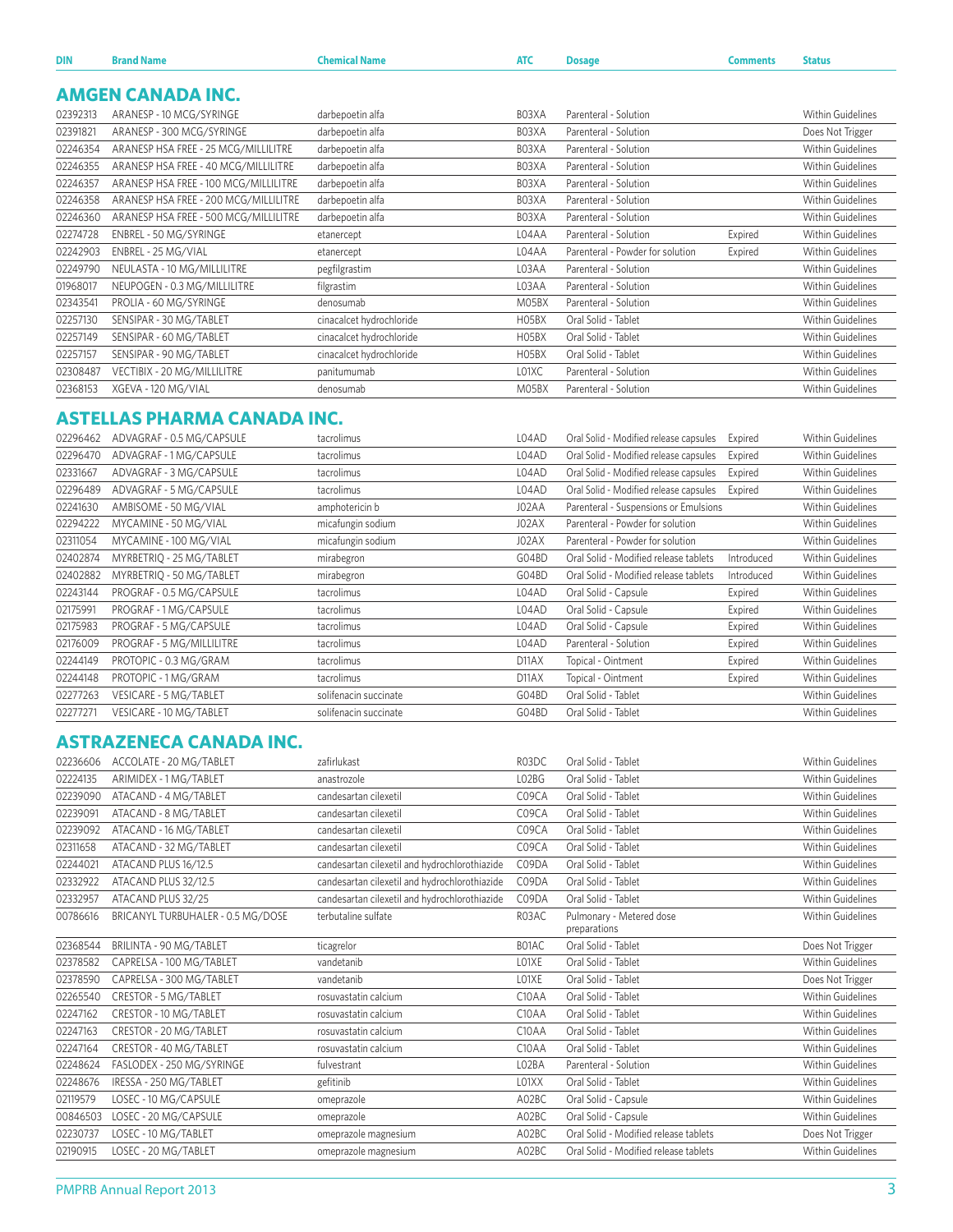| <b>DIN</b> | <b>Brand Name</b>                          | <b>Chemical Name</b>            | <b>ATC</b> | <b>Dosage</b>                         | <b>Comments</b> | <b>Status</b>            |
|------------|--------------------------------------------|---------------------------------|------------|---------------------------------------|-----------------|--------------------------|
|            | <b>ASTRAZENECA CANADA INC. (continued)</b> |                                 |            |                                       |                 |                          |
| 02300524   | NEXIUM - 10 MG/POUCH                       | esomeprazole magnesium          | A02BC      | Oral Solid - Effervescent granules    |                 | <b>Within Guidelines</b> |
| 02244521   | NEXIUM - 20 MG/TABLET                      | esomeprazole magnesium          | A02BC      | Oral Solid - Modified release tablets |                 | <b>Within Guidelines</b> |
| 02244522   | NEXIUM - 40 MG/TABLET                      | esomeprazole magnesium          | A02BC      | Oral Solid - Modified release tablets |                 | <b>Within Guidelines</b> |
| 02237225   | OXEZE TURBUHALER - 0.006 MG/DOSE           | formoterol fumarate             | R03AC      | Pulmonary - Powder                    |                 | <b>Within Guidelines</b> |
| 02237224   | OXEZE TURBUHALER - 0.012 MG/DOSE           | formoterol fumarate             | R03AC      | Pulmonary - Powder                    |                 | Subj. Investigation      |
| 02057778   | PLENDIL - 2.5 MG/TABLET                    | felodipine                      | C08CA      | Oral Solid - Modified release tablets |                 | <b>Within Guidelines</b> |
| 00851779   | PLENDIL - 5 MG/TABLET                      | felodipine                      | C08CA      | Oral Solid - Modified release tablets |                 | <b>Within Guidelines</b> |
| 00851787   | PLENDIL - 10 MG/TABLET                     | felodipine                      | C08CA      | Oral Solid - Modified release tablets |                 | Does Not Trigger         |
| 02229099   | PULMICORT NEBUAMP - 0.125 MG/MILLILITRE    | budesonide                      | R03BA      | Pulmonary - Other                     |                 | <b>Within Guidelines</b> |
| 01978918   | PULMICORT NEBUAMP - 0.25 MG/MILLILITRE     | budesonide                      | R03BA      | Pulmonary - Other                     |                 | <b>Within Guidelines</b> |
| 01978926   | PULMICORT NEBUAMP - 0.5 MG/MILLILITRE      | budesonide                      | R03BA      | Pulmonary - Other                     |                 | Within Guidelines        |
| 00852074   | PULMICORT TURBUHALER - 0.1 MG/DOSE         | budesonide                      | R03BA      | Pulmonary - Powder                    |                 | <b>Within Guidelines</b> |
| 00851752   | PULMICORT TURBUHALER - 0.2 MG/DOSE         | budesonide                      | R03BA      | Pulmonary - Powder                    |                 | <b>Within Guidelines</b> |
| 00851760   | PULMICORT TURBUHALER - 0.4 MG/DOSE         | budesonide                      | R03BA      | Pulmonary - Powder                    |                 | <b>Within Guidelines</b> |
| 02035324   | RHINOCORT TURBUHALER - 0.1 MG/DOSE         | budesonide                      | R01AD      | Nasal - Powder                        |                 | <b>Within Guidelines</b> |
| 02236951   | SEROQUEL - 25 MG/TABLET                    | quetiapine fumarate             | N05AH      | Oral Solid - Tablet                   |                 | <b>Within Guidelines</b> |
| 02236952   | SEROQUEL - 100 MG/TABLET                   | quetiapine fumarate             | N05AH      | Oral Solid - Tablet                   |                 | <b>Within Guidelines</b> |
| 02236953   | SEROQUEL - 200 MG/TABLET                   | quetiapine fumarate             | N05AH      | Oral Solid - Tablet                   |                 | <b>Within Guidelines</b> |
| 02244107   | SEROQUEL - 300 MG/TABLET                   | quetiapine fumarate             | N05AH      | Oral Solid - Tablet                   |                 | Does Not Trigger         |
| 02300184   | SEROQUEL XR - 50 MG/TABLET                 | quetiapine fumarate             | N05AH      | Oral Solid - Modified release tablets |                 | <b>Within Guidelines</b> |
| 02321513   | SEROQUEL XR - 150 MG/TABLET                | quetiapine fumarate             | N05AH      | Oral Solid - Modified release tablets |                 | <b>Within Guidelines</b> |
| 02300192   | SEROQUEL XR - 200 MG/TABLET                | quetiapine fumarate             | N05AH      | Oral Solid - Modified release tablets |                 | <b>Within Guidelines</b> |
| 02300206   | SEROQUEL XR - 300 MG/TABLET                | quetiapine fumarate             | N05AH      | Oral Solid - Modified release tablets |                 | <b>Within Guidelines</b> |
| 02300214   | SEROQUEL XR - 400 MG/TABLET                | quetiapine fumarate             | N05AH      | Oral Solid - Modified release tablets |                 | <b>Within Guidelines</b> |
| 02245385   | SYMBICORT 100/6 TURBUHALER                 | budesonide/formoterol fumarate  | R03AK      | Pulmonary - Powder                    |                 | <b>Within Guidelines</b> |
| 02245386   | SYMBICORT 200/6 TURBUHALER                 | budesonide/formoterol fumarate  | R03AK      | Pulmonary - Powder                    |                 | <b>Within Guidelines</b> |
| 02361701   | VIMOVO 20/375                              | esomeprazole magnesium/naproxen | M01AE      | Oral Solid - Modified release tablets |                 | <b>Within Guidelines</b> |
| 02361728   | VIMOVO 20/500                              | esomeprazole magnesium/naproxen | M01AE      | Oral Solid - Modified release tablets |                 | Within Guidelines        |
| 02248992   | ZOMIG - 2.5 MG/DOSE                        | zolmitriptan                    | N02CC      | Nasal - Spray                         |                 | <b>Within Guidelines</b> |
| 02248993   | ZOMIG - 5 MG/DOSE                          | zolmitriptan                    | N02CC      | Nasal - Spray                         |                 | <b>Within Guidelines</b> |
| 02238660   | ZOMIG - 2.5 MG/TABLET                      | zolmitriptan                    | N02CC      | Oral Solid - Tablet                   |                 | <b>Within Guidelines</b> |
| 02243045   | ZOMIG RAPIMELT - 2.5 MG/TABLET             | zolmitriptan                    | N02CC      | Oral Solid - Tablet                   |                 | <b>Within Guidelines</b> |
|            |                                            |                                 |            |                                       |                 |                          |

## **BAXTER CORPORATION**

| 02365944 | ADVATE 250 (WITH 2ML DILUENT)                  | antihemophilic factor, recombinant            | BO2BD                          | Parenteral - Powder for solution      |         | <b>Within Guidelines</b> |
|----------|------------------------------------------------|-----------------------------------------------|--------------------------------|---------------------------------------|---------|--------------------------|
| 02365952 | ADVATE 500 (WITH 2ML DILUENT)                  | antihemophilic factor, recombinant            | BO2BD                          | Parenteral - Powder for solution      |         | <b>Within Guidelines</b> |
| 02284154 | ADVATE 1000 (WITH 5ML DILUENT)                 | antihemophilic factor, recombinant            | BO2BD                          | Parenteral - Powder for solution      |         | Within Guidelines        |
| 02284162 | ADVATE 1500 (WITH 5ML DILUENT)                 | antihemophilic factor, recombinant            | BO <sub>2</sub> B <sub>D</sub> | Parenteral - Powder for solution      |         | <b>Within Guidelines</b> |
| 02313111 | ADVATE 2000 (WITH 5ML DILUENT)                 | antihemophilic factor, recombinant            | BO2BD                          | Parenteral - Powder for solution      |         | <b>Within Guidelines</b> |
| 02337193 | ADVATE 3000 (WITH 5ML DILUENT)                 | antihemophilic factor, recombinant            | BO2BD                          | Parenteral - Powder for solution      |         | Within Guidelines        |
| 02326167 | ARTISS VHSD - 4 UNIT/MILLILITRE                | fibrin sealant                                | BO2BC                          | Topical - Powder                      |         | Does Not Trigger         |
| 02188880 | BREVIBLOC - 10 MG/MILLILITRE                   | esmolol hydrochloride                         | C07AB                          | Parenteral - Solution                 |         | <b>Within Guidelines</b> |
| 02309238 | BREVIBLOC - 10 MG/MILLILITRE                   | esmolol hydrochloride                         | C07AB                          | Parenteral - Solution                 |         | Does Not Trigger         |
| 02188856 | <b>FORANE</b>                                  | isoflurane                                    | NO <sub>1</sub> AB             | Pulmonary - Other                     | Expired | Does Not Trigger         |
| 02264625 | FSME-IMMUN - 2.4 MCG/VIAL                      | tick-borne encephalitis vaccine (inactivated) | J07BA                          | Parenteral - Suspensions or Emulsions |         | Does Not Trigger         |
| 00808709 | <b>HEMOFIL M</b>                               | factor viii                                   | B02BD                          | Parenteral - Powder for solution      |         | <b>Within Guidelines</b> |
| 02206021 | <b>IMMUNINE VH</b>                             | factor ix concentrate                         | B02BD                          | Parenteral - Powder for solution      |         | Within Guidelines        |
| 02265974 | SEVOFLURANE                                    | sevoflurane                                   | NO <sub>1</sub> AB             | Pulmonary - Other                     |         | Within Guidelines        |
| 02227428 | SUPRANE                                        | desflurane                                    | NO <sub>1</sub> AB             | Pulmonary - Other                     | Expired | <b>Within Guidelines</b> |
| 02326132 | TISSEEL VHSD - 500 UNIT/MILLILITRE             | fibrin sealant                                | BO2BC                          | Topical - Powder                      |         | Subj. Investigation      |
| 02326175 | TISSEEL VHSD (FROZEN) -<br>500 UNIT/MILLILITRE | fibrin sealant                                | BO2BC                          | Topical - Powder                      |         | Subj. Investigation      |

## **BAYER INC.**

| 02412764 | ADEMPAS - 0.5 MG/TABLET             | riociguat                  |       | Oral Solid - Tablet   | Introduced | Subj. Investigation      |
|----------|-------------------------------------|----------------------------|-------|-----------------------|------------|--------------------------|
| 02412772 | ADEMPAS - 1 MG/TABLET               | riociguat                  |       | Oral Solid - Tablet   | Introduced | Subj. Investigation      |
| 02412799 | ADEMPAS - 1.5 MG/TABLET             | riociguat                  |       | Oral Solid - Tablet   | Introduced | <b>Within Guidelines</b> |
| 02412802 | ADEMPAS - 2 MG/TABLET               | riociguat                  |       | Oral Solid - Tablet   | Introduced | <b>Within Guidelines</b> |
| 02412810 | ADEMPAS - 2.5 MG/TABLET             | riociguat                  |       | Oral Solid - Tablet   | Introduced | <b>Within Guidelines</b> |
|          | 02268825 ANGELIQ 1/1                | drospirenone/estradiol 17ß | G03FA | Oral Solid - Tablet   |            | <b>Within Guidelines</b> |
|          | 02246414 AVELOX - 1.6 MG/MILLILITRE | moxifloxacin hydrochloride | J01MA | Parenteral - Solution |            | Does Not Trigger         |
|          | 02242965 AVELOX - 400 MG/TABLET     | moxifloxacin hydrochloride | J01MA | Oral Solid - Tablet   |            | <b>Within Guidelines</b> |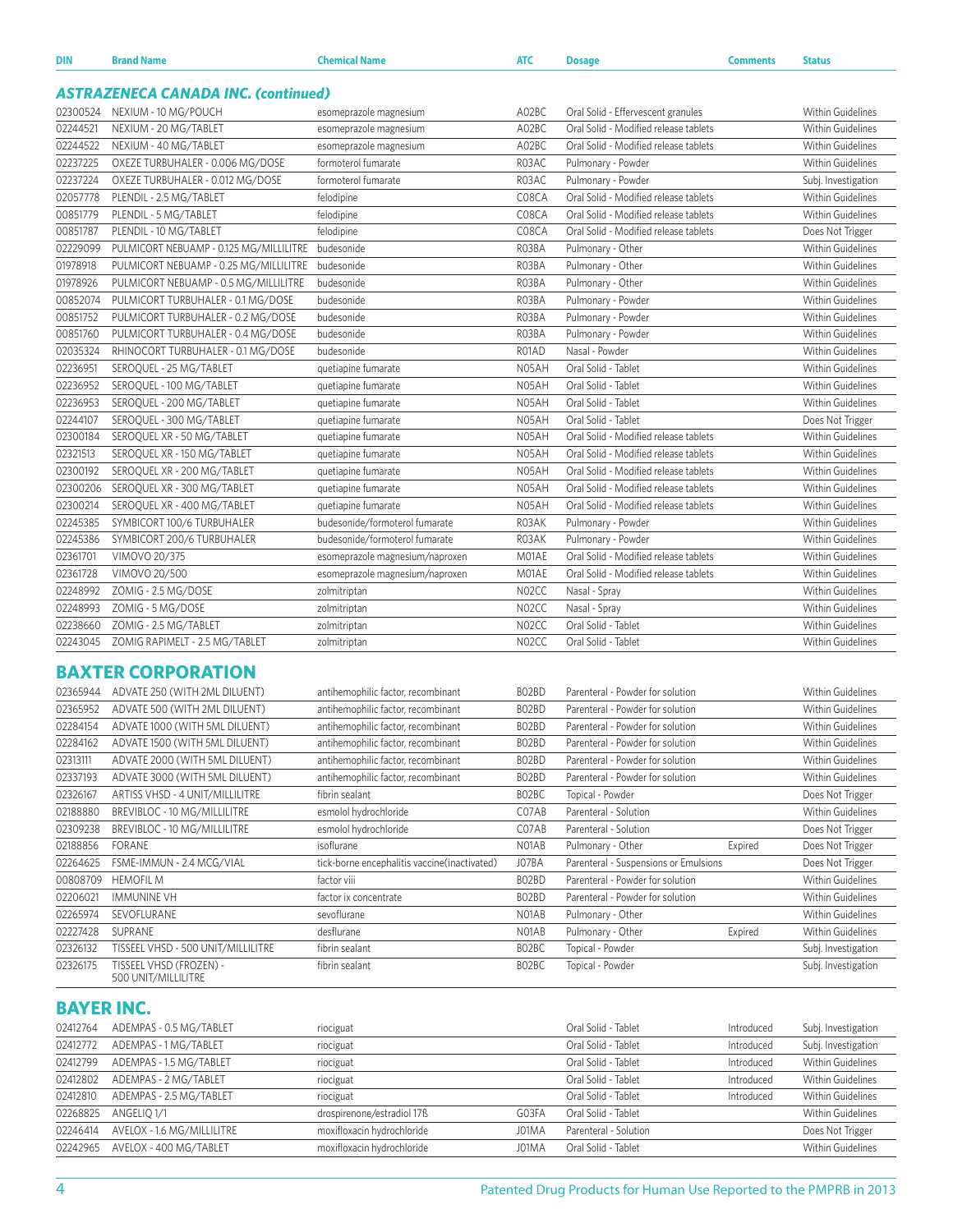| <b>DIN</b> | <b>Brand Name</b>                          | <b>Chemical Name</b>                                                                    | <b>ATC</b> | <b>Dosage</b>                                   | <b>Comments</b> | <b>Status</b>            |
|------------|--------------------------------------------|-----------------------------------------------------------------------------------------|------------|-------------------------------------------------|-----------------|--------------------------|
|            | <b>BAYER INC. (continued)</b>              |                                                                                         |            |                                                 |                 |                          |
| 02169649   | BETASERON - 0.3 MG/VIAL                    | interferon beta-1b                                                                      | L03AB      | Parenteral - Powder for solution                |                 | <b>Within Guidelines</b> |
| 02237514   | CIPRO - 100 MG/MILLILITRE                  | ciprofloxacin                                                                           | J01MA      | Oral Liquid - Powder for suspension             | Expired         | <b>Within Guidelines</b> |
| 02247916   | CIPRO XL - 500 MG/TABLET                   | ciprofloxacin hydrochloride                                                             | J01MA      | Oral Solid - Modified release tablets           |                 | Within Guidelines        |
| 02251787   | CIPRO XL - 1000 MG/TABLET                  | ciprofloxacin hydrochloride                                                             | J01MA      | Oral Solid - Modified release tablets           |                 | <b>Within Guidelines</b> |
| 02247499   | CLIMARA 25 - 2 MG/PATCH                    | estradiol 17ß                                                                           | G03CA      | Topical - Patches                               | Expired         | <b>Within Guidelines</b> |
| 02231509   | CLIMARA 50 - 3.8 MG/PATCH                  | estradiol 17ß                                                                           | G03CA      | Topical - Patches                               | Expired         | Within Guidelines        |
| 02247500   | CLIMARA 75 - 5.7 MG/PATCH                  | estradiol 17ß                                                                           | G03CA      | Topical - Patches                               | Expired         | <b>Within Guidelines</b> |
| 02231510   | CLIMARA 100 - 7.6 MG/PATCH                 | estradiol 17 <sup>B</sup>                                                               | G03CA      | Topical - Patches                               | Expired         | <b>Within Guidelines</b> |
| 02270811   | FINACEA - 150 MG/GRAM                      | azelaic acid                                                                            | D10AX      | Topical - Gel                                   |                 | <b>Within Guidelines</b> |
| 02241089   | GADOVIST 1.0 - 604.72 MG/MILLILITRE        | gadobutrol                                                                              | V08CA      | Parenteral - Solution                           |                 | <b>Within Guidelines</b> |
| 02190885   | GLUCOBAY - 50 MG/TABLET                    | acarbose                                                                                | A10BF      | Oral Solid - Tablet                             |                 | <b>Within Guidelines</b> |
| 02190893   | GLUCOBAY - 100 MG/TABLET                   | acarbose                                                                                | A10BF      | Oral Solid - Tablet                             |                 | <b>Within Guidelines</b> |
| 02254476   | KOGENATE FS BIOSET 250                     | antihemophilic factor (recombinant)                                                     | B02BD      | Parenteral - Powder for solution                |                 | <b>Within Guidelines</b> |
| 02254484   | KOGENATE FS BIOSET 500                     | antihemophilic factor (recombinant)                                                     | B02BD      | Parenteral - Powder for solution                |                 | <b>Within Guidelines</b> |
| 02254492   | KOGENATE FS BIOSET 1000                    | antihemophilic factor (recombinant)                                                     | B02BD      | Parenteral - Powder for solution                |                 | <b>Within Guidelines</b> |
| 02302225   | KOGENATE FS BIOSET 2000                    | antihemophilic factor (recombinant)                                                     | B02BD      | Parenteral - Powder for solution                |                 | <b>Within Guidelines</b> |
| 02342758   | KOGENATE FS BIOSET 3000                    | antihemophilic factor (recombinant)                                                     | B02BD      | Parenteral - Powder for solution                |                 | Within Guidelines        |
| 02250462   | LEVITRA - 5 MG/TABLET                      | vardenafil hydrochloride                                                                | G04BE      | Oral Solid - Tablet                             |                 | Does Not Trigger         |
| 02250470   | LEVITRA - 10 MG/TABLET                     | vardenafil hydrochloride                                                                | G04BE      | Oral Solid - Tablet                             |                 | Within Guidelines        |
| 02250489   | LEVITRA - 20 MG/TABLET                     | vardenafil hydrochloride                                                                | G04BE      | Oral Solid - Tablet                             |                 | <b>Within Guidelines</b> |
| 02243005   | MIRENA - 52 MG/POUCH                       | levonorgestrel                                                                          | G02BA      | Vaginal - Insert                                | Expired         | <b>Within Guidelines</b> |
| 02284227   | NEXAVAR - 200 MG/TABLET                    | sorafenib tosylate                                                                      | LO1XE      | Oral Solid - Tablet                             |                 | <b>Within Guidelines</b> |
| 02340666   | PRIMOVIST - 181.43 MG/MILLILITRE           | gadoxetate disodium                                                                     | V08CA      | Parenteral - Solution                           |                 | <b>Within Guidelines</b> |
| 02339277   | RECOTHROM - 6000 UNIT/VIAL                 | thrombin alfa (recombinant)                                                             | B02BD      | Topical - Powder                                |                 | <b>Within Guidelines</b> |
| 02266121   | SATIVEX 27/25                              | delta-9-tetrahydrocannabinol/cannabidiol                                                | N02BG      | Dental - Sublingual Buccal -<br>Sprays - Buccal |                 | Within Guidelines        |
| 02372436   | STAXYN - 10 MG/TABLET                      | vardenafil hydrochloride                                                                | G04BE      | Oral Solid - Tablet                             |                 | Within Guidelines        |
| 02403390   | STIVARGA - 40 MG/TABLET                    | regorafenib                                                                             | LO1XE      | Oral Solid - Tablet                             | Introduced      | Within Guidelines        |
| 02316986   | XARELTO - 10 MG/TABLET                     | rivaroxaban                                                                             | B01AX      | Oral Solid - Tablet                             |                 | <b>Within Guidelines</b> |
| 02378604   | XARELTO - 15 MG/TABLET                     | rivaroxaban                                                                             | B01AX      | Oral Solid - Tablet                             |                 | Within Guidelines        |
| 02378612   | XARELTO - 20 MG/TABLET                     | rivaroxaban                                                                             | B01AX      | Oral Solid - Tablet                             |                 | <b>Within Guidelines</b> |
| 02261723   | YASMIN 213/0.03                            | drospirenone/ethinyl estradiol                                                          | G03AA      | Oral Solid - Tablet                             |                 | Within Guidelines        |
| 02261731   | YASMIN 28 3/0.03                           | drospirenone/ethinyl estradiol                                                          | G03AA      | Oral Solid - Tablet                             |                 | Within Guidelines        |
| 02321157   | YAZ 28 3/0.02                              | drospirenone/ethinyl estradiol                                                          | G03AA      | Oral Solid - Tablet                             |                 | Within Guidelines        |
| 02387433   | YAZ PLUS                                   | drospirenone/ethinyl estradiol/levomefolate<br>calcium tablets and levomefolate calcium | G03AA      | Oral Solid - Tablet                             | Introduced      | Within Guidelines        |
|            | <b>BIOGEN IDEC CANADA INC.</b>             |                                                                                         |            |                                                 |                 |                          |
| 02269201   | AVONEX PS - 30 MCG/SYRINGE                 | interferon beta-1a                                                                      | L03AB      | Parenteral - Solution                           |                 | Within Guidelines        |
| 02404508   | TECFIDERA - 120 MG/CAPSULE                 | dimethyl fumarate                                                                       | N07XX      | Oral Solid - Capsule                            | Introduced      | <b>Within Guidelines</b> |
| 02286386   | TYSABRI - 20 MG/MILLILITRE                 | natalizumab                                                                             | L04AA      | Parenteral - Powder for solution                |                 | Within Guidelines        |
|            | <b>BIOMARIN PHARMACEUTICAL CANADA INC.</b> |                                                                                         |            |                                                 |                 |                          |
| 02350580   | KUVAN - 100 MG/TABLET                      | sapropterin dihydrochloride                                                             | A16AX      | Oral Solid - Tablet                             |                 | Within Guidelines        |
| 02412683   | NAGLAZYME - 1 MG/MILLILITRE                | galsulfase                                                                              | A16AB      | Parenteral - Solution                           | Introduced      | Within Guidelines        |
|            | <b>BOEHRINGER INGELHEIM (CANADA) LTD.</b>  |                                                                                         |            |                                                 |                 |                          |
| 02273322   | APTIVUS - 250 MG/CAPSULE                   | tipranavir                                                                              | J05AE      | Oral Solid - Capsule                            |                 | Within Guidelines        |
| 02247686   | ATROVENT HFA - 0.02 MG/DOSE                | ipratropium bromide                                                                     | RO3BB      | Pulmonary - Metered<br>dose preparations        | Expired         | Within Guidelines        |
| 02270102   | FLOMAX CR - 0.4 MG/TABLET                  | tamsulosin hydrochloride                                                                | G04CA      | Oral Solid - Modified release tablets           | Expired         | Within Guidelines        |
| 02403250   | JENTADUETO 2.5/500                         | linagliptin - metformin fixed dose combination                                          | A10BD      | Oral Solid - Tablet                             | Introduced      | Within Guidelines        |
|            |                                            |                                                                                         |            |                                                 |                 |                          |

| UZZTUTUZ. | TEUNAA CN F 0.4 MOZ TADLET | tampurusin nyuruchiunuc                        | 004CA | <u>UTAL JUIN - IVIUUIIIEU IEIEASE LADIELS</u> | <b>LADILCU</b> | VVILIIIII VUIUCIIIICS    |
|-----------|----------------------------|------------------------------------------------|-------|-----------------------------------------------|----------------|--------------------------|
| 02403250  | JENTADUETO 2.5/500         | linagliptin - metformin fixed dose combination | A10BD | Oral Solid - Tablet                           | Introduced     | <b>Within Guidelines</b> |
| 02403269  | JENTADUETO 2.5/850         | linagliptin - metformin fixed dose combination | A10BD | Oral Solid - Tablet                           | Introduced     | <b>Within Guidelines</b> |
| 02403277  | JENTADUETO 2.5/1000        | linagliptin - metformin fixed dose combination | A10BD | Oral Solid - Tablet                           | Introduced     | <b>Within Guidelines</b> |
| 02240769  | MICARDIS - 40 MG/TABLET    | telmisartan                                    | C09CA | Oral Solid - Tablet                           |                | <b>Within Guidelines</b> |
| 02240770  | MICARDIS - 80 MG/TABLET    | telmisartan                                    | C09CA | Oral Solid - Tablet                           |                | <b>Within Guidelines</b> |
| 02244344  | MICARDIS PLUS 80/12.5      | telmisartan / hydrochlorothiazide              | C09DA | Oral Solid - Tablet                           |                | <b>Within Guidelines</b> |
| 02318709  | MICARDIS PLUS 80/25        | telmisartan / hydrochlorothiazide              | C09DA | Oral Solid - Tablet                           |                | <b>Within Guidelines</b> |
| 02297256  | MIRAPEX - 0.125 MG/TABLET  | pramipexole dihydrochloride                    | N04BC | Oral Solid - Tablet                           |                | <b>Within Guidelines</b> |
| 02237145  | MIRAPEX - 0.25 MG/TABLET   | pramipexole dihydrochloride                    | NO4BC | Oral Solid - Tablet                           |                | <b>Within Guidelines</b> |
| 02241594  | MIRAPEX - 0.5 MG/TABLET    | pramipexole dihydrochloride                    | N04BC | Oral Solid - Tablet                           |                | <b>Within Guidelines</b> |
| 02237146  | MIRAPEX - 1 MG/TABLET      | pramipexole dihydrochloride                    | N04BC | Oral Solid - Tablet                           |                | <b>Within Guidelines</b> |
| 02237147  | MIRAPEX - 1.5 MG/TABLET    | pramipexole dihydrochloride                    | N04BC | Oral Solid - Tablet                           |                | <b>Within Guidelines</b> |
|           |                            |                                                |       |                                               |                |                          |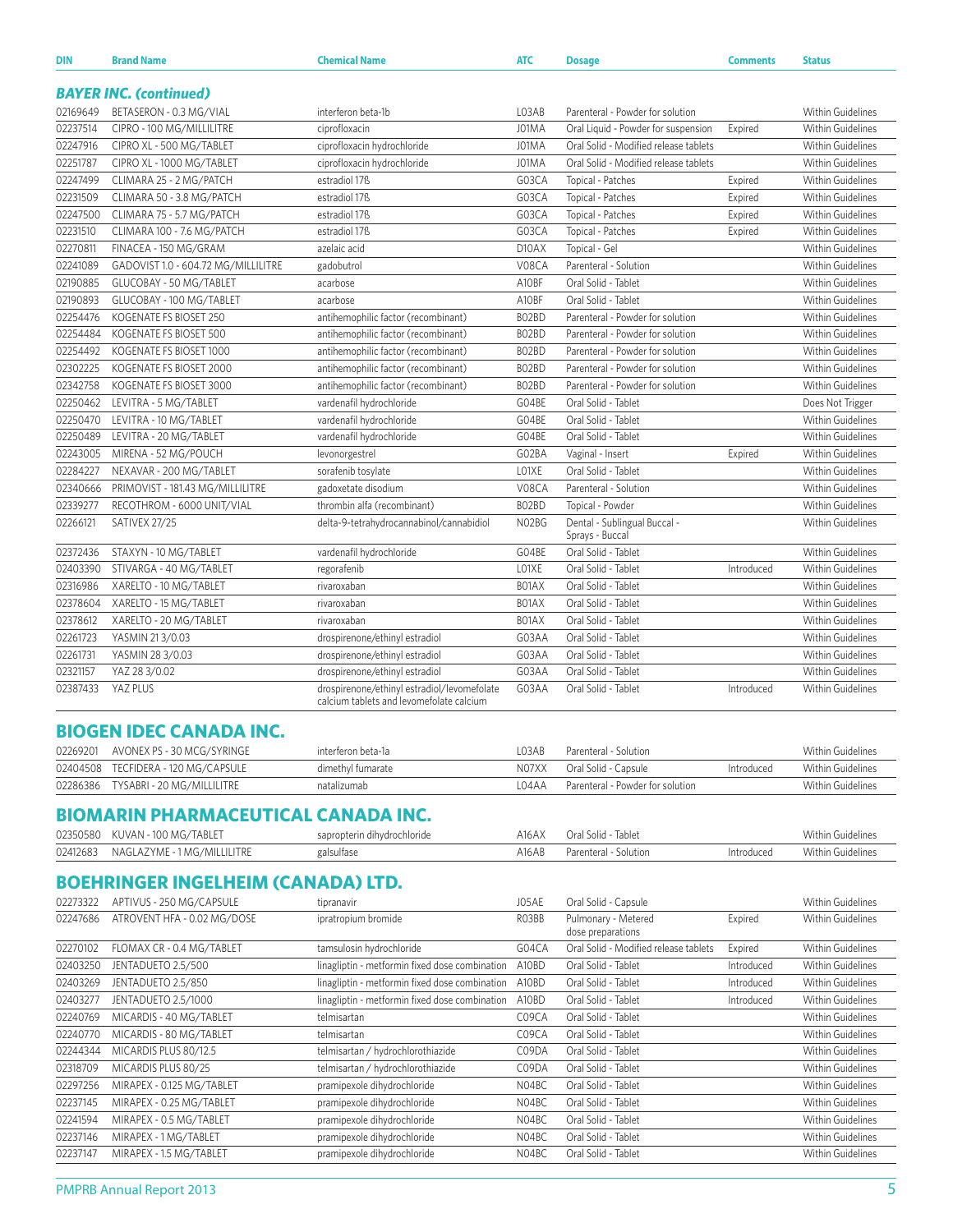| DIN                  | <b>Brand Name</b>                                     | <b>Chemical Name</b>                                                      | <b>ATC</b> | <b>Dosage</b>                         | <b>Comments</b> | <b>Status</b>            |  |  |  |  |
|----------------------|-------------------------------------------------------|---------------------------------------------------------------------------|------------|---------------------------------------|-----------------|--------------------------|--|--|--|--|
|                      | <b>BOEHRINGER INGELHEIM (CANADA) LTD. (continued)</b> |                                                                           |            |                                       |                 |                          |  |  |  |  |
| 02312433             | PRADAXA - 75 MG/CAPSULE                               | dabigatran etexilate                                                      | BO1AE      | Oral Solid - Capsule                  |                 | <b>Within Guidelines</b> |  |  |  |  |
| 02312441             | PRADAXA - 110 MG/CAPSULE                              | dabigatran etexilate                                                      | BO1AE      | Oral Solid - Capsule                  |                 | <b>Within Guidelines</b> |  |  |  |  |
| 02358808             | PRADAXA - 150 MG/CAPSULE                              | dabigatran etexilate                                                      | BO1AE      | Oral Solid - Capsule                  |                 | <b>Within Guidelines</b> |  |  |  |  |
| 02246793             | SPIRIVA - 18 MCG/CAPSULE                              | tiotropium bromide                                                        | RO3BB      | Pulmonary - Powder                    |                 | <b>Within Guidelines</b> |  |  |  |  |
| 02370921             | TRAJENTA - 5 MG/TABLET                                | linagliptin                                                               | A10BH      | Oral Solid - Tablet                   |                 | Within Guidelines        |  |  |  |  |
|                      | TWYNSTA 40/5                                          |                                                                           |            | Oral Solid - Tablet                   |                 | <b>Within Guidelines</b> |  |  |  |  |
| 02371022<br>02371030 |                                                       | telmisartan/amlodipine besylate                                           | C09DB      |                                       |                 |                          |  |  |  |  |
|                      | <b>TWYNSTA 40/10</b>                                  | telmisartan/amlodipine besylate                                           | C09DB      | Oral Solid - Tablet                   |                 | <b>Within Guidelines</b> |  |  |  |  |
| 02371049             | TWYNSTA 80/5                                          | telmisartan/amlodipine besylate                                           | C09DB      | Oral Solid - Tablet                   |                 | Within Guidelines        |  |  |  |  |
| 02371057             | TWYNSTA 80/10                                         | telmisartan/amlodipine besylate                                           | C09DB      | Oral Solid - Tablet                   |                 | <b>Within Guidelines</b> |  |  |  |  |
| 02367289             | VIRAMUNE XR - 400 MG/TABLET                           | nevirapine                                                                | J05AG      | Oral Solid - Modified release tablets |                 | Does Not Trigger         |  |  |  |  |
|                      | <b>BRACCO DIAGNOSTICS CANADA INC.</b>                 |                                                                           |            |                                       |                 |                          |  |  |  |  |
| 02248302             | MULTIHANCE - 529 MG/MILLILITRE                        | gadobenate dimeglumine                                                    | V08CA      | Parenteral - Solution                 |                 | Within Guidelines        |  |  |  |  |
| 02229056             | PROHANCE - 279.3 MG/MILLILITRE                        | gadoteridol                                                               | V08CA      | Parenteral - Solution                 |                 | <b>Within Guidelines</b> |  |  |  |  |
|                      | <b>BRISTOL-MYERS SQUIBB CANADA CO.</b>                |                                                                           |            |                                       |                 |                          |  |  |  |  |
| 02322374             | ABILIFY - 2 MG/TABLET                                 | aripiprazole                                                              | N05AX      | Oral Solid - Tablet                   |                 | <b>Within Guidelines</b> |  |  |  |  |
| 02322382             | ABILIFY - 5 MG/TABLET                                 | aripiprazole                                                              | N05AX      | Oral Solid - Tablet                   |                 | Within Guidelines        |  |  |  |  |
| 02322390             | ABILIFY - 10 MG/TABLET                                | aripiprazole                                                              | N05AX      | Oral Solid - Tablet                   |                 | <b>Within Guidelines</b> |  |  |  |  |
| 02322404             | ABILIFY - 15 MG/TABLET                                | aripiprazole                                                              | N05AX      | Oral Solid - Tablet                   |                 | <b>Within Guidelines</b> |  |  |  |  |
| 02322412             | ABILIFY - 20 MG/TABLET                                | aripiprazole                                                              | N05AX      | Oral Solid - Tablet                   |                 | <b>Within Guidelines</b> |  |  |  |  |
| 02322455             | ABILIFY - 30 MG/TABLET                                | aripiprazole                                                              | N05AX      | Oral Solid - Tablet                   |                 | <b>Within Guidelines</b> |  |  |  |  |
| 02282224             | BARACLUDE - 0.5 MG/TABLET                             | entecavir                                                                 | J05AF      | Oral Solid - Tablet                   |                 | <b>Within Guidelines</b> |  |  |  |  |
| 02361809             | BYETTA - 5 MCG/DOSE                                   | exenatide                                                                 | A10BX      | Parenteral - Solution                 |                 | Does Not Trigger         |  |  |  |  |
| 02361817             | BYETTA - 10 MCG/DOSE                                  | exenatide                                                                 | A10BX      | Parenteral - Solution                 |                 | <b>Within Guidelines</b> |  |  |  |  |
| 02377233             | ELIQUIS - 2.5 MG/TABLET                               | apixaban                                                                  | BO1AF      | Oral Solid - Tablet                   |                 | <b>Within Guidelines</b> |  |  |  |  |
| 02397714             | ELIQUIS - 5 MG/TABLET                                 | apixaban                                                                  | BO1AF      | Oral Solid - Tablet                   | Introduced      | Within Guidelines        |  |  |  |  |
| 02271249             | ERBITUX - 100 MG/VIAL                                 | cetuximab                                                                 | L01XC      | Parenteral - Solution                 |                 | <b>Within Guidelines</b> |  |  |  |  |
| 02389169             | KOMBOGLYZE 500/2.5                                    | saxagliptin and metformin hci immediate                                   | A10BD      | Oral Solid - Tablet                   | Introduced      | Subj. Investigation      |  |  |  |  |
|                      |                                                       | release fixed dose combination                                            |            |                                       |                 |                          |  |  |  |  |
| 02389177             | KOMBOGLYZE 850/2.5                                    | saxagliptin and metformin hci immediate<br>release fixed dose combination | A10BD      | Oral Solid - Tablet                   | Introduced      | Subj. Investigation      |  |  |  |  |
| 02389185             | KOMBOGLYZE 1000/2.5                                   | saxagliptin and metformin hci immediate<br>release fixed dose combination | A10BD      | Oral Solid - Tablet                   | Introduced      | Subj. Investigation      |  |  |  |  |
| 02375842             | ONGLYZA - 2.5 MG/TABLET                               | saxagliptin hydrochloride                                                 | A10BH      | Oral Solid - Tablet                   |                 | <b>Within Guidelines</b> |  |  |  |  |
| 02333554             | ONGLYZA - 5 MG/TABLET                                 | saxagliptin hydrochloride                                                 | A10BH      | Oral Solid - Tablet                   |                 | Within Guidelines        |  |  |  |  |
| 02402475             | ORENCIA - 125 MG/SYRINGE                              | abatacept (subcutaneous formulation)                                      | L04AA      | Parenteral - Solution                 | Introduced      | <b>Within Guidelines</b> |  |  |  |  |
| 02282097             | ORENCIA - 250 MG/VIAL                                 | abatacept                                                                 | L04AA      | Parenteral - Powder for solution      |                 | <b>Within Guidelines</b> |  |  |  |  |
| 02248610             | REYATAZ - 150 MG/CAPSULE                              | atazanavir sulfate                                                        | J05AE      | Oral Solid - Capsule                  |                 | <b>Within Guidelines</b> |  |  |  |  |
| 02248611             | REYATAZ - 200 MG/CAPSULE                              | Testred                                                                   | J05AE      | Oral Solid - Capsule                  |                 | <b>Within Guidelines</b> |  |  |  |  |
| 02294176             | REYATAZ - 300 MG/CAPSULE                              | atazanavir sulfate                                                        | J05AE      | Oral Solid - Capsule                  |                 | <b>Within Guidelines</b> |  |  |  |  |
| 02293129             | SPRYCEL - 20 MG/TABLET                                | dasatinib                                                                 | LO1XE      | Oral Solid - Tablet                   |                 | Within Guidelines        |  |  |  |  |
| 02293137             | SPRYCEL - 50 MG/TABLET                                | dasatinib                                                                 | LO1XE      | Oral Solid - Tablet                   |                 | Does Not Trigger         |  |  |  |  |
| 02293145             | SPRYCEL - 70 MG/TABLET                                | dasatinib                                                                 | LO1XE      | Oral Solid - Tablet                   |                 | Does Not Trigger         |  |  |  |  |
| 02360810             | SPRYCEL - 80 MG/TABLET                                | dasatinib                                                                 | LO1XE      | Oral Solid - Tablet                   |                 | Does Not Trigger         |  |  |  |  |
| 02320193             | SPRYCEL - 100 MG/TABLET                               | dasatinib                                                                 | LO1XE      | Oral Solid - Tablet                   |                 | <b>Within Guidelines</b> |  |  |  |  |
| 02360829             |                                                       |                                                                           | LO1XE      | Oral Solid - Tablet                   |                 |                          |  |  |  |  |
|                      | SPRYCEL - 140 MG/TABLET                               | dasatinib                                                                 |            |                                       |                 | Does Not Trigger         |  |  |  |  |
| 02239886             | SUSTIVA - 50 MG/CAPSULE                               | efavirenz                                                                 | J05AG      | Oral Solid - Capsule                  |                 | Within Guidelines        |  |  |  |  |
| 02239888             | SUSTIVA - 200 MG/CAPSULE                              | efavirenz                                                                 | J05AG      | Oral Solid - Capsule                  |                 | <b>Within Guidelines</b> |  |  |  |  |
| 02246045             | SUSTIVA - 600 MG/TABLET                               | efavirenz                                                                 | J05AG      | Oral Solid - Tablet                   |                 | Within Guidelines        |  |  |  |  |
| 02379384             | YERVOY - 5 MG/MILLILITRE                              | ipilimumab                                                                | L01XC      | Parenteral - Solution                 |                 | Within Guidelines        |  |  |  |  |
|                      |                                                       |                                                                           |            |                                       |                 |                          |  |  |  |  |
|                      | <b>CELGENE INC.</b>                                   |                                                                           |            |                                       |                 |                          |  |  |  |  |
| 02281066             | ABRAXANE - 100 MG/VIAL                                | nab-paclitaxel                                                            | L01CD      | Parenteral - Suspensions or Emulsions |                 | Within Guidelines        |  |  |  |  |
| 02304899             | REVLIMID - 5 MG/CAPSULE                               | lenalidomide                                                              | L04AX      | Oral Solid - Capsule                  |                 | <b>Within Guidelines</b> |  |  |  |  |
|                      |                                                       |                                                                           |            |                                       |                 | $\mathbf{v}$             |  |  |  |  |

|          | 02304899 REVLIMID - 5 MG/CAPSULE  | lenalidomide | L04AX | Oral Solid - Capsule | Within Guidelines        |
|----------|-----------------------------------|--------------|-------|----------------------|--------------------------|
|          | 02304902 REVLIMID - 10 MG/CAPSULE | lenalidomide | L04AX | Oral Solid - Capsule | <b>Within Guidelines</b> |
| 02317699 | REVLIMID - 15 MG/CAPSULE          | lenalidomide | L04AX | Oral Solid - Capsule | <b>Within Guidelines</b> |
| 02317710 | REVLIMID - 25 MG/CAPSULE          | lenalidomide | LO4AX | Oral Solid - Capsule | Within Guidelines        |
| 02355191 | THALOMID - 50 MG/CAPSULE          | thalidomide  | L04AX | Oral Solid - Capsule | VCU                      |
| 02355205 | THALOMID - 100 MG/CAPSULE         | thalidomide  | L04AX | Oral Solid - Capsule | <b>Within Guidelines</b> |
| 02355221 | THALOMID - 200 MG/CAPSULE         | thalidomide  | L04AX | Oral Solid - Capsule | Within Guidelines        |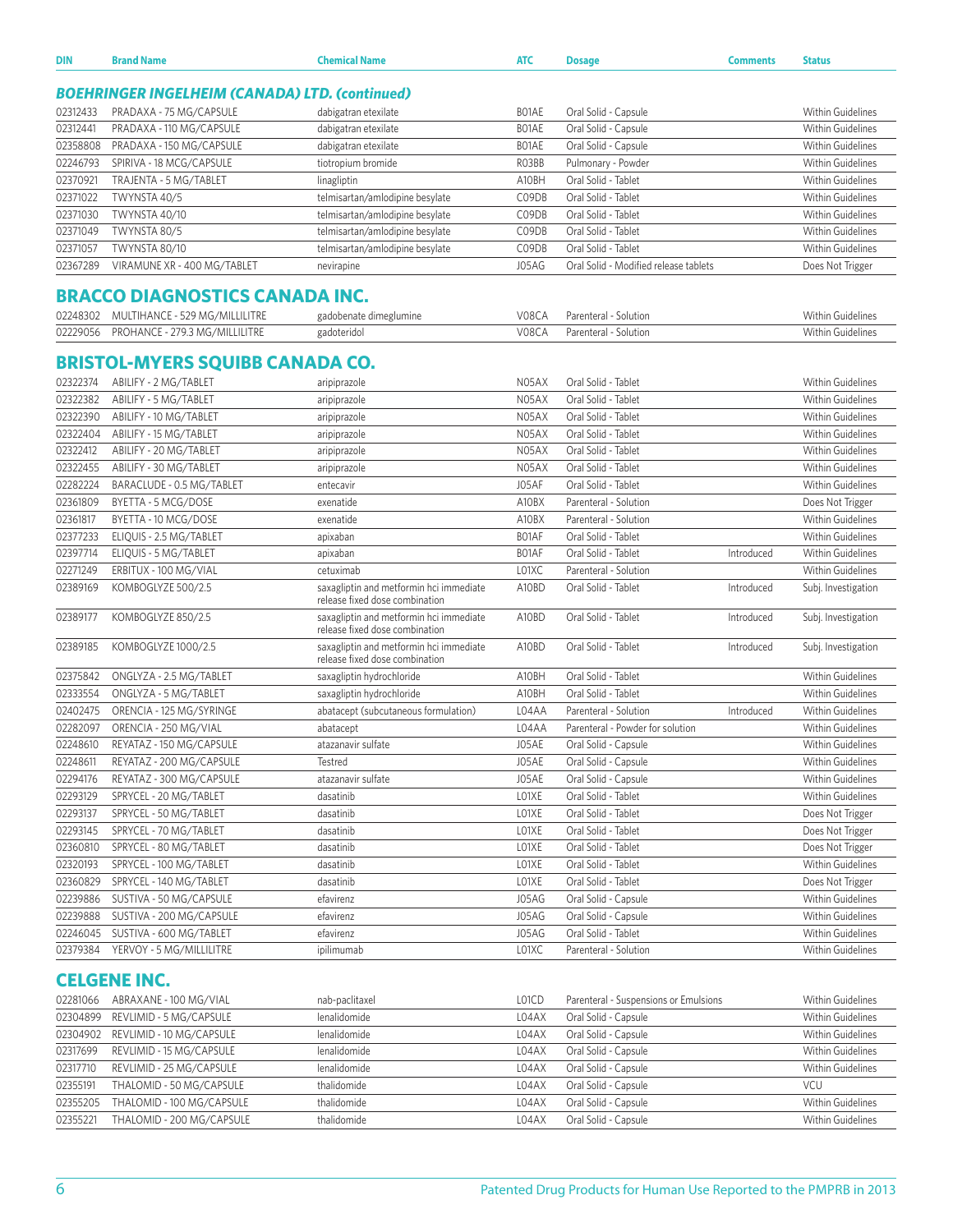| DIN      | <b>Brand Name</b>                          | <b>Chemical Name</b>                          | <b>ATC</b> | <b>Dosage</b>                          | <b>Comments</b> | <b>Status</b>            |  |  |
|----------|--------------------------------------------|-----------------------------------------------|------------|----------------------------------------|-----------------|--------------------------|--|--|
|          |                                            |                                               |            |                                        |                 |                          |  |  |
|          | <b>CORREVIO (UK) LTD.</b>                  |                                               |            |                                        |                 |                          |  |  |
|          | 02240706 AGGRASTAT - 0.05 MG/MILLILITRE    | tirofiban hydrochloride                       | B01AC      | Parenteral - Solution                  |                 | Does Not Trigger         |  |  |
|          |                                            |                                               |            |                                        |                 |                          |  |  |
|          | <b>CSL BEHRING CANADA INC.</b>             |                                               |            |                                        |                 |                          |  |  |
|          | FIBROGAMMIN 250/1250                       | factor XIII (human)                           | BO2BD      | Parenteral - Powder for solution       |                 | <b>Under Review</b>      |  |  |
| 02243186 | HELIXATE FS 250                            | antihemophilic factor (recombinant)           | BO2BD      | Parenteral - Powder for solution       |                 | <b>Within Guidelines</b> |  |  |
| 02243187 | HELIXATE FS 500                            | antihemophilic factor (recombinant)           | BO2BD      | Parenteral - Powder for solution       |                 | <b>Within Guidelines</b> |  |  |
| 02243188 | HELIXATE FS 1000                           | antihemophilic factor (recombinant)           | BO2BD      | Parenteral - Powder for solution       |                 | Within Guidelines        |  |  |
| 02308592 | HELIXATE FS 2000                           | antihemophilic factor (recombinant)           | BO2BD      | Parenteral - Powder for solution       |                 | <b>Within Guidelines</b> |  |  |
| 02370352 | HIZENTRA - 200 MG/MILLILITRE               | immune globulin subcutaneous (human)          | J06BA      | Parenteral - Solution                  |                 | <b>Within Guidelines</b> |  |  |
| 02304619 | PRIVIGEN - 100 MG/MILLILITRE               | immune globulin intravenous (human)           | J06BA      | Parenteral - Solution                  |                 | Within Guidelines        |  |  |
| 02282518 | VIVAGLOBIN - 160 MG/MILLILITRE             | immune globulin subcutaneous (human)          | J06BA      | Parenteral - Solution                  |                 | <b>Within Guidelines</b> |  |  |
|          |                                            |                                               |            |                                        |                 |                          |  |  |
|          | <b>CUBIST PHARMACEUTICALS CANADA, INC.</b> |                                               |            |                                        |                 |                          |  |  |
| 02387174 | DIFICID - 200 MG/TAB                       | fidaxomicin                                   | A07AA      | Oral Solid - Tablet                    |                 | Subj. Investigation      |  |  |
|          | <b>DUCHESNAY INC.</b>                      |                                               |            |                                        |                 |                          |  |  |
| 00609129 |                                            |                                               |            |                                        |                 |                          |  |  |
|          | DICLECTIN 10/10                            | doxylamine succinate/pyridoxine hydrochloride | R06AA      | Oral Solid - Modified release tablets  |                 | Within Guidelines        |  |  |
| 02246067 | PREGVIT                                    | multivitamins-minerals                        | B03AE      | Oral Solid - Tablet                    |                 | <b>Within Guidelines</b> |  |  |
| 02276194 | PREGVIT FOLIC 5                            | multivitamins-minerals                        | B03AE      | Oral Solid - Tablet                    |                 | Does Not Trigger         |  |  |
|          | <b>EISAI LIMITED</b>                       |                                               |            |                                        |                 |                          |  |  |
| 02381710 | ALOXI - 0.05 MG/MILLILITRE                 | palonosetron                                  | A04AA      | Parenteral - Solution                  |                 | Within Guidelines        |  |  |
| 02381729 | ALOXI - 0.5 MG/CAPSULE                     | palonosetron                                  | A04AA      | Oral Solid - Capsule                   |                 | <b>Within Guidelines</b> |  |  |
| 02369613 | BANZEL - 100 MG/TABLET                     | rufinamide                                    | N03AF      | Oral Solid - Tablet                    |                 | <b>Within Guidelines</b> |  |  |
| 02369621 | BANZEL - 200 MG/TABLET                     | rufinamide                                    | N03AF      | Oral Solid - Tablet                    |                 | <b>Within Guidelines</b> |  |  |
| 02369648 | BANZEL - 400 MG/TABLET                     | rufinamide                                    | N03AF      | Oral Solid - Tablet                    |                 | <b>Within Guidelines</b> |  |  |
| 02404516 | FYCOMPA - 2 MG/TABLET                      | perampanel                                    | N03AX      | Oral Solid - Tablet                    | Introduced      | <b>Within Guidelines</b> |  |  |
| 02404524 | FYCOMPA - 4 MG/TABLET                      | perampanel                                    | N03AX      | Oral Solid - Tablet                    | Introduced      | Within Guidelines        |  |  |
| 02404532 | FYCOMPA - 6 MG/TABLET                      | perampanel                                    | N03AX      | Oral Solid - Tablet                    | Introduced      | <b>Within Guidelines</b> |  |  |
| 02404540 | FYCOMPA - 8 MG/TABLET                      | perampanel                                    | N03AX      | Oral Solid - Tablet                    | Introduced      | <b>Within Guidelines</b> |  |  |
| 02404559 | FYCOMPA - 10 MG/TABLET                     | perampanel                                    | N03AX      | Oral Solid - Tablet                    | Introduced      | Within Guidelines        |  |  |
| 02404567 | FYCOMPA - 12 MG/TABLET                     | perampanel                                    | N03AX      | Oral Solid - Tablet                    | Introduced      | Within Guidelines        |  |  |
| 02377438 | HALAVEN - 0.5 MG/MILLILITRE                | eribulin mesylate                             | LO1XX      | Parenteral - Solution                  |                 | <b>Within Guidelines</b> |  |  |
|          |                                            |                                               |            |                                        |                 |                          |  |  |
|          | ELI LILLY CANADA INC.                      |                                               |            |                                        |                 |                          |  |  |
| 02338327 | ADCIRCA - 20 MG/TABLET                     | tadalafil                                     | C02KX      | Oral Solid - Tablet                    |                 | Within Guidelines        |  |  |
| 02306433 | ALIMTA - 100 MG/VIAL                       | pemetrexed disodium                           | L01BA      | Parenteral - Powder for solution       |                 | <b>Within Guidelines</b> |  |  |
| 02253437 | ALIMTA - 500 MG/VIAL                       | pemetrexed disodium                           | L01BA      | Parenteral - Powder for solution       |                 | <b>Within Guidelines</b> |  |  |
| 02382369 | AXIRON - 30 MG/DOSE                        | testosterone                                  | G03BA      | Topical - Liquid                       | Introduced      | Within Guidelines        |  |  |
| 02361809 | BYETTA - 5 MCG/DOSE                        | exenatide                                     | A10BX      | Parenteral - Solution                  |                 | Within Guidelines        |  |  |
| 02361817 | BYETTA - 10 MCG/DOSE                       | exenatide                                     | A10BX      | Parenteral - Solution                  |                 | Within Guidelines        |  |  |
| 02296888 | CIALIS - 2.5 MG/TABLET                     | tadalafil                                     | G04BE      | Oral Solid - Tablet                    |                 | Within Guidelines        |  |  |
| 02296896 | CIALIS - 5 MG/TABLET                       | tadalafil                                     | G04BE      | Oral Solid - Tablet                    |                 | Within Guidelines        |  |  |
| 02248088 | CIALIS - 10 MG/TABLET                      | tadalafil                                     | G04BE      | Oral Solid - Tablet                    |                 | Within Guidelines        |  |  |
| 02248089 | CIALIS - 20 MG/TABLET                      | tadalafil                                     | G04BE      | Oral Solid - Tablet                    |                 | Within Guidelines        |  |  |
| 02301482 | CYMBALTA - 30 MG/CAPSULE                   | duloxetine hydrochloride                      | N06AX      | Oral Solid - Modified release capsules |                 | Within Guidelines        |  |  |
| 02301490 | CYMBALTA - 60 MG/CAPSULE                   | duloxetine hydrochloride                      | N06AX      | Oral Solid - Modified release capsules |                 | Within Guidelines        |  |  |
| 02349124 | EFFIENT - 10 MG/TABLET                     | prasugrel hydrochloride                       | B01AC      | Oral Solid - Tablet                    |                 | <b>Within Guidelines</b> |  |  |
| 02239028 | EVISTA - 60 MG/TABLET                      | raloxifene hydrochloride                      | G03XC      | Oral Solid - Tablet                    |                 | Within Guidelines        |  |  |
| 02254689 | FORTEO - 600 MCG/CARTRIDGE                 | teriparatide                                  | H05AA      | Parenteral - Solution                  |                 | Within Guidelines        |  |  |
| 02230308 | GEMZAR - 200 MG/VIAL                       | gemcitabine hydrochloride                     | L01BC      | Parenteral - Powder for solution       |                 | Does Not Trigger         |  |  |
| 02230309 | GEMZAR - 1000 MG/VIAL                      | gemcitabine hydrochloride                     | L01BC      | Parenteral - Powder for solution       |                 | Within Guidelines        |  |  |
| 02229704 | HUMALOG - 100 UNIT/MILLILITRE              | insulin lispro                                | A10AB      | Parenteral - Solution                  |                 | Within Guidelines        |  |  |
| 02229705 | HUMALOG - 100 UNIT/MILLILITRE              | insulin lispro                                | A10AB      | Parenteral - Solution                  |                 | Within Guidelines        |  |  |
| 02403412 | HUMALOG KWIKPEN - 100 UNIT/MILLILITRE      | insulin lispro                                | A10AB      | Parenteral - Solution                  | Introduced      | Subj. Investigation      |  |  |
| 02240294 | HUMALOG MIX 25/75                          | insulin (lispro/lispro protamine)             | A10AB      | Parenteral - Solution                  |                 | Within Guidelines        |  |  |
| 02240297 | HUMALOG MIX 50/50                          | insulin (lispro/lispro protamine)             | A10AB      | Parenteral - Solution                  |                 | Within Guidelines        |  |  |
| 02403420 | HUMALOG MIX25 KWIKPEN -                    | insulin lispro                                | A10AB      | Parenteral - Solution                  |                 | Does Not Trigger         |  |  |
|          | 100 UNIT/MILLILITRE                        |                                               |            |                                        |                 |                          |  |  |
| 02018985 | PROZAC - 10 MG/CAPSULE                     | fluoxetine hydrochloride                      | N06AB      | Oral Solid - Capsule                   |                 | Within Guidelines        |  |  |
| 00636622 | PROZAC - 20 MG/CAPSULE                     | fluoxetine hydrochloride                      | N06AB      | Oral Solid - Capsule                   |                 | Within Guidelines        |  |  |
| 02216973 | REOPRO - 2 MG/MILLILITRE                   | abciximab                                     | B01AC      | Parenteral - Solution                  |                 | Within Guidelines        |  |  |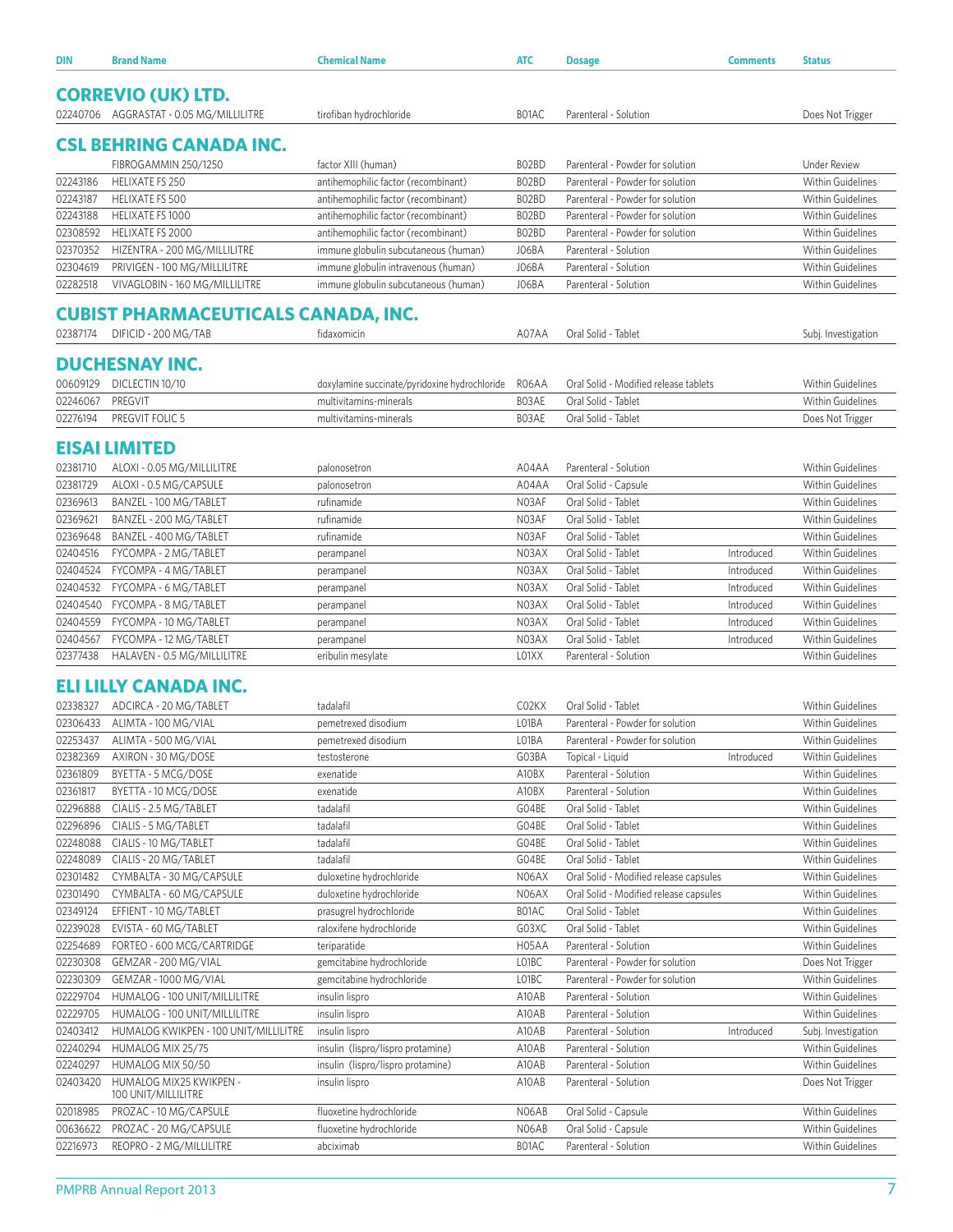| <b>DIN</b>      | <b>Brand Name</b>                        | <b>Chemical Name</b>      | <b>ATC</b>         | <b>Dosage</b>                    | <b>Comments</b> | <b>Status</b>            |
|-----------------|------------------------------------------|---------------------------|--------------------|----------------------------------|-----------------|--------------------------|
|                 |                                          |                           |                    |                                  |                 |                          |
|                 | <b>ELI LILLY CANADA INC. (continued)</b> |                           |                    |                                  |                 |                          |
| 02262800        | STRATTERA - 10 MG/CAPSULE                | atomoxetine hydrochloride | NO6BA              | Oral Solid - Capsule             |                 | <b>Within Guidelines</b> |
| 02262819        | STRATTERA - 18 MG/CAPSULE                | atomoxetine hydrochloride | N06BA              | Oral Solid - Capsule             |                 | <b>Within Guidelines</b> |
| 02262827        | STRATTERA - 25 MG/CAPSULE                | atomoxetine hydrochloride | N06BA              | Oral Solid - Capsule             |                 | <b>Within Guidelines</b> |
| 02262835        | STRATTERA - 40 MG/CAPSULE                | atomoxetine hydrochloride | N06BA              | Oral Solid - Capsule             |                 | <b>Within Guidelines</b> |
| 02262843        | STRATTERA - 60 MG/CAPSULE                | atomoxetine hydrochloride | N06BA              | Oral Solid - Capsule             |                 | <b>Within Guidelines</b> |
| 02279347        | STRATTERA - 80 MG/CAPSULE                | atomoxetine hydrochloride | N06BA              | Oral Solid - Capsule             |                 | <b>Within Guidelines</b> |
| 02279355        | STRATTERA - 100 MG/CAPSULE               | atomoxetine hydrochloride | N06BA              | Oral Solid - Capsule             |                 | <b>Within Guidelines</b> |
| 02229250        | ZYPREXA - 2.5 MG/TABLET                  | olanzapine                | N05AH              | Oral Solid - Tablet              |                 | <b>Within Guidelines</b> |
| 02229269        | ZYPREXA - 5 MG/TABLET                    | olanzapine                | N05AH              | Oral Solid - Tablet              |                 | <b>Within Guidelines</b> |
| 02229277        | ZYPREXA - 7.5 MG/TABLET                  | olanzapine                | N05AH              | Oral Solid - Tablet              |                 | <b>Within Guidelines</b> |
| 02229285        | ZYPREXA - 10 MG/TABLET                   | olanzapine                | N05AH              | Oral Solid - Tablet              |                 | <b>Within Guidelines</b> |
| 02238850        | ZYPREXA - 15 MG/TABLET                   | olanzapine                | N05AH              | Oral Solid - Tablet              |                 | <b>Within Guidelines</b> |
| 02238851        | ZYPREXA - 20 MG/TABLET                   | olanzapine                | N05AH              | Oral Solid - Tablet              |                 | <b>Within Guidelines</b> |
| 02247099        | ZYPREXA INTRAMUSCULAR - 10 MG/VIAL       | olanzapine                | N05AH              | Parenteral - Powder for solution |                 | <b>Within Guidelines</b> |
| 02243086        | ZYPREXA ZYDIS - 5 MG/TABLET              | olanzapine                | N05AH              | Oral Solid - Tablet              |                 | <b>Within Guidelines</b> |
| 02243087        | ZYPREXA ZYDIS - 10 MG/TABLET             | olanzapine                | N05AH              | Oral Solid - Tablet              |                 | Does Not Trigger         |
| 02243088        | ZYPREXA ZYDIS - 15 MG/TABLET             | olanzapine                | N05AH              | Oral Solid - Tablet              |                 | Subj. Investigation      |
| 02243089        | ZYPREXA ZYDIS - 20 MG/TABLET             | olanzapine                | N05AH              | Oral Solid - Tablet              |                 | Subj. Investigation      |
|                 |                                          |                           |                    |                                  |                 |                          |
|                 | <b>EMD SERONO CANADA INC.</b>            |                           |                    |                                  |                 |                          |
| 02247766        | CETROTIDE - 0.25 MG/VIAL                 | cetrorelix acetate        | H <sub>0</sub> 1CC | Parenteral - Powder for solution |                 | <b>Within Guidelines</b> |
| <b>02247747</b> | $CETDOTIDE = 3 MCA NIAI$                 | cotroroliv acotato        | HOMC               | Paranteral - Powder for colution |                 | <i>Mithin Guidolinos</i> |

| 02247767 | CETROTIDE - 3 MG/VIAL               | cetrorelix acetate              | H <sub>0</sub> 1CC             | Parenteral - Powder for solution | <b>Within Guidelines</b> |
|----------|-------------------------------------|---------------------------------|--------------------------------|----------------------------------|--------------------------|
| 02248157 | GONAL-F - 75 UNIT/VIAL              | follitropin alpha for injection | G03GA                          | Parenteral - Powder for solution | <b>Within Guidelines</b> |
| 02248156 | GONAL-F - 75 UNIT/VIAL              | follitropin alpha for injection | G03GA                          | Parenteral - Powder for solution | Does Not Trigger         |
| 02248154 | GONAL-F - 75 UNIT/VIAL              | follitropin alpha for injection | G03GA                          | Parenteral - Powder for solution | Does Not Trigger         |
| 02270404 | GONAL-F PEN - 300 UNIT/PEN          | follitropin alpha for injection | G03GA                          | Parenteral - Solution            | Subj. Investigation      |
| 02270390 | GONAL-F PEN - 450 UNIT/PEN          | follitropin alpha for injection | G03GA                          | Parenteral - Solution            | Subj. Investigation      |
| 02270382 | GONAL-F PEN - 900 UNIT/PEN          | follitropin alpha for injection | G03GA                          | Parenteral - Solution            | Subj. Investigation      |
| 02269066 | LUVERIS - 75 UNIT/VIAL              | lutropin alpha                  | G03GA                          | Parenteral - Powder for solution | Does Not Trigger         |
| 02350122 | SAIZEN LIOUID - 6 MG/CARTRIDGE      | somatropin                      | H01AC                          | Parenteral - Solution            | <b>Within Guidelines</b> |
| 02350130 | SAIZEN LIOUID - 12 MG/CARTRIDGE     | somatropin                      | H01AC                          | Parenteral - Solution            | <b>Within Guidelines</b> |
| 02350149 | SAIZEN LIQUID - 20 MG/CARTRIDGE     | somatropin                      | H01AC                          | Parenteral - Solution            | <b>Within Guidelines</b> |
| 02283395 | SOMATULINE AUTOGEL - 60 MG/SYRINGE  | lanreotide injection            | H <sub>0</sub> 1C <sub>B</sub> | Parenteral - Solution            | <b>Within Guidelines</b> |
| 02283409 | SOMATULINE AUTOGEL - 90 MG/SYRINGE  | lanreotide injection            | H <sub>01</sub> CB             | Parenteral - Solution            | Within Guidelines        |
| 02283417 | SOMATULINE AUTOGEL - 120 MG/SYRINGE | lanreotide injection            | H <sub>0</sub> 1C <sub>B</sub> | Parenteral - Solution            | <b>Within Guidelines</b> |

## **FERRING INC.**

| 00836362 | DDAVP - 0.01 MG/DOSE        | desmopressin acetate                   | H01BA | Nasal - Metered dose preparations |            | <b>Within Guidelines</b> |
|----------|-----------------------------|----------------------------------------|-------|-----------------------------------|------------|--------------------------|
| 00873993 | DDAVP - 0.004 MG/MILLILITRE | desmopressin acetate                   | H01BA | Parenteral - Solution             |            | Within Guidelines        |
| 00402516 | DDAVP - 0.1 MG/MILLILITRE   | desmopressin acetate                   | H01BA | Nasal - Solution                  |            | <b>Within Guidelines</b> |
| 00824305 | DDAVP - 0.1 MG/TABLET       | desmopressin acetate                   | H01BA | Oral Solid - Tablet               |            | Within Guidelines        |
| 00824143 | DDAVP - 0.2 MG/TABLET       | desmopressin acetate                   | H01BA | Oral Solid - Tablet               |            | <b>Within Guidelines</b> |
| 02284995 | DDAVP MELT - 60 MCG/TABLET  | desmopressin acetate                   | H01BA | Oral Solid - Tablet               |            | Within Guidelines        |
| 02285002 | DDAVP MELT - 120 MCG/TABLET | desmopressin acetate                   | H01BA | Oral Solid - Tablet               |            | Does Not Trigger         |
| 02285010 | DDAVP MELT - 240 MCG/TABLET | desmopressin acetate                   | H01BA | Oral Solid - Tablet               |            | <b>Within Guidelines</b> |
| 02334992 | ENDOMETRIN - 100 MG/TABLET  | progesterone                           | G03DA | Vaginal - Tablet                  |            | Does Not Trigger         |
| 02337029 | FIRMAGON - 80 MG/VIAL       | degarelix acetate                      | LO2BX | Parenteral - Powder for solution  |            | Within Guidelines        |
| 02337037 | FIRMAGON - 120 MG/VIAL      | degarelix acetate                      | LO2BX | Parenteral - Powder for solution  |            | Does Not Trigger         |
| 02246500 | MINIRIN - 0.1 MG/TABLET     | desmopressin acetate                   | H01BA | Oral Solid - Tablet               |            | <b>Within Guidelines</b> |
| 02397927 | NOCDURNA - 25 MCG/TABLET    | desmopressin                           | H01BA | Oral Solid - Tablet               | Introduced | <b>Within Guidelines</b> |
| 02099683 | PENTASA - 500 MG/TABLET     | mesalamine (aka 5-aminosalicylic acid) | A07EC | Oral Solid - Tablet               |            | <b>Within Guidelines</b> |
| 02399466 | PENTASA - 1 GM/TABLET       | mesalamine                             | A07EC | Oral Solid - Tablet               | Introduced | Does Not Trigger         |

## **FOREST LABORATORIES CANADA INC.**

|          | 08000454 TEFLARO - 600 MG/VIAL      | ceftaroline fosamil | J01DI              | Parenteral - Powder for solution | Introduced | <b>Within Guidelines</b> |
|----------|-------------------------------------|---------------------|--------------------|----------------------------------|------------|--------------------------|
|          | <b>FOURNIER PHARMA INC.</b>         |                     |                    |                                  |            |                          |
| 02269074 | LIPIDIL EZ - 48 MG/TABLET           | fenofibrate         | C10AB              | Oral Solid - Tablet              |            | Within Guidelines        |
|          | 02269082 LIPIDIL EZ - 145 MG/TABLET | fenofibrate         | C10AB              | Oral Solid - Tablet              |            | <b>Within Guidelines</b> |
| 02146959 | LIPIDIL MICRO - 200 MG/CAPSULE      | fenofibrate         | C10AB              | Oral Solid - Capsule             |            | <b>Within Guidelines</b> |
| 02241601 | LIPIDIL SUPRA - 100 MG/TABLET       | fenofibrate         | C <sub>10</sub> AB | Oral Solid - Tablet              |            | <b>Within Guidelines</b> |
| 02241602 | LIPIDIL SUPRA - 160 MG/TABLET       | fenofibrate         | C10AB              | Oral Solid - Tablet              |            | <b>Within Guidelines</b> |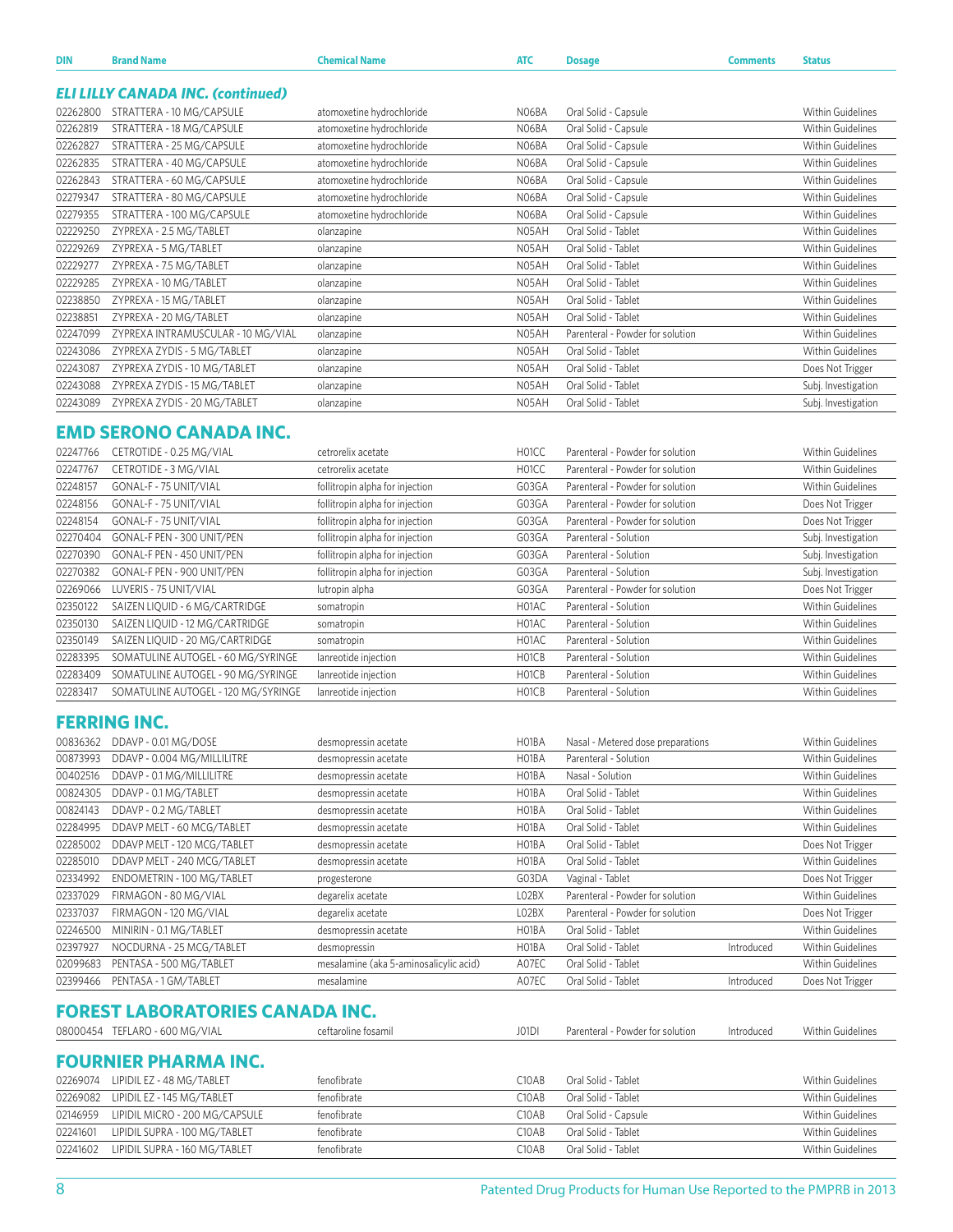| DIN      | <b>Brand Name</b>                                                | Chemical Name                            | <b>ATC</b>                     | <b>Dosage</b>                          | Comments   | <b>Status</b>            |
|----------|------------------------------------------------------------------|------------------------------------------|--------------------------------|----------------------------------------|------------|--------------------------|
|          | <b>GALDERMA CANADA INC.</b>                                      |                                          |                                |                                        |            |                          |
| 02375885 | APPRILON - 40 MG/CAPSULE                                         | doxycycline monohydrate                  | J01AA                          | Oral Solid - Modified release capsules |            | Subj. Investigation      |
| 02256398 | CLOBEX LOTION - 0.5 MG/MILLILITRE                                | clobetasol propionate                    | D07AD                          | Topical - Liquid                       |            | Does Not Trigger         |
| 02256371 | CLOBEX SHAMPOO - 0.5 MG/MILLILITRE                               | clobetasol propionate                    | D07AD                          | Topical - Shampoo                      |            | Does Not Trigger         |
| 02274000 | DIFFERIN XP - 3 MG/GRAM                                          | adapalene                                | D <sub>10</sub> AD             | Topical - Gel                          |            | Does Not Trigger         |
| 02297809 | METROGEL - 10 MG/GRAM                                            | metronidazole                            | D06BX                          | Topical - Gel                          |            | Within Guidelines        |
| 02323273 | METVIX - 168 MG/GRAM                                             | methyl aminolevulinate hydrochloride     | L01XD                          | Topical - Cream                        |            | <b>Within Guidelines</b> |
| 02365871 | TACTUO <sub>1/25</sub>                                           | adapalene/benzoyl peroxide               | D <sub>10</sub> AD             | Topical - Gel                          |            | VCU                      |
|          |                                                                  |                                          |                                |                                        |            |                          |
|          | <b>GENMED, A DIVISION OF PFIZER CANADA INC.</b>                  |                                          |                                |                                        |            |                          |
| 02280124 | GD-AMLODIPINE - 2.5 MG/TABLET                                    | amlodipine besylate                      | C08CA                          | Oral Solid - Tablet                    |            | <b>Within Guidelines</b> |
| 02280132 | GD-AMLODIPINE - 5 MG/TABLET                                      | amlodipine besylate                      | C08CA                          | Oral Solid - Tablet                    |            | <b>Within Guidelines</b> |
| 02280140 | GD-AMLODIPINE - 10 MG/TABLET                                     | amlodipine besylate                      | C08CA                          | Oral Solid - Tablet                    |            | Within Guidelines        |
| 02362759 | GD-AMLODIPINE/ATORVASTATIN 5/10                                  | amlodipine besylate/atorvastatin calcium | C <sub>10</sub> B <sub>X</sub> | Oral Solid - Tablet                    |            | Within Guidelines        |
| 02362767 | GD-AMLODIPINE/ATORVASTATIN 5/20                                  | amlodipine besylate/atorvastatin calcium | C10BX                          | Oral Solid - Tablet                    |            | <b>Within Guidelines</b> |
| 02362775 | GD-AMLODIPINE/ATORVASTATIN 5/40                                  | amlodipine besylate/atorvastatin calcium | C <sub>10</sub> B <sub>X</sub> | Oral Solid - Tablet                    |            | <b>Within Guidelines</b> |
| 02362783 | GD-AMLODIPINE/ATORVASTATIN 5/80                                  | amlodipine besylate/atorvastatin calcium | C <sub>10</sub> B <sub>X</sub> | Oral Solid - Tablet                    |            | Within Guidelines        |
| 02362791 | GD-AMLODIPINE/ATORVASTATIN 10/10                                 | amlodipine besylate/atorvastatin calcium | C <sub>10</sub> B <sub>X</sub> | Oral Solid - Tablet                    |            | <b>Within Guidelines</b> |
| 02362805 | GD-AMLODIPINE/ATORVASTATIN 10/20                                 | amlodipine besylate/atorvastatin calcium | C <sub>10</sub> B <sub>X</sub> | Oral Solid - Tablet                    |            | Within Guidelines        |
| 02362813 | GD-AMLODIPINE/ATORVASTATIN 10/40                                 | amlodipine besylate/atorvastatin calcium | C <sub>10</sub> B <sub>X</sub> | Oral Solid - Tablet                    |            | Within Guidelines        |
| 02362821 | GD-AMLODIPINE/ATORVASTATIN 10/80                                 | amlodipine besylate/atorvastatin calcium | C10BX                          | Oral Solid - Tablet                    |            | <b>Within Guidelines</b> |
| 02288346 | GD-ATORVASTATIN - 10 MG/TABLET                                   | atorvastatin calcium                     | C <sub>10</sub> AA             | Oral Solid - Tablet                    |            | <b>Within Guidelines</b> |
| 02288354 | GD-ATORVASTATIN - 20 MG/TABLET                                   | atorvastatin calcium                     | C10AA                          | Oral Solid - Tablet                    |            | <b>Within Guidelines</b> |
| 02288362 | GD-ATORVASTATIN - 40 MG/TABLET                                   | atorvastatin calcium                     | C <sub>10</sub> AA             | Oral Solid - Tablet                    |            | <b>Within Guidelines</b> |
| 02288370 | GD-ATORVASTATIN - 80 MG/TABLET                                   | atorvastatin calcium                     | C <sub>10</sub> AA             | Oral Solid - Tablet                    |            | Within Guidelines        |
| 02274531 | GD-AZITHROMYCIN - 250 MG/TABLET                                  | azithromycin                             | JO1FA                          | Oral Solid - Tablet                    |            | Within Guidelines        |
| 02342235 | GD-ELETRIPTAN - 20 MG/TABLET                                     | eletriptan hydrobromide                  | N02CC                          | Oral Solid - Tablet                    |            | Within Guidelines        |
| 02342243 | GD-ELETRIPTAN - 40 MG/TABLET                                     | eletriptan hydrobromide                  | N02CC                          | Oral Solid - Tablet                    |            | <b>Within Guidelines</b> |
| 02285819 | GD-GABAPENTIN - 100 MG/CAPSULE                                   | gabapentin                               | N03AX                          | Oral Solid - Capsule                   |            | Does Not Trigger         |
| 02285827 | GD-GABAPENTIN - 300 MG/CAPSULE                                   | gabapentin                               | N03AX                          | Oral Solid - Capsule                   |            | <b>Within Guidelines</b> |
| 02285835 | GD-GABAPENTIN - 400 MG/CAPSULE                                   | gabapentin                               | N03AX                          | Oral Solid - Capsule                   |            | Within Guidelines        |
| 02285843 | GD-GABAPENTIN - 600 MG/TABLET                                    | gabapentin                               | N03AX                          | Oral Solid - Tablet                    |            | <b>Within Guidelines</b> |
| 02285851 | GD-GABAPENTIN - 800 MG/TABLET                                    | gabapentin                               | N03AX                          | Oral Solid - Tablet                    |            | Within Guidelines        |
| 02373041 | GD-LATANOPROST - 0.05 MG/MILLILITRE                              | latanoprost                              | SO1EE                          | Ophthalmic - Liquid                    |            | Within Guidelines        |
| 02373068 | GD-LATANOPROST/TIMOLOL 0.05/5                                    | latanoprost/timolol maleate              | SO1ED                          | Ophthalmic - Drops                     | Introduced | <b>Within Guidelines</b> |
| 02360136 | GD-PREGABALIN - 25 MG/CAPSULE                                    | pregabalin                               | N03AX                          | Oral Solid - Capsule                   | Introduced | <b>Within Guidelines</b> |
| 02360144 | GD-PREGABALIN - 50 MG/CAPSULE                                    | pregabalin                               | N03AX                          | Oral Solid - Capsule                   | Introduced | Within Guidelines        |
| 02360152 | GD-PREGABALIN - 75 MG/CAPSULE                                    | pregabalin                               | N03AX                          | Oral Solid - Capsule                   | Introduced | Within Guidelines        |
| 02360179 | GD-PREGABALIN - 150 MG/CAPSULE                                   | pregabalin                               | N03AX                          | Oral Solid - Capsule                   | Introduced | <b>Within Guidelines</b> |
| 02360195 |                                                                  | pregabalin                               | N03AX                          | Oral Solid - Capsule                   | Introduced | Within Guidelines        |
| 02360209 | GD-PREGABALIN - 225 MG/CAPSULE<br>GD-PREGABALIN - 300 MG/CAPSULE |                                          | N03AX                          |                                        | Introduced | Within Guidelines        |
|          |                                                                  | pregabalin                               |                                | Oral Solid - Capsule                   |            |                          |
| 02273683 | GD-SERTRALINE - 25 MG/CAPSULE                                    | sertraline hydrochloride                 | N06AB                          | Oral Solid - Capsule                   |            | Within Guidelines        |
| 02273691 | GD-SERTRALINE - 50 MG/CAPSULE                                    | sertraline hydrochloride                 | N06AB                          | Oral Solid - Capsule                   |            | Does Not Trigger         |
| 02273705 | GD-SERTRALINE - 100 MG/CAPSULE                                   | sertraline hydrochloride                 | N06AB                          | Oral Solid - Capsule                   |            | Within Guidelines        |
| 02291991 | GD-SILDENAFIL - 25 MG/TABLET                                     | sildenafil citrate                       | G04BE                          | Oral Solid - Tablet                    | Introduced | Within Guidelines        |
| 02292009 | GD-SILDENAFIL - 50 MG/TABLET                                     | sildenafil citrate                       | G04BE                          | Oral Solid - Tablet                    | Introduced | Within Guidelines        |
| 02292017 | GD-SILDENAFIL - 100 MG/TABLET                                    | sildenafil citrate                       | G04BE                          | Oral Solid - Tablet                    | Introduced | <b>Within Guidelines</b> |
| 02360020 | GD-VENLAFAXINE XR - 37.5 MG/CAPSULE                              | venlafaxine hydrochloride                | N06AA                          | Oral Solid - Modified release capsules |            | Within Guidelines        |
| 02360039 | GD-VENLAFAXINE XR - 75 MG/CAPSULE                                | venlafaxine hydrochloride                | N06AA                          | Oral Solid - Modified release capsules |            | Within Guidelines        |
| 02360047 | GD-VENLAFAXINE XR - 150 MG/CAPSULE                               | venlafaxine hydrochloride                | N06AA                          | Oral Solid - Modified release capsules |            | Within Guidelines        |

## **GENZYME CANADA INC., A DIVISION OF SANOFI-AVENTIS CANADA INC.**

| 02416328 | AUBAGIO - 14 MG/TABLET        | teriflunomide                                             | L04AA | Oral Solid - Tablet              | Introduced | Within Guidelines        |
|----------|-------------------------------|-----------------------------------------------------------|-------|----------------------------------|------------|--------------------------|
| 02284863 | MYOZYME - 50 MG/VIAL          | alglucosidase alfa                                        | A16AB | Parenteral - Powder for solution |            | <b>Within Guidelines</b> |
|          | <b>GILEAD SCIENCES INC.</b>   |                                                           |       |                                  |            |                          |
| 02300699 | ATRIPLA 600/200/300           | efavirenz/emtricitabine/<br>tenofovir disoproxil fumarate | J05AR | Oral Solid - Tablet              |            | Within Guidelines        |
|          | 02329840 CAYSTON - 75 MG/VIAL | aztreonam                                                 | J01DF | Pulmonary - Powder               |            | Within Guidelines        |
| 02374129 | COMPLERA 200/300/25           | emtricitabine/tenofovir df/rilpivirine hcl                | J05AR | Oral Solid - Tablet              |            | <b>Within Guidelines</b> |
| 02247823 | HEPSERA - 10 MG/TABLET        | adefovir dipivoxil                                        | J05AF | Oral Solid - Tablet              |            | <b>Within Guidelines</b> |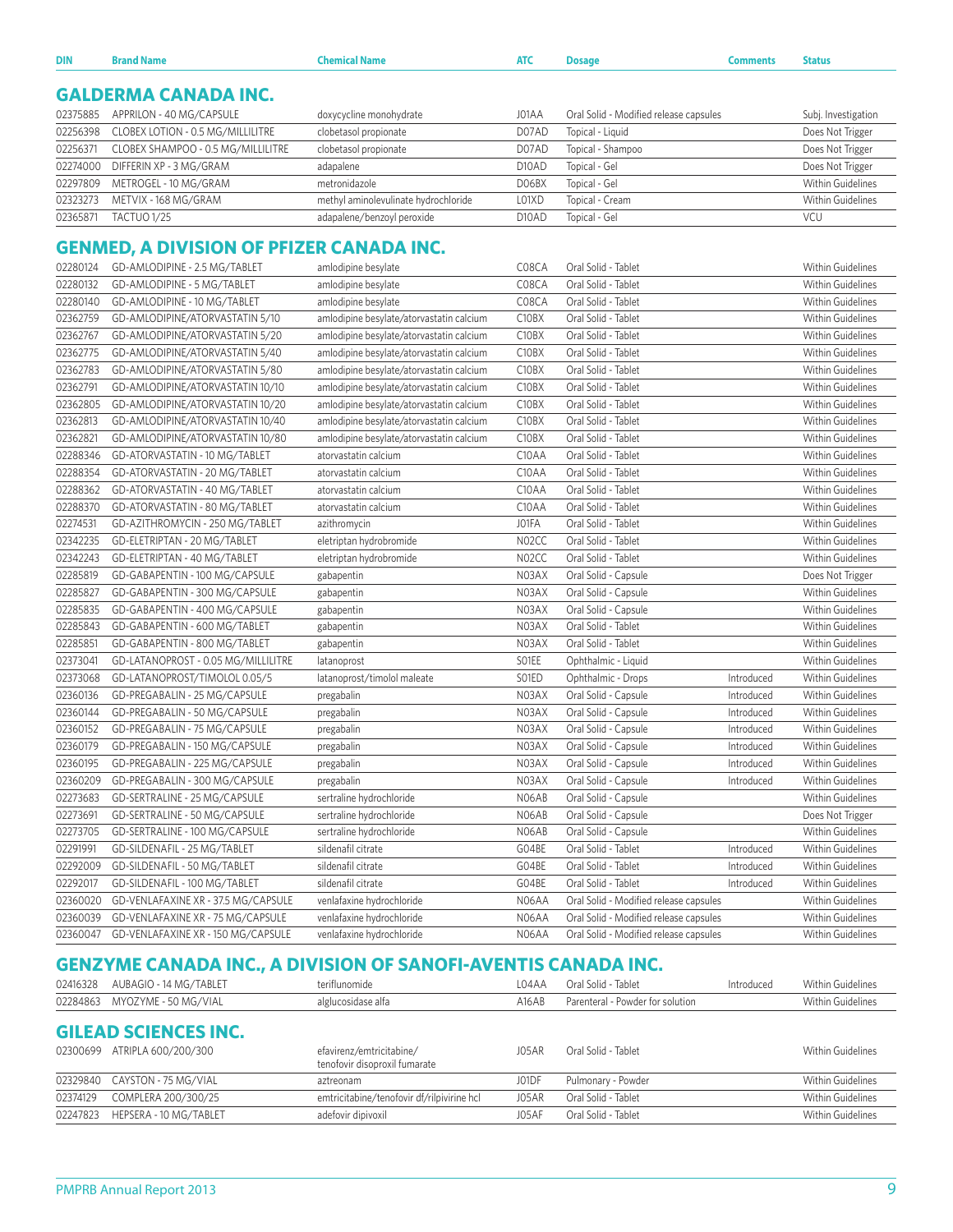| DIN      | <b>Brand Name</b>                                            | <b>Chemical Name</b>                                                                       | <b>ATC</b>         | <b>Dosage</b>                            | <b>Comments</b> | <b>Status</b>            |
|----------|--------------------------------------------------------------|--------------------------------------------------------------------------------------------|--------------------|------------------------------------------|-----------------|--------------------------|
|          | <b>GILEAD SCIENCES INC. (continued)</b>                      |                                                                                            |                    |                                          |                 |                          |
| 02397137 | STRIBILD 150/150/200/300                                     | elvitegravir/cobicistat/emtricitabine/<br>tenofovir disproxil fumarate                     | J05AR              | Oral Solid - Tablet                      | Introduced      | Within Guidelines        |
| 02274906 | TRUVADA 200/300                                              | emtricitabine/tenofovir disoproxil fumarate                                                | J05AR              | Oral Solid - Tablet                      |                 | Within Guidelines        |
| 02247128 | VIREAD - 300 MG/TABLET                                       | tenofovir disoproxil fumarate                                                              | J05AF              | Oral Solid - Tablet                      |                 | Within Guidelines        |
|          |                                                              |                                                                                            |                    |                                          |                 |                          |
|          | <b>GLAXOSMITHKLINE INC.</b>                                  |                                                                                            |                    |                                          |                 |                          |
| 02245126 | ADVAIR 25/125                                                | salmeterol xinafoate/fluticasone propionate                                                | R03AK              | Pulmonary - Metered<br>dose preparations |                 | Within Guidelines        |
| 02245127 | ADVAIR 25/250                                                | salmeterol xinafoate/fluticasone propionate                                                | R03AK              | Pulmonary - Metered<br>dose preparations |                 | Within Guidelines        |
| 02240835 | ADVAIR 50/100 DISKUS                                         | salmeterol xinafoate/fluticasone propionate                                                | R03AK              | Pulmonary - Powder                       |                 | Does Not Trigger         |
| 02240836 | ADVAIR 50/250 DISKUS                                         | salmeterol xinafoate/fluticasone propionate                                                | R03AK              | Pulmonary - Powder                       |                 | Within Guidelines        |
| 02240837 | ADVAIR 50/500 DISKUS                                         | salmeterol xinafoate/fluticasone propionate                                                | R03AK              | Pulmonary - Powder                       |                 | <b>Within Guidelines</b> |
| 02237820 | AMERGE - 1 MG/TABLET                                         | naratriptan hydrochloride                                                                  | N02CC              | Oral Solid - Tablet                      |                 | Does Not Trigger         |
| 02237821 | AMERGE - 2.5 MG/TABLET                                       | naratriptan hydrochloride                                                                  | N02CC              | Oral Solid - Tablet                      |                 | Within Guidelines        |
| 02245531 | ARIXTRA - 2.5 MG/SYRINGE                                     | fondaparinux sodium                                                                        | B01AX              | Parenteral - Solution                    |                 | Does Not Trigger         |
| 02258056 | ARIXTRA - 7.5 MG/SYRINGE                                     | fondaparinux sodium                                                                        | B01AX              | Parenteral - Solution                    |                 | Does Not Trigger         |
| 02298589 | AVAMYS - 27.5 MCG/DOSE                                       | fluticasone furoate                                                                        | R01AD              | Nasal - Spray                            |                 | Within Guidelines        |
| 02247086 | AVANDAMET 2/500                                              | rosiglitazone maleate/metformin hydrochloride                                              | A10BD              | Oral Solid - Tablet                      |                 | Subj. Investigation      |
| 02248440 | AVANDAMET 2/1000                                             | rosiglitazone maleate/metformin hydrochloride                                              | A10BD              | Oral Solid - Tablet                      |                 | Subj. Investigation      |
| 02247087 | AVANDAMET 4/500                                              | rosiglitazone maleate/metformin hydrochloride                                              | A10BD              | Oral Solid - Tablet                      |                 | Does Not Trigger         |
| 02248441 | AVANDAMET 4/1000                                             | rosiglitazone maleate/metformin hydrochloride                                              | A10BD              | Oral Solid - Tablet                      |                 | Within Guidelines        |
| 02241112 | AVANDIA - 2 MG/TABLET                                        | rosiglitazone maleate                                                                      | A10BG              | Oral Solid - Tablet                      |                 | Does Not Trigger         |
| 02241113 | AVANDIA - 4 MG/TABLET                                        | rosiglitazone maleate                                                                      | A10BG              | Oral Solid - Tablet                      |                 | Subj. Investigation      |
| 02241114 | AVANDIA - 8 MG/TABLET                                        | rosiglitazone maleate                                                                      | A10BG              | Oral Solid - Tablet                      |                 | Subj. Investigation      |
| 02370050 | BENLYSTA - 120 MG/VIAL                                       | belimumab                                                                                  | L04AA              | Parenteral - Powder for solution         |                 | Within Guidelines        |
| 02370069 | BENLYSTA - 400 MG/VIAL                                       | belimumab                                                                                  | L04AA              | Parenteral - Powder for solution         |                 | Within Guidelines        |
| 02247600 | <b>BOOSTRIX</b>                                              | dapt vaccine                                                                               | J07AX              | Parenteral - Suspensions or Emulsions    |                 | <b>Within Guidelines</b> |
| 02408872 | BREO ELLIPTA 100/25                                          | fluticasone furoate/vilanterol                                                             | R03AK              | Pulmonary - Powder                       | Introduced      | Within Guidelines        |
| 02212307 | CEFTIN - 25 MG/MILLILITRE                                    | cefuroxime axetil                                                                          | J01DC              | Oral Liquid - Powder for suspension      |                 | Does Not Trigger         |
| 02342227 | <b>CERVARIX</b>                                              | papillomavirus recombinant vaccine                                                         | J07BM              | Parenteral - Suspensions or Emulsions    |                 | <b>Within Guidelines</b> |
| 01916882 | CLAVULIN 25/6.25                                             | amoxicillin:clavulanic acid                                                                | J01CR              | Oral Liquid - Suspension                 |                 | Within Guidelines        |
| 02238831 | CLAVULIN 40/5.7                                              | amoxicillin:clavulanic acid                                                                | JO1CR              | Oral Liquid - Suspension                 |                 | Within Guidelines        |
| 01916874 | CLAVULIN 50/12.5                                             | amoxicillin:clavulanic acid                                                                | J01CR              | Oral Liquid - Suspension                 |                 | Does Not Trigger         |
| 02238830 | CLAVULIN 80/11.4                                             | amoxicillin:clavulanic acid                                                                | J01CR              | Oral Liquid - Suspension                 |                 | Within Guidelines        |
| 01916858 | CLAVULIN 500/125                                             | amoxicillin:clavulanic acid                                                                | JO1CR              | Oral Solid - Tablet                      |                 | <b>Within Guidelines</b> |
| 02238829 | CLAVULIN 875/125                                             | amoxicillin:clavulanic acid                                                                | JO1CR              | Oral Solid - Tablet                      |                 | Does Not Trigger         |
| 02243158 | CLINDOXYL 10/50                                              | clindamycin phosphate/benzoyl peroxide                                                     | D10AF              | Topical - Gel                            |                 | Within Guidelines        |
| 02382822 | CLINDOXYL ADV 10/30                                          | clindamycin phosphate/benzoyl peroxide                                                     | D10AF              | Topical - Gel                            | Introduced      | Does Not Trigger         |
| 01919431 | ENGERIX-B                                                    | hepatitis b vaccine (rdna)                                                                 | J07BC              | Parenteral - Suspensions or Emulsions    | Expired         | Does Not Trigger         |
| 02296454 | <b>ENGERIX-B PEDIATRIC</b>                                   | hepatitis b vaccine (rdna)                                                                 | J07BC              | Parenteral - Suspensions or Emulsions    | Expired         | Within Guidelines        |
| 02237244 | FLOVENT DISKUS - 0.05 MG/DOSE                                | fluticasone propionate                                                                     | R03BA              | Pulmonary - Powder                       |                 | Does Not Trigger         |
| 02237245 | FLOVENT DISKUS - 0.1 MG/DOSE                                 | fluticasone propionate                                                                     | R03BA              | Pulmonary - Powder                       |                 | Does Not Trigger         |
| 02237246 | FLOVENT DISKUS - 0.25 MG/DOSE                                | fluticasone propionate                                                                     | R03BA              | Pulmonary - Powder                       |                 | Within Guidelines        |
| 02237247 | FLOVENT DISKUS - 0.5 MG/DOSE                                 | fluticasone propionate                                                                     | R03BA              | Pulmonary - Powder                       |                 | Subj. Investigation      |
| 02244291 | FLOVENT HFA - 0.05 MG/DOSE                                   | fluticasone propionate                                                                     | R03BA              | Pulmonary - Metered dose<br>preparations |                 | Within Guidelines        |
| 02244292 | FLOVENT HFA - 0.125 MG/DOSE                                  | fluticasone propionate                                                                     | R03BA              | Pulmonary - Metered dose<br>preparations |                 | Within Guidelines        |
| 02244293 | FLOVENT HFA - 0.25 MG/DOSE                                   | fluticasone propionate                                                                     | R03BA              | Pulmonary - Metered dose<br>preparations |                 | Within Guidelines        |
| 02236913 | FRAXIPARINE - 9500 UNIT/MILLILITRE                           | nadroparin calcium                                                                         | BO1AB              | Parenteral - Solution                    |                 | Within Guidelines        |
| 02240114 | FRAXIPARINE FORTE - 19000 UNIT/MILLILITRE nadroparin calcium |                                                                                            | BO1AB              | Parenteral - Solution                    |                 | Does Not Trigger         |
| 02231056 | HAVRIX 720 JUNIOR - 1440 UNIT/MILLILITRE                     | hepatitis a vaccine (inactivated)                                                          | J07BC              | Parenteral - Suspensions or Emulsions    | Expired         | Within Guidelines        |
| 02187078 | HAVRIX 1440 - 1440 UNIT/MILLILITRE                           | hepatitis a vaccine (inactivated)                                                          | J07BC              | Parenteral - Suspensions or Emulsions    | Expired         | Within Guidelines        |
| 02230418 | IMITREX - 5 MG/DOSE                                          | sumatriptan hemisulphate                                                                   | N02CC              | Nasal - Spray                            |                 | Does Not Trigger         |
| 02230420 | IMITREX - 20 MG/DOSE                                         | sumatriptan hemisulphate                                                                   | N02CC              | Nasal - Spray                            |                 | Does Not Trigger         |
| 02212188 | IMITREX - 12 MG/MILLILITRE                                   | sumatriptan succinate                                                                      | N02CC              | Parenteral - Solution                    |                 | Within Guidelines        |
| 02212153 | IMITREX DF - 50 MG/TABLET                                    | sumatriptan succinate                                                                      | NO <sub>2</sub> CC | Oral Solid - Tablet                      |                 | Within Guidelines        |
| 02212161 | IMITREX DF - 100 MG/TABLET                                   | sumatriptan succinate                                                                      | N02CC              | Oral Solid - Tablet                      |                 | Within Guidelines        |
| 02253852 | INFANRIX HEXA VACCINE                                        | combined diptheria and tetanus toxoids,                                                    | J07CA              | Parenteral - Solution                    |                 | Within Guidelines        |
|          |                                                              | acellular pertussis, hepatitis b (recombinant),<br>inactivated poliomyelitis, and adsorbed |                    |                                          |                 |                          |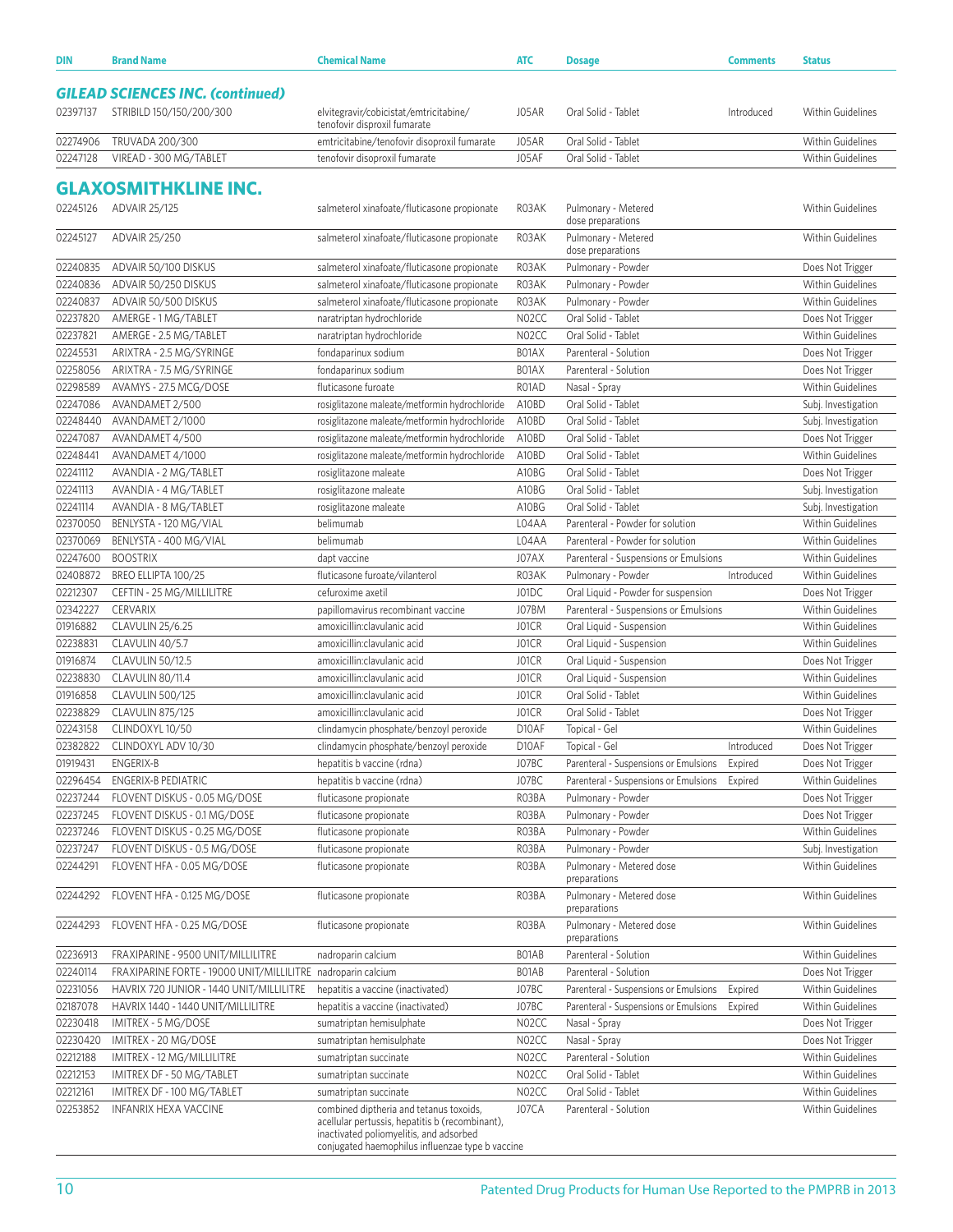| <b>DIN</b> | <b>Brand Name</b>                       | <b>Chemical Name</b>                                                                                   | <b>ATC</b> | <b>Dosage</b>                            | <b>Comments</b> | <b>Status</b>            |
|------------|-----------------------------------------|--------------------------------------------------------------------------------------------------------|------------|------------------------------------------|-----------------|--------------------------|
|            | <b>GLAXOSMITHKLINE INC. (continued)</b> |                                                                                                        |            |                                          |                 |                          |
| 02257122   | <b>INFANRIX IPV/HIB</b>                 | combined diptheria, tetanus, acellular pertussis, JO7CA<br>inactivated poliomyelitis, and h flu type b |            | Parenteral - Suspensions or Emulsions    |                 | <b>Within Guidelines</b> |
| 02372010   | JALYN 0.5/0.4                           | dutasteride/tamsulosin hydrochloride                                                                   | G04CA      | Oral Solid - Modified release capsules   |                 | <b>Within Guidelines</b> |
| 02366924   | LUXIQ - 1.2 MG/GRAM                     | betamethasone valerate                                                                                 | D07AC      | Topical - Aerosol                        |                 | Does Not Trigger         |
| 02264935   | MALARONE 62.5/25                        | atovaquone/proguanil hydrochloride                                                                     | PO1BB      | Oral Solid - Tablet                      | Expired         | Does Not Trigger         |
| 02238151   | MALARONE 250/100                        | atovaquone/proguanil hydrochloride                                                                     | PO1BB      | Oral Solid - Tablet                      | Expired         | <b>Within Guidelines</b> |
| 02409623   | MEKINIST - 0.5 MG/TABLET                | trametinib                                                                                             | LO1XE      | Oral Solid - Tablet                      | Introduced      | Subj. Investigation      |
| 02409658   | MEKINIST - 2 MG/TABLET                  | trametinib                                                                                             | LO1XE      | Oral Solid - Tablet                      | Introduced      | Subj. Investigation      |
| 02245057   | NEISVAC-C                               | meningococcal group c-tt conjugate<br>vaccine, adsorbed                                                | J07AH      | Parenteral - Suspensions or Emulsions    | Expired         | <b>Within Guidelines</b> |
| 02402904   | NIMENRIX - 5 MCG/DOSE                   | meningococcal polysaccharide groups a, c,<br>w-135 and y conjugate vaccine                             | J07AH      | Parenteral - Powder for solution         | Introduced      | <b>Within Guidelines</b> |
| 02344408   | OLUX-E - 0.5 MG/GRAM                    | clobetasol propionate                                                                                  | D07AD      | Topical - Aerosol                        | Introduced      | <b>Within Guidelines</b> |
| 02027887   | PAXIL - 10 MG/TABLET                    | paroxetine hydrochloride                                                                               | N06AB      | Oral Solid - Tablet                      |                 | <b>Within Guidelines</b> |
| 01940481   | PAXIL - 20 MG/TABLET                    | paroxetine hydrochloride                                                                               | N06AB      | Oral Solid - Tablet                      |                 | <b>Within Guidelines</b> |
| 01940473   | PAXIL - 30 MG/TABLET                    | paroxetine hydrochloride                                                                               | N06AB      | Oral Solid - Tablet                      |                 | <b>Within Guidelines</b> |
| 02248503   | PAXIL CR - 12.5 MG/TABLET               | paroxetine hydrochloride                                                                               | N06AB      | Oral Solid - Modified release tablets    |                 | <b>Within Guidelines</b> |
| 02248504   | PAXIL CR - 25 MG/TABLET                 | paroxetine hydrochloride                                                                               | N06AB      | Oral Solid - Modified release tablets    |                 | Does Not Trigger         |
| 02239208   | <b>PRIORIX</b>                          | live, attenuated vaccine -<br>measles/mumps/rubella                                                    | J07BD      | Parenteral - Powder for solution         |                 | <b>Within Guidelines</b> |
| 02297884   | PRIORIX TETRA                           | live, attenuated vaccine -<br>measles/mumps/rubella/varicella                                          | J07BD      | Parenteral - Powder for solution         |                 | <b>Within Guidelines</b> |
| 02240863   | RELENZA - 5 MG/DOSE                     | zanamivir                                                                                              | J05AH      | Pulmonary - Powder                       |                 | <b>Within Guidelines</b> |
| 02361825   | REVOLADE - 25 MG/TABLET                 | eltrombopag olamine                                                                                    | BO2BX      | Oral Solid - Tablet                      |                 | Within Guidelines        |
| 02361833   | REVOLADE - 50 MG/TABLET                 | eltrombopag olamine                                                                                    | BO2BX      | Oral Solid - Tablet                      |                 | <b>Within Guidelines</b> |
| 02242919   | ROSASOL - 10 MG/GRAM                    | metronidazole                                                                                          | D06BX      | Topical - Cream                          |                 | Does Not Trigger         |
| 02320541   | SYNFLORIX                               | pneumococcal conjugate vaccine                                                                         | J07AL      | Parenteral - Suspensions or Emulsions    |                 | <b>Within Guidelines</b> |
| 02409607   | TAFINLAR - 50 MG/CAPSULE                | dabrafenib                                                                                             | LO1XE      | Oral Solid - Capsule                     | Introduced      | <b>Within Guidelines</b> |
| 02409615   | TAFINLAR - 75 MG/CAPSULE                | dabrafenib                                                                                             | LO1XE      | Oral Solid - Capsule                     | Introduced      | <b>Within Guidelines</b> |
| 01916939   | TIMENTIN 3000/100                       | ticarcillin disodium/clavulanate potassium                                                             | J01CR      | Parenteral - Powder for solution         | Expired         | <b>Within Guidelines</b> |
| 02247880   | TIMENTIN 30000/1000                     | ticarcillin disodium/clavulanate potassium                                                             | J01CR      | Parenteral - Powder for solution         | Expired         | <b>Within Guidelines</b> |
| 02237548   | TWINRIX JUNIOR 360/10                   | combined hepatitis a & b vaccine                                                                       | J07BC      | Parenteral - Suspensions or Emulsions    | Expired         | Within Guidelines        |
| 02230578   | <b>TWINRIX 720/20</b>                   | combined hepatitis a & b vaccine                                                                       | J07BC      | Parenteral - Suspensions or Emulsions    | Expired         | <b>Within Guidelines</b> |
| 02326442   | TYKERB - 250 MG/TABLET                  | lapatinib ditosylate monohydrate                                                                       | LO1XE      | Oral Solid - Tablet                      |                 | <b>Within Guidelines</b> |
| 02219492   | VALTREX - 500 MG/TABLET                 | valacyclovir hydrochloride                                                                             | J05AB      | Oral Solid - Tablet                      |                 | Within Guidelines        |
| 02246559   | VALTREX - 1000 MG/TABLET                | valacyclovir hydrochloride                                                                             | J05AB      | Oral Solid - Tablet                      |                 | <b>Within Guidelines</b> |
| 02243115   | VENTOLIN DISKUS - 0.2 MG/DOSE           | salbutamol sulfate                                                                                     | R03AC      | Pulmonary - Powder                       |                 | Within Guidelines        |
| 02241497   | VENTOLIN HFA - 0.1 MG/DOSE              | salbutamol sulfate                                                                                     | R03AC      | Pulmonary - Metered dose<br>preparations |                 | Within Guidelines        |
| 02348489   | VERDESO - 0.5 MG/GRAM                   | desonide                                                                                               | D07AB      | Topical - Aerosol                        |                 | Does Not Trigger         |
| 02307065   | VOLIBRIS - 5 MG/TABLET                  | ambrisentan                                                                                            | C02KX      | Oral Solid - Tablet                      |                 | Within Guidelines        |
| 02307073   | VOLIBRIS - 10 MG/TABLET                 | ambrisentan                                                                                            | C02KX      | Oral Solid - Tablet                      |                 | Within Guidelines        |
| 02352303   | VOTRIENT - 200 MG/TABLET                | pazopanib hydrochloride                                                                                | LO1XE      | Oral Solid - Tablet                      |                 | Within Guidelines        |
| 02239372   | ZOFRAN ODT - 4 MG/TABLET                | ondansetron hydrochloride                                                                              | A04AA      | Oral Solid - Tablet                      |                 | Within Guidelines        |
| 02239373   | ZOFRAN ODT - 8 MG/TABLET                | ondansetron hydrochloride                                                                              | A04AA      | Oral Solid - Tablet                      |                 | Within Guidelines        |
|            | <b>GRIFOLS CANADA LTD.</b>              |                                                                                                        |            |                                          |                 |                          |
|            |                                         |                                                                                                        |            |                                          |                 |                          |
| 02247724   | GAMUNEX - 100 MG/MILLILITRE             | immune globulin intravenous (human)                                                                    | J06BA      | Parenteral - Solution                    |                 | Within Guidelines        |

| 02189100 | PLASBUMIN-5 - 50 MG/MILLILITRE        | albumin (human)                     | B <sub>05</sub> AA | Parenteral - Solution            | Within Guidelines |
|----------|---------------------------------------|-------------------------------------|--------------------|----------------------------------|-------------------|
| 02189119 | PLASBUMIN-25 - 250 MG/MILLILITRE      | albumin (human)                     | B <sub>05</sub> AA | Parenteral - Solution            | Within Guidelines |
|          | 02204606 PROLASTIN - 25 MG/MILLILITRE | alpha1-proteinase inhibitor (human) | BO <sub>2</sub> AB | Parenteral - Powder for solution | Within Guidelines |

## **HOFFMANN-LA ROCHE LIMITED**

|          | 02350092 ACTEMRA - 20 MG/MILLILITRE | tocilizumab           | L04AC | Parenteral - Solution               | Within Guidelines        |
|----------|-------------------------------------|-----------------------|-------|-------------------------------------|--------------------------|
| 02350106 | ACTEMRA - 20 MG/MILLILITRE          | tocilizumab           | L04AC | Parenteral - Solution               | Within Guidelines        |
| 02350114 | ACTEMRA - 20 MG/MILLILITRE          | tocilizumab           | L04AC | Parenteral - Solution               | Within Guidelines        |
| 02225689 | ACTIVASE - 50 MG/VIAL               | alteplase             | B01AD | Parenteral - Solution               | Within Guidelines        |
| 02147440 | ACTIVASE - 100 MG/VIAL              | alteplase             | B01AD | Parenteral - Solution               | Within Guidelines        |
| 02270994 | AVASTIN - 25 MG/MILLILITRE          | bevacizumab           | LO1XC | Parenteral - Solution               | Within Guidelines        |
| 02245859 | CATHFLO - 2 MG/VIAL                 | alteplase             | B01AD | Parenteral - Solution               | Within Guidelines        |
| 02192748 | CELLCEPT - 250 MG/CAPSULE           | mycophenolate mofetil | L04AA | Oral Solid - Capsule                | <b>Within Guidelines</b> |
| 02242145 | CELLCEPT - 200 MG/MILLILITRE        | mycophenolate mofetil | L04AA | Oral Liquid - Powder for suspension | <b>Within Guidelines</b> |
| 02237484 | CELLCEPT - 500 MG/TABLET            | mycophenolate mofetil | L04AA | Oral Solid - Tablet                 | <b>Within Guidelines</b> |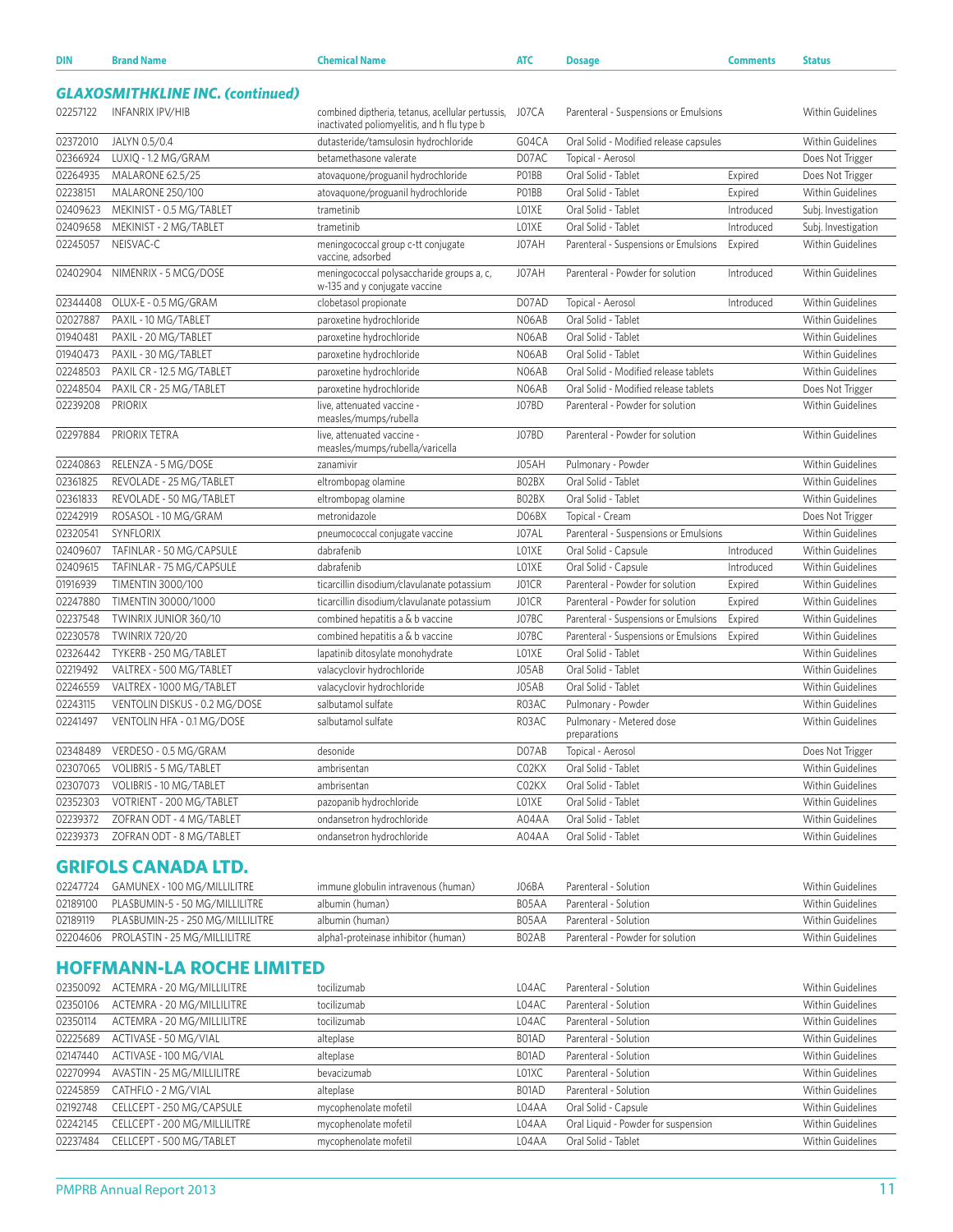| DIN      | <b>Brand Name</b>                                   | <b>Chemical Name</b>              | <b>ATC</b> | <b>Dosage</b>                       | <b>Comments</b> | <b>Status</b>            |
|----------|-----------------------------------------------------|-----------------------------------|------------|-------------------------------------|-----------------|--------------------------|
|          | <b>HOFFMANN-LA ROCHE LIMITED (continued)</b>        |                                   |            |                                     |                 |                          |
| 02240347 | CELLCEPT - 500 MG/VIAL                              | mycophenolate mofetil             | L04AA      | Parenteral - Powder for solution    |                 | <b>Within Guidelines</b> |
| 02409267 | ERIVEDGE - 150 MG/CAPSULE                           | vismodegib                        | L01XX      | Oral Solid - Capsule                | Introduced      | Does Not Trigger         |
| 02247725 | FUZEON - 108 MG/VIAL                                | enfuvirtide                       | J05AX      | Parenteral - Powder for solution    |                 | <b>Within Guidelines</b> |
| 02240692 | HERCEPTIN - 440 MG/VIAL                             | trastuzumab                       | L01XC      | Parenteral - Solution               |                 | <b>Within Guidelines</b> |
| 02216965 | INVIRASE - 200 MG/CAPSULE                           | saquinavir mesylate               | J05AE      | Oral Solid - Capsule                |                 | <b>Within Guidelines</b> |
| 02279320 | INVIRASE - 500 MG/TABLET                            | saquinavir mesylate               | J05AE      | Oral Solid - Tablet                 |                 | <b>Within Guidelines</b> |
| 02412365 | KADCYLA - 20 MG/MILLILITRE                          | trastuzumab emtansine             | L01XC      | Parenteral - Powder for solution    | Introduced      | <b>Within Guidelines</b> |
| 02088371 | KYTRIL - 1 MG/MILLILITRE                            | granisetron hydrochloride         | A04AA      | Parenteral - Solution               |                 | <b>Within Guidelines</b> |
| 02185881 | KYTRIL - 1 MG/TABLET                                | granisetron hydrochloride         | A04AA      | Oral Solid - Tablet                 |                 | <b>Within Guidelines</b> |
| 02216191 | NUTROPIN - 10 MG/VIAL                               | somatropin                        | H01AC      | Parenteral - Powder for solution    |                 | Does Not Trigger         |
| 02229722 | NUTROPIN AQ - 5 MG/MILLILITRE                       | somatropin                        | H01AC      | Parenteral - Solution               |                 | <b>Within Guidelines</b> |
| 02399091 | NUTROPIN AQ NUSPIN 5 - 2.5 MG/MILLILITRE somatropin |                                   | H01AC      | Parenteral - Solution               | Introduced      | <b>Within Guidelines</b> |
| 02376393 | NUTROPIN AQ NUSPIN 10 - 5 MG/MILLILITRE             | somatropin                        | H01AC      | Parenteral - Solution               |                 | Within Guidelines        |
| 02399083 | NUTROPIN AQ NUSPIN 20 - 10 MG/MILLILITRE somatropin |                                   | H01AC      | Parenteral - Solution               | Introduced      | Within Guidelines        |
| 02249002 | NUTROPIN AQ PEN - 5 MG/MILLILITRE                   | somatropin                        | H01AC      | Parenteral - Solution               |                 | <b>Within Guidelines</b> |
| 02248077 | PEGASYS - 180 MCG/SYRINGE                           | peginterferon alfa-2a             | L03AB      | Parenteral - Solution               |                 | <b>Within Guidelines</b> |
| 02248078 | PEGASYS - 180 MCG/VIAL                              | peginterferon alfa-2a             | L03AB      | Parenteral - Solution               |                 | <b>Within Guidelines</b> |
| 02253429 | PEGASYS RBV                                         | peginterferon alfa-2a + ribavirin | J05AB      | Other - Other                       |                 | <b>Within Guidelines</b> |
| 02248077 | PEGASYS RBV                                         | peginterferon alfa-2a + ribavirin | J05AB      | Other - Other                       |                 | <b>Within Guidelines</b> |
| 02405016 | PERJETA - 420 MG/VIAL                               | pertuzumab                        | L01XC      | Parenteral - Solution               | Introduced      | <b>Within Guidelines</b> |
| 02405024 | PERJETA-HERCEPTIN COMBO PACK 420/440                | pertuzumab, trastuzumab           | L01XC      | Parenteral - Other                  | Introduced      | Within Guidelines        |
| 02046733 | PULMOZYME - 2.5 MG/AMPULE                           | dornase alfa                      | R05CB      | Pulmonary - Solution                |                 | <b>Within Guidelines</b> |
| 02241927 | RITUXAN - 10 MG/MILLILITRE                          | rituximab                         | L01XC      | Parenteral - Solution               |                 | <b>Within Guidelines</b> |
| 02304848 | TAMIFLU (SEASONAL) - 30 MG/CAPSULE                  | oseltamivir phosphate             | J05AH      | Oral Solid - Capsule                |                 | <b>Within Guidelines</b> |
| 02304856 | TAMIFLU (SEASONAL) - 45 MG/CAPSULE                  | oseltamivir phosphate             | J05AH      | Oral Solid - Capsule                |                 | Within Guidelines        |
| 02241472 | TAMIFLU (SEASONAL) - 75 MG/CAPSULE                  | oseltamivir phosphate             | J05AH      | Oral Solid - Capsule                |                 | Within Guidelines        |
| 02381842 | TAMIFLU (SEASONAL) - 6 MG/MILLILITRE                | oseltamivir phosphate             | J05AH      | Oral Liquid - Powder for suspension |                 | Does Not Trigger         |
| 02245549 | TAMIFLU (SEASONAL) - 12 MG/MILLILITRE               | oseltamivir phosphate             | J05AH      | Oral Liquid - Powder for suspension |                 | <b>Within Guidelines</b> |
| 02269007 | TARCEVA - 25 MG/TABLET                              | erlotinib                         | LO1XX      | Oral Solid - Tablet                 |                 | Within Guidelines        |
| 02269015 | TARCEVA - 100 MG/TABLET                             | erlotinib                         | L01XX      | Oral Solid - Tablet                 |                 | <b>Within Guidelines</b> |
| 02269023 | TARCEVA - 150 MG/TABLET                             | erlotinib                         | LO1XX      | Oral Solid - Tablet                 |                 | <b>Within Guidelines</b> |
| 02244826 | TNKASE - 50 MG/VIAL                                 | tenecteplase                      | B01AD      | Parenteral - Powder for solution    |                 | <b>Within Guidelines</b> |
| 02162660 | TORADOL - 10 MG/TABLET                              | ketorolac tromethamine            | M01AB      | Oral Solid - Tablet                 |                 | <b>Within Guidelines</b> |
| 02162644 | TORADOL IM - 10 MG/MILLILITRE                       | ketorolac tromethamine            | M01AB      | Parenteral - Solution               |                 | <b>Within Guidelines</b> |
| 02306085 | VALCYTE - 50 MG/MILLILITRE                          | valganciclovir hydrochloride      | J05AB      | Oral Liquid - Powder for solution   |                 | <b>Within Guidelines</b> |
| 02245777 | VALCYTE - 450 MG/TABLET                             | valganciclovir hydrochloride      | J05AB      | Oral Solid - Tablet                 |                 | <b>Within Guidelines</b> |
| 02238453 | XELODA - 150 MG/TABLET                              | capecitabine                      | L01BC      | Oral Solid - Tablet                 |                 | <b>Within Guidelines</b> |
| 02238454 | XELODA - 500 MG/TABLET                              | capecitabine                      | LO1BC      | Oral Solid - Tablet                 |                 | Within Guidelines        |
| 02240325 | XENICAL - 120 MG/CAPSULE                            | orlistat                          | A08AB      | Oral Solid - Capsule                |                 | Within Guidelines        |
| 02380242 | ZELBORAF - 240 MG/TABLET                            | vemurafenib                       | LO1XE      | Oral Solid - Tablet                 |                 | <b>Within Guidelines</b> |
|          |                                                     |                                   |            |                                     |                 |                          |
|          | <b>HOSPIRA HEALTHCARE CORPORATION (CANADA)</b>      |                                   |            |                                     |                 |                          |
| 02361957 | DOCETAXEL - 10 MG/MILLILITRE                        | docetaxel                         | L01CD      | Parenteral - Solution               |                 | <b>Within Guidelines</b> |
| 02296624 | PACLITAXEL - 6 MG/MILLILITRE                        | paclitaxel                        | L01CD      | Parenteral - Solution               |                 | <b>Within Guidelines</b> |
| 02339366 | PRECEDEX - 100 MCG/MILLILITRE                       | dexmedetomidine hydrochloride     | N05CM      | Parenteral - Solution               |                 | Within Guidelines        |
|          |                                                     |                                   |            |                                     |                 |                          |
|          | <b>INTERMUNE CANADA INC.</b>                        |                                   |            |                                     |                 |                          |
| 02393751 | ESBRIET - 267 MG/CAPSULE                            | pirfenidone                       | L04AX      | Oral Solid - Capsule                |                 | Subj. Investigation      |

### **JANSSEN INC.**

| 02238389 | CAELYX - 2 MG/MILLILITRE   | doxorubicin hydrochloride              | LO1DB | Parenteral - Solution                 |         | <b>Within Guidelines</b> |
|----------|----------------------------|----------------------------------------|-------|---------------------------------------|---------|--------------------------|
| 02247732 | CONCERTA - 18 MG/TABLET    | methylphenidate hydrochloride          | NO6BA | Oral Solid - Modified release tablets |         | <b>Within Guidelines</b> |
| 02250241 | CONCERTA - 27 MG/TABLET    | methylphenidate hydrochloride          | N06BA | Oral Solid - Modified release tablets |         | <b>Within Guidelines</b> |
| 02247733 | CONCERTA - 36 MG/TABLET    | methylphenidate hydrochloride          | NO6BA | Oral Solid - Modified release tablets |         | Within Guidelines        |
| 02247734 | CONCERTA - 54 MG/TABLET    | methylphenidate hydrochloride          | N06BA | Oral Solid - Modified release tablets |         | <b>Within Guidelines</b> |
| 02243960 | DITROPAN XL - 5 MG/TABLET  | oxybutynin chloride                    | G04BD | Oral Solid - Modified release tablets |         | <b>Within Guidelines</b> |
| 02243961 | DITROPAN XL - 10 MG/TABLET | oxybutynin chloride                    | G04BD | Oral Solid - Modified release tablets |         | <b>Within Guidelines</b> |
| 02332906 | DORIBAX - 500 MG/VIAL      | doripenem                              | J01DH | Parenteral - Powder for solution      |         | <b>Within Guidelines</b> |
| 02247208 | DUKORAL - 1 MG/DOSE        | vaccine cholera toxin b subunit (rdna) | J07AE | Oral Liquid - Solution                | Expired | <b>Within Guidelines</b> |
| 02370603 | EDURANT - 25 MG/TABLET     | rilpivirine hydrochloride              | J05AG | Oral Solid - Tablet                   |         | <b>Within Guidelines</b> |
| 02231583 | EPREX - 1000 UNIT/SYRINGE  | epoetin alfa                           | B03XA | Parenteral - Solution                 |         | <b>Within Guidelines</b> |
| 02231584 | EPREX - 2000 UNIT/SYRINGE  | epoetin alfa                           | B03XA | Parenteral - Solution                 |         | <b>Within Guidelines</b> |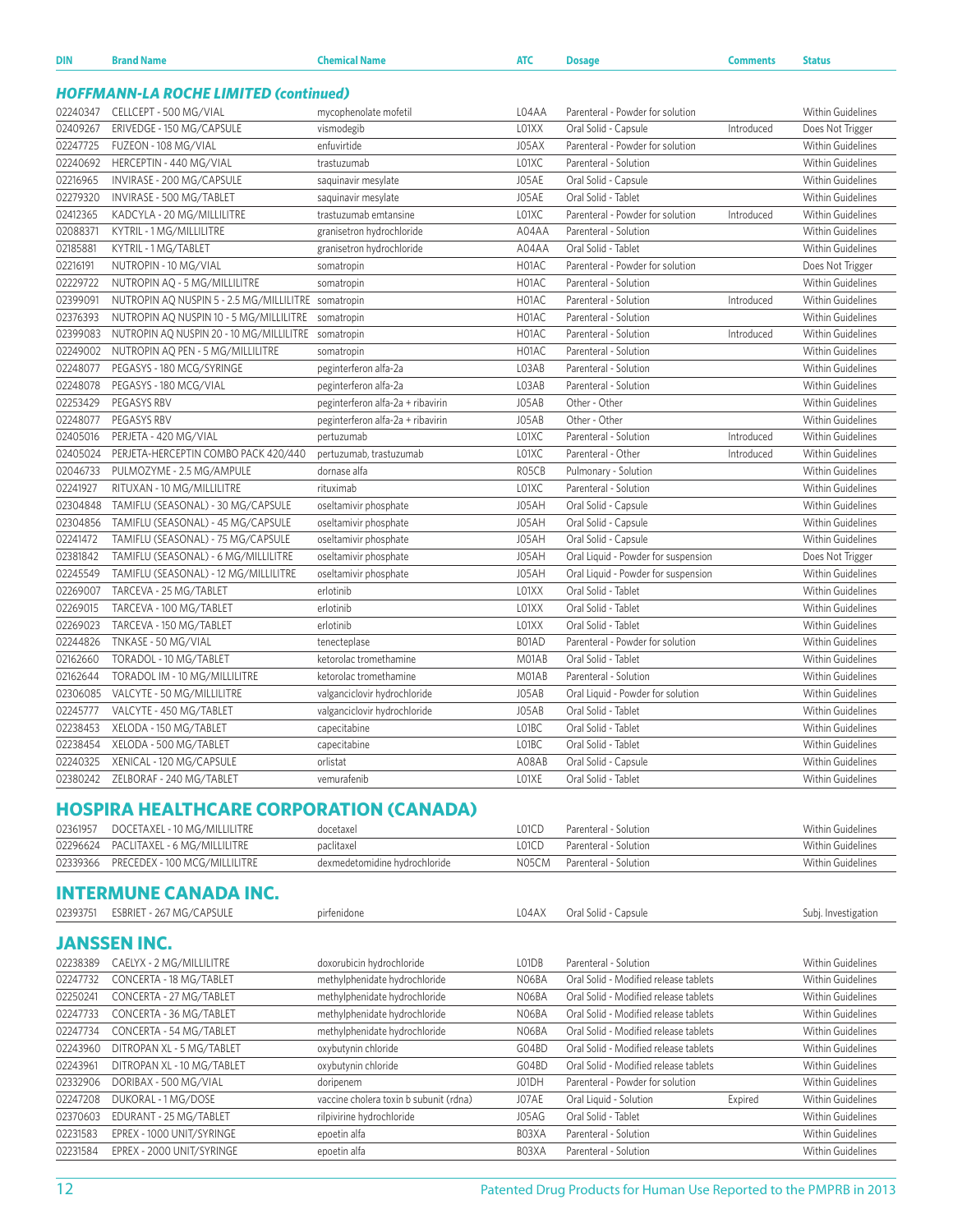| DIN                  | <b>Brand Name</b>                                   | <b>Chemical Name</b>                                 | <b>ATC</b>     | <b>Dosage</b>                                                                    | <b>Comments</b> | <b>Status</b>                                 |
|----------------------|-----------------------------------------------------|------------------------------------------------------|----------------|----------------------------------------------------------------------------------|-----------------|-----------------------------------------------|
|                      |                                                     |                                                      |                |                                                                                  |                 |                                               |
|                      | <b>JANSSEN INC. (continued)</b>                     |                                                      |                |                                                                                  |                 |                                               |
| 02231585             | EPREX - 3000 UNIT/SYRINGE                           | epoetin alfa                                         | B03XA          | Parenteral - Solution                                                            |                 | Within Guidelines                             |
| 02231586             | EPREX - 4000 UNIT/SYRINGE                           | epoetin alfa                                         | B03XA          | Parenteral - Solution                                                            |                 | Within Guidelines                             |
| 02243400             | EPREX - 5000 UNIT/SYRINGE                           | epoetin alfa                                         | B03XA          | Parenteral - Solution                                                            |                 | <b>Within Guidelines</b>                      |
| 02243401             | EPREX - 6000 UNIT/SYRINGE                           | epoetin alfa                                         | B03XA          | Parenteral - Solution                                                            |                 | <b>Within Guidelines</b>                      |
| 02243403             | EPREX - 8000 UNIT/SYRINGE                           | epoetin alfa                                         | B03XA          | Parenteral - Solution                                                            |                 | Within Guidelines                             |
| 02231587             | EPREX - 10000 UNIT/SYRINGE                          | epoetin alfa                                         | B03XA          | Parenteral - Solution                                                            |                 | <b>Within Guidelines</b>                      |
| 02243239             | EPREX - 20000 UNIT/SYRINGE                          | epoetin alfa                                         | B03XA          | Parenteral - Solution                                                            |                 | <b>Within Guidelines</b>                      |
| 02288680             | EPREX - 30000 UNIT/SYRINGE                          | epoetin alfa                                         | B03XA          | Parenteral - Solution                                                            |                 | <b>Within Guidelines</b>                      |
| 02240722             | EPREX - 40000 UNIT/SYRINGE                          | epoetin alfa                                         | B03XA          | Parenteral - Solution                                                            |                 | <b>Within Guidelines</b>                      |
| 02248297<br>02416441 | EVRA 150/20<br>GALEXOS - 150 MG/CAPSULE             | norelgestromin/ethinyl estradiol<br>simeprevir       | G03AA          | Topical - Patches<br>Oral Solid - Capsule                                        | Introduced      | <b>Within Guidelines</b><br>Within Guidelines |
| 02306778             | INTELENCE - 100 MG/TABLET                           | etravirine                                           | J05AG          | Oral Solid - Tablet                                                              |                 | Within Guidelines                             |
| 02375931             | INTELENCE - 200 MG/TABLET                           | etravirine                                           | J05AG          | Oral Solid - Tablet                                                              |                 | Does Not Trigger                              |
| 02300273             | INVEGA - 3 MG/TABLET                                | paliperidone                                         | N05AX          | Oral Solid - Modified release tablets                                            |                 | Does Not Trigger                              |
| 02300281             | INVEGA - 6 MG/TABLET                                | paliperidone                                         | N05AX          | Oral Solid - Modified release tablets                                            |                 | Does Not Trigger                              |
| 02300303             | INVEGA - 9 MG/TABLET                                | paliperidone                                         | N05AX          | Oral Solid - Modified release tablets                                            |                 | Does Not Trigger                              |
| 02354217             | INVEGA SUSTENNA - 50 MG/SYRINGE                     | paliperidone palmitate                               | N05AX          | Parenteral - Modified release injections                                         |                 | Within Guidelines                             |
| 02354225             | INVEGA SUSTENNA - 75 MG/SYRINGE                     | paliperidone palmitate                               | N05AX          | Parenteral - Modified release injections                                         |                 | Within Guidelines                             |
| 02354233             | INVEGA SUSTENNA - 100 MG/SYRINGE                    | paliperidone palmitate                               | N05AX          | Parenteral - Modified release injections                                         |                 | Within Guidelines                             |
| 02354241             | INVEGA SUSTENNA - 150 MG/SYRINGE                    | paliperidone palmitate                               | N05AX          | Parenteral - Modified release injections                                         |                 | Within Guidelines                             |
| 02408295             | JAYDESS - 13 MG/UNIT                                | levonorgestrel-releasing intrauterine system         | GO2B           | Vaginal - Insert                                                                 | Introduced      | <b>Within Guidelines</b>                      |
| 02022117             | LEUSTATIN - 1 MG/MILLILITRE                         | cladribine                                           | LO1BB          | Parenteral - Solution                                                            |                 | <b>Within Guidelines</b>                      |
| 02301393             | NATRECOR - 1.5 MG/VIAL                              | nesiritide                                           | C01DX          | Parenteral - Powder for solution                                                 |                 | Within Guidelines                             |
| 02360373             | NUCYNTA CR - 50 MG/TABLET                           | tapentadol hydrochloride                             | N02AX          | Oral Solid - Modified release tablets                                            |                 | Does Not Trigger                              |
| 02360381             | NUCYNTA CR - 100 MG/TABLET                          | tapentadol hydrochloride                             | N02AX          | Oral Solid - Modified release tablets                                            |                 | Does Not Trigger                              |
| 02360403             | NUCYNTA CR - 150 MG/TABLET                          | tapentadol hydrochloride                             | N02AX          | Oral Solid - Modified release tablets                                            |                 | Within Guidelines                             |
| 02360411             | NUCYNTA CR - 200 MG/TABLET                          | tapentadol hydrochloride                             | N02AX          | Oral Solid - Modified release tablets                                            |                 | Within Guidelines                             |
| 02360438             | NUCYNTA CR - 250 MG/TABLET                          | tapentadol hydrochloride                             | N02AX          | Oral Solid - Modified release tablets                                            |                 | Does Not Trigger                              |
| 02378272             | NUCYNTA IR - 50 MG/TABLET                           | tapentadol hydrochloride                             | N02AX          | Oral Solid - Tablet                                                              |                 | Does Not Trigger                              |
| 02378280             | NUCYNTA IR - 75 MG/TABLET                           | tapentadol hydrochloride                             | N02AX          | Oral Solid - Tablet                                                              |                 | Does Not Trigger                              |
| 02378299             | NUCYNTA IR - 100 MG/TABLET                          | tapentadol hydrochloride                             | N02AX          | Oral Solid - Tablet                                                              |                 | Does Not Trigger                              |
| 02243796             | PARIET - 10 MG/TABLET                               | rabeprazole sodium                                   | A02BC          | Oral Solid - Tablet                                                              | Expired         | Does Not Trigger                              |
| 02243797             | PARIET - 20 MG/TABLET                               | rabeprazole sodium                                   | A02BC          | Oral Solid - Tablet                                                              | Expired         | <b>Within Guidelines</b>                      |
| 02338432             | PREZISTA - 75 MG/TABLET                             | darunavir ethanolate                                 | J05AE          | Oral Solid - Tablet                                                              |                 | Within Guidelines                             |
| 02369753             | PREZISTA - 150 MG/TABLET                            | darunavir ethanolate                                 | J05AE          | Oral Solid - Tablet                                                              |                 | Within Guidelines                             |
| 02324016             | PREZISTA - 400 MG/TABLET                            | darunavir ethanolate                                 | J05AE          | Oral Solid - Tablet                                                              |                 | Within Guidelines                             |
| 02324024             | PREZISTA - 600 MG/TABLET                            | darunavir ethanolate                                 | J05AE          | Oral Solid - Tablet                                                              |                 | Does Not Trigger                              |
| 02393050             | PREZISTA - 800 MG/TABLET                            | darunavir<br>infliximab                              | J05AE          | Oral Solid - Tablet                                                              | Introduced      | Subj. Investigation                           |
| 02244016             | REMICADE - 100 MG/VIAL<br>REMINYL ER - 8 MG/CAPSULE |                                                      | L04AB          | Parenteral - Powder for solution                                                 |                 | Within Guidelines                             |
| 02266717<br>02266725 | REMINYL ER - 16 MG/CAPSULE                          | galantamine hydrobromide<br>galantamine hydrobromide | N06DA<br>N06DA | Oral Solid - Modified release capsules<br>Oral Solid - Modified release capsules |                 | Within Guidelines<br>Within Guidelines        |
| 02266733             | REMINYL ER - 24 MG/CAPSULE                          | galantamine hydrobromide                             | N06DA          | Oral Solid - Modified release capsules                                           |                 | Within Guidelines                             |
| 02377012             | RESOTRAN - 1 MG/TABLET                              | prucalopride succinate                               | A03AE          | Oral Solid - Tablet                                                              |                 | Within Guidelines                             |
| 02377020             | RESOTRAN - 2 MG/TABLET                              | prucalopride succinate                               | A03AE          | Oral Solid - Tablet                                                              |                 | Within Guidelines                             |
| 02236950             | RISPERDAL - 1 MG/MILLILITRE                         | risperidone                                          | N05AX          | Oral Liquid - Solution                                                           |                 | Does Not Trigger                              |
| 02298465             | RISPERDAL CONSTA - 12.5 MG/VIAL                     | risperidone                                          | N05AX          | Parenteral - Modified release injections                                         |                 | Within Guidelines                             |
| 02255707             | RISPERDAL CONSTA - 25 MG/VIAL                       | risperidone                                          | N05AX          | Parenteral - Modified release injections                                         |                 | Does Not Trigger                              |
| 02255723             | RISPERDAL CONSTA - 37.5 MG/VIAL                     | risperidone                                          | N05AX          | Parenteral - Modified release injections                                         |                 | Within Guidelines                             |
| 02255758             | RISPERDAL CONSTA - 50 MG/VIAL                       | risperidone                                          | N05AX          | Parenteral - Modified release injections                                         |                 | Within Guidelines                             |
| 02247704             | RISPERDAL M-TAB - 0.5 MG/TABLET                     | risperidone                                          | N05AX          | Oral Solid - Tablet                                                              | Expired         | Within Guidelines                             |
| 02247705             | RISPERDAL M-TAB - 1 MG/TABLET                       | risperidone                                          | N05AX          | Oral Solid - Tablet                                                              | Expired         | Within Guidelines                             |
| 02247706             | RISPERDAL M-TAB - 2 MG/TABLET                       | risperidone                                          | N05AX          | Oral Solid - Tablet                                                              | Expired         | Within Guidelines                             |
| 02268086             | RISPERDAL M-TAB - 3 MG/TABLET                       | risperidone                                          | N05AX          | Oral Solid - Tablet                                                              | Expired         | Within Guidelines                             |
| 02268094             | RISPERDAL M-TAB - 4 MG/TABLET                       | risperidone                                          | N05AX          | Oral Solid - Tablet                                                              | Expired         | Within Guidelines                             |
| 02413183             | SIMPONI - 100 MG/MILLILITRE                         | golimumab                                            | L04AB          | Parenteral - Solution                                                            | Introduced      | Within Guidelines                             |
| 02324776             | SIMPONI - 50 MG/SYRINGE                             | golimumab                                            | L04AB          | Parenteral - Solution                                                            |                 | Within Guidelines                             |
| 02324784             | SIMPONI - 50 MG/SYRINGE                             | golimumab                                            | L04AB          | Parenteral - Solution                                                            |                 | Does Not Trigger                              |
| 02413175             | SIMPONI - 100 MG/SYRINGE                            | golimumab                                            | L04AB          | Parenteral - Solution                                                            | Introduced      | Within Guidelines                             |
| 02047454             | SPORANOX - 100 MG/CAPSULE                           | itraconazole                                         | J02AC          | Oral Solid - Capsule                                                             |                 | Within Guidelines                             |
| 02231347             | SPORANOX - 10 MG/MILLILITRE                         | itraconazole                                         | J02AC          | Oral Liquid - Solution                                                           |                 | Does Not Trigger                              |
| 02320673             | STELARA - 45 MG/VIAL                                | ustekinumab                                          | L04AC          | Parenteral - Solution                                                            |                 | Within Guidelines                             |
| 02320681             | STELARA - 90 MG/VIAL                                | ustekinumab                                          | L04AC          | Parenteral - Solution                                                            | Introduced      | Within Guidelines                             |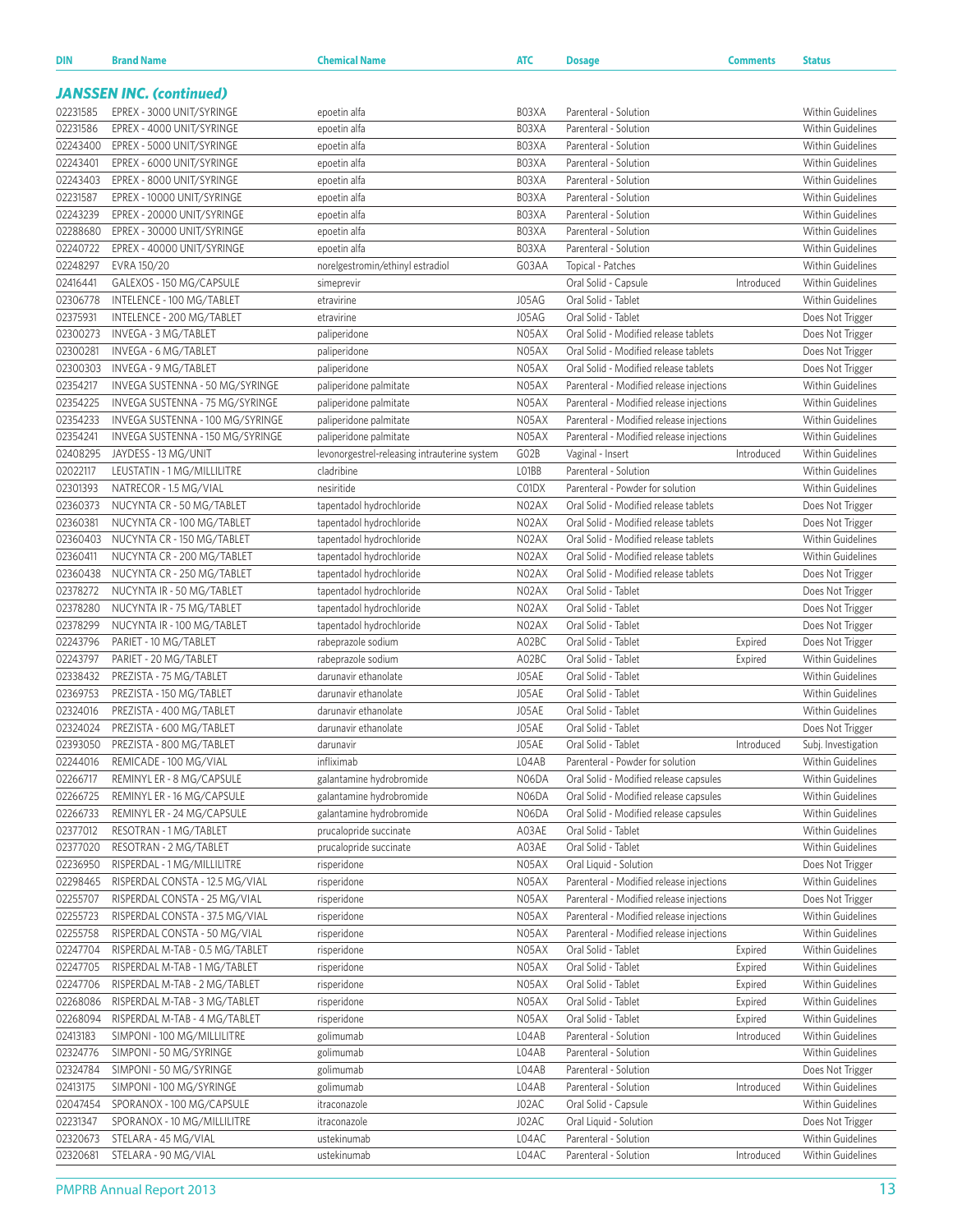| <b>DIN</b>           | <b>Brand Name</b>                                     | <b>Chemical Name</b>                                           | <b>ATC</b>         | <b>Dosage</b>                               | <b>Comments</b> | <b>Status</b>                                        |
|----------------------|-------------------------------------------------------|----------------------------------------------------------------|--------------------|---------------------------------------------|-----------------|------------------------------------------------------|
|                      |                                                       |                                                                |                    |                                             |                 |                                                      |
|                      | <b>JANSSEN INC. (continued)</b>                       |                                                                |                    |                                             |                 |                                                      |
| 02230893             | TOPAMAX - 25 MG/TABLET                                | topiramate                                                     | N03AX              | Oral Solid - Tablet                         |                 | <b>Within Guidelines</b>                             |
| 02230894<br>02230896 | TOPAMAX - 100 MG/TABLET<br>TOPAMAX - 200 MG/TABLET    | topiramate<br>topiramate                                       | N03AX<br>N03AX     | Oral Solid - Tablet<br>Oral Solid - Tablet  |                 | Does Not Trigger<br><b>Within Guidelines</b>         |
| 02239907             | TOPAMAX SPRINKLE - 15 MG/CAPSULE                      | topiramate                                                     | N03AX              | Oral Solid - Capsule                        |                 | <b>Within Guidelines</b>                             |
| 02239908             | TOPAMAX SPRINKLE - 25 MG/CAPSULE                      | topiramate                                                     | N03AX              | Oral Solid - Capsule                        |                 | <b>Within Guidelines</b>                             |
| 02264846             | TRAMACET 37.5/325                                     | tramadol hydrochloride/acetaminophen                           | N02AX              | Oral Solid - Tablet                         |                 | <b>Within Guidelines</b>                             |
| 02258560             | TRI-CYCLEN LO 0.18-0.215-0.25/0.025                   | norgestimate/ethinyl estradiol                                 | G03AA              | Oral Solid - Tablet                         |                 | Within Guidelines                                    |
| 02258587             | TRI-CYCLEN LO 0.18-0.215-0.25/0.025                   | norgestimate/ethinyl estradiol                                 | G03AA              | Oral Solid - Tablet                         |                 | <b>Within Guidelines</b>                             |
| 02349469             | ULTRAM - 50 MG/TABLET                                 | tramadol hydrochloride                                         | N02AX              | Oral Solid - Tablet                         |                 | <b>Within Guidelines</b>                             |
| 02262452             | VELCADE - 3.5 MG/VIAL                                 | bortezomib                                                     | L01XX              | Parenteral - Powder for solution            |                 | Subj. Investigation                                  |
| 02351528             | YONDELIS - 1 MG/VIAL                                  | trabectedin                                                    | L01CX              | Parenteral - Powder for solution            |                 | Does Not Trigger                                     |
| 02371065             | ZYTIGA - 250 MG/TABLET                                | abiraterone acetate                                            | LO2BX              | Oral Solid - Tablet                         |                 | <b>Within Guidelines</b>                             |
|                      | <b>JOHNSON &amp; JOHNSON INC.</b>                     |                                                                |                    |                                             |                 |                                                      |
| 02368684             | ROGAINE FOAM 5% - 50 MG/GRAM                          | minoxidil foam                                                 | D <sub>11</sub> AX | Topical - Other                             |                 | <b>Within Guidelines</b>                             |
|                      |                                                       |                                                                |                    |                                             |                 |                                                      |
|                      | <b>JOHNSON &amp; JOHNSON MEDICAL PRODUCTS</b>         |                                                                |                    |                                             |                 |                                                      |
| 02348497 EVICEL      |                                                       | thrombin (human)/fibrinogen (human)                            | BO2BC              | Topical - Liquid                            |                 | Does Not Trigger                                     |
|                      |                                                       |                                                                |                    |                                             |                 |                                                      |
|                      | LANTHEUS MI CANADA INC.                               |                                                                |                    |                                             |                 |                                                      |
| 02333236             | ABLAVAR - 244 MG/MILLILITRE                           | gadofosveset trisodium                                         | V08CA              | Parenteral - Solution                       |                 | <b>Within Guidelines</b>                             |
| 02243173             | DEFINITY - 150 MCL/MILLILITRE                         | perflutren                                                     | V08DA              | Parenteral - Suspensions or Emulsions       |                 | <b>Within Guidelines</b>                             |
|                      | LEO PHARMA INC.                                       |                                                                |                    |                                             |                 |                                                      |
| 02244126             | DOVOBET 0.05/0.5                                      | calcipotriol/betamethasone dipropionate                        | D05AX              | Topical - Ointment                          |                 | <b>Within Guidelines</b>                             |
| 01976133             | DOVONEX - 0.05 MG/GRAM                                | calcipotriol                                                   | D05AX              | Topical - Ointment                          |                 | <b>Within Guidelines</b>                             |
| 02150956             | DOVONEX - 0.05 MG/GRAM                                | calcipotriol                                                   | D05AX              | Topical - Cream                             |                 | <b>Within Guidelines</b>                             |
| 02194341             | DOVONEX - 0.05 MG/MILLILITRE                          | calcipotriol                                                   | D05AX              | Topical - Other                             |                 | <b>Within Guidelines</b>                             |
| 02400987             | PICATO 0.15 - 70 MCG/TUBE                             | ingenol mebutate                                               | D06BX              | Topical - Gel                               | Introduced      | <b>Within Guidelines</b>                             |
| 02400995             | PICATO 0.5 - 235 MCG/TUBE                             | ingenol mebutate                                               | D06BX              | Topical - Gel                               | Introduced      | <b>Within Guidelines</b>                             |
| 02319012             | XAMIOL 0.05/0.5                                       | calcipotriol/betamethasone dipropionate                        | D05AX              | Topical - Gel                               |                 | <b>Within Guidelines</b>                             |
|                      |                                                       |                                                                |                    |                                             |                 |                                                      |
|                      | LUNDBECK CANADA INC.                                  |                                                                |                    |                                             |                 |                                                      |
| 02239607             | CELEXA - 20 MG/TABLET                                 | citalopram hydrobromide                                        | N06AB              | Oral Solid - Tablet                         |                 | <b>Within Guidelines</b>                             |
| 02239608             | CELEXA - 40 MG/TABLET                                 | citalopram hydrobromide                                        | N06AB              | Oral Solid - Tablet                         |                 | Within Guidelines                                    |
| 02263238             | CIPRALEX - 10 MG/TABLET                               | escitalopram oxalate                                           | N06AB              | Oral Solid - Tablet                         |                 | Does Not Trigger                                     |
| 02263254             | CIPRALEX - 20 MG/TABLET                               | escitalopram oxalate                                           | N06AB              | Oral Solid - Tablet                         |                 | <b>Within Guidelines</b>                             |
| 02391449             | CIPRALEX MELTZ - 10 MG/TABLET                         | escitalopram                                                   | N06AB              | Oral Solid - Tablet                         | Introduced      | <b>Within Guidelines</b>                             |
| 02391457<br>02260638 | CIPRALEX MELTZ - 20 MG/TABLET<br>EBIXA - 10 MG/TABLET | escitalopram                                                   | N06AB<br>N06DX     | Oral Solid - Tablet<br>Oral Solid - Tablet  | Introduced      | <b>Within Guidelines</b><br><b>Within Guidelines</b> |
| 02374803             | SAPHRIS - 5 MG/TABLET                                 | memantine hydrochloride<br>asenapine maleate                   | N05AH              | Dental - Sublingual Buccal -                |                 | <b>Within Guidelines</b>                             |
|                      |                                                       |                                                                |                    | Sublingual tablets                          |                 |                                                      |
| 02374811             | SAPHRIS - 10 MG/TABLET                                | asenapine maleate                                              | N05AH              | Dental - Sublingual Buccal -                |                 | <b>Within Guidelines</b>                             |
|                      |                                                       |                                                                |                    | Sublingual tablets                          |                 |                                                      |
|                      | <b>MCNEIL CONSUMER HEALTHCARE</b>                     |                                                                |                    |                                             |                 |                                                      |
| 02248128             | AXERT - 6.25 MG/TABLET                                | almotriptan malate                                             | N02CC              | Oral Solid - Tablet                         | Expired         | Within Guidelines                                    |
| 02248129             | AXERT - 12.5 MG/TABLET                                | almotriptan malate                                             | N02CC              | Oral Solid - Tablet                         | Expired         | <b>Within Guidelines</b>                             |
|                      |                                                       |                                                                |                    |                                             |                 |                                                      |
|                      | <b>MEDICAL FUTURES INC.</b>                           |                                                                |                    |                                             |                 |                                                      |
| 02373017             | DURELA - 100 MG/CAPSULE                               | tramadol hydrochloride                                         | NO2AX              | Oral Solid - Modified release capsules      |                 | Does Not Trigger                                     |
| 02373025             | DURELA - 200 MG/CAPSULE                               | tramadol hydrochloride                                         | NO <sub>2</sub> AX | Oral Solid - Modified release capsules      |                 | Does Not Trigger                                     |
| 02373033             | DURELA - 300 MG/CAPSULE                               | tramadol hydrochloride                                         | NO <sub>2</sub> AX | Oral Solid - Modified release capsules      |                 | Does Not Trigger                                     |
|                      |                                                       |                                                                |                    |                                             |                 |                                                      |
|                      | <b>MERCK CANADA INC.</b>                              |                                                                |                    |                                             |                 |                                                      |
| 00782327             | ANDRIOL - 40 MG/CAPSULE                               | testosterone undecanoate                                       | G03BA              | Oral Solid - Capsule                        |                 | <b>Within Guidelines</b>                             |
| 02243595             | ASMANEX TWISTHALER - 200 MCG/DOSE                     | mometasone furoate                                             | R03BA              | Pulmonary - Powder                          |                 | <b>Within Guidelines</b>                             |
| 02243596             | ASMANEX TWISTHALER - 400 MCG/DOSE                     | mometasone furoate                                             | R03BA              | Pulmonary - Powder                          |                 | <b>Within Guidelines</b>                             |
| 02244265             | CANCIDAS - 50 MG/VIAL                                 | caspofungin acetate                                            | J02AX              | Parenteral - Powder for solution            |                 | <b>Within Guidelines</b>                             |
| 02244266             | CANCIDAS - 70 MG/VIAL                                 | caspofungin acetate                                            | J02AX              | Parenteral - Powder for solution            |                 | Within Guidelines                                    |
| 02240113<br>02258692 | COSOPT 20/5<br>COSOPT 20/5 PF                         | dorzolamide hydrochloride/timolol maleate                      | S01ED<br>S01ED     | Ophthalmic - Liquid                         |                 | Subj. Investigation<br>Within Guidelines             |
| 02229161             | CRIXIVAN - 200 MG/CAPSULE                             | dorzolamide hydrochloride/timolol maleate<br>indinavir sulfate | J05AE              | Ophthalmic - Liquid<br>Oral Solid - Capsule |                 | Does Not Trigger                                     |
|                      |                                                       |                                                                |                    |                                             |                 |                                                      |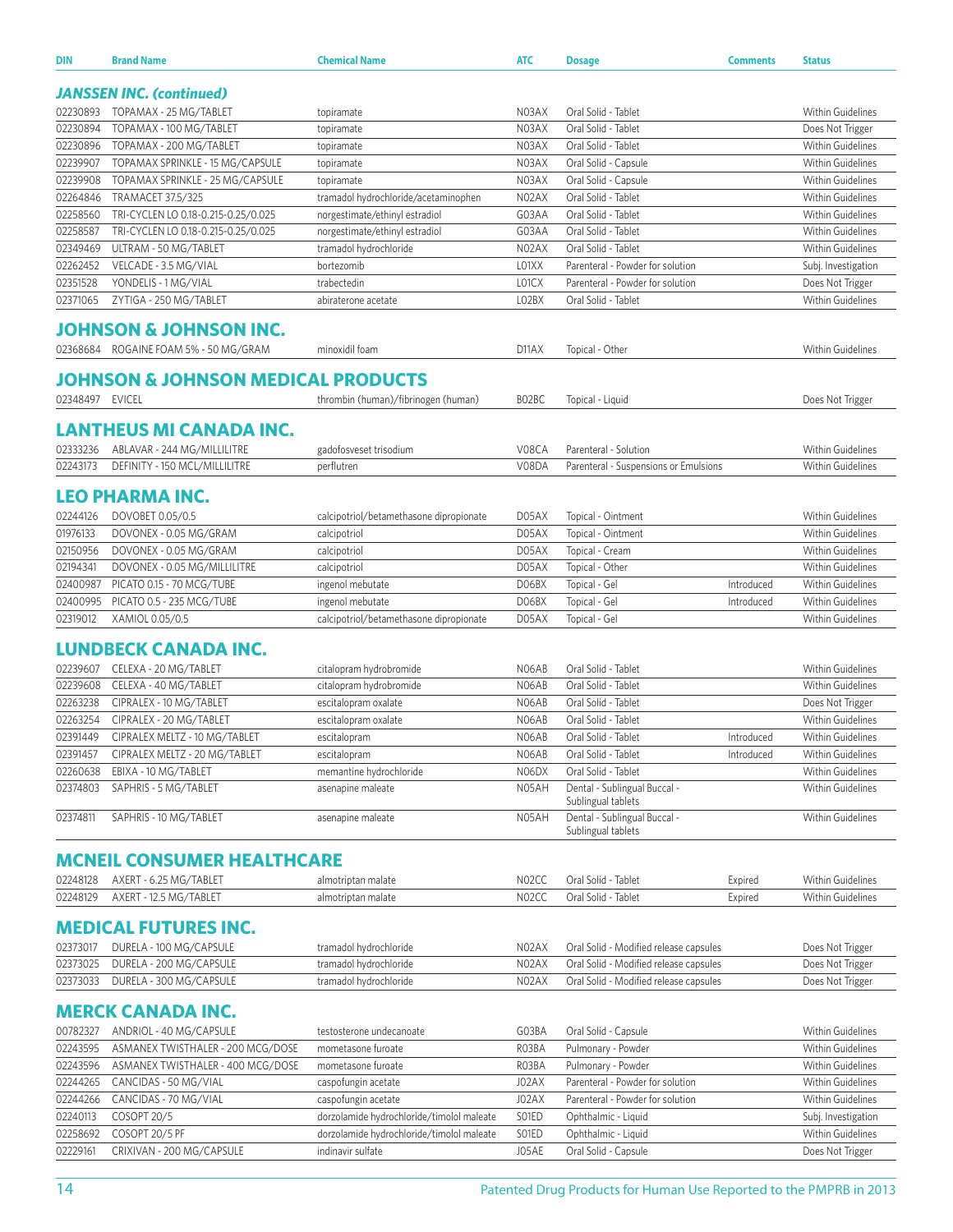| <b>MERCK CANADA INC. (continued)</b><br>02229196<br>CRIXIVAN - 400 MG/CAPSULE<br>indinavir sulfate<br>J05AE<br>Oral Solid - Capsule<br>Subj. Investigation<br>00851744<br>ELOCOM CREAM - 1 MG/GRAM<br>D07XC<br><b>VCU</b><br>Topical - Cream<br>mometasone furoate<br>00871095<br>VCU<br>ELOCOM LOTION - 1 MG/MILLILITRE<br>D07XC<br>mometasone furoate<br>Topical - Liquid<br>VCU<br>00851736<br>ELOCOM OINTMENT - 1 MG/GRAM<br>D07XC<br>mometasone furoate<br>Topical - Ointment<br>02298791<br>Within Guidelines<br>EMEND - 80 MG/CAPSULE<br>A04AD<br>Oral Solid - Capsule<br>aprepitant<br>02298805<br>EMEND - 125 MG/CAPSULE<br>A04AD<br>Oral Solid - Capsule<br><b>Within Guidelines</b><br>aprepitant<br>02298813<br><b>Within Guidelines</b><br>EMEND 125MG/80MG TRIPAK<br>A04AD<br>Oral Solid - Capsule<br>aprepitant<br>02363356<br>EMEND IV - 150 MG/VIAL<br>fosaprepitant dimeglumine<br>A04AD<br>Parenteral - Modified release injections<br>Does Not Trigger<br>02247521<br>C10AX<br>Oral Solid - Tablet<br><b>Within Guidelines</b><br>EZETROL - 10 MG/TABLET<br>ezetimibe<br>02201011<br>Oral Solid - Tablet<br><b>Within Guidelines</b><br>FOSAMAX - 10 MG/TABLET<br>alendronate sodium<br>M05BA<br>02201038<br>Oral Solid - Tablet<br>FOSAMAX - 40 MG/TABLET<br>alendronate sodium<br>M05BA<br>Does Not Trigger<br>02245329<br>M05BA<br>Oral Solid - Tablet<br>FOSAMAX - 70 MG/TABLET<br>alendronate sodium<br><b>Within Guidelines</b><br>02276429<br>FOSAVANCE 70/2800IU<br>Oral Solid - Tablet<br><b>Within Guidelines</b><br>alendronate sodium/cholecalciferol<br>M05BB<br>02314940<br>FOSAVANCE 70/5600IU<br>M05BB<br>Oral Solid - Tablet<br><b>Within Guidelines</b><br>alendronate sodium/cholecalciferol<br>02283190<br>GARDASIL<br>J07BM<br>Parenteral - Suspensions or Emulsions<br><b>Within Guidelines</b><br>papillomavirus recombinant vaccine<br>02230047<br>HYZAAR 50/12.5<br>C09DA<br>Oral Solid - Tablet<br><b>Within Guidelines</b><br>losartan potassium/hydrochlorothiazide<br>Expired<br>02297841<br>losartan potassium/hydrochlorothiazide<br>C09DA<br>Oral Solid - Tablet<br>HYZAAR 100/12.5<br>Expired<br>Does Not Trigger<br>02241007<br>HYZAAR DS 100/25<br>C09DA<br>Oral Solid - Tablet<br><b>Within Guidelines</b><br>losartan potassium/hydrochlorothiazide<br>Expired<br>02240351<br>B01AC<br>Parenteral - Solution<br><b>Within Guidelines</b><br>INTEGRILIN - 0.75 MG/MILLILITRE<br>eptifibatide<br>Expired<br>02240352<br>INTEGRILIN - 2 MG/MILLILITRE<br>B01AC<br>Parenteral - Solution<br><b>Within Guidelines</b><br>eptifibatide<br>Expired<br>02223406<br>INTRON-A - 10000000 UNIT/VIAL<br>interferon alfa-2b<br>L03AB<br>Parenteral - Powder for solution<br>Subj. Investigation<br>02231651<br>INTRON-A - 18000000 UNIT/VIAL<br>interferon alfa-2b<br>L03AB<br>Parenteral - Powder for solution<br>Does Not Trigger<br>02238674<br>INTRON-A HSA FREE -<br>interferon alfa-2b<br>L03AB<br>Parenteral - Solution<br>Does Not Trigger<br>6000000 UNIT/MILLILITRE<br>02238675<br>INTRON-A HSA FREE -<br>interferon alfa-2b<br>L03AB<br>Parenteral - Solution<br>Does Not Trigger<br>10000000 UNIT/MILLILITRE<br>INTRON-A PEN HSA FREE -<br>02240693<br>interferon alfa-2b<br>L03AB<br>Parenteral - Solution<br>Does Not Trigger<br>15000000 UNIT/MILLILITRE<br>02240694<br>INTRON-A PEN HSA FREE -<br>interferon alfa-2b<br>L03AB<br>Parenteral - Solution<br>Does Not Trigger<br>25000000 UNIT/MILLILITRE<br>02240695<br>INTRON-A PEN HSA FREE -<br>interferon alfa-2b<br>L03AB<br>Parenteral - Solution<br><b>Within Guidelines</b><br>50000000 UNIT/MILLILITRE<br>02247437<br>Parenteral - Powder for solution<br><b>Within Guidelines</b><br>INVANZ - 1000 MG/VIAL<br>ertapenem sodium<br>J01DH<br>02392429<br>J05AX<br>Oral Solid - Tablet<br><b>Within Guidelines</b><br>ISENTRESS - 25 MG/TABLET<br>Introduced<br>raltegravir potassium<br>02392437<br>J05AX<br>Oral Solid - Tablet<br><b>Within Guidelines</b><br>ISENTRESS - 100 MG/TABLET<br>raltegravir potassium<br>Introduced<br>02301881<br>J05AX<br>Oral Solid - Tablet<br><b>Within Guidelines</b><br>ISENTRESS - 400 MG/TABLET<br>raltegravir potassium<br>02333856<br>JANUMET 50/500<br>Oral Solid - Tablet<br><b>Within Guidelines</b><br>sitagliptin phosphate/metformin hydrochloride A10BD<br>02333864<br>Oral Solid - Tablet<br><b>Within Guidelines</b><br><b>JANUMET 50/850</b><br>sitagliptin phosphate/metformin hydrochloride A10BD<br>02333872<br>JANUMET 50/1000<br>Oral Solid - Tablet<br><b>Within Guidelines</b><br>sitagliptin phosphate/metformin hydrochloride A10BD<br>Oral Solid - Tablet<br>02388839<br>JANUVIA - 25 MG/TABLET<br>sitagliptin phosphate<br>A10BH<br>Subj. Investigation<br>02388847<br>A10BH<br>Oral Solid - Tablet<br>JANUVIA - 50 MG/TABLET<br>sitagliptin phosphate<br>Subj. Investigation<br>02303922<br>A10BH<br>Oral Solid - Tablet<br>Within Guidelines<br>JANUVIA - 100 MG/TABLET<br>sitagliptin phosphate<br>02240520<br>N02CC<br>Oral Solid - Tablet<br>Within Guidelines<br>MAXALT - 5 MG/TABLET<br>rizatriptan benzoate<br>02240521<br>N02CC<br>Oral Solid - Tablet<br>Within Guidelines<br>MAXALT - 10 MG/TABLET<br>rizatriptan benzoate<br>02240518<br>N02CC<br>Oral Solid - Tablet<br>Within Guidelines<br>MAXALT RPD - 5 MG/WAFER<br>rizatriptan benzoate<br>02240519<br>MAXALT RPD - 10 MG/WAFER<br>N02CC<br>Oral Solid - Tablet<br>Within Guidelines<br>rizatriptan benzoate<br>02238465<br>NASONEX - 0.05 MG/DOSE<br>mometasone furoate monohydrate<br>R01AD<br>Within Guidelines<br>Nasal - Spray<br>02253186<br>NUVARING 0.12/0.015<br>GO2BB<br>Vaginal - Insert<br>etonogestrel/ethinyl estradiol<br>Does Not Trigger<br>02245641<br>ORGALUTRAN - 250 MCG/SYRINGE<br>H01CC<br>Parenteral - Solution<br>Within Guidelines<br>ganirelix acetate<br>02246026<br>PEGETRON 50<br>peginterferon alfa-2b + ribavirin<br>L03AB<br>Other - Other<br>Within Guidelines<br>02246030<br>PEGETRON 150<br>L03AB<br>Other - Other<br>Within Guidelines<br>peginterferon alfa-2b + ribavirin<br>Other - Other<br>Within Guidelines<br>02254581<br>PEGETRON REDIPEN 80<br>peginterferon alfa-2b + ribavirin<br>L03AB<br>02254603<br>PEGETRON REDIPEN 100<br>L03AB<br>Other - Other<br>Within Guidelines<br>peginterferon alfa-2b + ribavirin<br>02254638<br>PEGETRON REDIPEN 120<br>peginterferon alfa-2b + ribavirin<br>L03AB<br>Other - Other<br>Within Guidelines<br>02254646<br>PEGETRON REDIPEN 150<br>peginterferon alfa-2b + ribavirin<br>L03AB<br>Other - Other<br>Within Guidelines<br>02293404<br>POSANOL - 40 MG/MILLILITRE<br>J02AC<br>Oral Liquid - Suspension<br>posaconazole<br>Subj. Investigation<br>02238213<br>PROPECIA - 1 MG/TABLET<br>finasteride<br>D11AX<br>Oral Solid - Tablet<br>Within Guidelines<br>02010909<br>PROSCAR - 5 MG/TABLET<br>finasteride<br>G04CB<br>Oral Solid - Tablet<br>Expired<br>Does Not Trigger<br>02243676<br>RECOMBIVAX HB THIMEROSAL FREE -<br>hepatitis b vaccine (rdna)<br>J07BC<br>Parenteral - Suspensions or Emulsions<br>Subj. Investigation<br>10 MCG/MILLILITRE<br>02245977<br>RECOMBIVAX HB THIMEROSAL FREE -<br>J07BC<br>Parenteral - Suspensions or Emulsions<br>Within Guidelines<br>hepatitis b vaccine (rdna)<br>40 MCG/MILLILITRE<br>REMERON RD - 15 MG/TABLET<br>N06AX<br>Oral Solid - Tablet<br>Within Guidelines<br>02248542<br>mirtazapine | <b>DIN</b> | <b>Brand Name</b> | <b>Chemical Name</b> | <b>ATC</b> | <b>Dosage</b> | <b>Comments</b> | <b>Status</b> |
|--------------------------------------------------------------------------------------------------------------------------------------------------------------------------------------------------------------------------------------------------------------------------------------------------------------------------------------------------------------------------------------------------------------------------------------------------------------------------------------------------------------------------------------------------------------------------------------------------------------------------------------------------------------------------------------------------------------------------------------------------------------------------------------------------------------------------------------------------------------------------------------------------------------------------------------------------------------------------------------------------------------------------------------------------------------------------------------------------------------------------------------------------------------------------------------------------------------------------------------------------------------------------------------------------------------------------------------------------------------------------------------------------------------------------------------------------------------------------------------------------------------------------------------------------------------------------------------------------------------------------------------------------------------------------------------------------------------------------------------------------------------------------------------------------------------------------------------------------------------------------------------------------------------------------------------------------------------------------------------------------------------------------------------------------------------------------------------------------------------------------------------------------------------------------------------------------------------------------------------------------------------------------------------------------------------------------------------------------------------------------------------------------------------------------------------------------------------------------------------------------------------------------------------------------------------------------------------------------------------------------------------------------------------------------------------------------------------------------------------------------------------------------------------------------------------------------------------------------------------------------------------------------------------------------------------------------------------------------------------------------------------------------------------------------------------------------------------------------------------------------------------------------------------------------------------------------------------------------------------------------------------------------------------------------------------------------------------------------------------------------------------------------------------------------------------------------------------------------------------------------------------------------------------------------------------------------------------------------------------------------------------------------------------------------------------------------------------------------------------------------------------------------------------------------------------------------------------------------------------------------------------------------------------------------------------------------------------------------------------------------------------------------------------------------------------------------------------------------------------------------------------------------------------------------------------------------------------------------------------------------------------------------------------------------------------------------------------------------------------------------------------------------------------------------------------------------------------------------------------------------------------------------------------------------------------------------------------------------------------------------------------------------------------------------------------------------------------------------------------------------------------------------------------------------------------------------------------------------------------------------------------------------------------------------------------------------------------------------------------------------------------------------------------------------------------------------------------------------------------------------------------------------------------------------------------------------------------------------------------------------------------------------------------------------------------------------------------------------------------------------------------------------------------------------------------------------------------------------------------------------------------------------------------------------------------------------------------------------------------------------------------------------------------------------------------------------------------------------------------------------------------------------------------------------------------------------------------------------------------------------------------------------------------------------------------------------------------------------------------------------------------------------------------------------------------------------------------------------------------------------------------------------------------------------------------------------------------------------------------------------------------------------------------------------------------------------------------------------------------------------------------------------------------------------------------------------------------------------------------------------------------------------------------------------------------------------------------------------------------------------------------------------------------------------------------------------------------------------------------------------------------------------------------------------------------------------------------------------------------------------------------------------------------------------------------------------------------------------------------------------------------------------------------------------------------------------------------------------------------------------------------------------------------------------------------------------------------------------------------------------------------------------------------------------------------------------------------------------------------------------------------|------------|-------------------|----------------------|------------|---------------|-----------------|---------------|
|                                                                                                                                                                                                                                                                                                                                                                                                                                                                                                                                                                                                                                                                                                                                                                                                                                                                                                                                                                                                                                                                                                                                                                                                                                                                                                                                                                                                                                                                                                                                                                                                                                                                                                                                                                                                                                                                                                                                                                                                                                                                                                                                                                                                                                                                                                                                                                                                                                                                                                                                                                                                                                                                                                                                                                                                                                                                                                                                                                                                                                                                                                                                                                                                                                                                                                                                                                                                                                                                                                                                                                                                                                                                                                                                                                                                                                                                                                                                                                                                                                                                                                                                                                                                                                                                                                                                                                                                                                                                                                                                                                                                                                                                                                                                                                                                                                                                                                                                                                                                                                                                                                                                                                                                                                                                                                                                                                                                                                                                                                                                                                                                                                                                                                                                                                                                                                                                                                                                                                                                                                                                                                                                                                                                                                                                                                                                                                                                                                                                                                                                                                                                                                                                                                                                                                                                                                                                                                                                                                                                                                                                                                                                                                                                                                                                                                                                                                                      |            |                   |                      |            |               |                 |               |
|                                                                                                                                                                                                                                                                                                                                                                                                                                                                                                                                                                                                                                                                                                                                                                                                                                                                                                                                                                                                                                                                                                                                                                                                                                                                                                                                                                                                                                                                                                                                                                                                                                                                                                                                                                                                                                                                                                                                                                                                                                                                                                                                                                                                                                                                                                                                                                                                                                                                                                                                                                                                                                                                                                                                                                                                                                                                                                                                                                                                                                                                                                                                                                                                                                                                                                                                                                                                                                                                                                                                                                                                                                                                                                                                                                                                                                                                                                                                                                                                                                                                                                                                                                                                                                                                                                                                                                                                                                                                                                                                                                                                                                                                                                                                                                                                                                                                                                                                                                                                                                                                                                                                                                                                                                                                                                                                                                                                                                                                                                                                                                                                                                                                                                                                                                                                                                                                                                                                                                                                                                                                                                                                                                                                                                                                                                                                                                                                                                                                                                                                                                                                                                                                                                                                                                                                                                                                                                                                                                                                                                                                                                                                                                                                                                                                                                                                                                                      |            |                   |                      |            |               |                 |               |
|                                                                                                                                                                                                                                                                                                                                                                                                                                                                                                                                                                                                                                                                                                                                                                                                                                                                                                                                                                                                                                                                                                                                                                                                                                                                                                                                                                                                                                                                                                                                                                                                                                                                                                                                                                                                                                                                                                                                                                                                                                                                                                                                                                                                                                                                                                                                                                                                                                                                                                                                                                                                                                                                                                                                                                                                                                                                                                                                                                                                                                                                                                                                                                                                                                                                                                                                                                                                                                                                                                                                                                                                                                                                                                                                                                                                                                                                                                                                                                                                                                                                                                                                                                                                                                                                                                                                                                                                                                                                                                                                                                                                                                                                                                                                                                                                                                                                                                                                                                                                                                                                                                                                                                                                                                                                                                                                                                                                                                                                                                                                                                                                                                                                                                                                                                                                                                                                                                                                                                                                                                                                                                                                                                                                                                                                                                                                                                                                                                                                                                                                                                                                                                                                                                                                                                                                                                                                                                                                                                                                                                                                                                                                                                                                                                                                                                                                                                                      |            |                   |                      |            |               |                 |               |
|                                                                                                                                                                                                                                                                                                                                                                                                                                                                                                                                                                                                                                                                                                                                                                                                                                                                                                                                                                                                                                                                                                                                                                                                                                                                                                                                                                                                                                                                                                                                                                                                                                                                                                                                                                                                                                                                                                                                                                                                                                                                                                                                                                                                                                                                                                                                                                                                                                                                                                                                                                                                                                                                                                                                                                                                                                                                                                                                                                                                                                                                                                                                                                                                                                                                                                                                                                                                                                                                                                                                                                                                                                                                                                                                                                                                                                                                                                                                                                                                                                                                                                                                                                                                                                                                                                                                                                                                                                                                                                                                                                                                                                                                                                                                                                                                                                                                                                                                                                                                                                                                                                                                                                                                                                                                                                                                                                                                                                                                                                                                                                                                                                                                                                                                                                                                                                                                                                                                                                                                                                                                                                                                                                                                                                                                                                                                                                                                                                                                                                                                                                                                                                                                                                                                                                                                                                                                                                                                                                                                                                                                                                                                                                                                                                                                                                                                                                                      |            |                   |                      |            |               |                 |               |
|                                                                                                                                                                                                                                                                                                                                                                                                                                                                                                                                                                                                                                                                                                                                                                                                                                                                                                                                                                                                                                                                                                                                                                                                                                                                                                                                                                                                                                                                                                                                                                                                                                                                                                                                                                                                                                                                                                                                                                                                                                                                                                                                                                                                                                                                                                                                                                                                                                                                                                                                                                                                                                                                                                                                                                                                                                                                                                                                                                                                                                                                                                                                                                                                                                                                                                                                                                                                                                                                                                                                                                                                                                                                                                                                                                                                                                                                                                                                                                                                                                                                                                                                                                                                                                                                                                                                                                                                                                                                                                                                                                                                                                                                                                                                                                                                                                                                                                                                                                                                                                                                                                                                                                                                                                                                                                                                                                                                                                                                                                                                                                                                                                                                                                                                                                                                                                                                                                                                                                                                                                                                                                                                                                                                                                                                                                                                                                                                                                                                                                                                                                                                                                                                                                                                                                                                                                                                                                                                                                                                                                                                                                                                                                                                                                                                                                                                                                                      |            |                   |                      |            |               |                 |               |
|                                                                                                                                                                                                                                                                                                                                                                                                                                                                                                                                                                                                                                                                                                                                                                                                                                                                                                                                                                                                                                                                                                                                                                                                                                                                                                                                                                                                                                                                                                                                                                                                                                                                                                                                                                                                                                                                                                                                                                                                                                                                                                                                                                                                                                                                                                                                                                                                                                                                                                                                                                                                                                                                                                                                                                                                                                                                                                                                                                                                                                                                                                                                                                                                                                                                                                                                                                                                                                                                                                                                                                                                                                                                                                                                                                                                                                                                                                                                                                                                                                                                                                                                                                                                                                                                                                                                                                                                                                                                                                                                                                                                                                                                                                                                                                                                                                                                                                                                                                                                                                                                                                                                                                                                                                                                                                                                                                                                                                                                                                                                                                                                                                                                                                                                                                                                                                                                                                                                                                                                                                                                                                                                                                                                                                                                                                                                                                                                                                                                                                                                                                                                                                                                                                                                                                                                                                                                                                                                                                                                                                                                                                                                                                                                                                                                                                                                                                                      |            |                   |                      |            |               |                 |               |
|                                                                                                                                                                                                                                                                                                                                                                                                                                                                                                                                                                                                                                                                                                                                                                                                                                                                                                                                                                                                                                                                                                                                                                                                                                                                                                                                                                                                                                                                                                                                                                                                                                                                                                                                                                                                                                                                                                                                                                                                                                                                                                                                                                                                                                                                                                                                                                                                                                                                                                                                                                                                                                                                                                                                                                                                                                                                                                                                                                                                                                                                                                                                                                                                                                                                                                                                                                                                                                                                                                                                                                                                                                                                                                                                                                                                                                                                                                                                                                                                                                                                                                                                                                                                                                                                                                                                                                                                                                                                                                                                                                                                                                                                                                                                                                                                                                                                                                                                                                                                                                                                                                                                                                                                                                                                                                                                                                                                                                                                                                                                                                                                                                                                                                                                                                                                                                                                                                                                                                                                                                                                                                                                                                                                                                                                                                                                                                                                                                                                                                                                                                                                                                                                                                                                                                                                                                                                                                                                                                                                                                                                                                                                                                                                                                                                                                                                                                                      |            |                   |                      |            |               |                 |               |
|                                                                                                                                                                                                                                                                                                                                                                                                                                                                                                                                                                                                                                                                                                                                                                                                                                                                                                                                                                                                                                                                                                                                                                                                                                                                                                                                                                                                                                                                                                                                                                                                                                                                                                                                                                                                                                                                                                                                                                                                                                                                                                                                                                                                                                                                                                                                                                                                                                                                                                                                                                                                                                                                                                                                                                                                                                                                                                                                                                                                                                                                                                                                                                                                                                                                                                                                                                                                                                                                                                                                                                                                                                                                                                                                                                                                                                                                                                                                                                                                                                                                                                                                                                                                                                                                                                                                                                                                                                                                                                                                                                                                                                                                                                                                                                                                                                                                                                                                                                                                                                                                                                                                                                                                                                                                                                                                                                                                                                                                                                                                                                                                                                                                                                                                                                                                                                                                                                                                                                                                                                                                                                                                                                                                                                                                                                                                                                                                                                                                                                                                                                                                                                                                                                                                                                                                                                                                                                                                                                                                                                                                                                                                                                                                                                                                                                                                                                                      |            |                   |                      |            |               |                 |               |
|                                                                                                                                                                                                                                                                                                                                                                                                                                                                                                                                                                                                                                                                                                                                                                                                                                                                                                                                                                                                                                                                                                                                                                                                                                                                                                                                                                                                                                                                                                                                                                                                                                                                                                                                                                                                                                                                                                                                                                                                                                                                                                                                                                                                                                                                                                                                                                                                                                                                                                                                                                                                                                                                                                                                                                                                                                                                                                                                                                                                                                                                                                                                                                                                                                                                                                                                                                                                                                                                                                                                                                                                                                                                                                                                                                                                                                                                                                                                                                                                                                                                                                                                                                                                                                                                                                                                                                                                                                                                                                                                                                                                                                                                                                                                                                                                                                                                                                                                                                                                                                                                                                                                                                                                                                                                                                                                                                                                                                                                                                                                                                                                                                                                                                                                                                                                                                                                                                                                                                                                                                                                                                                                                                                                                                                                                                                                                                                                                                                                                                                                                                                                                                                                                                                                                                                                                                                                                                                                                                                                                                                                                                                                                                                                                                                                                                                                                                                      |            |                   |                      |            |               |                 |               |
|                                                                                                                                                                                                                                                                                                                                                                                                                                                                                                                                                                                                                                                                                                                                                                                                                                                                                                                                                                                                                                                                                                                                                                                                                                                                                                                                                                                                                                                                                                                                                                                                                                                                                                                                                                                                                                                                                                                                                                                                                                                                                                                                                                                                                                                                                                                                                                                                                                                                                                                                                                                                                                                                                                                                                                                                                                                                                                                                                                                                                                                                                                                                                                                                                                                                                                                                                                                                                                                                                                                                                                                                                                                                                                                                                                                                                                                                                                                                                                                                                                                                                                                                                                                                                                                                                                                                                                                                                                                                                                                                                                                                                                                                                                                                                                                                                                                                                                                                                                                                                                                                                                                                                                                                                                                                                                                                                                                                                                                                                                                                                                                                                                                                                                                                                                                                                                                                                                                                                                                                                                                                                                                                                                                                                                                                                                                                                                                                                                                                                                                                                                                                                                                                                                                                                                                                                                                                                                                                                                                                                                                                                                                                                                                                                                                                                                                                                                                      |            |                   |                      |            |               |                 |               |
|                                                                                                                                                                                                                                                                                                                                                                                                                                                                                                                                                                                                                                                                                                                                                                                                                                                                                                                                                                                                                                                                                                                                                                                                                                                                                                                                                                                                                                                                                                                                                                                                                                                                                                                                                                                                                                                                                                                                                                                                                                                                                                                                                                                                                                                                                                                                                                                                                                                                                                                                                                                                                                                                                                                                                                                                                                                                                                                                                                                                                                                                                                                                                                                                                                                                                                                                                                                                                                                                                                                                                                                                                                                                                                                                                                                                                                                                                                                                                                                                                                                                                                                                                                                                                                                                                                                                                                                                                                                                                                                                                                                                                                                                                                                                                                                                                                                                                                                                                                                                                                                                                                                                                                                                                                                                                                                                                                                                                                                                                                                                                                                                                                                                                                                                                                                                                                                                                                                                                                                                                                                                                                                                                                                                                                                                                                                                                                                                                                                                                                                                                                                                                                                                                                                                                                                                                                                                                                                                                                                                                                                                                                                                                                                                                                                                                                                                                                                      |            |                   |                      |            |               |                 |               |
|                                                                                                                                                                                                                                                                                                                                                                                                                                                                                                                                                                                                                                                                                                                                                                                                                                                                                                                                                                                                                                                                                                                                                                                                                                                                                                                                                                                                                                                                                                                                                                                                                                                                                                                                                                                                                                                                                                                                                                                                                                                                                                                                                                                                                                                                                                                                                                                                                                                                                                                                                                                                                                                                                                                                                                                                                                                                                                                                                                                                                                                                                                                                                                                                                                                                                                                                                                                                                                                                                                                                                                                                                                                                                                                                                                                                                                                                                                                                                                                                                                                                                                                                                                                                                                                                                                                                                                                                                                                                                                                                                                                                                                                                                                                                                                                                                                                                                                                                                                                                                                                                                                                                                                                                                                                                                                                                                                                                                                                                                                                                                                                                                                                                                                                                                                                                                                                                                                                                                                                                                                                                                                                                                                                                                                                                                                                                                                                                                                                                                                                                                                                                                                                                                                                                                                                                                                                                                                                                                                                                                                                                                                                                                                                                                                                                                                                                                                                      |            |                   |                      |            |               |                 |               |
|                                                                                                                                                                                                                                                                                                                                                                                                                                                                                                                                                                                                                                                                                                                                                                                                                                                                                                                                                                                                                                                                                                                                                                                                                                                                                                                                                                                                                                                                                                                                                                                                                                                                                                                                                                                                                                                                                                                                                                                                                                                                                                                                                                                                                                                                                                                                                                                                                                                                                                                                                                                                                                                                                                                                                                                                                                                                                                                                                                                                                                                                                                                                                                                                                                                                                                                                                                                                                                                                                                                                                                                                                                                                                                                                                                                                                                                                                                                                                                                                                                                                                                                                                                                                                                                                                                                                                                                                                                                                                                                                                                                                                                                                                                                                                                                                                                                                                                                                                                                                                                                                                                                                                                                                                                                                                                                                                                                                                                                                                                                                                                                                                                                                                                                                                                                                                                                                                                                                                                                                                                                                                                                                                                                                                                                                                                                                                                                                                                                                                                                                                                                                                                                                                                                                                                                                                                                                                                                                                                                                                                                                                                                                                                                                                                                                                                                                                                                      |            |                   |                      |            |               |                 |               |
|                                                                                                                                                                                                                                                                                                                                                                                                                                                                                                                                                                                                                                                                                                                                                                                                                                                                                                                                                                                                                                                                                                                                                                                                                                                                                                                                                                                                                                                                                                                                                                                                                                                                                                                                                                                                                                                                                                                                                                                                                                                                                                                                                                                                                                                                                                                                                                                                                                                                                                                                                                                                                                                                                                                                                                                                                                                                                                                                                                                                                                                                                                                                                                                                                                                                                                                                                                                                                                                                                                                                                                                                                                                                                                                                                                                                                                                                                                                                                                                                                                                                                                                                                                                                                                                                                                                                                                                                                                                                                                                                                                                                                                                                                                                                                                                                                                                                                                                                                                                                                                                                                                                                                                                                                                                                                                                                                                                                                                                                                                                                                                                                                                                                                                                                                                                                                                                                                                                                                                                                                                                                                                                                                                                                                                                                                                                                                                                                                                                                                                                                                                                                                                                                                                                                                                                                                                                                                                                                                                                                                                                                                                                                                                                                                                                                                                                                                                                      |            |                   |                      |            |               |                 |               |
|                                                                                                                                                                                                                                                                                                                                                                                                                                                                                                                                                                                                                                                                                                                                                                                                                                                                                                                                                                                                                                                                                                                                                                                                                                                                                                                                                                                                                                                                                                                                                                                                                                                                                                                                                                                                                                                                                                                                                                                                                                                                                                                                                                                                                                                                                                                                                                                                                                                                                                                                                                                                                                                                                                                                                                                                                                                                                                                                                                                                                                                                                                                                                                                                                                                                                                                                                                                                                                                                                                                                                                                                                                                                                                                                                                                                                                                                                                                                                                                                                                                                                                                                                                                                                                                                                                                                                                                                                                                                                                                                                                                                                                                                                                                                                                                                                                                                                                                                                                                                                                                                                                                                                                                                                                                                                                                                                                                                                                                                                                                                                                                                                                                                                                                                                                                                                                                                                                                                                                                                                                                                                                                                                                                                                                                                                                                                                                                                                                                                                                                                                                                                                                                                                                                                                                                                                                                                                                                                                                                                                                                                                                                                                                                                                                                                                                                                                                                      |            |                   |                      |            |               |                 |               |
|                                                                                                                                                                                                                                                                                                                                                                                                                                                                                                                                                                                                                                                                                                                                                                                                                                                                                                                                                                                                                                                                                                                                                                                                                                                                                                                                                                                                                                                                                                                                                                                                                                                                                                                                                                                                                                                                                                                                                                                                                                                                                                                                                                                                                                                                                                                                                                                                                                                                                                                                                                                                                                                                                                                                                                                                                                                                                                                                                                                                                                                                                                                                                                                                                                                                                                                                                                                                                                                                                                                                                                                                                                                                                                                                                                                                                                                                                                                                                                                                                                                                                                                                                                                                                                                                                                                                                                                                                                                                                                                                                                                                                                                                                                                                                                                                                                                                                                                                                                                                                                                                                                                                                                                                                                                                                                                                                                                                                                                                                                                                                                                                                                                                                                                                                                                                                                                                                                                                                                                                                                                                                                                                                                                                                                                                                                                                                                                                                                                                                                                                                                                                                                                                                                                                                                                                                                                                                                                                                                                                                                                                                                                                                                                                                                                                                                                                                                                      |            |                   |                      |            |               |                 |               |
|                                                                                                                                                                                                                                                                                                                                                                                                                                                                                                                                                                                                                                                                                                                                                                                                                                                                                                                                                                                                                                                                                                                                                                                                                                                                                                                                                                                                                                                                                                                                                                                                                                                                                                                                                                                                                                                                                                                                                                                                                                                                                                                                                                                                                                                                                                                                                                                                                                                                                                                                                                                                                                                                                                                                                                                                                                                                                                                                                                                                                                                                                                                                                                                                                                                                                                                                                                                                                                                                                                                                                                                                                                                                                                                                                                                                                                                                                                                                                                                                                                                                                                                                                                                                                                                                                                                                                                                                                                                                                                                                                                                                                                                                                                                                                                                                                                                                                                                                                                                                                                                                                                                                                                                                                                                                                                                                                                                                                                                                                                                                                                                                                                                                                                                                                                                                                                                                                                                                                                                                                                                                                                                                                                                                                                                                                                                                                                                                                                                                                                                                                                                                                                                                                                                                                                                                                                                                                                                                                                                                                                                                                                                                                                                                                                                                                                                                                                                      |            |                   |                      |            |               |                 |               |
|                                                                                                                                                                                                                                                                                                                                                                                                                                                                                                                                                                                                                                                                                                                                                                                                                                                                                                                                                                                                                                                                                                                                                                                                                                                                                                                                                                                                                                                                                                                                                                                                                                                                                                                                                                                                                                                                                                                                                                                                                                                                                                                                                                                                                                                                                                                                                                                                                                                                                                                                                                                                                                                                                                                                                                                                                                                                                                                                                                                                                                                                                                                                                                                                                                                                                                                                                                                                                                                                                                                                                                                                                                                                                                                                                                                                                                                                                                                                                                                                                                                                                                                                                                                                                                                                                                                                                                                                                                                                                                                                                                                                                                                                                                                                                                                                                                                                                                                                                                                                                                                                                                                                                                                                                                                                                                                                                                                                                                                                                                                                                                                                                                                                                                                                                                                                                                                                                                                                                                                                                                                                                                                                                                                                                                                                                                                                                                                                                                                                                                                                                                                                                                                                                                                                                                                                                                                                                                                                                                                                                                                                                                                                                                                                                                                                                                                                                                                      |            |                   |                      |            |               |                 |               |
|                                                                                                                                                                                                                                                                                                                                                                                                                                                                                                                                                                                                                                                                                                                                                                                                                                                                                                                                                                                                                                                                                                                                                                                                                                                                                                                                                                                                                                                                                                                                                                                                                                                                                                                                                                                                                                                                                                                                                                                                                                                                                                                                                                                                                                                                                                                                                                                                                                                                                                                                                                                                                                                                                                                                                                                                                                                                                                                                                                                                                                                                                                                                                                                                                                                                                                                                                                                                                                                                                                                                                                                                                                                                                                                                                                                                                                                                                                                                                                                                                                                                                                                                                                                                                                                                                                                                                                                                                                                                                                                                                                                                                                                                                                                                                                                                                                                                                                                                                                                                                                                                                                                                                                                                                                                                                                                                                                                                                                                                                                                                                                                                                                                                                                                                                                                                                                                                                                                                                                                                                                                                                                                                                                                                                                                                                                                                                                                                                                                                                                                                                                                                                                                                                                                                                                                                                                                                                                                                                                                                                                                                                                                                                                                                                                                                                                                                                                                      |            |                   |                      |            |               |                 |               |
|                                                                                                                                                                                                                                                                                                                                                                                                                                                                                                                                                                                                                                                                                                                                                                                                                                                                                                                                                                                                                                                                                                                                                                                                                                                                                                                                                                                                                                                                                                                                                                                                                                                                                                                                                                                                                                                                                                                                                                                                                                                                                                                                                                                                                                                                                                                                                                                                                                                                                                                                                                                                                                                                                                                                                                                                                                                                                                                                                                                                                                                                                                                                                                                                                                                                                                                                                                                                                                                                                                                                                                                                                                                                                                                                                                                                                                                                                                                                                                                                                                                                                                                                                                                                                                                                                                                                                                                                                                                                                                                                                                                                                                                                                                                                                                                                                                                                                                                                                                                                                                                                                                                                                                                                                                                                                                                                                                                                                                                                                                                                                                                                                                                                                                                                                                                                                                                                                                                                                                                                                                                                                                                                                                                                                                                                                                                                                                                                                                                                                                                                                                                                                                                                                                                                                                                                                                                                                                                                                                                                                                                                                                                                                                                                                                                                                                                                                                                      |            |                   |                      |            |               |                 |               |
|                                                                                                                                                                                                                                                                                                                                                                                                                                                                                                                                                                                                                                                                                                                                                                                                                                                                                                                                                                                                                                                                                                                                                                                                                                                                                                                                                                                                                                                                                                                                                                                                                                                                                                                                                                                                                                                                                                                                                                                                                                                                                                                                                                                                                                                                                                                                                                                                                                                                                                                                                                                                                                                                                                                                                                                                                                                                                                                                                                                                                                                                                                                                                                                                                                                                                                                                                                                                                                                                                                                                                                                                                                                                                                                                                                                                                                                                                                                                                                                                                                                                                                                                                                                                                                                                                                                                                                                                                                                                                                                                                                                                                                                                                                                                                                                                                                                                                                                                                                                                                                                                                                                                                                                                                                                                                                                                                                                                                                                                                                                                                                                                                                                                                                                                                                                                                                                                                                                                                                                                                                                                                                                                                                                                                                                                                                                                                                                                                                                                                                                                                                                                                                                                                                                                                                                                                                                                                                                                                                                                                                                                                                                                                                                                                                                                                                                                                                                      |            |                   |                      |            |               |                 |               |
|                                                                                                                                                                                                                                                                                                                                                                                                                                                                                                                                                                                                                                                                                                                                                                                                                                                                                                                                                                                                                                                                                                                                                                                                                                                                                                                                                                                                                                                                                                                                                                                                                                                                                                                                                                                                                                                                                                                                                                                                                                                                                                                                                                                                                                                                                                                                                                                                                                                                                                                                                                                                                                                                                                                                                                                                                                                                                                                                                                                                                                                                                                                                                                                                                                                                                                                                                                                                                                                                                                                                                                                                                                                                                                                                                                                                                                                                                                                                                                                                                                                                                                                                                                                                                                                                                                                                                                                                                                                                                                                                                                                                                                                                                                                                                                                                                                                                                                                                                                                                                                                                                                                                                                                                                                                                                                                                                                                                                                                                                                                                                                                                                                                                                                                                                                                                                                                                                                                                                                                                                                                                                                                                                                                                                                                                                                                                                                                                                                                                                                                                                                                                                                                                                                                                                                                                                                                                                                                                                                                                                                                                                                                                                                                                                                                                                                                                                                                      |            |                   |                      |            |               |                 |               |
|                                                                                                                                                                                                                                                                                                                                                                                                                                                                                                                                                                                                                                                                                                                                                                                                                                                                                                                                                                                                                                                                                                                                                                                                                                                                                                                                                                                                                                                                                                                                                                                                                                                                                                                                                                                                                                                                                                                                                                                                                                                                                                                                                                                                                                                                                                                                                                                                                                                                                                                                                                                                                                                                                                                                                                                                                                                                                                                                                                                                                                                                                                                                                                                                                                                                                                                                                                                                                                                                                                                                                                                                                                                                                                                                                                                                                                                                                                                                                                                                                                                                                                                                                                                                                                                                                                                                                                                                                                                                                                                                                                                                                                                                                                                                                                                                                                                                                                                                                                                                                                                                                                                                                                                                                                                                                                                                                                                                                                                                                                                                                                                                                                                                                                                                                                                                                                                                                                                                                                                                                                                                                                                                                                                                                                                                                                                                                                                                                                                                                                                                                                                                                                                                                                                                                                                                                                                                                                                                                                                                                                                                                                                                                                                                                                                                                                                                                                                      |            |                   |                      |            |               |                 |               |
|                                                                                                                                                                                                                                                                                                                                                                                                                                                                                                                                                                                                                                                                                                                                                                                                                                                                                                                                                                                                                                                                                                                                                                                                                                                                                                                                                                                                                                                                                                                                                                                                                                                                                                                                                                                                                                                                                                                                                                                                                                                                                                                                                                                                                                                                                                                                                                                                                                                                                                                                                                                                                                                                                                                                                                                                                                                                                                                                                                                                                                                                                                                                                                                                                                                                                                                                                                                                                                                                                                                                                                                                                                                                                                                                                                                                                                                                                                                                                                                                                                                                                                                                                                                                                                                                                                                                                                                                                                                                                                                                                                                                                                                                                                                                                                                                                                                                                                                                                                                                                                                                                                                                                                                                                                                                                                                                                                                                                                                                                                                                                                                                                                                                                                                                                                                                                                                                                                                                                                                                                                                                                                                                                                                                                                                                                                                                                                                                                                                                                                                                                                                                                                                                                                                                                                                                                                                                                                                                                                                                                                                                                                                                                                                                                                                                                                                                                                                      |            |                   |                      |            |               |                 |               |
|                                                                                                                                                                                                                                                                                                                                                                                                                                                                                                                                                                                                                                                                                                                                                                                                                                                                                                                                                                                                                                                                                                                                                                                                                                                                                                                                                                                                                                                                                                                                                                                                                                                                                                                                                                                                                                                                                                                                                                                                                                                                                                                                                                                                                                                                                                                                                                                                                                                                                                                                                                                                                                                                                                                                                                                                                                                                                                                                                                                                                                                                                                                                                                                                                                                                                                                                                                                                                                                                                                                                                                                                                                                                                                                                                                                                                                                                                                                                                                                                                                                                                                                                                                                                                                                                                                                                                                                                                                                                                                                                                                                                                                                                                                                                                                                                                                                                                                                                                                                                                                                                                                                                                                                                                                                                                                                                                                                                                                                                                                                                                                                                                                                                                                                                                                                                                                                                                                                                                                                                                                                                                                                                                                                                                                                                                                                                                                                                                                                                                                                                                                                                                                                                                                                                                                                                                                                                                                                                                                                                                                                                                                                                                                                                                                                                                                                                                                                      |            |                   |                      |            |               |                 |               |
|                                                                                                                                                                                                                                                                                                                                                                                                                                                                                                                                                                                                                                                                                                                                                                                                                                                                                                                                                                                                                                                                                                                                                                                                                                                                                                                                                                                                                                                                                                                                                                                                                                                                                                                                                                                                                                                                                                                                                                                                                                                                                                                                                                                                                                                                                                                                                                                                                                                                                                                                                                                                                                                                                                                                                                                                                                                                                                                                                                                                                                                                                                                                                                                                                                                                                                                                                                                                                                                                                                                                                                                                                                                                                                                                                                                                                                                                                                                                                                                                                                                                                                                                                                                                                                                                                                                                                                                                                                                                                                                                                                                                                                                                                                                                                                                                                                                                                                                                                                                                                                                                                                                                                                                                                                                                                                                                                                                                                                                                                                                                                                                                                                                                                                                                                                                                                                                                                                                                                                                                                                                                                                                                                                                                                                                                                                                                                                                                                                                                                                                                                                                                                                                                                                                                                                                                                                                                                                                                                                                                                                                                                                                                                                                                                                                                                                                                                                                      |            |                   |                      |            |               |                 |               |
|                                                                                                                                                                                                                                                                                                                                                                                                                                                                                                                                                                                                                                                                                                                                                                                                                                                                                                                                                                                                                                                                                                                                                                                                                                                                                                                                                                                                                                                                                                                                                                                                                                                                                                                                                                                                                                                                                                                                                                                                                                                                                                                                                                                                                                                                                                                                                                                                                                                                                                                                                                                                                                                                                                                                                                                                                                                                                                                                                                                                                                                                                                                                                                                                                                                                                                                                                                                                                                                                                                                                                                                                                                                                                                                                                                                                                                                                                                                                                                                                                                                                                                                                                                                                                                                                                                                                                                                                                                                                                                                                                                                                                                                                                                                                                                                                                                                                                                                                                                                                                                                                                                                                                                                                                                                                                                                                                                                                                                                                                                                                                                                                                                                                                                                                                                                                                                                                                                                                                                                                                                                                                                                                                                                                                                                                                                                                                                                                                                                                                                                                                                                                                                                                                                                                                                                                                                                                                                                                                                                                                                                                                                                                                                                                                                                                                                                                                                                      |            |                   |                      |            |               |                 |               |
|                                                                                                                                                                                                                                                                                                                                                                                                                                                                                                                                                                                                                                                                                                                                                                                                                                                                                                                                                                                                                                                                                                                                                                                                                                                                                                                                                                                                                                                                                                                                                                                                                                                                                                                                                                                                                                                                                                                                                                                                                                                                                                                                                                                                                                                                                                                                                                                                                                                                                                                                                                                                                                                                                                                                                                                                                                                                                                                                                                                                                                                                                                                                                                                                                                                                                                                                                                                                                                                                                                                                                                                                                                                                                                                                                                                                                                                                                                                                                                                                                                                                                                                                                                                                                                                                                                                                                                                                                                                                                                                                                                                                                                                                                                                                                                                                                                                                                                                                                                                                                                                                                                                                                                                                                                                                                                                                                                                                                                                                                                                                                                                                                                                                                                                                                                                                                                                                                                                                                                                                                                                                                                                                                                                                                                                                                                                                                                                                                                                                                                                                                                                                                                                                                                                                                                                                                                                                                                                                                                                                                                                                                                                                                                                                                                                                                                                                                                                      |            |                   |                      |            |               |                 |               |
|                                                                                                                                                                                                                                                                                                                                                                                                                                                                                                                                                                                                                                                                                                                                                                                                                                                                                                                                                                                                                                                                                                                                                                                                                                                                                                                                                                                                                                                                                                                                                                                                                                                                                                                                                                                                                                                                                                                                                                                                                                                                                                                                                                                                                                                                                                                                                                                                                                                                                                                                                                                                                                                                                                                                                                                                                                                                                                                                                                                                                                                                                                                                                                                                                                                                                                                                                                                                                                                                                                                                                                                                                                                                                                                                                                                                                                                                                                                                                                                                                                                                                                                                                                                                                                                                                                                                                                                                                                                                                                                                                                                                                                                                                                                                                                                                                                                                                                                                                                                                                                                                                                                                                                                                                                                                                                                                                                                                                                                                                                                                                                                                                                                                                                                                                                                                                                                                                                                                                                                                                                                                                                                                                                                                                                                                                                                                                                                                                                                                                                                                                                                                                                                                                                                                                                                                                                                                                                                                                                                                                                                                                                                                                                                                                                                                                                                                                                                      |            |                   |                      |            |               |                 |               |
|                                                                                                                                                                                                                                                                                                                                                                                                                                                                                                                                                                                                                                                                                                                                                                                                                                                                                                                                                                                                                                                                                                                                                                                                                                                                                                                                                                                                                                                                                                                                                                                                                                                                                                                                                                                                                                                                                                                                                                                                                                                                                                                                                                                                                                                                                                                                                                                                                                                                                                                                                                                                                                                                                                                                                                                                                                                                                                                                                                                                                                                                                                                                                                                                                                                                                                                                                                                                                                                                                                                                                                                                                                                                                                                                                                                                                                                                                                                                                                                                                                                                                                                                                                                                                                                                                                                                                                                                                                                                                                                                                                                                                                                                                                                                                                                                                                                                                                                                                                                                                                                                                                                                                                                                                                                                                                                                                                                                                                                                                                                                                                                                                                                                                                                                                                                                                                                                                                                                                                                                                                                                                                                                                                                                                                                                                                                                                                                                                                                                                                                                                                                                                                                                                                                                                                                                                                                                                                                                                                                                                                                                                                                                                                                                                                                                                                                                                                                      |            |                   |                      |            |               |                 |               |
|                                                                                                                                                                                                                                                                                                                                                                                                                                                                                                                                                                                                                                                                                                                                                                                                                                                                                                                                                                                                                                                                                                                                                                                                                                                                                                                                                                                                                                                                                                                                                                                                                                                                                                                                                                                                                                                                                                                                                                                                                                                                                                                                                                                                                                                                                                                                                                                                                                                                                                                                                                                                                                                                                                                                                                                                                                                                                                                                                                                                                                                                                                                                                                                                                                                                                                                                                                                                                                                                                                                                                                                                                                                                                                                                                                                                                                                                                                                                                                                                                                                                                                                                                                                                                                                                                                                                                                                                                                                                                                                                                                                                                                                                                                                                                                                                                                                                                                                                                                                                                                                                                                                                                                                                                                                                                                                                                                                                                                                                                                                                                                                                                                                                                                                                                                                                                                                                                                                                                                                                                                                                                                                                                                                                                                                                                                                                                                                                                                                                                                                                                                                                                                                                                                                                                                                                                                                                                                                                                                                                                                                                                                                                                                                                                                                                                                                                                                                      |            |                   |                      |            |               |                 |               |
|                                                                                                                                                                                                                                                                                                                                                                                                                                                                                                                                                                                                                                                                                                                                                                                                                                                                                                                                                                                                                                                                                                                                                                                                                                                                                                                                                                                                                                                                                                                                                                                                                                                                                                                                                                                                                                                                                                                                                                                                                                                                                                                                                                                                                                                                                                                                                                                                                                                                                                                                                                                                                                                                                                                                                                                                                                                                                                                                                                                                                                                                                                                                                                                                                                                                                                                                                                                                                                                                                                                                                                                                                                                                                                                                                                                                                                                                                                                                                                                                                                                                                                                                                                                                                                                                                                                                                                                                                                                                                                                                                                                                                                                                                                                                                                                                                                                                                                                                                                                                                                                                                                                                                                                                                                                                                                                                                                                                                                                                                                                                                                                                                                                                                                                                                                                                                                                                                                                                                                                                                                                                                                                                                                                                                                                                                                                                                                                                                                                                                                                                                                                                                                                                                                                                                                                                                                                                                                                                                                                                                                                                                                                                                                                                                                                                                                                                                                                      |            |                   |                      |            |               |                 |               |
|                                                                                                                                                                                                                                                                                                                                                                                                                                                                                                                                                                                                                                                                                                                                                                                                                                                                                                                                                                                                                                                                                                                                                                                                                                                                                                                                                                                                                                                                                                                                                                                                                                                                                                                                                                                                                                                                                                                                                                                                                                                                                                                                                                                                                                                                                                                                                                                                                                                                                                                                                                                                                                                                                                                                                                                                                                                                                                                                                                                                                                                                                                                                                                                                                                                                                                                                                                                                                                                                                                                                                                                                                                                                                                                                                                                                                                                                                                                                                                                                                                                                                                                                                                                                                                                                                                                                                                                                                                                                                                                                                                                                                                                                                                                                                                                                                                                                                                                                                                                                                                                                                                                                                                                                                                                                                                                                                                                                                                                                                                                                                                                                                                                                                                                                                                                                                                                                                                                                                                                                                                                                                                                                                                                                                                                                                                                                                                                                                                                                                                                                                                                                                                                                                                                                                                                                                                                                                                                                                                                                                                                                                                                                                                                                                                                                                                                                                                                      |            |                   |                      |            |               |                 |               |
|                                                                                                                                                                                                                                                                                                                                                                                                                                                                                                                                                                                                                                                                                                                                                                                                                                                                                                                                                                                                                                                                                                                                                                                                                                                                                                                                                                                                                                                                                                                                                                                                                                                                                                                                                                                                                                                                                                                                                                                                                                                                                                                                                                                                                                                                                                                                                                                                                                                                                                                                                                                                                                                                                                                                                                                                                                                                                                                                                                                                                                                                                                                                                                                                                                                                                                                                                                                                                                                                                                                                                                                                                                                                                                                                                                                                                                                                                                                                                                                                                                                                                                                                                                                                                                                                                                                                                                                                                                                                                                                                                                                                                                                                                                                                                                                                                                                                                                                                                                                                                                                                                                                                                                                                                                                                                                                                                                                                                                                                                                                                                                                                                                                                                                                                                                                                                                                                                                                                                                                                                                                                                                                                                                                                                                                                                                                                                                                                                                                                                                                                                                                                                                                                                                                                                                                                                                                                                                                                                                                                                                                                                                                                                                                                                                                                                                                                                                                      |            |                   |                      |            |               |                 |               |
|                                                                                                                                                                                                                                                                                                                                                                                                                                                                                                                                                                                                                                                                                                                                                                                                                                                                                                                                                                                                                                                                                                                                                                                                                                                                                                                                                                                                                                                                                                                                                                                                                                                                                                                                                                                                                                                                                                                                                                                                                                                                                                                                                                                                                                                                                                                                                                                                                                                                                                                                                                                                                                                                                                                                                                                                                                                                                                                                                                                                                                                                                                                                                                                                                                                                                                                                                                                                                                                                                                                                                                                                                                                                                                                                                                                                                                                                                                                                                                                                                                                                                                                                                                                                                                                                                                                                                                                                                                                                                                                                                                                                                                                                                                                                                                                                                                                                                                                                                                                                                                                                                                                                                                                                                                                                                                                                                                                                                                                                                                                                                                                                                                                                                                                                                                                                                                                                                                                                                                                                                                                                                                                                                                                                                                                                                                                                                                                                                                                                                                                                                                                                                                                                                                                                                                                                                                                                                                                                                                                                                                                                                                                                                                                                                                                                                                                                                                                      |            |                   |                      |            |               |                 |               |
|                                                                                                                                                                                                                                                                                                                                                                                                                                                                                                                                                                                                                                                                                                                                                                                                                                                                                                                                                                                                                                                                                                                                                                                                                                                                                                                                                                                                                                                                                                                                                                                                                                                                                                                                                                                                                                                                                                                                                                                                                                                                                                                                                                                                                                                                                                                                                                                                                                                                                                                                                                                                                                                                                                                                                                                                                                                                                                                                                                                                                                                                                                                                                                                                                                                                                                                                                                                                                                                                                                                                                                                                                                                                                                                                                                                                                                                                                                                                                                                                                                                                                                                                                                                                                                                                                                                                                                                                                                                                                                                                                                                                                                                                                                                                                                                                                                                                                                                                                                                                                                                                                                                                                                                                                                                                                                                                                                                                                                                                                                                                                                                                                                                                                                                                                                                                                                                                                                                                                                                                                                                                                                                                                                                                                                                                                                                                                                                                                                                                                                                                                                                                                                                                                                                                                                                                                                                                                                                                                                                                                                                                                                                                                                                                                                                                                                                                                                                      |            |                   |                      |            |               |                 |               |
|                                                                                                                                                                                                                                                                                                                                                                                                                                                                                                                                                                                                                                                                                                                                                                                                                                                                                                                                                                                                                                                                                                                                                                                                                                                                                                                                                                                                                                                                                                                                                                                                                                                                                                                                                                                                                                                                                                                                                                                                                                                                                                                                                                                                                                                                                                                                                                                                                                                                                                                                                                                                                                                                                                                                                                                                                                                                                                                                                                                                                                                                                                                                                                                                                                                                                                                                                                                                                                                                                                                                                                                                                                                                                                                                                                                                                                                                                                                                                                                                                                                                                                                                                                                                                                                                                                                                                                                                                                                                                                                                                                                                                                                                                                                                                                                                                                                                                                                                                                                                                                                                                                                                                                                                                                                                                                                                                                                                                                                                                                                                                                                                                                                                                                                                                                                                                                                                                                                                                                                                                                                                                                                                                                                                                                                                                                                                                                                                                                                                                                                                                                                                                                                                                                                                                                                                                                                                                                                                                                                                                                                                                                                                                                                                                                                                                                                                                                                      |            |                   |                      |            |               |                 |               |
|                                                                                                                                                                                                                                                                                                                                                                                                                                                                                                                                                                                                                                                                                                                                                                                                                                                                                                                                                                                                                                                                                                                                                                                                                                                                                                                                                                                                                                                                                                                                                                                                                                                                                                                                                                                                                                                                                                                                                                                                                                                                                                                                                                                                                                                                                                                                                                                                                                                                                                                                                                                                                                                                                                                                                                                                                                                                                                                                                                                                                                                                                                                                                                                                                                                                                                                                                                                                                                                                                                                                                                                                                                                                                                                                                                                                                                                                                                                                                                                                                                                                                                                                                                                                                                                                                                                                                                                                                                                                                                                                                                                                                                                                                                                                                                                                                                                                                                                                                                                                                                                                                                                                                                                                                                                                                                                                                                                                                                                                                                                                                                                                                                                                                                                                                                                                                                                                                                                                                                                                                                                                                                                                                                                                                                                                                                                                                                                                                                                                                                                                                                                                                                                                                                                                                                                                                                                                                                                                                                                                                                                                                                                                                                                                                                                                                                                                                                                      |            |                   |                      |            |               |                 |               |
|                                                                                                                                                                                                                                                                                                                                                                                                                                                                                                                                                                                                                                                                                                                                                                                                                                                                                                                                                                                                                                                                                                                                                                                                                                                                                                                                                                                                                                                                                                                                                                                                                                                                                                                                                                                                                                                                                                                                                                                                                                                                                                                                                                                                                                                                                                                                                                                                                                                                                                                                                                                                                                                                                                                                                                                                                                                                                                                                                                                                                                                                                                                                                                                                                                                                                                                                                                                                                                                                                                                                                                                                                                                                                                                                                                                                                                                                                                                                                                                                                                                                                                                                                                                                                                                                                                                                                                                                                                                                                                                                                                                                                                                                                                                                                                                                                                                                                                                                                                                                                                                                                                                                                                                                                                                                                                                                                                                                                                                                                                                                                                                                                                                                                                                                                                                                                                                                                                                                                                                                                                                                                                                                                                                                                                                                                                                                                                                                                                                                                                                                                                                                                                                                                                                                                                                                                                                                                                                                                                                                                                                                                                                                                                                                                                                                                                                                                                                      |            |                   |                      |            |               |                 |               |
|                                                                                                                                                                                                                                                                                                                                                                                                                                                                                                                                                                                                                                                                                                                                                                                                                                                                                                                                                                                                                                                                                                                                                                                                                                                                                                                                                                                                                                                                                                                                                                                                                                                                                                                                                                                                                                                                                                                                                                                                                                                                                                                                                                                                                                                                                                                                                                                                                                                                                                                                                                                                                                                                                                                                                                                                                                                                                                                                                                                                                                                                                                                                                                                                                                                                                                                                                                                                                                                                                                                                                                                                                                                                                                                                                                                                                                                                                                                                                                                                                                                                                                                                                                                                                                                                                                                                                                                                                                                                                                                                                                                                                                                                                                                                                                                                                                                                                                                                                                                                                                                                                                                                                                                                                                                                                                                                                                                                                                                                                                                                                                                                                                                                                                                                                                                                                                                                                                                                                                                                                                                                                                                                                                                                                                                                                                                                                                                                                                                                                                                                                                                                                                                                                                                                                                                                                                                                                                                                                                                                                                                                                                                                                                                                                                                                                                                                                                                      |            |                   |                      |            |               |                 |               |
|                                                                                                                                                                                                                                                                                                                                                                                                                                                                                                                                                                                                                                                                                                                                                                                                                                                                                                                                                                                                                                                                                                                                                                                                                                                                                                                                                                                                                                                                                                                                                                                                                                                                                                                                                                                                                                                                                                                                                                                                                                                                                                                                                                                                                                                                                                                                                                                                                                                                                                                                                                                                                                                                                                                                                                                                                                                                                                                                                                                                                                                                                                                                                                                                                                                                                                                                                                                                                                                                                                                                                                                                                                                                                                                                                                                                                                                                                                                                                                                                                                                                                                                                                                                                                                                                                                                                                                                                                                                                                                                                                                                                                                                                                                                                                                                                                                                                                                                                                                                                                                                                                                                                                                                                                                                                                                                                                                                                                                                                                                                                                                                                                                                                                                                                                                                                                                                                                                                                                                                                                                                                                                                                                                                                                                                                                                                                                                                                                                                                                                                                                                                                                                                                                                                                                                                                                                                                                                                                                                                                                                                                                                                                                                                                                                                                                                                                                                                      |            |                   |                      |            |               |                 |               |
|                                                                                                                                                                                                                                                                                                                                                                                                                                                                                                                                                                                                                                                                                                                                                                                                                                                                                                                                                                                                                                                                                                                                                                                                                                                                                                                                                                                                                                                                                                                                                                                                                                                                                                                                                                                                                                                                                                                                                                                                                                                                                                                                                                                                                                                                                                                                                                                                                                                                                                                                                                                                                                                                                                                                                                                                                                                                                                                                                                                                                                                                                                                                                                                                                                                                                                                                                                                                                                                                                                                                                                                                                                                                                                                                                                                                                                                                                                                                                                                                                                                                                                                                                                                                                                                                                                                                                                                                                                                                                                                                                                                                                                                                                                                                                                                                                                                                                                                                                                                                                                                                                                                                                                                                                                                                                                                                                                                                                                                                                                                                                                                                                                                                                                                                                                                                                                                                                                                                                                                                                                                                                                                                                                                                                                                                                                                                                                                                                                                                                                                                                                                                                                                                                                                                                                                                                                                                                                                                                                                                                                                                                                                                                                                                                                                                                                                                                                                      |            |                   |                      |            |               |                 |               |
|                                                                                                                                                                                                                                                                                                                                                                                                                                                                                                                                                                                                                                                                                                                                                                                                                                                                                                                                                                                                                                                                                                                                                                                                                                                                                                                                                                                                                                                                                                                                                                                                                                                                                                                                                                                                                                                                                                                                                                                                                                                                                                                                                                                                                                                                                                                                                                                                                                                                                                                                                                                                                                                                                                                                                                                                                                                                                                                                                                                                                                                                                                                                                                                                                                                                                                                                                                                                                                                                                                                                                                                                                                                                                                                                                                                                                                                                                                                                                                                                                                                                                                                                                                                                                                                                                                                                                                                                                                                                                                                                                                                                                                                                                                                                                                                                                                                                                                                                                                                                                                                                                                                                                                                                                                                                                                                                                                                                                                                                                                                                                                                                                                                                                                                                                                                                                                                                                                                                                                                                                                                                                                                                                                                                                                                                                                                                                                                                                                                                                                                                                                                                                                                                                                                                                                                                                                                                                                                                                                                                                                                                                                                                                                                                                                                                                                                                                                                      |            |                   |                      |            |               |                 |               |
|                                                                                                                                                                                                                                                                                                                                                                                                                                                                                                                                                                                                                                                                                                                                                                                                                                                                                                                                                                                                                                                                                                                                                                                                                                                                                                                                                                                                                                                                                                                                                                                                                                                                                                                                                                                                                                                                                                                                                                                                                                                                                                                                                                                                                                                                                                                                                                                                                                                                                                                                                                                                                                                                                                                                                                                                                                                                                                                                                                                                                                                                                                                                                                                                                                                                                                                                                                                                                                                                                                                                                                                                                                                                                                                                                                                                                                                                                                                                                                                                                                                                                                                                                                                                                                                                                                                                                                                                                                                                                                                                                                                                                                                                                                                                                                                                                                                                                                                                                                                                                                                                                                                                                                                                                                                                                                                                                                                                                                                                                                                                                                                                                                                                                                                                                                                                                                                                                                                                                                                                                                                                                                                                                                                                                                                                                                                                                                                                                                                                                                                                                                                                                                                                                                                                                                                                                                                                                                                                                                                                                                                                                                                                                                                                                                                                                                                                                                                      |            |                   |                      |            |               |                 |               |
|                                                                                                                                                                                                                                                                                                                                                                                                                                                                                                                                                                                                                                                                                                                                                                                                                                                                                                                                                                                                                                                                                                                                                                                                                                                                                                                                                                                                                                                                                                                                                                                                                                                                                                                                                                                                                                                                                                                                                                                                                                                                                                                                                                                                                                                                                                                                                                                                                                                                                                                                                                                                                                                                                                                                                                                                                                                                                                                                                                                                                                                                                                                                                                                                                                                                                                                                                                                                                                                                                                                                                                                                                                                                                                                                                                                                                                                                                                                                                                                                                                                                                                                                                                                                                                                                                                                                                                                                                                                                                                                                                                                                                                                                                                                                                                                                                                                                                                                                                                                                                                                                                                                                                                                                                                                                                                                                                                                                                                                                                                                                                                                                                                                                                                                                                                                                                                                                                                                                                                                                                                                                                                                                                                                                                                                                                                                                                                                                                                                                                                                                                                                                                                                                                                                                                                                                                                                                                                                                                                                                                                                                                                                                                                                                                                                                                                                                                                                      |            |                   |                      |            |               |                 |               |
|                                                                                                                                                                                                                                                                                                                                                                                                                                                                                                                                                                                                                                                                                                                                                                                                                                                                                                                                                                                                                                                                                                                                                                                                                                                                                                                                                                                                                                                                                                                                                                                                                                                                                                                                                                                                                                                                                                                                                                                                                                                                                                                                                                                                                                                                                                                                                                                                                                                                                                                                                                                                                                                                                                                                                                                                                                                                                                                                                                                                                                                                                                                                                                                                                                                                                                                                                                                                                                                                                                                                                                                                                                                                                                                                                                                                                                                                                                                                                                                                                                                                                                                                                                                                                                                                                                                                                                                                                                                                                                                                                                                                                                                                                                                                                                                                                                                                                                                                                                                                                                                                                                                                                                                                                                                                                                                                                                                                                                                                                                                                                                                                                                                                                                                                                                                                                                                                                                                                                                                                                                                                                                                                                                                                                                                                                                                                                                                                                                                                                                                                                                                                                                                                                                                                                                                                                                                                                                                                                                                                                                                                                                                                                                                                                                                                                                                                                                                      |            |                   |                      |            |               |                 |               |
|                                                                                                                                                                                                                                                                                                                                                                                                                                                                                                                                                                                                                                                                                                                                                                                                                                                                                                                                                                                                                                                                                                                                                                                                                                                                                                                                                                                                                                                                                                                                                                                                                                                                                                                                                                                                                                                                                                                                                                                                                                                                                                                                                                                                                                                                                                                                                                                                                                                                                                                                                                                                                                                                                                                                                                                                                                                                                                                                                                                                                                                                                                                                                                                                                                                                                                                                                                                                                                                                                                                                                                                                                                                                                                                                                                                                                                                                                                                                                                                                                                                                                                                                                                                                                                                                                                                                                                                                                                                                                                                                                                                                                                                                                                                                                                                                                                                                                                                                                                                                                                                                                                                                                                                                                                                                                                                                                                                                                                                                                                                                                                                                                                                                                                                                                                                                                                                                                                                                                                                                                                                                                                                                                                                                                                                                                                                                                                                                                                                                                                                                                                                                                                                                                                                                                                                                                                                                                                                                                                                                                                                                                                                                                                                                                                                                                                                                                                                      |            |                   |                      |            |               |                 |               |
|                                                                                                                                                                                                                                                                                                                                                                                                                                                                                                                                                                                                                                                                                                                                                                                                                                                                                                                                                                                                                                                                                                                                                                                                                                                                                                                                                                                                                                                                                                                                                                                                                                                                                                                                                                                                                                                                                                                                                                                                                                                                                                                                                                                                                                                                                                                                                                                                                                                                                                                                                                                                                                                                                                                                                                                                                                                                                                                                                                                                                                                                                                                                                                                                                                                                                                                                                                                                                                                                                                                                                                                                                                                                                                                                                                                                                                                                                                                                                                                                                                                                                                                                                                                                                                                                                                                                                                                                                                                                                                                                                                                                                                                                                                                                                                                                                                                                                                                                                                                                                                                                                                                                                                                                                                                                                                                                                                                                                                                                                                                                                                                                                                                                                                                                                                                                                                                                                                                                                                                                                                                                                                                                                                                                                                                                                                                                                                                                                                                                                                                                                                                                                                                                                                                                                                                                                                                                                                                                                                                                                                                                                                                                                                                                                                                                                                                                                                                      |            |                   |                      |            |               |                 |               |
|                                                                                                                                                                                                                                                                                                                                                                                                                                                                                                                                                                                                                                                                                                                                                                                                                                                                                                                                                                                                                                                                                                                                                                                                                                                                                                                                                                                                                                                                                                                                                                                                                                                                                                                                                                                                                                                                                                                                                                                                                                                                                                                                                                                                                                                                                                                                                                                                                                                                                                                                                                                                                                                                                                                                                                                                                                                                                                                                                                                                                                                                                                                                                                                                                                                                                                                                                                                                                                                                                                                                                                                                                                                                                                                                                                                                                                                                                                                                                                                                                                                                                                                                                                                                                                                                                                                                                                                                                                                                                                                                                                                                                                                                                                                                                                                                                                                                                                                                                                                                                                                                                                                                                                                                                                                                                                                                                                                                                                                                                                                                                                                                                                                                                                                                                                                                                                                                                                                                                                                                                                                                                                                                                                                                                                                                                                                                                                                                                                                                                                                                                                                                                                                                                                                                                                                                                                                                                                                                                                                                                                                                                                                                                                                                                                                                                                                                                                                      |            |                   |                      |            |               |                 |               |
|                                                                                                                                                                                                                                                                                                                                                                                                                                                                                                                                                                                                                                                                                                                                                                                                                                                                                                                                                                                                                                                                                                                                                                                                                                                                                                                                                                                                                                                                                                                                                                                                                                                                                                                                                                                                                                                                                                                                                                                                                                                                                                                                                                                                                                                                                                                                                                                                                                                                                                                                                                                                                                                                                                                                                                                                                                                                                                                                                                                                                                                                                                                                                                                                                                                                                                                                                                                                                                                                                                                                                                                                                                                                                                                                                                                                                                                                                                                                                                                                                                                                                                                                                                                                                                                                                                                                                                                                                                                                                                                                                                                                                                                                                                                                                                                                                                                                                                                                                                                                                                                                                                                                                                                                                                                                                                                                                                                                                                                                                                                                                                                                                                                                                                                                                                                                                                                                                                                                                                                                                                                                                                                                                                                                                                                                                                                                                                                                                                                                                                                                                                                                                                                                                                                                                                                                                                                                                                                                                                                                                                                                                                                                                                                                                                                                                                                                                                                      |            |                   |                      |            |               |                 |               |
|                                                                                                                                                                                                                                                                                                                                                                                                                                                                                                                                                                                                                                                                                                                                                                                                                                                                                                                                                                                                                                                                                                                                                                                                                                                                                                                                                                                                                                                                                                                                                                                                                                                                                                                                                                                                                                                                                                                                                                                                                                                                                                                                                                                                                                                                                                                                                                                                                                                                                                                                                                                                                                                                                                                                                                                                                                                                                                                                                                                                                                                                                                                                                                                                                                                                                                                                                                                                                                                                                                                                                                                                                                                                                                                                                                                                                                                                                                                                                                                                                                                                                                                                                                                                                                                                                                                                                                                                                                                                                                                                                                                                                                                                                                                                                                                                                                                                                                                                                                                                                                                                                                                                                                                                                                                                                                                                                                                                                                                                                                                                                                                                                                                                                                                                                                                                                                                                                                                                                                                                                                                                                                                                                                                                                                                                                                                                                                                                                                                                                                                                                                                                                                                                                                                                                                                                                                                                                                                                                                                                                                                                                                                                                                                                                                                                                                                                                                                      |            |                   |                      |            |               |                 |               |
|                                                                                                                                                                                                                                                                                                                                                                                                                                                                                                                                                                                                                                                                                                                                                                                                                                                                                                                                                                                                                                                                                                                                                                                                                                                                                                                                                                                                                                                                                                                                                                                                                                                                                                                                                                                                                                                                                                                                                                                                                                                                                                                                                                                                                                                                                                                                                                                                                                                                                                                                                                                                                                                                                                                                                                                                                                                                                                                                                                                                                                                                                                                                                                                                                                                                                                                                                                                                                                                                                                                                                                                                                                                                                                                                                                                                                                                                                                                                                                                                                                                                                                                                                                                                                                                                                                                                                                                                                                                                                                                                                                                                                                                                                                                                                                                                                                                                                                                                                                                                                                                                                                                                                                                                                                                                                                                                                                                                                                                                                                                                                                                                                                                                                                                                                                                                                                                                                                                                                                                                                                                                                                                                                                                                                                                                                                                                                                                                                                                                                                                                                                                                                                                                                                                                                                                                                                                                                                                                                                                                                                                                                                                                                                                                                                                                                                                                                                                      |            |                   |                      |            |               |                 |               |
|                                                                                                                                                                                                                                                                                                                                                                                                                                                                                                                                                                                                                                                                                                                                                                                                                                                                                                                                                                                                                                                                                                                                                                                                                                                                                                                                                                                                                                                                                                                                                                                                                                                                                                                                                                                                                                                                                                                                                                                                                                                                                                                                                                                                                                                                                                                                                                                                                                                                                                                                                                                                                                                                                                                                                                                                                                                                                                                                                                                                                                                                                                                                                                                                                                                                                                                                                                                                                                                                                                                                                                                                                                                                                                                                                                                                                                                                                                                                                                                                                                                                                                                                                                                                                                                                                                                                                                                                                                                                                                                                                                                                                                                                                                                                                                                                                                                                                                                                                                                                                                                                                                                                                                                                                                                                                                                                                                                                                                                                                                                                                                                                                                                                                                                                                                                                                                                                                                                                                                                                                                                                                                                                                                                                                                                                                                                                                                                                                                                                                                                                                                                                                                                                                                                                                                                                                                                                                                                                                                                                                                                                                                                                                                                                                                                                                                                                                                                      |            |                   |                      |            |               |                 |               |
|                                                                                                                                                                                                                                                                                                                                                                                                                                                                                                                                                                                                                                                                                                                                                                                                                                                                                                                                                                                                                                                                                                                                                                                                                                                                                                                                                                                                                                                                                                                                                                                                                                                                                                                                                                                                                                                                                                                                                                                                                                                                                                                                                                                                                                                                                                                                                                                                                                                                                                                                                                                                                                                                                                                                                                                                                                                                                                                                                                                                                                                                                                                                                                                                                                                                                                                                                                                                                                                                                                                                                                                                                                                                                                                                                                                                                                                                                                                                                                                                                                                                                                                                                                                                                                                                                                                                                                                                                                                                                                                                                                                                                                                                                                                                                                                                                                                                                                                                                                                                                                                                                                                                                                                                                                                                                                                                                                                                                                                                                                                                                                                                                                                                                                                                                                                                                                                                                                                                                                                                                                                                                                                                                                                                                                                                                                                                                                                                                                                                                                                                                                                                                                                                                                                                                                                                                                                                                                                                                                                                                                                                                                                                                                                                                                                                                                                                                                                      |            |                   |                      |            |               |                 |               |
|                                                                                                                                                                                                                                                                                                                                                                                                                                                                                                                                                                                                                                                                                                                                                                                                                                                                                                                                                                                                                                                                                                                                                                                                                                                                                                                                                                                                                                                                                                                                                                                                                                                                                                                                                                                                                                                                                                                                                                                                                                                                                                                                                                                                                                                                                                                                                                                                                                                                                                                                                                                                                                                                                                                                                                                                                                                                                                                                                                                                                                                                                                                                                                                                                                                                                                                                                                                                                                                                                                                                                                                                                                                                                                                                                                                                                                                                                                                                                                                                                                                                                                                                                                                                                                                                                                                                                                                                                                                                                                                                                                                                                                                                                                                                                                                                                                                                                                                                                                                                                                                                                                                                                                                                                                                                                                                                                                                                                                                                                                                                                                                                                                                                                                                                                                                                                                                                                                                                                                                                                                                                                                                                                                                                                                                                                                                                                                                                                                                                                                                                                                                                                                                                                                                                                                                                                                                                                                                                                                                                                                                                                                                                                                                                                                                                                                                                                                                      |            |                   |                      |            |               |                 |               |
|                                                                                                                                                                                                                                                                                                                                                                                                                                                                                                                                                                                                                                                                                                                                                                                                                                                                                                                                                                                                                                                                                                                                                                                                                                                                                                                                                                                                                                                                                                                                                                                                                                                                                                                                                                                                                                                                                                                                                                                                                                                                                                                                                                                                                                                                                                                                                                                                                                                                                                                                                                                                                                                                                                                                                                                                                                                                                                                                                                                                                                                                                                                                                                                                                                                                                                                                                                                                                                                                                                                                                                                                                                                                                                                                                                                                                                                                                                                                                                                                                                                                                                                                                                                                                                                                                                                                                                                                                                                                                                                                                                                                                                                                                                                                                                                                                                                                                                                                                                                                                                                                                                                                                                                                                                                                                                                                                                                                                                                                                                                                                                                                                                                                                                                                                                                                                                                                                                                                                                                                                                                                                                                                                                                                                                                                                                                                                                                                                                                                                                                                                                                                                                                                                                                                                                                                                                                                                                                                                                                                                                                                                                                                                                                                                                                                                                                                                                                      |            |                   |                      |            |               |                 |               |
|                                                                                                                                                                                                                                                                                                                                                                                                                                                                                                                                                                                                                                                                                                                                                                                                                                                                                                                                                                                                                                                                                                                                                                                                                                                                                                                                                                                                                                                                                                                                                                                                                                                                                                                                                                                                                                                                                                                                                                                                                                                                                                                                                                                                                                                                                                                                                                                                                                                                                                                                                                                                                                                                                                                                                                                                                                                                                                                                                                                                                                                                                                                                                                                                                                                                                                                                                                                                                                                                                                                                                                                                                                                                                                                                                                                                                                                                                                                                                                                                                                                                                                                                                                                                                                                                                                                                                                                                                                                                                                                                                                                                                                                                                                                                                                                                                                                                                                                                                                                                                                                                                                                                                                                                                                                                                                                                                                                                                                                                                                                                                                                                                                                                                                                                                                                                                                                                                                                                                                                                                                                                                                                                                                                                                                                                                                                                                                                                                                                                                                                                                                                                                                                                                                                                                                                                                                                                                                                                                                                                                                                                                                                                                                                                                                                                                                                                                                                      |            |                   |                      |            |               |                 |               |
|                                                                                                                                                                                                                                                                                                                                                                                                                                                                                                                                                                                                                                                                                                                                                                                                                                                                                                                                                                                                                                                                                                                                                                                                                                                                                                                                                                                                                                                                                                                                                                                                                                                                                                                                                                                                                                                                                                                                                                                                                                                                                                                                                                                                                                                                                                                                                                                                                                                                                                                                                                                                                                                                                                                                                                                                                                                                                                                                                                                                                                                                                                                                                                                                                                                                                                                                                                                                                                                                                                                                                                                                                                                                                                                                                                                                                                                                                                                                                                                                                                                                                                                                                                                                                                                                                                                                                                                                                                                                                                                                                                                                                                                                                                                                                                                                                                                                                                                                                                                                                                                                                                                                                                                                                                                                                                                                                                                                                                                                                                                                                                                                                                                                                                                                                                                                                                                                                                                                                                                                                                                                                                                                                                                                                                                                                                                                                                                                                                                                                                                                                                                                                                                                                                                                                                                                                                                                                                                                                                                                                                                                                                                                                                                                                                                                                                                                                                                      |            |                   |                      |            |               |                 |               |
|                                                                                                                                                                                                                                                                                                                                                                                                                                                                                                                                                                                                                                                                                                                                                                                                                                                                                                                                                                                                                                                                                                                                                                                                                                                                                                                                                                                                                                                                                                                                                                                                                                                                                                                                                                                                                                                                                                                                                                                                                                                                                                                                                                                                                                                                                                                                                                                                                                                                                                                                                                                                                                                                                                                                                                                                                                                                                                                                                                                                                                                                                                                                                                                                                                                                                                                                                                                                                                                                                                                                                                                                                                                                                                                                                                                                                                                                                                                                                                                                                                                                                                                                                                                                                                                                                                                                                                                                                                                                                                                                                                                                                                                                                                                                                                                                                                                                                                                                                                                                                                                                                                                                                                                                                                                                                                                                                                                                                                                                                                                                                                                                                                                                                                                                                                                                                                                                                                                                                                                                                                                                                                                                                                                                                                                                                                                                                                                                                                                                                                                                                                                                                                                                                                                                                                                                                                                                                                                                                                                                                                                                                                                                                                                                                                                                                                                                                                                      |            |                   |                      |            |               |                 |               |
|                                                                                                                                                                                                                                                                                                                                                                                                                                                                                                                                                                                                                                                                                                                                                                                                                                                                                                                                                                                                                                                                                                                                                                                                                                                                                                                                                                                                                                                                                                                                                                                                                                                                                                                                                                                                                                                                                                                                                                                                                                                                                                                                                                                                                                                                                                                                                                                                                                                                                                                                                                                                                                                                                                                                                                                                                                                                                                                                                                                                                                                                                                                                                                                                                                                                                                                                                                                                                                                                                                                                                                                                                                                                                                                                                                                                                                                                                                                                                                                                                                                                                                                                                                                                                                                                                                                                                                                                                                                                                                                                                                                                                                                                                                                                                                                                                                                                                                                                                                                                                                                                                                                                                                                                                                                                                                                                                                                                                                                                                                                                                                                                                                                                                                                                                                                                                                                                                                                                                                                                                                                                                                                                                                                                                                                                                                                                                                                                                                                                                                                                                                                                                                                                                                                                                                                                                                                                                                                                                                                                                                                                                                                                                                                                                                                                                                                                                                                      |            |                   |                      |            |               |                 |               |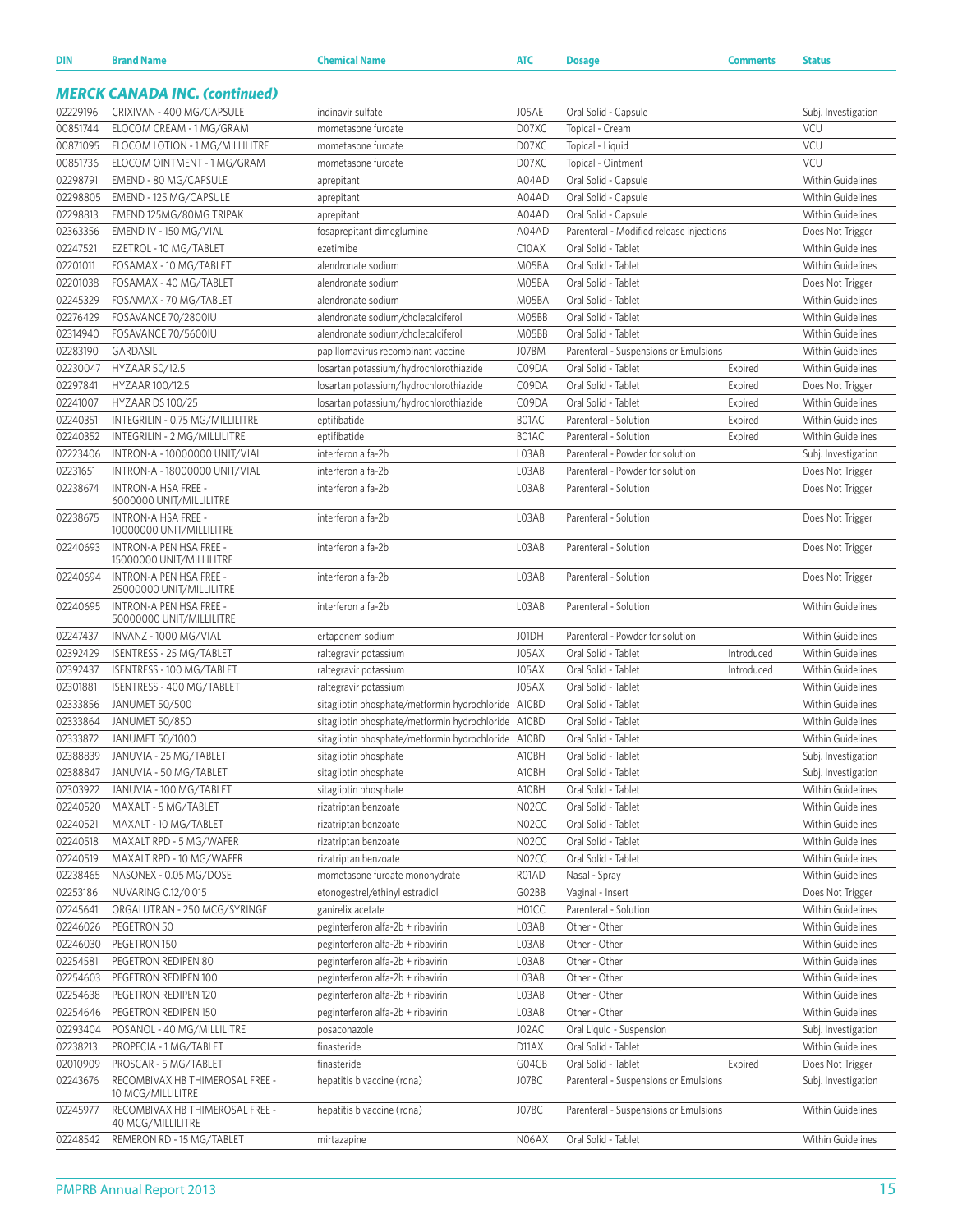| DIN                  | <b>Brand Name</b>                      | <b>Chemical Name</b>                           | <b>ATC</b> | <b>Dosage</b>                                            | <b>Comments</b> | <b>Status</b>            |
|----------------------|----------------------------------------|------------------------------------------------|------------|----------------------------------------------------------|-----------------|--------------------------|
|                      | <b>MERCK CANADA INC. (continued)</b>   |                                                |            |                                                          |                 |                          |
| 02248543             | REMERON RD - 30 MG/TABLET              | mirtazapine                                    | N06AX      | Oral Solid - Tablet                                      |                 | Within Guidelines        |
| 02248544             | REMERON RD - 45 MG/TABLET              | mirtazapine                                    | N06AX      | Oral Solid - Tablet                                      |                 | <b>Within Guidelines</b> |
| 02284413             | <b>ROTATEO</b>                         | oral live rotavirus vaccine, pentavalent       | J07BH      | Oral Liquid - Suspension                                 |                 | Does Not Trigger         |
| 02247997             | SINGULAIR - 4 MG/POUCH                 | montelukast sodium                             | R03DC      | Oral Solid - Effervescent granules                       |                 | Does Not Trigger         |
| 02243602             | SINGULAIR - 4 MG/TABLET                | montelukast sodium                             | R03DC      | Oral Solid - Tablet                                      |                 | Does Not Trigger         |
| 02238216             | SINGULAIR - 5 MG/TABLET                | montelukast sodium                             | R03DC      | Oral Solid - Tablet                                      |                 | Does Not Trigger         |
| 02238217             | SINGULAIR - 10 MG/TABLET               | montelukast sodium                             | R03DC      | Oral Solid - Tablet                                      |                 | Subj. Investigation      |
| 02241093             | TEMODAL - 5 MG/CAPSULE                 | temozolomide                                   | L01AX      | Oral Solid - Capsule                                     |                 | Within Guidelines        |
| 02241094             | TEMODAL - 20 MG/CAPSULE                | temozolomide                                   | L01AX      | Oral Solid - Capsule                                     |                 | <b>Within Guidelines</b> |
| 02241095             | TEMODAL - 100 MG/CAPSULE               | temozolomide                                   | L01AX      | Oral Solid - Capsule                                     |                 | Within Guidelines        |
| 02312794             | TEMODAL - 140 MG/CAPSULE               | temozolomide                                   | L01AX      | Oral Solid - Capsule                                     |                 | Within Guidelines        |
| 02312816             | TEMODAL - 180 MG/CAPSULE               | temozolomide                                   | L01AX      | Oral Solid - Capsule                                     |                 | Within Guidelines        |
| 02241096             | TEMODAL - 250 MG/CAPSULE               | temozolomide                                   | L01AX      | Oral Solid - Capsule                                     |                 | Within Guidelines        |
| 02321262             | TEMODAL - 100 MG/VIAL                  | temozolomide                                   | L01AX      | Parenteral - Powder for solution                         |                 | Does Not Trigger         |
| 02216205             | TRUSOPT - 20 MG/MILLILITRE             | dorzolamide hydrochloride                      | SO1EC      | Ophthalmic - Liquid                                      |                 | Subj. Investigation      |
| 02269090             | TRUSOPT PF - 20 MG/MILLILITRE          | dorzolamide hydrochloride                      | SO1EC      | Ophthalmic - Liquid                                      |                 | <b>Within Guidelines</b> |
| 02246081             | <b>VARIVAX III</b>                     | varicella virus vaccine, live, attenuated      | J07BK      | Parenteral - Suspensions or Emulsions                    |                 | Within Guidelines        |
| 02370816             | VICTRELIS - 200 MG/CAPSULE             | boceprevir                                     | J05AE      | Oral Solid - Capsule                                     |                 | <b>Within Guidelines</b> |
| 02371448             | VICTRELIS TRIPLE 200/200/80            | boceprevir + ribavirin + peginterferon alfa-2b | L03AB      | Other - Other                                            |                 | Within Guidelines        |
| 02371456             | VICTRELIS TRIPLE 200/200/100           | boceprevir + ribavirin + peginterferon alfa-2b | L03AB      | Other - Other                                            |                 | Within Guidelines        |
| 02371464             | VICTRELIS TRIPLE 200/200/120           | boceprevir + ribavirin + peginterferon alfa-2b | L03AB      | Other - Other                                            |                 | Within Guidelines        |
| 02371472             | VICTRELIS TRIPLE 200/200/150           | boceprevir + ribavirin + peginterferon alfa-2b | L03AB      | Other - Other                                            |                 | Within Guidelines        |
| 02361744             | ZENHALE 50/5                           | mometasone furoate/formoterol fumarate         | R03AK      | Pulmonary - Metered dose                                 |                 | Does Not Trigger         |
| 02361752             | ZENHALE 100/5                          | mometasone furoate/formoterol fumarate         | R03AK      | preparations<br>Pulmonary - Metered dose<br>preparations |                 | Within Guidelines        |
| 02361760             | ZENHALE 200/5                          | mometasone furoate/formoterol fumarate         | R03AK      | Pulmonary - Metered dose<br>preparations                 |                 | Within Guidelines        |
| 02327619             | ZOLINZA - 100 MG/CAPSULE               | vorinostat                                     | LO1XX      | Oral Solid - Capsule                                     |                 | Within Guidelines        |
| 02315939             | ZOSTAVAX                               | varicella-zoster vaccine, live, attenuated     | J07BK      | Parenteral - Powder for solution                         |                 | <b>Within Guidelines</b> |
|                      |                                        |                                                |            |                                                          |                 |                          |
|                      | <b>MEDA VALEANT PHARMA CANADA LTD.</b> |                                                |            |                                                          |                 |                          |
| 02391678             | SUBLINOX - 5 MG/TABLET                 | zolpidem tartrate                              | N05CF      | Dental - Sublingual Buccal -<br>Sublingual tablets       | Introduced      | Does Not Trigger         |
| 02370433             | SUBLINOX - 10 MG/TABLET                | zolpidem tartrate                              | N05CF      | Dental - Sublingual Buccal -<br>Sublingual tablets       |                 | Within Guidelines        |
|                      | <b>MERUS LABS</b>                      |                                                |            |                                                          |                 |                          |
|                      | 02273217 ENABLEX - 7.5 MG/TAB          | darifenacin hydrobromide                       | G04BD      | Oral Solid - Tablet                                      |                 | Within Guidelines        |
| 02273225             | ENABLEX - 15 MG/TAB                    | darifenacin hydrobromide                       | G04BD      | Oral Solid - Tablet                                      |                 | Does Not Trigger         |
|                      | <b>MERZ PHARMA CANADA LTD.</b>         |                                                |            |                                                          |                 |                          |
|                      |                                        |                                                |            |                                                          |                 |                          |
| 02371081             | XEOMIN - 50 UNIT/VIAL                  | incobotulinumtoxin a                           | M03AX      | Parenteral - Powder for solution                         | Introduced      | Within Guidelines        |
| 02324032<br>02383489 | XEOMIN - 100 UNIT/VIAL                 | botulinum toxin type a (150kd)                 | M03AX      | Parenteral - Powder for solution                         |                 | Within Guidelines        |
|                      | XEOMIN COSMETIC - 100 UNIT/VIAL        | botulinum toxin type a (150kd)                 | M03AX      | Parenteral - Powder for solution                         |                 | Subj. Investigation      |
|                      | <b>NOVARTIS PHARMA CANADA INC.</b>     |                                                |            |                                                          |                 |                          |
| 02269198             | ACLASTA - 5 MG/VIAL                    | zoledronic acid for injection                  | M05BA      | Parenteral - Solution                                    |                 | Within Guidelines        |
| 02369257             | AFINITOR - 2.5 MG/TABLET               | everolimus                                     | L04AA      | Oral Solid - Tablet                                      |                 | <b>Within Guidelines</b> |
| 02339501             | AFINITOR - 5 MG/TABLET                 | everolimus                                     | L04AA      | Oral Solid - Tablet                                      |                 | Within Guidelines        |
| 02339528             | AFINITOR - 10 MG/TABLET                | everolimus                                     | L04AA      | Oral Solid - Tablet                                      |                 | Within Guidelines        |
| 02243763             | COMTAN - 200 MG/TABLET                 | entacapone                                     | N04BX      | Oral Solid - Tablet                                      |                 | Within Guidelines        |
| 02270528             | DIOVAN - 40 MG/TABLET                  | valsartan                                      | C09CA      | Oral Solid - Tablet                                      |                 | Within Guidelines        |
| 02244781             | DIOVAN - 80 MG/TABLET                  | valsartan                                      | C09CA      | Oral Solid - Tablet                                      |                 | Within Guidelines        |
| 02244782             | DIOVAN - 160 MG/TABLET                 | valsartan                                      | C09CA      | Oral Solid - Tablet                                      |                 | Within Guidelines        |
| 02289504             | DIOVAN - 320 MG/TABLET                 | valsartan                                      | C09CA      | Oral Solid - Tablet                                      |                 | Within Guidelines        |
| 02241900             | DIOVAN-HCT 80/12.5                     | valsartan/hydrochlorothiazide                  | C09DA      | Oral Solid - Tablet                                      |                 | Within Guidelines        |

02241901 DIOVAN-HCT 160/12.5 valsartan/hydrochlorothiazide CO9DA Oral Solid - Tablet Within Guidelines 02246955 DIOVAN-HCT 160/25 valsartan/hydrochlorothiazide C09DA Oral Solid - Tablet Within Guidelines 02308908 DIOVAN-HCT 320/12.5 valsartan/hydrochlorothiazide C09DA Oral Solid - Tablet Within Guidelines 02308916 DIOVAN-HCT 320/25 valsartan/hydrochlorothiazide C09DA Oral Solid - Tablet Within Guidelines 02241835 ESTALIS 140/50 norethindrone acetate/estradiol 17ß G03FA Topical - Patches Within Guidelines 02241837 ESTALIS 250/50 norethindrone acetate/estradiol 17ß G03FA Topical - Patches Within Guidelines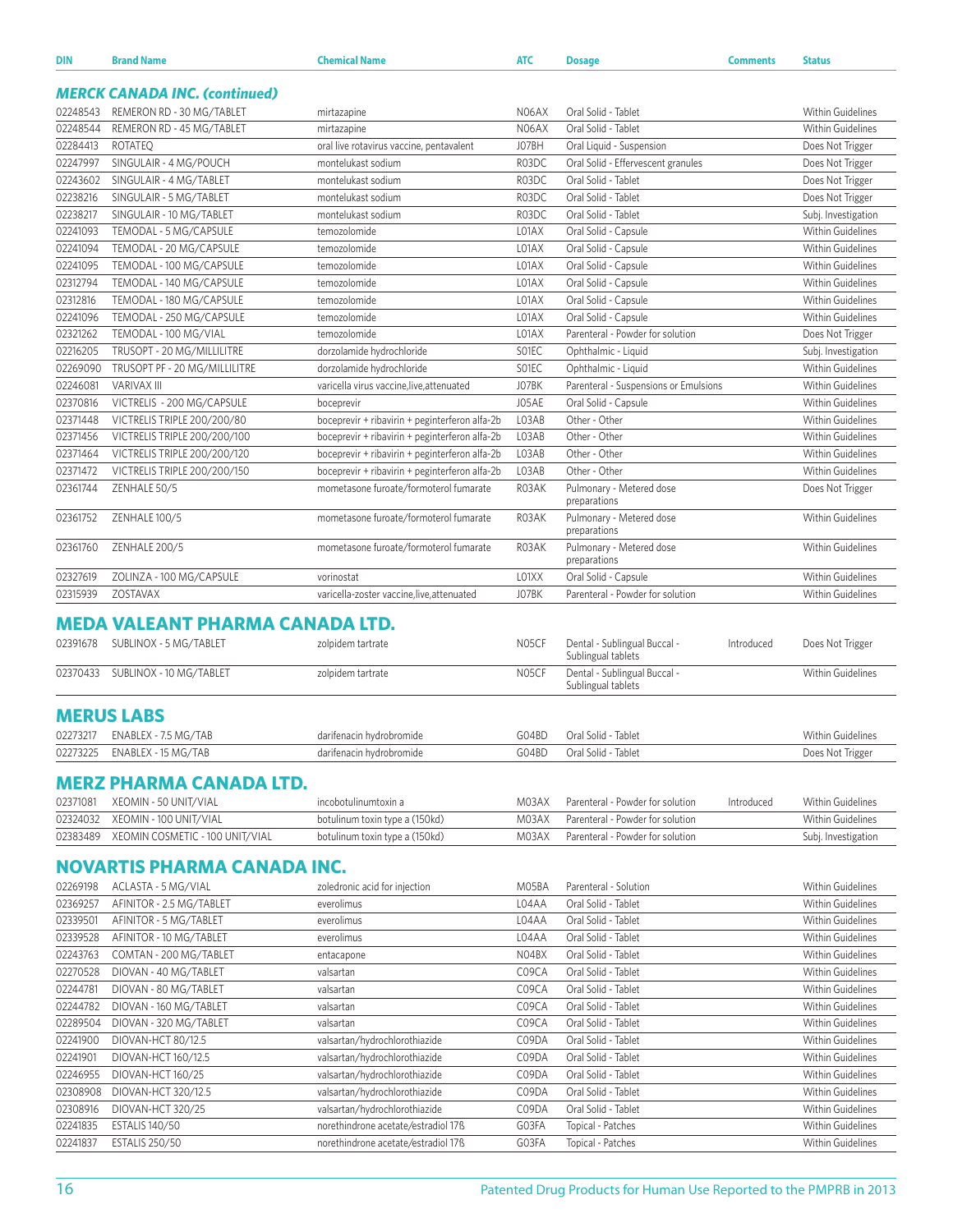| DIN                                            | <b>Brand Name</b>                  | <b>Chemical Name</b>                                       | <b>ATC</b>                     | <b>Dosage</b>                         | <b>Comments</b> | <b>Status</b>            |  |  |
|------------------------------------------------|------------------------------------|------------------------------------------------------------|--------------------------------|---------------------------------------|-----------------|--------------------------|--|--|
| <b>NOVARTIS PHARMA CANADA INC. (continued)</b> |                                    |                                                            |                                |                                       |                 |                          |  |  |
| 02245676                                       | ESTRADOT 25 - 0.39 MG/PATCH        | estradiol 17 <sup>B</sup>                                  | G03CA                          | Topical - Patches                     |                 | <b>Within Guidelines</b> |  |  |
| 02243999                                       | ESTRADOT 37.5 - 0.585 MG/PATCH     | estradiol 17 <sup>B</sup>                                  | G03CA                          | Topical - Patches                     |                 | <b>Within Guidelines</b> |  |  |
| 02244000                                       | ESTRADOT 50 - 0.78 MG/PATCH        | estradiol 17 <sup>B</sup>                                  | G03CA                          | Topical - Patches                     |                 | Within Guidelines        |  |  |
| 02244001                                       | ESTRADOT 75 - 1.17 MG/PATCH        | estradiol 17 <sup>B</sup>                                  | G03CA                          | Topical - Patches                     |                 | <b>Within Guidelines</b> |  |  |
| 02244002                                       | ESTRADOT 100 - 1.56 MG/PATCH       | estradiol 17 <sup>B</sup>                                  | G03CA                          | Topical - Patches                     |                 | Within Guidelines        |  |  |
| 02302845                                       | EXELON 5 - 9 MG/PATCH              | rivastigmine                                               | N06DA                          | Topical - Patches                     |                 | Within Guidelines        |  |  |
| 02302853                                       | EXELON 10 - 18 MG/PATCH            | rivastigmine                                               | N06DA                          | Topical - Patches                     |                 | <b>Within Guidelines</b> |  |  |
| 02287420                                       | EXJADE - 125 MG/TABLET             | deferasirox                                                | V03AC                          | Oral Solid - Tablet                   |                 | Within Guidelines        |  |  |
| 02287439                                       | EXJADE - 250 MG/TABLET             | deferasirox                                                | V03AC                          | Oral Solid - Tablet                   |                 | Within Guidelines        |  |  |
| 02287447                                       | EXJADE - 500 MG/TABLET             | deferasirox                                                | V03AC                          | Oral Solid - Tablet                   |                 | Within Guidelines        |  |  |
| 02337819                                       | EXTAVIA - 0.3 MG/VIAL              | interferon beta-1b                                         | L03AB                          | Parenteral - Powder for solution      |                 | Within Guidelines        |  |  |
| 02229110                                       | FAMVIR - 125 MG/TABLET             | famciclovir                                                | J05AB                          | Oral Solid - Tablet                   |                 | Within Guidelines        |  |  |
| 02229129                                       | FAMVIR - 250 MG/TABLET             | famciclovir                                                | J05AB                          | Oral Solid - Tablet                   |                 | <b>Within Guidelines</b> |  |  |
| 02177102                                       | FAMVIR - 500 MG/TABLET             | famciclovir                                                | J05AB                          | Oral Solid - Tablet                   |                 | <b>Within Guidelines</b> |  |  |
| 02362384                                       | FLUAD - 45 MCG/DOSE                | haemagglutinin-strain: a(h1n1), a(h3n2) & b                |                                | Parenteral - Suspensions or Emulsions | Introduced      | Within Guidelines        |  |  |
| 02365480                                       | GILENYA - 0.5 MG/CAPSULE           | fingolimod hydrochloride                                   | L04AA                          | Oral Solid - Capsule                  |                 | <b>Within Guidelines</b> |  |  |
| 02253275                                       | GLEEVEC - 100 MG/TABLET            | imatinib mesylate                                          | L01XX                          | Oral Solid - Tablet                   |                 | Within Guidelines        |  |  |
| 02253283                                       | GLEEVEC - 400 MG/TABLET            | imatinib mesylate                                          | L01XX                          | Oral Solid - Tablet                   |                 | Within Guidelines        |  |  |
| 02344939                                       | ILARIS - 150 MG/VIAL               | canakinumab                                                | L04AC                          | Parenteral - Powder for solution      |                 | <b>Within Guidelines</b> |  |  |
| 02333279                                       | IXIARO - 6 MCG/DOSE                | japanese encephalitis inactivated                          | J07BA                          | Parenteral - Suspensions or Emulsions |                 | <b>Within Guidelines</b> |  |  |
|                                                |                                    | vaccine, adsorbed                                          |                                |                                       |                 |                          |  |  |
| 02388006                                       | JAKAVI - 5 MG/TABLET               | ruxolitinib                                                | LO1XE                          | Oral Solid - Tablet                   | Introduced      | Within Guidelines        |  |  |
| 02388014                                       | JAKAVI - 15 MG/TABLET              | ruxolitinib                                                | LO1XE                          | Oral Solid - Tablet                   | Introduced      | Within Guidelines        |  |  |
| 02388022                                       | JAKAVI - 20 MG/TABLET              | ruxolitinib                                                | LO1XE                          | Oral Solid - Tablet                   | Introduced      | Within Guidelines        |  |  |
| 02031094                                       | LAMISIL - 10 MG/GRAM               | terbinafine hydrochloride                                  | D01AE                          | Topical - Cream                       |                 | Within Guidelines        |  |  |
| 02238703                                       | LAMISIL - 10 MG/MILLILITRE         | terbinafine hydrochloride                                  | D01AE                          | Topical - Spray                       |                 | Within Guidelines        |  |  |
| 02031116                                       | LAMISIL - 250 MG/TABLET            | terbinafine hydrochloride                                  | D01BA                          | Oral Solid - Tablet                   |                 | Subj. Investigation      |  |  |
| 02250527                                       | LESCOL XL - 80 MG/TABLET           | fluvastatin sodium                                         | C <sub>10</sub> AA             | Oral Solid - Modified release tablets |                 | <b>Within Guidelines</b> |  |  |
| 02296810                                       | LUCENTIS - 3 MG/VIAL               | ranibizumab                                                | SO1LA                          | Parenteral - Solution                 |                 | Within Guidelines        |  |  |
| 02347393                                       | MENVEO - 63.8 MCG/DOSE             | diphteria toxoid/meningococcal oligosach.<br>conj. vaccine | J07AH                          | Parenteral - Powder for solution      |                 | Within Guidelines        |  |  |
| 02264560                                       | MYFORTIC - 180 MG/TABLET           | mycophenolate sodium                                       | L04AA                          | Oral Solid - Tablet                   |                 | <b>Within Guidelines</b> |  |  |
| 02264579                                       | MYFORTIC - 360 MG/TABLET           | mycophenolate sodium                                       | L04AA                          | Oral Solid - Tablet                   |                 | <b>Within Guidelines</b> |  |  |
| 02237671                                       | NEORAL - 10 MG/CAPSULE             | cyclosporine                                               | L04AA                          | Oral Solid - Capsule                  | Expired         | Within Guidelines        |  |  |
| 02150689                                       | NEORAL - 25 MG/CAPSULE             | cyclosporine                                               | L04AA                          | Oral Solid - Capsule                  | Expired         | Within Guidelines        |  |  |
| 02150662                                       | NEORAL - 50 MG/CAPSULE             | cyclosporine                                               | L04AA                          | Oral Solid - Capsule                  | Expired         | <b>Within Guidelines</b> |  |  |
| 02150670                                       | NEORAL - 100 MG/CAPSULE            | cyclosporine                                               | L04AA                          | Oral Solid - Capsule                  | Expired         | Within Guidelines        |  |  |
| 02150697                                       | NEORAL - 100 MG/MILLILITRE         | cyclosporine                                               | L04AA                          | Oral Liquid - Solution                | Expired         | Within Guidelines        |  |  |
| 02376938                                       | ONBREZ BREEZHALER - 75 MCG/CAPSULE | indacaterol maleate                                        | R03AC                          | Pulmonary - Powder                    |                 | Within Guidelines        |  |  |
| 02130181                                       | PROLEUKIN - 22000000 UNIT/VIAL     | aldesleukin                                                | L03AC                          | Parenteral - Powder for solution      |                 | Within Guidelines        |  |  |
| 02302063                                       | RASILEZ - 150 MG/TABLET            | aliskiren                                                  | C09XA                          | Oral Solid - Tablet                   |                 | Within Guidelines        |  |  |
| 02302071                                       | RASILEZ - 300 MG/TABLET            | aliskiren                                                  | C09XA                          | Oral Solid - Tablet                   |                 | Within Guidelines        |  |  |
| 02332728                                       | RASILEZ HCT 150/12.5               | aliskiren/hydrochlorothiazide                              | C09XA                          | Oral Solid - Tablet                   |                 | Within Guidelines        |  |  |
| 02332736                                       | RASILEZ HCT 150/25                 | aliskiren/hydrochlorothiazide                              | C09XA                          | Oral Solid - Tablet                   |                 | Within Guidelines        |  |  |
| 02332744                                       | RASILEZ HCT 300/12.5               | aliskiren/hydrochlorothiazide                              | C09XA                          | Oral Solid - Tablet                   |                 | Within Guidelines        |  |  |
| 02332752                                       | RASILEZ HCT 300/25                 | aliskiren/hydrochlorothiazide                              | C09XA                          | Oral Solid - Tablet                   |                 | Within Guidelines        |  |  |
| 00593257                                       | SANDIMMUNE - 50 MG/MILLILITRE      | cyclosporine                                               | L04AA                          | Parenteral - Solution                 | Expired         | Within Guidelines        |  |  |
| 02288389                                       | SEBIVO - 600 MG/TABLET             | telbivudine                                                | J05AF                          | Oral Solid - Tablet                   |                 | Within Guidelines        |  |  |
| 02394936                                       | SEEBRI BREEZHALER - 50 MCG/CAPSULE | glycopyrronium bromide                                     | RO3BB                          | Pulmonary - Powder                    | Introduced      | Within Guidelines        |  |  |
| 02413299                                       | SIGNIFOR - 0.3 MG/MILLILITRE       | pasireotide                                                | H01CB                          | Parenteral - Solution                 | Introduced      | Within Guidelines        |  |  |
| 02413302                                       | SIGNIFOR - 0.6 MG/MILLILITRE       | pasireotide                                                | H <sub>0</sub> 1C <sub>B</sub> | Parenteral - Solution                 | Introduced      | Within Guidelines        |  |  |
| 02413310                                       | SIGNIFOR - 0.9 MG/MILLILITRE       | pasireotide                                                | H01CB                          | Parenteral - Solution                 | Introduced      | Within Guidelines        |  |  |
| 02305933                                       | STALEVO 50/12.5/200                | levodopa/carbidopa/entacapone                              | N04BA                          | Oral Solid - Tablet                   |                 | Within Guidelines        |  |  |
| 02337827                                       | STALEVO 75/18.75/200               | levodopa/carbidopa/entacapone                              | N04BA                          | Oral Solid - Tablet                   |                 | Within Guidelines        |  |  |
| 02305941                                       | STALEVO 100/25/200                 | levodopa/carbidopa/entacapone                              | N04BA                          | Oral Solid - Tablet                   |                 | Within Guidelines        |  |  |
| 02337835                                       | STALEVO 125/31.25/200              | levodopa/carbidopa/entacapone                              | N04BA                          | Oral Solid - Tablet                   |                 | Within Guidelines        |  |  |
| 02305968                                       | STALEVO 150/37.5/200               | levodopa/carbidopa/entacapone                              | N04BA                          | Oral Solid - Tablet                   |                 | Within Guidelines        |  |  |
| 02245438                                       | STARLIX - 60 MG/TABLET             | nateglinide                                                | A10BX                          | Oral Solid - Tablet                   |                 | Within Guidelines        |  |  |
| 02245439                                       | STARLIX - 120 MG/TABLET            | nateglinide                                                | A10BX                          | Oral Solid - Tablet                   |                 | Within Guidelines        |  |  |
| 02368250                                       | TASIGNA - 150 MG/CAPSULE           | nilotinib hydrochloride monohydrate                        | LO1XE                          | Oral Solid - Capsule                  |                 | Within Guidelines        |  |  |
| 02315874                                       | TASIGNA - 200 MG/CAPSULE           | nilotinib hydrochloride monohydrate                        | LO1XE                          | Oral Solid - Capsule                  |                 | Within Guidelines        |  |  |
| 02239630                                       | TOBI - 300 MG/AMPULE               | tobramycin sulfate                                         | J01GB                          | Pulmonary - Solution                  |                 | Within Guidelines        |  |  |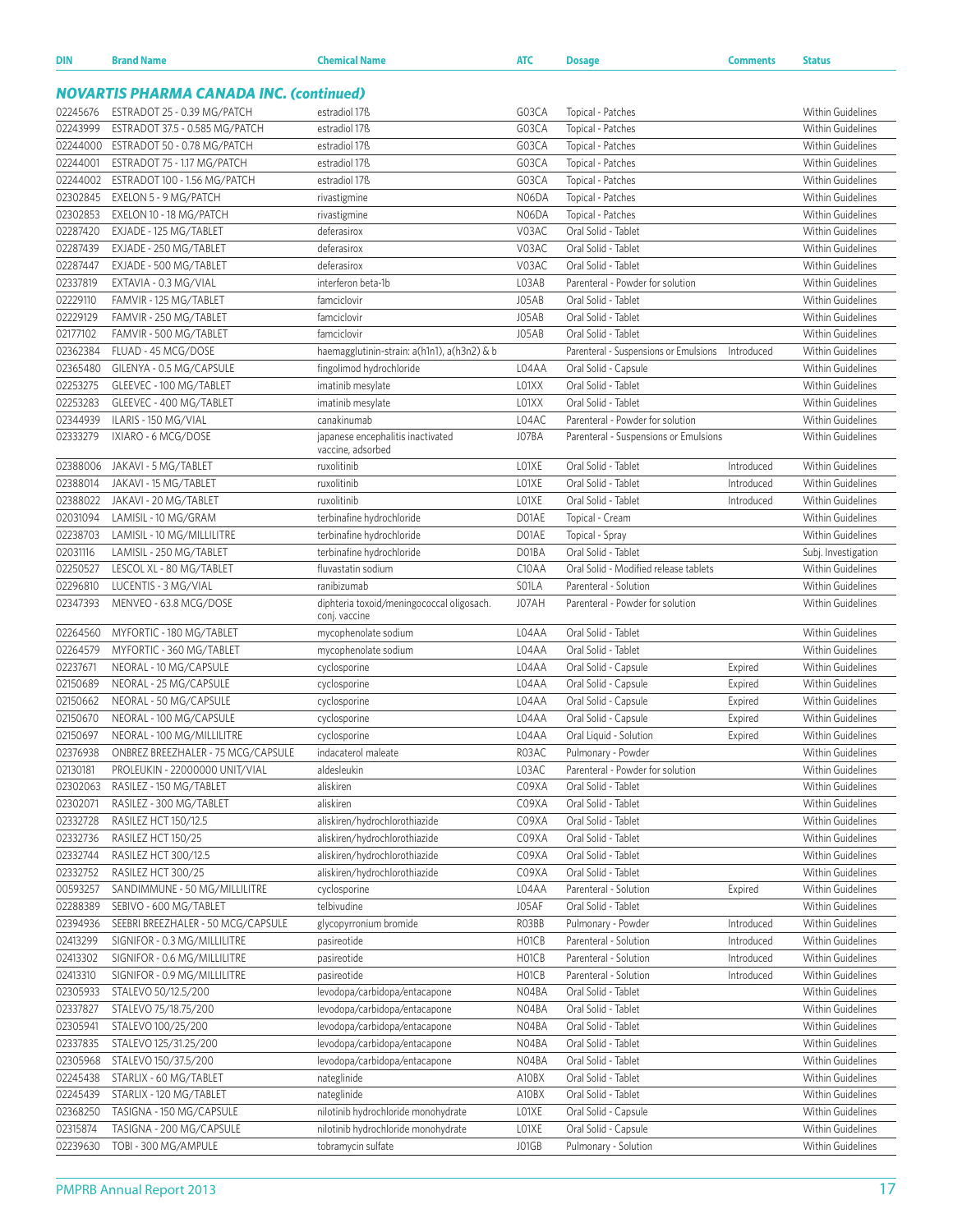| <b>DIN</b>           | <b>Brand Name</b>                                   | <b>Chemical Name</b>                                            | <b>ATC</b>         | <b>Dosage</b>                                      | <b>Comments</b> | <b>Status</b>                                   |
|----------------------|-----------------------------------------------------|-----------------------------------------------------------------|--------------------|----------------------------------------------------|-----------------|-------------------------------------------------|
|                      | <b>NOVARTIS PHARMA CANADA INC. (continued)</b>      |                                                                 |                    |                                                    |                 |                                                 |
|                      |                                                     |                                                                 |                    |                                                    |                 |                                                 |
| 02365154             | TOBI PODHALER - 28 MG/CAPSULE                       | tobramycin                                                      | J01GB              | Pulmonary - Powder                                 |                 | <b>Within Guidelines</b>                        |
| 02244673<br>02242067 | TRILEPTAL - 60 MG/MILLILITRE                        | oxcarbazepine                                                   | N03AF<br>N03AF     | Oral Liquid - Suspension<br>Oral Solid - Tablet    |                 | <b>Within Guidelines</b><br><b>VCU</b>          |
|                      | TRILEPTAL - 150 MG/TABLET                           | oxcarbazepine                                                   |                    |                                                    |                 | VCU                                             |
| 02242068<br>02242069 | TRILEPTAL - 300 MG/TABLET                           | oxcarbazepine                                                   | N03AF<br>N03AF     | Oral Solid - Tablet<br>Oral Solid - Tablet         |                 | VCU                                             |
| 02242367             | TRILEPTAL - 600 MG/TABLET<br>VISUDYNE - 15 MG/VIAL  | oxcarbazepine                                                   | L01XX              | Parenteral - Powder for solution                   |                 |                                                 |
| 02260565             | XOLAIR - 150 MG/VIAL                                | verteporfin<br>omalizumab                                       | R03DX              | Parenteral - Powder for solution                   |                 | Subj. Investigation<br><b>Within Guidelines</b> |
| 02248296             | ZOMETA - 4 MG/VIAL                                  | zoledronic acid for injection                                   | M05BA              | Parenteral - Solution                              |                 | <b>Within Guidelines</b>                        |
|                      |                                                     |                                                                 |                    |                                                    |                 |                                                 |
|                      | <b>NOVO NORDISK CANADA INC.</b>                     |                                                                 |                    |                                                    |                 |                                                 |
| 02412829             | LEVEMIR FLEXTOUCH - 100 UNIT/MILLILITRE             | insulin detemir                                                 | A10AE              | Parenteral - Solution                              | Introduced      | Does Not Trigger                                |
| 02271842             | LEVEMIR PENFILL - 100 UNIT/MILLILITRE               | insulin detemir                                                 | A10AE              | Parenteral - Solution                              |                 | <b>Within Guidelines</b>                        |
| 02347113             | NIASTASE RT - 1 MG/VIAL                             | eptacog alfa (activated)                                        | B02BD              | Parenteral - Powder for solution                   |                 | Within Guidelines                               |
| 02347121             | NIASTASE RT - 2 MG/VIAL                             | eptacog alfa (activated)                                        | B02BD              | Parenteral - Powder for solution                   |                 | Within Guidelines                               |
| 02347148             | NIASTASE RT - 5 MG/VIAL                             | eptacog alfa (activated)                                        | B02BD              | Parenteral - Powder for solution                   |                 | <b>Within Guidelines</b>                        |
| 02024217             | NOVOLIN GE 30/70                                    | insulin (regular/isophane) human biosynthetic A10AD             |                    | Parenteral - Suspensions or Emulsions              |                 | <b>Within Guidelines</b>                        |
| 02025248             | NOVOLIN GE 30/70 PENFILL                            | insulin (regular/isophane) human biosynthetic A10AD             |                    | Parenteral - Suspensions or Emulsions              |                 | Does Not Trigger                                |
| 02024314             | NOVOLIN GE 40/60 PENFILL                            | insulin (regular/isophane) human biosynthetic A10AD             |                    | Parenteral - Suspensions or Emulsions              |                 | Subj. Investigation                             |
| 02024322             | NOVOLIN GE 50/50 PENFILL                            | insulin (regular/isophane) human biosynthetic A10AD             |                    | Parenteral - Suspensions or Emulsions              |                 | <b>Within Guidelines</b>                        |
| 02024225             | NOVOLIN GE NPH - 100 UNIT/MILLILITRE                | insulin (isophane) human biosynthetic                           | A10AC              | Parenteral - Suspensions or Emulsions              |                 | <b>Within Guidelines</b>                        |
| 02024268             | NOVOLIN GE NPH PENFILL -<br>100 UNIT/MILLILITRE     | insulin (isophane) human biosynthetic                           | A10AC              | Parenteral - Suspensions or Emulsions              |                 | <b>Within Guidelines</b>                        |
| 02024233             | NOVOLIN GE TORONTO - 100 UNIT/MILLILITRE            | insulin (regular) human biosynthetic                            | A10AB              | Parenteral - Solution                              |                 | Within Guidelines                               |
| 02024284             | NOVOLIN GE TORONTO PENFILL -<br>100 UNIT/MILLILITRE | insulin (regular) human biosynthetic                            | A10AB              | Parenteral - Solution                              |                 | Does Not Trigger                                |
| 02265435             | NOVOMIX 30 PENFILL - 100 UNIT/MILLILITRE            | insulin aspart/insulin aspart protamine                         | A10AD              | Parenteral - Solution                              |                 | Does Not Trigger                                |
| 02245397             | NOVORAPID - 100 UNIT/MILLILITRE                     | insulin aspart                                                  | A10AB              | Parenteral - Solution                              |                 | Does Not Trigger                                |
| 02377209             | NOVORAPID FLEXTOUCH -<br>100 UNIT/MILLILITRE        | insulin aspart                                                  | A10AB              | Parenteral - Solution                              |                 | Does Not Trigger                                |
| 02244353             | NOVORAPID PENFILL - 100 UNIT/MILLILITRE             | insulin aspart                                                  | A10AB              | Parenteral - Solution                              |                 | <b>Within Guidelines</b>                        |
| 02389975             | TRETTEN - 15 MG/VIAL                                | catridecacog (recombinant coagulation<br>factor xiii a-subunit) | B02BD              | Parenteral - Powder for solution                   | Introduced      | <b>Within Guidelines</b>                        |
| 02351064             | VICTOZA - 6 MG/MILLILITRE                           | liraglutide                                                     | A10BX              | Parenteral - Solution                              |                 | Within Guidelines                               |
|                      |                                                     |                                                                 |                    |                                                    |                 |                                                 |
|                      | OTSUKA CANADA PHARMACEUTICAL INC.                   |                                                                 |                    |                                                    |                 |                                                 |
|                      | 02240602 BUSULFEX - 6 MG/MILLILITRE                 | busulfan                                                        | L01AB              | Parenteral - Solution                              |                 | <b>Within Guidelines</b>                        |
|                      | <b>PALADIN LABS INC.</b>                            |                                                                 |                    |                                                    |                 |                                                 |
|                      |                                                     |                                                                 |                    |                                                    |                 |                                                 |
|                      | 02364174 ABSTRAL - 100 MCG/TABLET                   | fentanyl citrate                                                | NO <sub>2</sub> AB | Dental - Sublingual Buccal -<br>Sublingual tablets |                 | <b>Within Guidelines</b>                        |
| 02364182             | ABSTRAL - 200 MCG/TABLET                            | fentanyl citrate                                                | NO <sub>2</sub> AB | Dental - Sublingual Buccal -<br>Sublingual tablets |                 | <b>Within Guidelines</b>                        |
| 02364190             | ABSTRAL - 300 MCG/TABLET                            | fentanyl citrate                                                | N02AB              | Dental - Sublingual Buccal -<br>Sublingual tablets |                 | Within Guidelines                               |
| 02364204             | ABSTRAL - 400 MCG/TABLET                            | fentanyl citrate                                                | N02AB              | Dental - Sublingual Buccal -<br>Sublingual tablets |                 | <b>Within Guidelines</b>                        |
| 02364212             | ABSTRAL - 600 MCG/TABLET                            | fentanyl citrate                                                | N02AB              | Dental - Sublingual Buccal -<br>Sublingual tablets |                 | Within Guidelines                               |
| 02364220             | ABSTRAL - 800 MCG/TABLET                            | fentanyl citrate                                                | N02AB              | Dental - Sublingual Buccal -<br>Sublingual tablets |                 | Within Guidelines                               |
| 02333619             | GLUCAGEN - 1 MG/VIAL                                | glucagon                                                        | H04AA              | Parenteral - Powder for solution                   |                 | Subj. Investigation                             |
| 02333627             | GLUCAGEN HYPOKIT - 1 MG/VIAL                        | glucagon                                                        | H04AA              | Parenteral - Powder for solution                   |                 | Subj. Investigation                             |
| 02247701             | METADOL - 25 MG/TABLET                              | methadone hydrochloride                                         | N07BC              | Oral Solid - Tablet                                | Introduced      | Subj. Investigation                             |
| 02280248             | TESTIM 1% - 5 GM/TUBE                               | testosterone                                                    | G03BA              | Topical - Gel                                      |                 | <b>Within Guidelines</b>                        |
| 02296381             | TRIDURAL - 100 MG/TABLET                            | tramadol hydrochloride                                          | N02AX              | Oral Solid - Modified release tablets              |                 | Does Not Trigger                                |
| 02296403             | TRIDURAL - 200 MG/TABLET                            | tramadol hydrochloride                                          | N02AX              | Oral Solid - Modified release tablets              |                 | Does Not Trigger                                |
| 02296411             | TRIDURAL - 300 MG/TABLET                            | tramadol hydrochloride                                          | N02AX              | Oral Solid - Modified release tablets              |                 | Does Not Trigger                                |
|                      |                                                     |                                                                 |                    |                                                    |                 |                                                 |
|                      | <b>PATRIOT, A DIVISION OF JANSSEN INC.</b>          |                                                                 |                    |                                                    |                 |                                                 |
| 02316943             | PAT-GALANTAMINE ER - 8 MG/CAPSULE                   | galantamine hydrobromide                                        | N06DA              | Oral Solid - Modified release capsules             |                 | <b>Within Guidelines</b>                        |
| 02316951             | PAT-GALANTAMINE ER - 16 MG/CAPSULE                  | galantamine hydrobromide                                        | N06DA              | Oral Solid - Modified release capsules             |                 | <b>Within Guidelines</b>                        |
| 02316978             | PAT-GALANTAMINE ER - 24 MG/CAPSULE                  | galantamine hydrobromide                                        | N06DA              | Oral Solid - Modified release capsules             |                 | <b>Within Guidelines</b>                        |
| 02381737             | PAT-RABEPRAZOLE - 10 MG/TABLET                      | rabeprazole sodium                                              | A02BC              | Oral Solid - Tablet                                | Expired         | Within Guidelines                               |

02381745 PAT-RABEPRAZOLE - 20 MG/TABLET rabeprazole sodium A02BC Oral Solid - Tablet Expired Within Guidelines 02389274 PAT-TRAMADOL/ACET 37.5/325 tramadol hydrochloride/acetominophen N02AX Oral Solid - Tablet Within Guidelines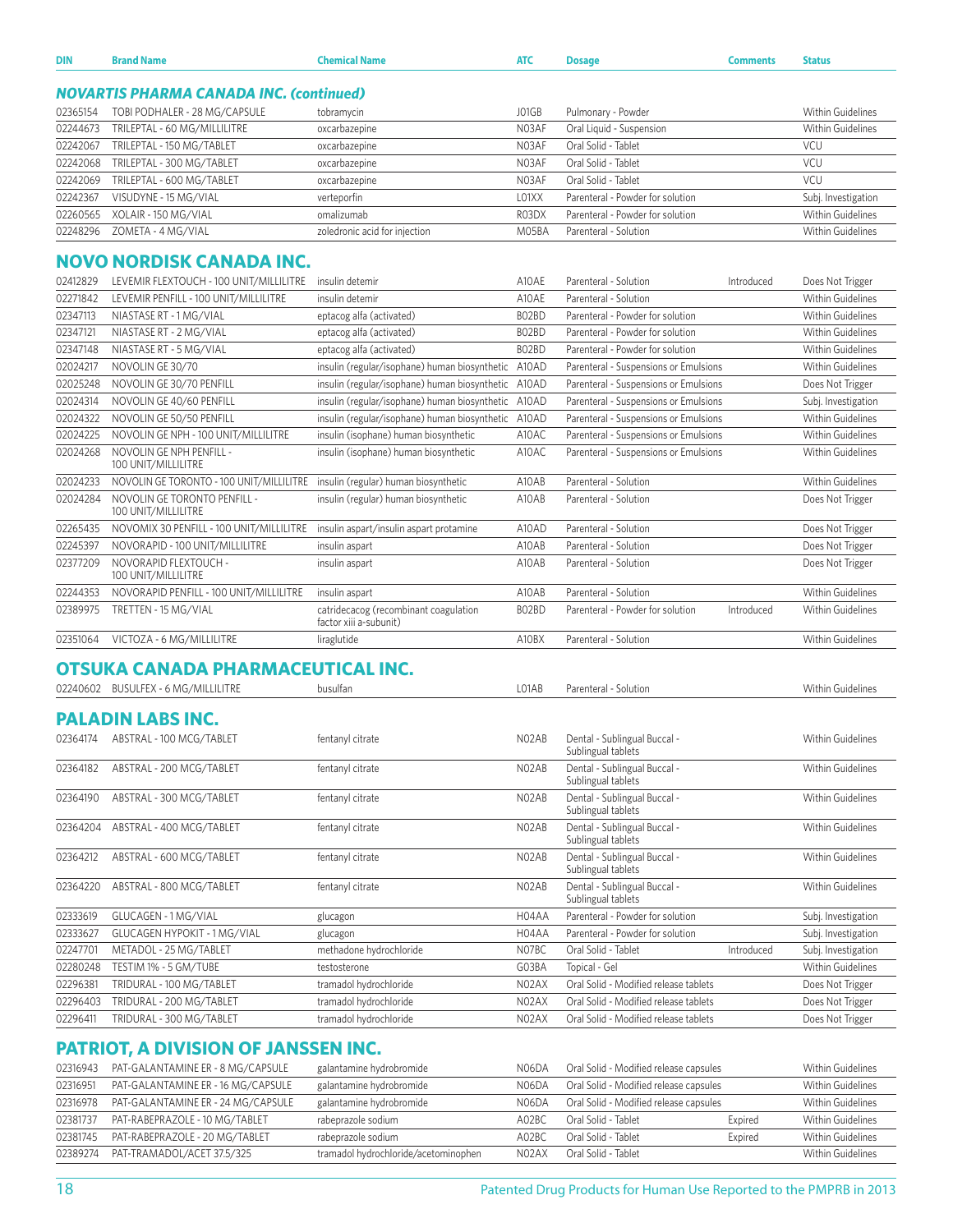| <b>DIN</b>           | <b>Brand Name</b>                                | <b>Chemical Name</b>                                                                 | <b>ATC</b>                              | Dosage                                       | <b>Comments</b> | <b>Status</b>                                 |
|----------------------|--------------------------------------------------|--------------------------------------------------------------------------------------|-----------------------------------------|----------------------------------------------|-----------------|-----------------------------------------------|
|                      |                                                  |                                                                                      |                                         |                                              |                 |                                               |
|                      | <b>PFIZER CANADA INC.</b>                        |                                                                                      |                                         |                                              |                 |                                               |
| 01947664             | ACCUPRIL - 5 MG/TABLET                           | quinapril hydrochloride                                                              | C09AA                                   | Oral Solid - Tablet                          |                 | <b>Within Guidelines</b>                      |
| 01947672             | ACCUPRIL - 10 MG/TABLET                          | quinapril hydrochloride                                                              | C09AA                                   | Oral Solid - Tablet                          |                 | Within Guidelines                             |
| 01947680             | ACCUPRIL - 20 MG/TABLET                          | quinapril hydrochloride                                                              | C09AA                                   | Oral Solid - Tablet                          |                 | Within Guidelines                             |
| 01947699             | ACCUPRIL - 40 MG/TABLET                          | quinapril hydrochloride                                                              | C09AA                                   | Oral Solid - Tablet                          |                 | Within Guidelines                             |
| 02237367             | ACCURETIC 10/12.5                                | quinapril hydrochloride/hydrochlorothiazide                                          | C09BA                                   | Oral Solid - Tablet                          |                 | <b>Within Guidelines</b>                      |
| 02237368             | ACCURETIC 20/12.5                                | quinapril hydrochloride/hydrochlorothiazide                                          | C09BA                                   | Oral Solid - Tablet                          |                 | <b>Within Guidelines</b>                      |
| 02237369             | ACCURETIC 20/25                                  | quinapril hydrochloride/hydrochlorothiazide                                          | C09BA                                   | Oral Solid - Tablet                          |                 | <b>Within Guidelines</b>                      |
| 02232043             | ARICEPT - 5 MG/TABLET                            | donepezil hydrochloride                                                              | N06DA                                   | Oral Solid - Tablet                          |                 | <b>Within Guidelines</b>                      |
| 02232044             | ARICEPT - 10 MG/TABLET                           | donepezil hydrochloride                                                              | N06DA                                   | Oral Solid - Tablet                          |                 | <b>Within Guidelines</b>                      |
| 02269457             | ARICEPT RDT - 5 MG/TABLET                        | donepezil hydrochloride                                                              | N06DA                                   | Oral Solid - Tablet                          |                 | <b>Within Guidelines</b>                      |
| 02269465             | ARICEPT RDT - 10 MG/TABLET                       | donepezil hydrochloride                                                              | N06DA                                   | Oral Solid - Tablet                          |                 | <b>Within Guidelines</b>                      |
| 02242705             | AROMASIN - 25 MG/TABLET                          | exemestane                                                                           | L02BG                                   | Oral Solid - Tablet                          |                 | Within Guidelines                             |
| 02293773             | BENEFIX - 500 UNIT/VIAL                          | coagulation factor ix (recombinant)                                                  | B02BD                                   | Parenteral - Powder for solution             |                 | Does Not Trigger                              |
| 02293781             | BENEFIX - 1000 UNIT/VIAL                         | coagulation factor ix (recombinant)                                                  | B02BD                                   | Parenteral - Powder for solution             |                 | <b>Within Guidelines</b>                      |
| 02293803             | BENEFIX - 2000 UNIT/VIAL                         | coagulation factor ix (recombinant)                                                  | B02BD                                   | Parenteral - Powder for solution             |                 | <b>Within Guidelines</b>                      |
| 02392984             | BENEFIX - 3000 UNIT/VIAL                         | coagulation factor ix (recombinant)                                                  | B02BD                                   | Parenteral - Powder for solution             | Introduced      | Within Guidelines                             |
| 02273233             | CADUET 5/10                                      | amlodipine besylate/atorvastatin calcium                                             | C <sub>10</sub> B <sub>X</sub>          | Oral Solid - Tablet                          |                 | <b>Within Guidelines</b>                      |
| 02273241             | CADUET 5/20                                      | amlodipine besylate/atorvastatin calcium                                             | C10BX                                   | Oral Solid - Tablet                          |                 | Within Guidelines                             |
| 02273268             | CADUET 5/40                                      | amlodipine besylate/atorvastatin calcium                                             | C10BX                                   | Oral Solid - Tablet<br>Oral Solid - Tablet   |                 | Within Guidelines<br><b>Within Guidelines</b> |
| 02273276<br>02273284 | CADUET 5/80<br>CADUET 10/10                      | amlodipine besylate/atorvastatin calcium<br>amlodipine besylate/atorvastatin calcium | C <sub>10</sub> B <sub>X</sub><br>C10BX | Oral Solid - Tablet                          |                 | <b>Within Guidelines</b>                      |
| 02273292             | CADUET 10/20                                     | amlodipine besylate/atorvastatin calcium                                             | C10BX                                   | Oral Solid - Tablet                          |                 | <b>Within Guidelines</b>                      |
| 02273306             | CADUET 10/40                                     | amlodipine besylate/atorvastatin calcium                                             | C10BX                                   | Oral Solid - Tablet                          |                 | <b>Within Guidelines</b>                      |
| 02273314             | CADUET 10/80                                     | amlodipine besylate/atorvastatin calcium                                             | C10BX                                   | Oral Solid - Tablet                          |                 | Within Guidelines                             |
| 02231622             | CAMPTOSAR - 20 MG/MILLILITRE                     | irinotecan hydrochloride                                                             | L01XX                                   | Parenteral - Solution                        |                 | Within Guidelines                             |
| 02239941             | CELEBREX - 100 MG/CAPSULE                        | celecoxib                                                                            | M01AH                                   | Oral Solid - Capsule                         |                 | <b>Within Guidelines</b>                      |
| 02239942             | CELEBREX - 200 MG/CAPSULE                        | celecoxib                                                                            | M01AH                                   | Oral Solid - Capsule                         |                 | <b>Within Guidelines</b>                      |
| 02298309             | <b>CHAMPIX</b>                                   | varenicline tartrate                                                                 | N07BA                                   | Oral Solid - Tablet                          |                 | Within Guidelines                             |
| 02291177             | CHAMPIX - 0.5 MG/TABLET                          | varenicline tartrate                                                                 | N07BA                                   | Oral Solid - Tablet                          |                 | <b>Within Guidelines</b>                      |
| 02291185             | CHAMPIX - 1 MG/TABLET                            | varenicline tartrate                                                                 | N07BA                                   | Oral Solid - Tablet                          |                 | Within Guidelines                             |
| 02132680             | COLESTID - 1000 MG/TABLET                        | colestipol hydrochloride                                                             | C <sub>10</sub> AC                      | Oral Solid - Tablet                          |                 | <b>Within Guidelines</b>                      |
| 02132699             | COLESTID ORANGE - 7500 MG/DOSE                   | colestipol hydrochloride                                                             | C <sub>10</sub> AC                      | Oral Solid - Effervescent granules           |                 | <b>Within Guidelines</b>                      |
| 02239064             | DETROL - 1 MG/TABLET                             | tolterodine tartrate                                                                 | G04BD                                   | Oral Solid - Tablet                          |                 | <b>Within Guidelines</b>                      |
| 02239065             | DETROL - 2 MG/TABLET                             | tolterodine tartrate                                                                 | G04BD                                   | Oral Solid - Tablet                          |                 | <b>Within Guidelines</b>                      |
| 02244612             | DETROL LA - 2 MG/CAPSULE                         | tolterodine tartrate                                                                 | G04BD                                   | Oral Solid - Modified release capsules       |                 | <b>Within Guidelines</b>                      |
| 02244613             | DETROL LA - 4 MG/CAPSULE                         | tolterodine tartrate                                                                 | G04BD                                   | Oral Solid - Modified release capsules       |                 | <b>Within Guidelines</b>                      |
| 00891835             | DIFLUCAN - 2 MG/MILLILITRE                       | fluconazole                                                                          | J02AC                                   | Parenteral - Solution                        |                 | Within Guidelines                             |
| 02237279             | EFFEXOR XR - 37.5 MG/CAPSULE                     | venlafaxine hydrochloride                                                            | N06AA                                   | Oral Solid - Modified release capsules       |                 | Does Not Trigger                              |
| 02237280             | EFFEXOR XR - 75 MG/CAPSULE                       | venlafaxine hydrochloride                                                            | N06AA                                   | Oral Solid - Modified release capsules       |                 | Does Not Trigger                              |
| 02237282             | EFFEXOR XR - 150 MG/CAPSULE                      | venlafaxine hydrochloride                                                            | N06AA                                   | Oral Solid - Modified release capsules       |                 | Within Guidelines                             |
| 02330695             | ERAXIS (WITHOUT SOLVENT) - 100 MG/VIAL           | anidulafungin                                                                        | J02AX                                   | Parenteral - Powder for solution             |                 | Within Guidelines                             |
| 02401703             | GENOTROPIN - 5.3 MG/PEN                          | somatropin                                                                           | H01AC                                   | Parenteral - Powder for solution             | Introduced      | Does Not Trigger                              |
| 02401711             | <b>GENOTROPIN - 12 MG/PEN</b>                    | somatropin                                                                           | H01AC                                   | Parenteral - Powder for solution             | Introduced      | Within Guidelines                             |
| 02401762             | GENOTROPIN - 0.6 MG/SYRINGE                      | somatropin                                                                           | H01AC                                   | Parenteral - Powder for solution             | Introduced      | Within Guidelines                             |
| 02401770             | GENOTROPIN - 0.8 MG/SYRINGE                      | somatropin                                                                           | H01AC                                   | Parenteral - Powder for solution             | Introduced      | Within Guidelines                             |
| 02401789             | GENOTROPIN - 1 MG/SYRINGE                        | somatropin                                                                           | H01AC                                   | Parenteral - Powder for solution             | Introduced      | Within Guidelines                             |
| 02401797             | GENOTROPIN - 1.2 MG/SYRINGE                      | somatropin                                                                           | H01AC                                   | Parenteral - Powder for solution             | Introduced      | Within Guidelines                             |
| 02401800             | GENOTROPIN - 1.4 MG/SYRINGE                      | somatropin                                                                           | H01AC                                   | Parenteral - Powder for solution             | Introduced      | Within Guidelines                             |
| 02401819             | GENOTROPIN - 1.6 MG/SYRINGE                      | somatropin                                                                           | H01AC                                   | Parenteral - Powder for solution             | Introduced      | Within Guidelines                             |
| 02401827             | GENOTROPIN - 1.8 MG/SYRINGE                      | somatropin                                                                           | H01AC                                   | Parenteral - Powder for solution             | Introduced      | Within Guidelines                             |
| 02401835             | GENOTROPIN - 2 MG/SYRINGE                        | somatropin                                                                           | H01AC                                   | Parenteral - Powder for solution             | Introduced      | Within Guidelines                             |
| 02389630             | INLYTA - 1 MG/TABLET                             | axitinib                                                                             | LO1XE                                   | Oral Solid - Tablet                          |                 | Within Guidelines                             |
| 02389649             | INLYTA - 5 MG/TABLET                             | axitinib                                                                             | LO1XE                                   | Oral Solid - Tablet                          |                 | Within Guidelines                             |
| 02230711             | LIPITOR - 10 MG/TABLET                           | atorvastatin calcium                                                                 | C <sub>10</sub> AA                      | Oral Solid - Tablet                          |                 | Within Guidelines                             |
| 02230713             | LIPITOR - 20 MG/TABLET                           | atorvastatin calcium                                                                 | C <sub>10</sub> AA                      | Oral Solid - Tablet                          |                 | Within Guidelines                             |
| 02230714             | LIPITOR - 40 MG/TABLET                           | atorvastatin calcium                                                                 | C <sub>10</sub> AA                      | Oral Solid - Tablet                          |                 | Within Guidelines                             |
| 02243097             | LIPITOR - 80 MG/TABLET                           | atorvastatin calcium                                                                 | C <sub>10</sub> AA                      | Oral Solid - Tablet                          |                 | Within Guidelines                             |
| 02268418<br>02268426 | LYRICA - 25 MG/CAPSULE<br>LYRICA - 50 MG/CAPSULE | pregabalin                                                                           | N03AX<br>N03AX                          | Oral Solid - Capsule                         |                 | Within Guidelines<br>Within Guidelines        |
| 02268434             | LYRICA - 75 MG/CAPSULE                           | pregabalin                                                                           | N03AX                                   | Oral Solid - Capsule<br>Oral Solid - Capsule |                 | Within Guidelines                             |
| 02268450             | LYRICA - 150 MG/CAPSULE                          | pregabalin<br>pregabalin                                                             | N03AX                                   | Oral Solid - Capsule                         |                 | Within Guidelines                             |
|                      |                                                  |                                                                                      |                                         |                                              |                 |                                               |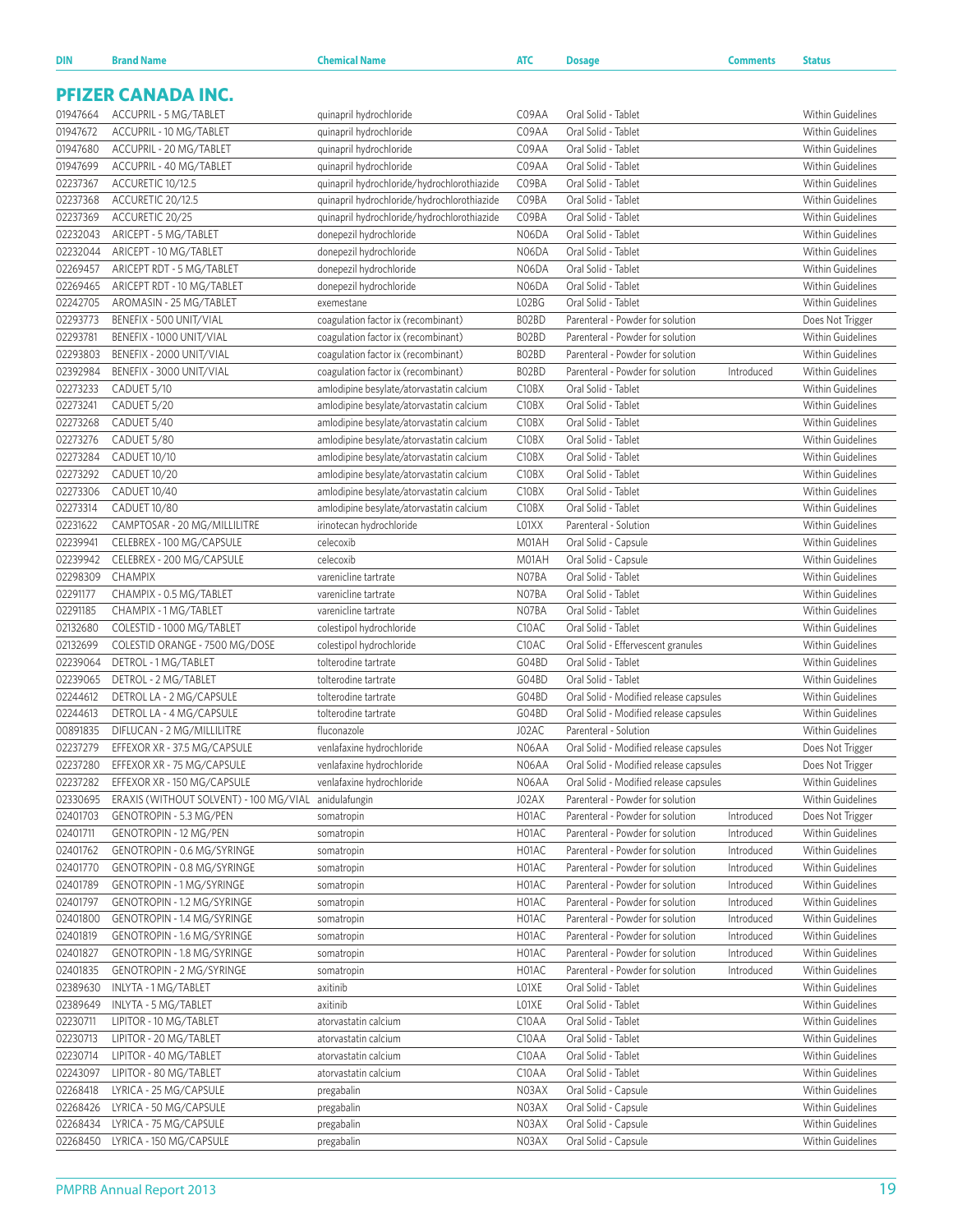| <b>DIN</b>           | <b>Brand Name</b>                                | <b>Chemical Name</b>                                                    | <b>ATC</b>     | <b>Dosage</b>                                                           | <b>Comments</b> | <b>Status</b>                                 |
|----------------------|--------------------------------------------------|-------------------------------------------------------------------------|----------------|-------------------------------------------------------------------------|-----------------|-----------------------------------------------|
|                      |                                                  |                                                                         |                |                                                                         |                 |                                               |
|                      | <b>PFIZER CANADA INC. (continued)</b>            |                                                                         |                |                                                                         |                 |                                               |
| 02268477             | LYRICA - 225 MG/CAPSULE                          | pregabalin                                                              | N03AX          | Oral Solid - Capsule                                                    |                 | <b>Within Guidelines</b>                      |
| 02268485             | LYRICA - 300 MG/CAPSULE                          | pregabalin                                                              | N03AX          | Oral Solid - Capsule                                                    |                 | Within Guidelines                             |
| 02084260             | NEURONTIN - 100 MG/CAPSULE                       | gabapentin                                                              | N03AX          | Oral Solid - Capsule                                                    |                 | Within Guidelines                             |
| 02084279             | NEURONTIN - 300 MG/CAPSULE                       | gabapentin                                                              | N03AX          | Oral Solid - Capsule                                                    |                 | Does Not Trigger                              |
| 02084287             | NEURONTIN - 400 MG/CAPSULE                       | gabapentin                                                              | N03AX          | Oral Solid - Capsule                                                    |                 | Does Not Trigger                              |
| 02239717             | NEURONTIN - 600 MG/TABLET                        | gabapentin                                                              | N03AX          | Oral Solid - Tablet                                                     |                 | <b>Within Guidelines</b>                      |
| 02239718             | NEURONTIN - 800 MG/TABLET                        | gabapentin                                                              | N03AX          | Oral Solid - Tablet                                                     |                 | <b>Within Guidelines</b>                      |
| 00878928             | NORVASC - 5 MG/TABLET                            | amlodipine besylate                                                     | C08CA          | Oral Solid - Tablet                                                     |                 | Within Guidelines                             |
| 00878936             | NORVASC - 10 MG/TABLET                           | amlodipine besylate                                                     | C08CA          | Oral Solid - Tablet                                                     |                 | <b>Within Guidelines</b>                      |
| 02335204             | PREVNAR13                                        | pneumococcal 13-valent conjugate vaccine<br>(diphtheria crm197 protein) | J07AL          | Parenteral - Suspensions or Emulsions                                   |                 | Within Guidelines                             |
| 02321092             | PRISTIQ - 50 MG/TABLET                           | desvenlafaxine succinate                                                | N06AX          | Oral Solid - Modified release tablets                                   |                 | <b>Within Guidelines</b>                      |
| 02321106             | PRISTIQ - 100 MG/TABLET                          | desvenlafaxine succinate                                                | N06AX          | Oral Solid - Modified release tablets                                   |                 | <b>Within Guidelines</b>                      |
| 02243237             | RAPAMUNE - 1 MG/MILLILITRE                       | sirolimus                                                               | L04AA          | Oral Liquid - Solution                                                  |                 | Within Guidelines                             |
| 02247111             | RAPAMUNE - 1 MG/TABLET                           | sirolimus                                                               | L04AA          | Oral Solid - Tablet                                                     |                 | <b>Within Guidelines</b>                      |
| 02256290             | RELPAX - 20 MG/TABLET                            | eletriptan hydrobromide                                                 | N02CC          | Oral Solid - Tablet                                                     |                 | <b>Within Guidelines</b>                      |
| 02256304             | RELPAX - 40 MG/TABLET                            | eletriptan hydrobromide                                                 | N02CC          | Oral Solid - Tablet                                                     |                 | Within Guidelines                             |
| 02279401             | REVATIO - 20 MG/TABLET                           | sildenafil citrate                                                      | G04BE          | Oral Solid - Tablet                                                     |                 | Subj. Investigation                           |
| 02341611             | REVATIO IV - 0.8 MG/MILLILITRE                   | sildenafil citrate                                                      | G04BE          | Parenteral - Solution                                                   |                 | <b>Within Guidelines</b>                      |
| 02272199             | SOMAVERT - 10 MG/VIAL                            | pegvisomant                                                             | H01AX          | Parenteral - Powder for solution                                        |                 | Within Guidelines                             |
| 02272202             | SOMAVERT - 15 MG/VIAL                            | pegvisomant                                                             | H01AX          | Parenteral - Powder for solution                                        |                 | <b>Within Guidelines</b>                      |
| 02272210             | SOMAVERT - 20 MG/VIAL                            | pegvisomant                                                             | H01AX          | Parenteral - Powder for solution                                        |                 | <b>Within Guidelines</b>                      |
| 02280795             | SUTENT - 12.5 MG/CAPSULE                         | sunitinib malate                                                        | LO1XE          | Oral Solid - Capsule                                                    |                 | Within Guidelines                             |
| 02280809             | SUTENT - 25 MG/CAPSULE                           | sunitinib malate                                                        | LO1XE          | Oral Solid - Capsule                                                    |                 | <b>Within Guidelines</b>                      |
| 02280817             | SUTENT - 50 MG/CAPSULE                           | sunitinib malate                                                        | LO1XE          | Oral Solid - Capsule                                                    |                 | <b>Within Guidelines</b>                      |
| 02170817             | TAZOCIN 2000/250                                 | piperacillin sodium/tazobactam sodium                                   | J01CR          | Parenteral - Powder for solution                                        |                 | Does Not Trigger                              |
| 02170795             | TAZOCIN 3000/375                                 | piperacillin sodium/tazobactam sodium                                   | J01CR          | Parenteral - Powder for solution                                        |                 | Does Not Trigger                              |
| 02170809             | TAZOCIN 4000/500                                 | piperacillin sodium/tazobactam sodium                                   | J01CR          | Parenteral - Powder for solution                                        |                 | <b>Within Guidelines</b>                      |
| 02304104             | TORISEL - 25 MG/VIAL                             | temsirolimus                                                            | LO1XE          | Parenteral - Solution                                                   |                 | Within Guidelines                             |
| 02380021             | TOVIAZ - 4 MG/TABLET                             | fesoterodine fumarate                                                   | G04BD          | Oral Solid - Tablet                                                     |                 | <b>Within Guidelines</b>                      |
| 02380048             | TOVIAZ - 8 MG/TABLET                             | fesoterodine fumarate                                                   | G04BD          | Oral Solid - Tablet                                                     |                 | <b>Within Guidelines</b>                      |
| 02285401<br>02279991 | TYGACIL - 50 MG/VIAL<br>VFEND - 40 MG/MILLILITRE | tigecycline<br>voriconazole                                             | J01AA<br>J02AC | Parenteral - Powder for solution<br>Oral Liquid - Powder for suspension |                 | Within Guidelines<br><b>Within Guidelines</b> |
| 02256460             | VFEND - 50 MG/TABLET                             | voriconazole                                                            | J02AC          | Oral Solid - Tablet                                                     |                 | <b>Within Guidelines</b>                      |
| 02256479             | VFEND - 200 MG/TABLET                            | voriconazole                                                            | J02AC          | Oral Solid - Tablet                                                     |                 | Within Guidelines                             |
| 02256487             | VFEND - 200 MG/VIAL                              | voriconazole                                                            | J02AC          | Parenteral - Powder for solution                                        |                 | <b>Within Guidelines</b>                      |
| 02239766             | VIAGRA - 25 MG/TABLET                            | sildenafil citrate                                                      | G04BE          | Oral Solid - Tablet                                                     |                 | Within Guidelines                             |
| 02239767             | VIAGRA - 50 MG/TABLET                            | sildenafil citrate                                                      | G04BE          | Oral Solid - Tablet                                                     |                 | <b>Within Guidelines</b>                      |
| 02239768             | VIAGRA - 100 MG/TABLET                           | sildenafil citrate                                                      | G04BE          | Oral Solid - Tablet                                                     |                 | Within Guidelines                             |
| 02246619             | XALACOM 0.05/5                                   | latanoprost/timolol maleate                                             | S01ED          | Ophthalmic - Drops                                                      |                 | Within Guidelines                             |
| 02231493             | XALATAN - 0.05 MG/MILLILITRE                     | latanoprost                                                             | SO1EE          | Ophthalmic - Liquid                                                     |                 | Within Guidelines                             |
| 02384256             | XALKORI - 200 MG/CAPSULE                         | crizotinib                                                              | LO1XE          | Oral Solid - Capsule                                                    |                 | Subj. Investigation                           |
| 02384264             | XALKORI - 250 MG/CAPSULE                         | crizotinib                                                              | LO1XE          | Oral Solid - Capsule                                                    |                 | Subj. Investigation                           |
| 02309483             | XYNTHA - 250 UNIT/VIAL                           | moroctocog alpha                                                        | B02BD          | Parenteral - Powder for solution                                        |                 | Within Guidelines                             |
| 02309491             | XYNTHA - 500 UNIT/VIAL                           | moroctocog alpha                                                        | B02BD          | Parenteral - Powder for solution                                        |                 | Within Guidelines                             |
| 02374072             | XYNTHA SOLOFUSE - 1000 UNIT/SYRINGE              | moroctocog alpha                                                        | B02BD          | Parenteral - Powder for solution                                        |                 | Does Not Trigger                              |
| 02374080             | XYNTHA SOLOFUSE - 2000 UNIT/SYRINGE              | moroctocog alpha                                                        | B02BD          | Parenteral - Powder for solution                                        |                 | Does Not Trigger                              |
| 02374099             | XYNTHA SOLOFUSE - 3000 UNIT/SYRINGE              | moroctocog alpha                                                        | B02BD          | Parenteral - Powder for solution                                        |                 | Does Not Trigger                              |
| 02298597             | ZELDOX - 20 MG/CAPSULE                           | ziprasidone hydrochloride                                               | N05AE          | Oral Solid - Capsule                                                    |                 | Within Guidelines                             |
| 02298600             | ZELDOX - 40 MG/CAPSULE                           | ziprasidone hydrochloride                                               | N05AE          | Oral Solid - Capsule                                                    |                 | Within Guidelines                             |
| 02298619             | ZELDOX - 60 MG/CAPSULE                           | ziprasidone hydrochloride                                               | N05AE          | Oral Solid - Capsule                                                    |                 | Within Guidelines                             |
| 02298627             | ZELDOX - 80 MG/CAPSULE                           | ziprasidone hydrochloride                                               | N05AE          | Oral Solid - Capsule                                                    |                 | Within Guidelines                             |
| 02223716             | ZITHROMAX - 20 MG/MILLILITRE                     | azithromycin                                                            | JO1FA          | Oral Liquid - Powder for suspension                                     |                 | Within Guidelines                             |
| 02223724             | ZITHROMAX - 40 MG/MILLILITRE                     | azithromycin                                                            | JO1FA          | Oral Liquid - Powder for suspension                                     |                 | Within Guidelines                             |
| 02212021             | ZITHROMAX - 250 MG/TABLET                        | azithromycin                                                            | JO1FA          | Oral Solid - Tablet                                                     |                 | Subj. Investigation                           |
| 02231143             | ZITHROMAX - 600 MG/TABLET                        | azithromycin                                                            | JO1FA          | Oral Solid - Tablet                                                     |                 | Does Not Trigger                              |
| 02239952             | ZITHROMAX - 500 MG/VIAL                          | azithromycin                                                            | J01FA          | Parenteral - Powder for solution                                        |                 | Does Not Trigger                              |
| 02354802             | ZMAX SR - 2 G/BOTTLE                             | azithromycin                                                            | JO1FA          | Oral Liquid - Powder for suspension                                     |                 | Does Not Trigger                              |
| 02132702             | ZOLOFT - 25 MG/CAPSULE                           | sertraline hydrochloride                                                | N06AB          | Oral Solid - Capsule                                                    |                 | Within Guidelines                             |
| 01962817             | ZOLOFT - 50 MG/CAPSULE                           | sertraline hydrochloride                                                | N06AB          | Oral Solid - Capsule                                                    |                 | Within Guidelines                             |
| 01962779             | ZOLOFT - 100 MG/CAPSULE                          | sertraline hydrochloride                                                | N06AB          | Oral Solid - Capsule                                                    |                 | Within Guidelines                             |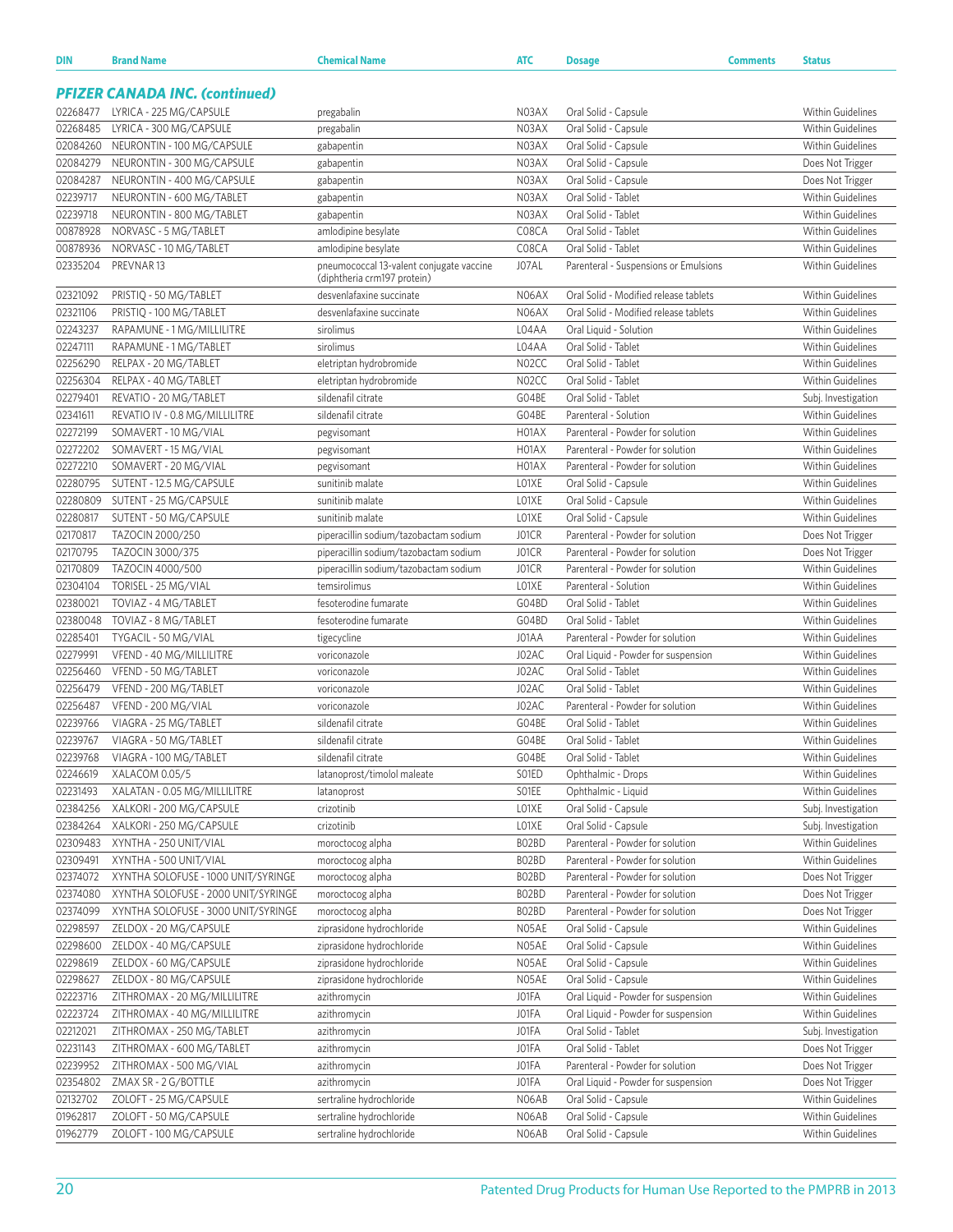| DIN      | <b>Brand Name</b>                          | <b>Chemical Name</b>                                | <b>ATC</b>         | <b>Dosage</b>                          | <b>Comments</b> | <b>Status</b>            |
|----------|--------------------------------------------|-----------------------------------------------------|--------------------|----------------------------------------|-----------------|--------------------------|
|          | <b>PFIZER CANADA INC. (continued)</b>      |                                                     |                    |                                        |                 |                          |
| 02243685 | ZYVOXAM - 2 MG/MILLILITRE                  | linezolid                                           | J01XX              | Parenteral - Solution                  |                 | <b>Within Guidelines</b> |
| 02243686 | ZYVOXAM - 20 MG/MILLILITRE                 | linezolid                                           | J01XX              | Oral Liquid - Powder for suspension    |                 | <b>Within Guidelines</b> |
| 02243684 | ZYVOXAM - 600 MG/TABLET                    | linezolid                                           | J01XX              | Oral Solid - Tablet                    |                 | <b>Within Guidelines</b> |
|          | <b>PHARMASCIENCE INC.</b>                  |                                                     |                    |                                        |                 |                          |
| 02242473 | ATRIDOX - 44 MG/DOSE                       | doxycycline hyclate                                 | A01AB              | Topical - Other                        |                 | Does Not Trigger         |
|          | <b>PURDUE PHARMA</b>                       |                                                     |                    |                                        |                 |                          |
| 02277166 | BIPHENTIN - 10 MG/CAPSULE                  | methylphenidate hydrochloride                       | N <sub>06</sub> BA | Oral Solid - Modified release capsules |                 | <b>Within Guidelines</b> |
| 02277131 | BIPHENTIN - 15 MG/CAPSULE                  | methylphenidate hydrochloride                       | N06BA              | Oral Solid - Modified release capsules |                 | <b>Within Guidelines</b> |
| 02277158 | BIPHENTIN - 20 MG/CAPSULE                  | methylphenidate hydrochloride                       | N06BA              | Oral Solid - Modified release capsules |                 | Within Guidelines        |
| 02277174 | BIPHENTIN - 30 MG/CAPSULE                  | methylphenidate hydrochloride                       | N06BA              | Oral Solid - Modified release capsules |                 | <b>Within Guidelines</b> |
| 02277182 | BIPHENTIN - 40 MG/CAPSULE                  | methylphenidate hydrochloride                       | N06BA              | Oral Solid - Modified release capsules |                 | <b>Within Guidelines</b> |
| 02277190 | BIPHENTIN - 50 MG/CAPSULE                  | methylphenidate hydrochloride                       | N06BA              | Oral Solid - Modified release capsules |                 | <b>Within Guidelines</b> |
| 02277204 | BIPHENTIN - 60 MG/CAPSULE                  | methylphenidate hydrochloride                       | NO6BA              | Oral Solid - Modified release capsules |                 | <b>Within Guidelines</b> |
| 02277212 | BIPHENTIN - 80 MG/CAPSULE                  | methylphenidate hydrochloride                       | N06BA              | Oral Solid - Modified release capsules |                 | <b>Within Guidelines</b> |
| 02341174 | BUTRANS 5 - 5 MG/PATCH                     | buprenorphine                                       | NO2AE              | Topical - Patches                      |                 | Within Guidelines        |
| 02341212 | BUTRANS 10 - 10 MG/PATCH                   | buprenorphine                                       | NO2AE              | Topical - Patches                      |                 | <b>Within Guidelines</b> |
| 02341220 | BUTRANS 20 - 20 MG/PATCH                   | buprenorphine                                       | NO2AE              | Topical - Patches                      |                 | Within Guidelines        |
| 02231934 | OXY-IR - 5 MG/TABLET                       | oxycodone hydrochloride                             | N02AA              | Oral Solid - Tablet                    | Introduced      | Within Guidelines        |
| 02240131 | OXY-IR - 10 MG/TABLET                      | oxycodone hydrochloride                             | N02AA              | Oral Solid - Tablet                    | Introduced      | <b>Within Guidelines</b> |
| 02240132 | OXY-IR - 20 MG/TABLET                      | oxycodone hydrochloride                             | N02AA              | Oral Solid - Tablet                    | Introduced      | <b>Within Guidelines</b> |
| 02372525 | OXYNEO - 10 MG/TABLET                      | oxycodone hydrochloride                             | N02AA              | Oral Solid - Modified release tablets  |                 | <b>Within Guidelines</b> |
| 02372533 | OXYNEO - 15 MG/TABLET                      | oxycodone hydrochloride                             | N02AA              | Oral Solid - Modified release tablets  |                 | <b>Within Guidelines</b> |
| 02372797 | OXYNEO - 20 MG/TABLET                      | oxycodone hydrochloride                             | N02AA              | Oral Solid - Modified release tablets  |                 | <b>Within Guidelines</b> |
| 02372541 | OXYNEO - 30 MG/TABLET                      | oxycodone hydrochloride                             | N02AA              | Oral Solid - Modified release tablets  |                 | <b>Within Guidelines</b> |
| 02372568 | OXYNEO - 40 MG/TABLET                      | oxycodone hydrochloride                             | N02AA              | Oral Solid - Modified release tablets  |                 | <b>Within Guidelines</b> |
| 02372576 | OXYNEO - 60 MG/TABLET                      | oxycodone hydrochloride                             | N02AA              | Oral Solid - Modified release tablets  |                 | <b>Within Guidelines</b> |
| 02372584 | OXYNEO - 80 MG/TABLET                      | oxycodone hydrochloride                             | N02AA              | Oral Solid - Modified release tablets  |                 | Within Guidelines        |
| 02387425 | <b>TARGIN 5/2.5</b>                        | oxycodone hydrochloride /                           | N02AA              | Oral Solid - Modified release tablets  |                 | <b>Within Guidelines</b> |
|          |                                            | naloxone hydrochloride                              |                    |                                        |                 |                          |
| 02339609 | TARGIN 10/5                                | oxycodone hydrochloride /<br>naloxone hydrochloride | N02AA              | Oral Solid - Modified release tablets  |                 | <b>Within Guidelines</b> |
| 02339617 | <b>TARGIN 20/10</b>                        | oxycodone hydrochloride /<br>naloxone hydrochloride | N02AA              | Oral Solid - Modified release tablets  |                 | <b>Within Guidelines</b> |
| 02339625 | <b>TARGIN 40/20</b>                        | oxycodone hydrochloride /<br>naloxone hydrochloride | N02AA              | Oral Solid - Modified release tablets  |                 | <b>Within Guidelines</b> |
| 02360322 | ZYTRAM XL - 75 MG/TABLET                   | tramadol hydrochloride                              | NO <sub>2</sub> AX | Oral Solid - Modified release tablets  |                 | <b>Within Guidelines</b> |
| 02360349 | ZYTRAM XL - 100 MG/TABLET                  | tramadol hydrochloride                              | NO <sub>2</sub> AX | Oral Solid - Modified release tablets  |                 | <b>Within Guidelines</b> |
| 02286424 | ZYTRAM XL - 150 MG/TABLET                  | tramadol hydrochloride                              | N02AX              | Oral Solid - Modified release tablets  |                 | <b>Within Guidelines</b> |
| 02286432 | ZYTRAM XL - 200 MG/TABLET                  | tramadol hydrochloride                              | N02AX              | Oral Solid - Modified release tablets  |                 | Within Guidelines        |
| 02286440 | ZYTRAM XL - 300 MG/TABLET                  | tramadol hydrochloride                              | N02AX              | Oral Solid - Modified release tablets  |                 | Within Guidelines        |
| 02286459 | ZYTRAM XL - 400 MG/TABLET                  | tramadol hydrochloride                              | N02AX              | Oral Solid - Modified release tablets  |                 | Within Guidelines        |
|          | <b>RANBAXY PHARMACEUTICALS CANADA INC.</b> |                                                     |                    |                                        |                 |                          |
| 02305038 | RAN-PANTOPRAZOLE - 20 MG/TABLET            | pantoprazole sodium                                 | A02BC              | Oral Solid - Tablet                    |                 | <b>Within Guidelines</b> |
| 02305046 | RAN-PANTOPRAZOLE - 40 MG/TABLET            | pantoprazole sodium                                 | A02BC              | Oral Solid - Tablet                    |                 | <b>Within Guidelines</b> |
| 02298074 | RAN-RABEPRAZOLE - 10 MG/TABLET             | rabeprazole sodium                                  | A02BC              | Oral Solid - Tablet                    | Expired         | <b>Within Guidelines</b> |
| 02298082 | RAN-RABEPRAZOLE - 20 MG/TABLET             | rabeprazole sodium                                  | A02BC              | Oral Solid - Tablet                    | Expired         | <b>Within Guidelines</b> |
|          | <b>SALIX PHARMACEUTICALS INC.</b>          |                                                     |                    |                                        |                 |                          |

| 02308215 | RELISTOR - 20 MG/MILLILITRE                          | methylnaltrexone bromide | A06AX | Parenteral - Solution |            | Within Guidelines   |
|----------|------------------------------------------------------|--------------------------|-------|-----------------------|------------|---------------------|
| 02410702 | ZAXINE - 550 MG/TABLET                               | rifaximin                | A07AA | Oral Solid - Tablet   | Introduced | Subj. Investigation |
|          | <b>SANDOZ CANADA INC.</b>                            |                          |       |                       |            |                     |
| 02265826 | SANDOZ AZITHROMYCIN - 250 MG/TABLET                  | azithromycin             | JO1FA | Oral Solid - Tablet   |            | Within Guidelines   |
| 02247073 | SANDOZ CYCLOSPORINE - 25 MG/CAPSULE                  | cyclosporine             | L04AA | Oral Solid - Capsule  |            | Subj. Investigation |
| 02247074 | SANDOZ CYCLOSPORINE - 50 MG/CAPSULE                  | cyclosporine             | L04AA | Oral Solid - Capsule  |            | Subj. Investigation |
| 02242821 | SANDOZ CYCLOSPORINE - 100 MG/CAPSULE                 | cyclosporine             | L04AA | Oral Solid - Capsule  |            | Subj. Investigation |
| 02246967 | SANDOZ ESTRADIOL DERM 50 - 4 MG/PATCH                | estradiol 17ß            | G03CA | Topical - Patches     |            | Subj. Investigation |
| 02246968 | SANDOZ ESTRADIOL DERM 75 - 6 MG/PATCH                | estradiol 17ß            | G03CA | Topical - Patches     |            | Subj. Investigation |
| 02246969 | SANDOZ ESTRADIOL DERM 100 - 8 MG/PATCH estradiol 17B |                          | G03CA | Topical - Patches     |            | Subj. Investigation |
|          |                                                      |                          |       |                       |            |                     |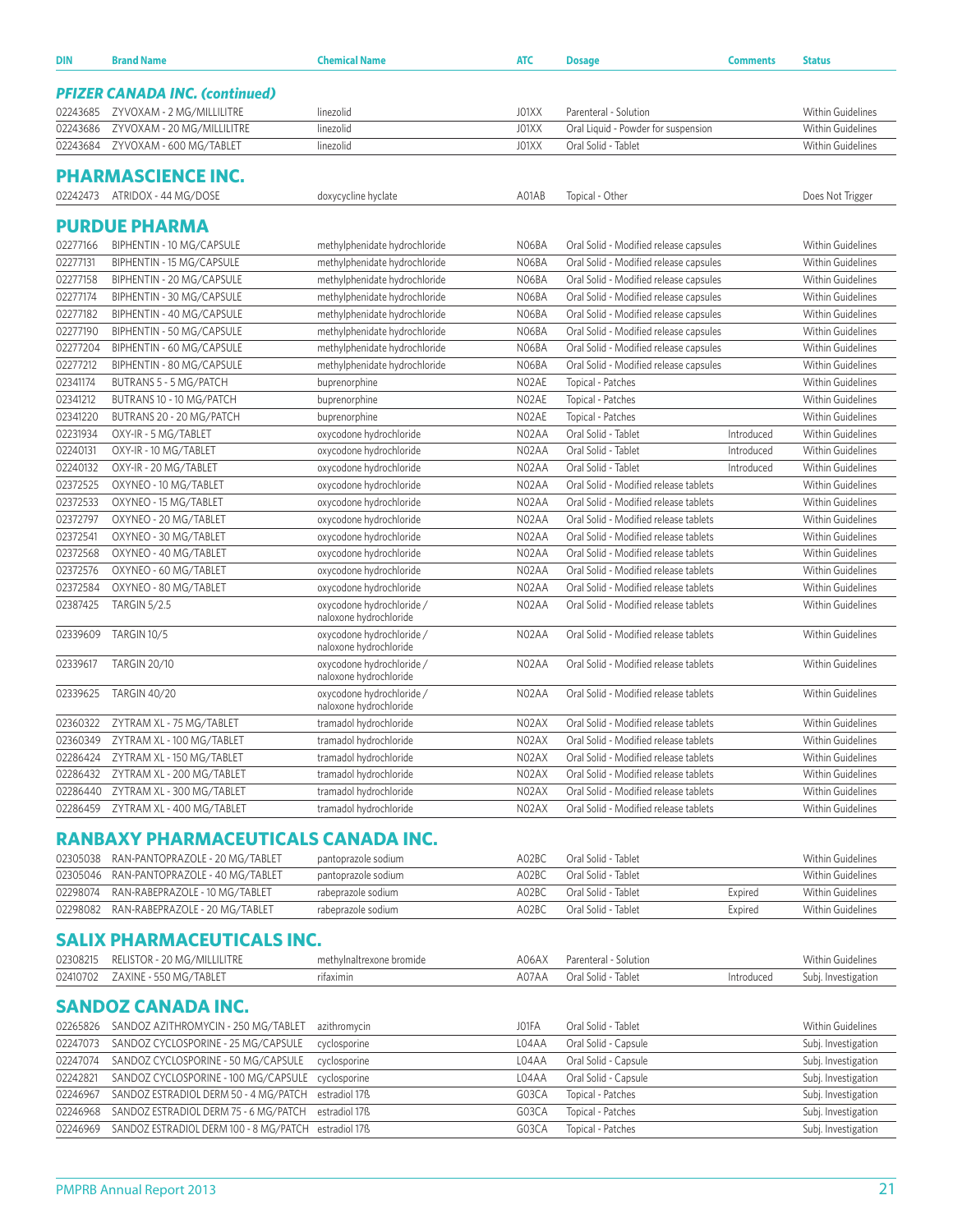| DIN                  | <b>Brand Name</b>                                | <b>Chemical Name</b>                                      | ATC                | <b>Dosage</b>                                                                  | <b>Comments</b> | <b>Status</b>                                 |
|----------------------|--------------------------------------------------|-----------------------------------------------------------|--------------------|--------------------------------------------------------------------------------|-----------------|-----------------------------------------------|
|                      |                                                  |                                                           |                    |                                                                                |                 |                                               |
|                      | <b>SANDOZ CANADA INC. (continued)</b>            |                                                           |                    |                                                                                |                 |                                               |
| 02278634             | SANDOZ FAMCICLOVIR - 125 MG/TABLET               | famciclovir                                               | J05AB              | Oral Solid - Tablet                                                            |                 | Within Guidelines                             |
| 02278642             | SANDOZ FAMCICLOVIR - 250 MG/TABLET               | famciclovir                                               | J05AB              | Oral Solid - Tablet                                                            |                 | Within Guidelines                             |
| 02278650             | SANDOZ FAMCICLOVIR - 500 MG/TABLET               | famciclovir                                               | J05AB              | Oral Solid - Tablet                                                            |                 | Within Guidelines                             |
|                      | <b>SANOFI PASTEUR LIMITED</b>                    |                                                           |                    |                                                                                |                 |                                               |
|                      |                                                  |                                                           |                    |                                                                                |                 |                                               |
| 02240255<br>02352044 | ADACEL<br>ADACEL-POLIO                           | dapt vaccine                                              | J07AJ              | Parenteral - Suspensions or Emulsions                                          |                 | <b>Within Guidelines</b>                      |
| 02279924             | MENACTRA                                         | dapt-ipv vaccine                                          | J07CA<br>J07AH     | Parenteral - Suspensions or Emulsions<br>Parenteral - Solution                 |                 | <b>Within Guidelines</b><br>Within Guidelines |
|                      |                                                  | diphteria toxoid/meningococcal<br>polysach. conj. vaccine |                    |                                                                                |                 |                                               |
| 02243167             | PEDIACEL                                         | dapt-ipv-hib vaccine                                      | J07CA              | Parenteral - Solution                                                          |                 | Within Guidelines                             |
| 02230946             | QUADRACEL                                        | dapt-ipv vaccine                                          | J07CA              | Parenteral - Suspensions or Emulsions                                          |                 | Within Guidelines                             |
|                      |                                                  |                                                           |                    |                                                                                |                 |                                               |
|                      | <b>SANOFI-AVENTIS CANADA INC.</b>                |                                                           |                    |                                                                                |                 |                                               |
| 02254506             | ALDURAZYME - 0.58 MG/MILLILITRE                  | laronidase                                                | A16AB              | Parenteral - Solution                                                          |                 | <b>Within Guidelines</b>                      |
| 02221829             | ALTACE - 1.25 MG/CAPSULE                         | ramipril                                                  | C09AA              | Oral Solid - Capsule                                                           |                 | <b>Within Guidelines</b>                      |
| 02221837             | ALTACE - 2.5 MG/CAPSULE                          | ramipril                                                  | C09AA              | Oral Solid - Capsule                                                           |                 | Within Guidelines                             |
| 02221845             | ALTACE - 5 MG/CAPSULE                            | ramipril                                                  | C09AA              | Oral Solid - Capsule                                                           |                 | <b>Within Guidelines</b>                      |
| 02221853             | ALTACE - 10 MG/CAPSULE                           | ramipril                                                  | C09AA              | Oral Solid - Capsule                                                           |                 | Within Guidelines                             |
| 02281112             | ALTACE - 15 MG/CAPSULE                           | ramipril                                                  | C09AA              | Oral Solid - Capsule                                                           |                 | Within Guidelines                             |
| 02283131             | ALTACE HCT 2.5/12.5                              | ramipril/hydrochlorothiazide                              | C09BA              | Oral Solid - Tablet                                                            |                 | Within Guidelines                             |
| 02283158             | ALTACE HCT 5/12.5                                | ramipril/hydrochlorothiazide                              | C09BA              | Oral Solid - Tablet                                                            |                 | <b>Within Guidelines</b>                      |
| 02283174             | ALTACE HCT 5/25                                  | ramipril/hydrochlorothiazide                              | C09BA              | Oral Solid - Tablet                                                            |                 | Within Guidelines                             |
| 02283166             | ALTACE HCT 10/12.5                               | ramipril/hydrochlorothiazide                              | C09BA              | Oral Solid - Tablet                                                            |                 | <b>Within Guidelines</b>                      |
| 02283182             | ALTACE HCT 10/25                                 | ramipril/hydrochlorothiazide                              | C09BA              | Oral Solid - Tablet                                                            |                 | Within Guidelines                             |
| 02279460             | APIDRA - 100 UNIT/MILLILITRE                     | insulin glulisine                                         | A10AB              | Parenteral - Solution                                                          |                 | Within Guidelines                             |
| 02279479             | APIDRA - 100 UNIT/MILLILITRE                     | insulin glulisine                                         | A10AB              | Parenteral - Solution                                                          |                 | <b>Within Guidelines</b>                      |
| 02294346             | APIDRA SOLOSTAR - 100 UNIT/MILLILITRE            | insulin glulisine                                         | A10AB              | Parenteral - Solution                                                          |                 | <b>Within Guidelines</b>                      |
| 02241888             | ARAVA - 10 MG/TABLET                             | leflunomide                                               | L04AA              | Oral Solid - Tablet                                                            |                 | Does Not Trigger                              |
| 02241889<br>02241818 | ARAVA - 20 MG/TABLET                             | leflunomide<br>irbesartan/hydrochlorothiazide             | L04AA<br>C09DA     | Oral Solid - Tablet<br>Oral Solid - Tablet                                     |                 | Within Guidelines<br>Within Guidelines        |
| 02241819             | AVALIDE 150/12.5<br>AVALIDE 300/12.5             | irbesartan/hydrochlorothiazide                            | C09DA              | Oral Solid - Tablet                                                            |                 | Within Guidelines                             |
| 02237923             | AVAPRO - 75 MG/TABLET                            | irbesartan                                                | C09CA              | Oral Solid - Tablet                                                            |                 | Within Guidelines                             |
| 02237924             | AVAPRO - 150 MG/TABLET                           | irbesartan                                                | C09CA              | Oral Solid - Tablet                                                            |                 | <b>Within Guidelines</b>                      |
| 02237925             | AVAPRO - 300 MG/TABLET                           | irbesartan                                                | C09CA              | Oral Solid - Tablet                                                            |                 | Within Guidelines                             |
| 02330407             | CLOLAR - 20 MG/VIAL                              | clofarabine                                               | LO1BB              | Parenteral - Solution                                                          |                 | Within Guidelines                             |
|                      | DEFLAZACORT - 6 MG/TABLET                        | deflazacort                                               | H <sub>02</sub> AB | Oral Solid - Tablet                                                            |                 | Under Review                                  |
| 02248239             | ELIGARD - 7.5 MG/VIAL                            | leuprolide acetate                                        | LO2AE              | Parenteral - Solution                                                          |                 | <b>VCU</b>                                    |
| 02248240             | ELIGARD - 22.5 MG/VIAL                           | leuprolide acetate                                        | LO2AE              | Parenteral - Solution                                                          |                 | VCU                                           |
| 02248999             | ELIGARD - 30 MG/VIAL                             | leuprolide acetate                                        | LO2AE              | Parenteral - Solution                                                          |                 | VCU                                           |
| 02268892             | ELIGARD - 45 MG/VIAL                             | leuprolide acetate                                        | LO <sub>2</sub> AE | Parenteral - Solution                                                          |                 | <b>VCU</b>                                    |
| 02296284             | ELOXATIN - 5 MG/MILLILITRE                       | oxaliplatin                                               | L01XA              | Parenteral - Solution                                                          |                 | Within Guidelines                             |
| 02248416             | FASTURTEC - 1.5 MG/VIAL                          | rasburicase                                               | V03AF              | Parenteral - Powder for solution                                               |                 | Within Guidelines                             |
| 02369524             | JEVTANA - 60 MG/VIAL                             | cabazitaxel                                               | L01CD              | Parenteral - Solution                                                          |                 | Within Guidelines                             |
| 02245689             | LANTUS - 100 UNIT/MILLILITRE                     | insulin glargine                                          | A10AE              | Parenteral - Solution                                                          |                 | Within Guidelines                             |
| 02251930             | LANTUS - 100 UNIT/MILLILITRE                     | insulin glargine                                          | A10AE              | Parenteral - Solution                                                          |                 | Within Guidelines                             |
| 02294338             | LANTUS SOLOSTAR - 100 UNIT/MILLILITRE            | insulin glargine                                          | A10AE              | Parenteral - Solution                                                          |                 | Within Guidelines                             |
| 02012472             | LOVENOX - 100 MG/MILLILITRE                      | enoxaparin sodium                                         | B01AB              | Parenteral - Solution                                                          |                 | <b>Within Guidelines</b>                      |
| 02236564             | LOVENOX - 100 MG/MILLILITRE                      | enoxaparin sodium                                         | BO1AB              | Parenteral - Solution                                                          |                 | Within Guidelines                             |
| 02236883             | LOVENOX - 100 MG/MILLILITRE                      | enoxaparin sodium                                         | B01AB              | Parenteral - Solution                                                          |                 | Within Guidelines                             |
| 02378426             | LOVENOX - 100 MG/MILLILITRE                      | enoxaparin sodium                                         | B01AB              | Parenteral - Solution                                                          |                 | Within Guidelines                             |
| 02378434             | LOVENOX - 100 MG/MILLILITRE                      | enoxaparin sodium                                         | BO1AB              | Parenteral - Solution                                                          |                 | Within Guidelines                             |
| 02378442             | LOVENOX - 100 MG/MILLILITRE                      | enoxaparin sodium                                         | BO1AB              | Parenteral - Solution                                                          |                 | Within Guidelines                             |
| 02378469             | LOVENOX HP - 150 MG/MILLILITRE                   | enoxaparin sodium                                         | BO1AB              | Parenteral - Solution                                                          |                 | Within Guidelines                             |
| 02242692             | LOVENOX HP - 150 MG/MILLILITRE                   | enoxaparin sodium                                         | BO1AB              | Parenteral - Solution                                                          |                 | Within Guidelines                             |
| 02377225             | MOZOBIL - 20 MG/MILLILITRE                       | plerixafor                                                | L03AX              | Parenteral - Solution                                                          |                 | Within Guidelines                             |
| 02330989             | MULTAQ - 400 MG/TABLET                           | dronedarone hydrochloride                                 | C01BD              | Oral Solid - Tablet                                                            |                 | Within Guidelines                             |
| 02213834             | NASACORT AQ - 55 MCG/DOSE                        | triamcinolone acetonide                                   | R01AD              | Nasal - Spray                                                                  |                 | Within Guidelines                             |
| 02238682             | PLAVIX - 75 MG/TABLET                            | clopidogrel bisulfate                                     | B01AC              | Oral Solid - Tablet                                                            |                 | Within Guidelines                             |
| 02330555             | PLAVIX - 300 MG/TABLET                           | clopidogrel bisulfate                                     | B01AC              | Oral Solid - Tablet                                                            |                 | Within Guidelines                             |
| 02244310             | RENAGEL - 800 MG/TABLET                          | sevelamer hydrochloride                                   | V03AE              | Oral Solid - Tablet                                                            |                 | Within Guidelines                             |
| 02221985<br>02221993 | RENEDIL - 2.5 MG/TABLET<br>RENEDIL - 5 MG/TABLET | felodipine<br>felodipine                                  | C08CA<br>C08CA     | Oral Solid - Modified release tablets<br>Oral Solid - Modified release tablets |                 | Does Not Trigger<br>Does Not Trigger          |
|                      |                                                  |                                                           |                    |                                                                                |                 |                                               |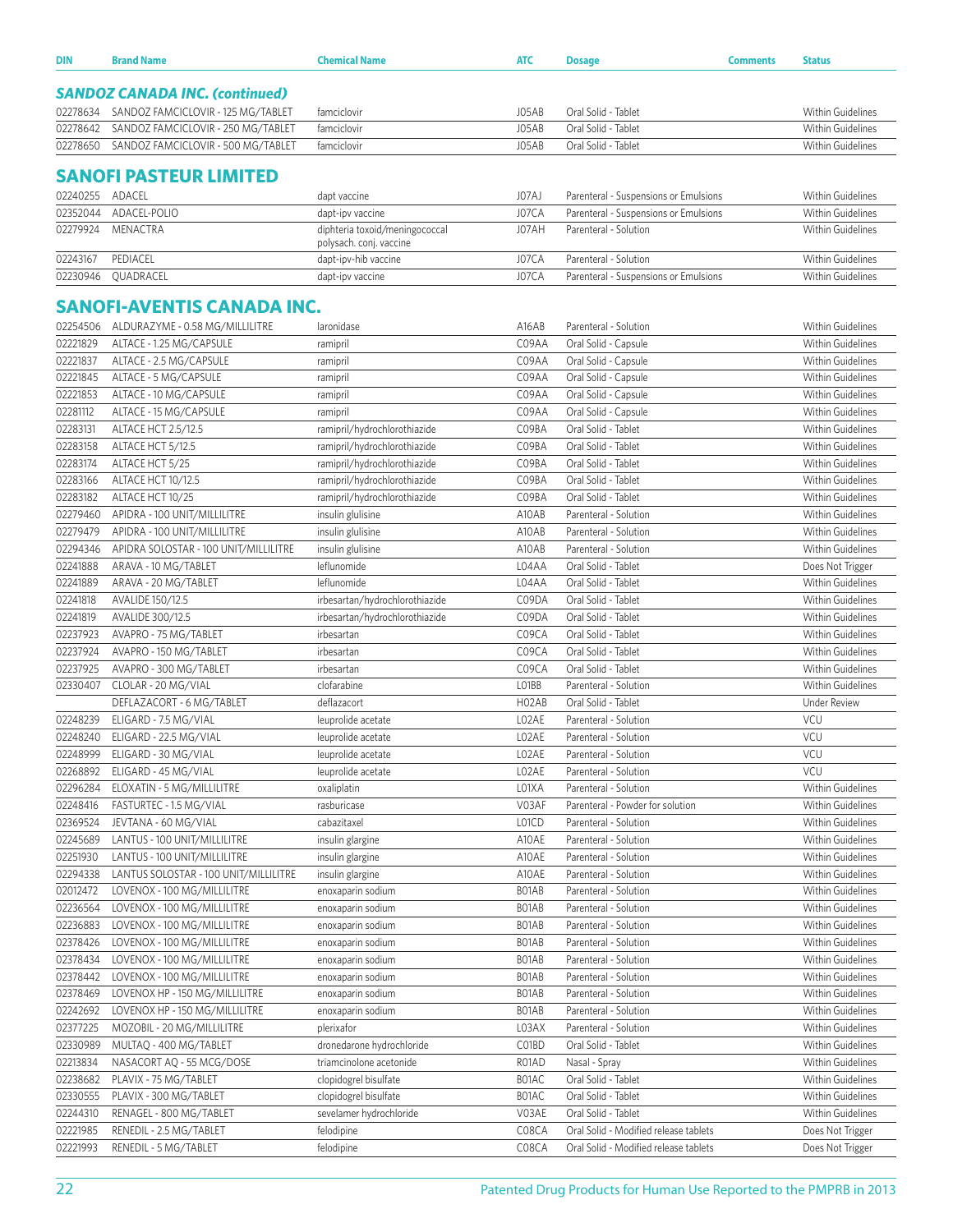| DIN                  | <b>Brand Name</b>                                   | <b>Chemical Name</b>                                       | <b>ATC</b>     | <b>Dosage</b>                                                | <b>Comments</b> | <b>Status</b>                                |
|----------------------|-----------------------------------------------------|------------------------------------------------------------|----------------|--------------------------------------------------------------|-----------------|----------------------------------------------|
|                      | <b>SANOFI-AVENTIS CANADA INC. (continued)</b>       |                                                            |                |                                                              |                 |                                              |
|                      | RENEDIL - 10 MG/TABLET                              |                                                            |                |                                                              |                 |                                              |
| 02222000<br>02354586 | RENVELA - 800 MG/TABLET                             | felodipine<br>sevelamer carbonate                          | C08CA<br>V03AE | Oral Solid - Modified release tablets<br>Oral Solid - Tablet |                 | Does Not Trigger<br><b>Within Guidelines</b> |
| 02242763             | RILUTEK - 50 MG/TABLET                              | riluzole                                                   | N07XX          | Oral Solid - Tablet                                          |                 | <b>Within Guidelines</b>                     |
| 02177099             | TAXOTERE - 20 MG/VIAL                               | docetaxel                                                  | L01CD          | Parenteral - Solution                                        |                 | <b>Within Guidelines</b>                     |
| 02177080             | TAXOTERE - 80 MG/VIAL                               | docetaxel                                                  | L01CD          | Parenteral - Solution                                        |                 | <b>Within Guidelines</b>                     |
| 02245565             | XATRAL - 10 MG/TABLET                               | alfuzosin hydrochloride                                    | G04CA          | Oral Solid - Modified release tablets                        |                 | <b>Within Guidelines</b>                     |
|                      |                                                     |                                                            |                |                                                              |                 |                                              |
|                      | SANTHERA PHARMACEUTICALS (CANADA) INC.              |                                                            |                |                                                              |                 |                                              |
| 02314150             | CATENA - 150 MG/TABLET                              | idebenone                                                  | NO6BX          | Oral Solid - Tablet                                          |                 | <b>Within Guidelines</b>                     |
|                      | <b>SEATTLE GENETICS INC.</b>                        |                                                            |                |                                                              |                 |                                              |
|                      | 02401347 ADCETRIS - 50 MG/VIAL                      | brentuximab vedotin                                        | L01XC          | Parenteral - Powder for solution                             |                 | Subj. Investigation                          |
|                      | SERVIER CANADA INC.                                 |                                                            |                |                                                              |                 |                                              |
| 02123274             | COVERSYL - 2 MG/TABLET                              | perindopril erbumine                                       | C09AA          | Oral Solid - Tablet                                          |                 | <b>Within Guidelines</b>                     |
| 02123282             | COVERSYL - 4 MG/TABLET                              | perindopril erbumine                                       | C09AA          | Oral Solid - Tablet                                          |                 | <b>Within Guidelines</b>                     |
| 02246624             | COVERSYL - 8 MG/TABLET                              | perindopril erbumine                                       | C09AA          | Oral Solid - Tablet                                          |                 | <b>Within Guidelines</b>                     |
| 02246569             | COVERSYL PLUS 4/1.25                                | perindopril erbumine/indapamide                            | C09BA          | Oral Solid - Tablet                                          |                 | <b>Within Guidelines</b>                     |
| 02321653             | COVERSYL PLUS HD 8/2.5                              | perindopril erbumine/indapamide                            | C09BA          | Oral Solid - Tablet                                          |                 | <b>Within Guidelines</b>                     |
| 02246568             | COVERSYL PLUS LD 2/0.625                            | perindopril erbumine/indapamide                            | C09BA          | Oral Solid - Tablet                                          |                 | <b>Within Guidelines</b>                     |
| 02242987             | DIAMICRON MR - 30 MG/TABLET                         | gliclazide                                                 | A10BB          | Oral Solid - Modified release tablets                        |                 | <b>Within Guidelines</b>                     |
| 02356422             | DIAMICRON MR - 60 MG/TABLET                         | gliclazide                                                 | A10BB          | Oral Solid - Modified release tablets                        |                 | <b>Within Guidelines</b>                     |
|                      | <b>SHIRE - RARE DISEASES BUSINESS UNIT</b>          |                                                            |                |                                                              |                 |                                              |
|                      | FIRAZYR - 30 MG/SYRINGE                             | icatibant                                                  | C01EB          | Parenteral - Solution                                        |                 | Does Not Trigger                             |
| 02249057             | REPLAGAL - 3.5 MG/VIAL                              | agalsidase alfa                                            | A16AB          | Parenteral - Solution                                        |                 | <b>Within Guidelines</b>                     |
| 02357119             | VPRIV - 400 UNIT/VIAL                               | velaglucerase alfa                                         | A16AB          | Parenteral - Powder for solution                             |                 | <b>Within Guidelines</b>                     |
|                      |                                                     |                                                            |                |                                                              |                 |                                              |
|                      | <b>SHIRE CANADA INC.</b>                            |                                                            |                |                                                              |                 |                                              |
| 02248808             | ADDERALL XR - 5 MG/CAPSULE                          | mixed salts amphetamine                                    | N06BA          | Oral Solid - Modified release capsules                       |                 | Does Not Trigger                             |
| 02248809             | ADDERALL XR - 10 MG/CAPSULE                         | mixed salts amphetamine                                    | N06BA          | Oral Solid - Modified release capsules                       |                 | <b>Within Guidelines</b>                     |
| 02248810             | ADDERALL XR - 15 MG/CAPSULE                         | mixed salts amphetamine                                    | N06BA          | Oral Solid - Modified release capsules                       |                 | <b>Within Guidelines</b>                     |
| 02248811             | ADDERALL XR - 20 MG/CAPSULE                         | mixed salts amphetamine                                    | N06BA          | Oral Solid - Modified release capsules                       |                 | Does Not Trigger                             |
| 02248812             | ADDERALL XR - 25 MG/CAPSULE                         | mixed salts amphetamine                                    | N06BA          | Oral Solid - Modified release capsules                       |                 | <b>Within Guidelines</b>                     |
| 02248813             | ADDERALL XR - 30 MG/CAPSULE                         | mixed salts amphetamine                                    | N06BA          | Oral Solid - Modified release capsules                       |                 | <b>Within Guidelines</b>                     |
| 02239665             | ALERTEC - 100 MG/TABLET<br>FOSRENOL - 250 MG/TABLET | modafinil                                                  | N06BA<br>V03AE | Oral Solid - Tablet                                          |                 | Does Not Trigger<br><b>Within Guidelines</b> |
| 02287145<br>02287153 | FOSRENOL - 500 MG/TABLET                            | lanthanum carbonate hydrate<br>lanthanum carbonate hydrate | V03AE          | Oral Solid - Tablet<br>Oral Solid - Tablet                   |                 | <b>Within Guidelines</b>                     |
| 02287161             | FOSRENOL - 750 MG/TABLET                            | lanthanum carbonate hydrate                                | V03AE          | Oral Solid - Tablet                                          |                 | <b>Within Guidelines</b>                     |
| 02287188             | FOSRENOL - 1000 MG/TABLET                           | lanthanum carbonate hydrate                                | V03AE          | Oral Solid - Tablet                                          |                 | <b>Within Guidelines</b>                     |
| 02409100             | INTUNIV XR - 1 MG/TABLET                            | guanfacine hydrochloride                                   | C02AC          | Oral Solid - Modified release tablets                        | Introduced      | <b>Within Guidelines</b>                     |
|                      |                                                     | extended-release tablets                                   |                |                                                              |                 |                                              |
| 02409119             | INTUNIV XR - 2 MG/TABLET                            | guanfacine hydrochloride<br>extended-release tablets       | C02AC          | Oral Solid - Modified release tablets                        | Introduced      | <b>Within Guidelines</b>                     |
| 02409127             | INTUNIV XR - 3 MG/TABLET                            | guanfacine hydrochloride<br>extended-release tablets       | C02AC          | Oral Solid - Modified release tablets                        | Introduced      | Subj. Investigation                          |
| 02409135             | INTUNIV XR - 4 MG/TABLET                            | guanfacine hydrochloride<br>extended-release tablets       | C02AC          | Oral Solid - Modified release tablets                        | Introduced      | Subj. Investigation                          |
| 02297558             | MEZAVANT - 1200 MG/TABLET                           | mesalamine (aka 5-aminosalicylic acid)                     | A07EC          | Oral Solid - Modified release tablets                        |                 | Within Guidelines                            |
| 02347156             | VYVANSE - 20 MG/CAPSULE                             | lisdexamfetamine dimesylate                                | N06BA          | Oral Solid - Capsule                                         |                 | <b>Within Guidelines</b>                     |
| 02322951             | VYVANSE - 30 MG/CAPSULE                             | lisdexamfetamine dimesylate                                | N06BA          | Oral Solid - Capsule                                         |                 | Within Guidelines                            |
| 02347164             | VYVANSE - 40 MG/CAPSULE                             | lisdexamfetamine dimesylate                                | N06BA          | Oral Solid - Capsule                                         |                 | <b>Within Guidelines</b>                     |
| 02322978             | VYVANSE - 50 MG/CAPSULE                             | lisdexamfetamine dimesylate                                | N06BA          | Oral Solid - Capsule                                         |                 | <b>Within Guidelines</b>                     |
| 02347172             | VYVANSE - 60 MG/CAPSULE                             | lisdexamfetamine dimesylate                                | N06BA          | Oral Solid - Capsule                                         |                 | Within Guidelines                            |
|                      | SIGMA-TAU PHARMACEUTICALS INC.                      |                                                            |                |                                                              |                 |                                              |
| 02231590             | ABELCET - 5 MG/MILLILITRE                           | amphotericin b lipid complex                               | J02AA          | Parenteral - Suspensions or Emulsions                        | Expired         | Does Not Trigger                             |
|                      | SOPHERION THERAPEUTICS INC.                         |                                                            |                |                                                              |                 |                                              |
| 02245015             | <b>MYOCET</b>                                       | doxorubicin hydrochloride, liposomal                       | LO1DB          | Parenteral - Powder for solution                             | Expired         | Within Guidelines                            |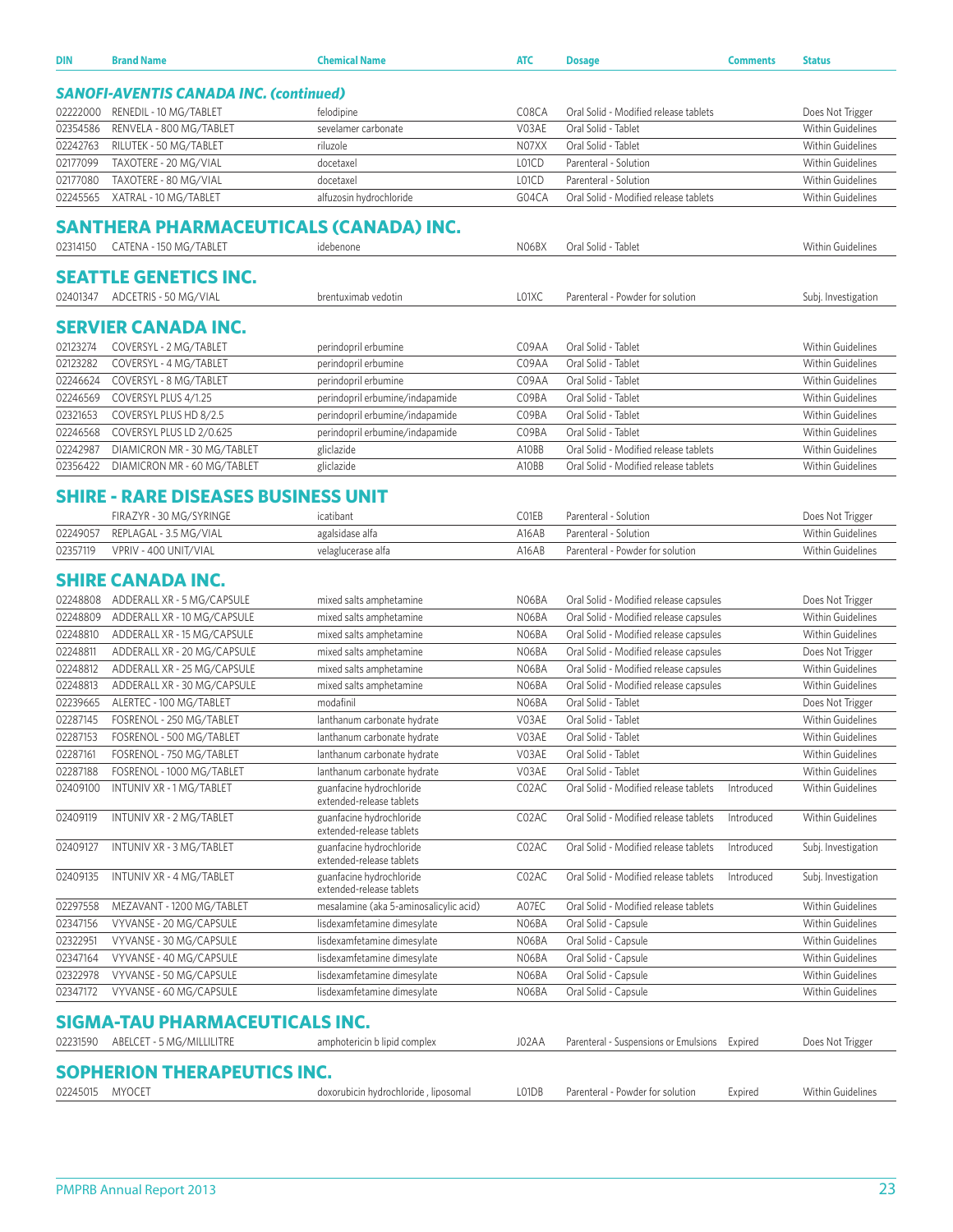| DIN<br>the property of the control of the control of | ыш | AT | ____ | . | natus<br>. |
|------------------------------------------------------|----|----|------|---|------------|
|                                                      |    |    |      |   |            |

## **SUNOVION PHARMACEUTICALS CANADA INC.**

| 02246533 | ANGIOMAX - 250 MG/VIAL       | bivalirudin              | BO1AE              | Parenteral - Powder for solution      | Does Not Trigger         |
|----------|------------------------------|--------------------------|--------------------|---------------------------------------|--------------------------|
| 02299909 | CUBICIN - 500 MG/VIAL        | daptomycin               | J01XX              | Parenteral - Powder for solution      | <b>Within Guidelines</b> |
| 02387751 | LATUDA - 40 MG/TABLET        | lurasidone hydrochloride | N05AE              | Oral Solid - Tablet                   | <b>Within Guidelines</b> |
| 02387778 | LATUDA - 80 MG/TABLET        | lurasidone hydrochloride | N05AE              | Oral Solid - Tablet                   | <b>Within Guidelines</b> |
| 02387786 | LATUDA - 120 MG/TABLET       | lurasidone hydrochloride | N05AE              | Oral Solid - Tablet                   | <b>Within Guidelines</b> |
| 02262347 | NIASPAN - 500 MG/TABLET      | niacin                   | C <sub>10</sub> AD | Oral Solid - Modified release tablets | <b>Within Guidelines</b> |
| 02262339 | NIASPAN - 1000 MG/TABLET     | niacin                   | C10AD              | Oral Solid - Modified release tablets | Does Not Trigger         |
| 02309254 | NIASPAN FCT - 500 MG/TABLET  | niacin                   | C <sub>10</sub> AD | Oral Solid - Modified release tablets | <b>Within Guidelines</b> |
| 02309262 | NIASPAN FCT - 750 MG/TABLET  | niacin                   | C <sub>10</sub> AD | Oral Solid - Modified release tablets | <b>Within Guidelines</b> |
| 02309289 | NIASPAN FCT - 1000 MG/TABLET | niacin                   | C10AD              | Oral Solid - Modified release tablets | <b>Within Guidelines</b> |

## **SWEDISH ORPHAN BIOVITRUM, SOBI AB**

| 02274221 | KEPIVANCE - 6.25 MG/VIAL        | palifermin | V03AF | Parenteral - Powder for solution | Does Not Trigger  |
|----------|---------------------------------|------------|-------|----------------------------------|-------------------|
| 02245913 | KINERET - 100 MG/SYRINGE        | anakinra   | 04AA  | Parenteral - Solution            | Does Not Trigger  |
|          | 02240229 STEMGEN - 1.88 MG/VIAL | ancestim   | .03AA | Parenteral - Powder for solution | Within Guidelines |

#### **TAKEDA CANADA INC.**

| 02242572 | ACTOS - 15 MG/TABLET      | pioglitazone hydrochloride              | A10BG | Oral Solid - Tablet                      |            | <b>Within Guidelines</b> |
|----------|---------------------------|-----------------------------------------|-------|------------------------------------------|------------|--------------------------|
| 02242573 | ACTOS - 30 MG/TABLET      | pioglitazone hydrochloride              | A10BG | Oral Solid - Tablet                      |            | Within Guidelines        |
| 02242574 | ACTOS - 45 MG/TABLET      | pioglitazone hydrochloride              | A10BG | Oral Solid - Tablet                      |            | <b>Within Guidelines</b> |
| 02285606 | ALVESCO - 100 MCG/DOSE    | ciclesonide                             | R03BA | Pulmonary - Metered dose<br>preparations |            | <b>Within Guidelines</b> |
| 02285614 | ALVESCO - 200 MCG/DOSE    | ciclesonide                             | R03BA | Pulmonary - Metered dose<br>preparations |            | Within Guidelines        |
| 02359456 | DAXAS - 500 MCG/TABLET    | roflumilast                             | R03DX | Oral Solid - Tablet                      |            | Within Guidelines        |
| 02354950 | DEXILANT - 30 MG/CAPSULE  | dexlansoprazole                         | A02BC | Oral Solid - Modified release capsules   |            | <b>Within Guidelines</b> |
| 02354969 | DEXILANT - 60 MG/CAPSULE  | dexlansoprazole                         | A02BC | Oral Solid - Modified release capsules   |            | Within Guidelines        |
| 02381389 | EDARBI - 40 MG/TABLET     | azilsartan medoxomil                    | C09CA | Oral Solid - Tablet                      |            | <b>Within Guidelines</b> |
| 02381397 | EDARBI - 80 MG/TABLET     | azilsartan medoxomil                    | C09CA | Oral Solid - Tablet                      |            | <b>Within Guidelines</b> |
| 02397749 | EDARBYCLOR 40/12.5        | azilsartan medoxomil and chlorthalidone | C09DA | Oral Solid - Tablet                      | Introduced | <b>Within Guidelines</b> |
| 02397765 | EDARBYCLOR 40/25          | azilsartan medoxomil and chlorthalidone | C09DA | Oral Solid - Tablet                      | Introduced | <b>Within Guidelines</b> |
| 02397757 | EDARBYCLOR 80/12.5        | azilsartan medoxomil and chlorthalidone | C09DA | Oral Solid - Tablet                      | Introduced | Within Guidelines        |
| 02303671 | OMNARIS - 50 MCG/DOSE     | ciclesonide                             | R03BA | Nasal - Metered dose preparations        |            | <b>Within Guidelines</b> |
| 02404311 | OMNARIS HFA - 50 MCG/DOSE | ciclesonide nasal aerosol               | R03BA | Nasal - Aerosol                          | Introduced | Does Not Trigger         |
| 02239616 | PANTO IV - 40 MG/VIAL     | pantoprazole sodium                     | A02BC | Parenteral - Powder for solution         |            | Within Guidelines        |
| 02241804 | PANTOLOC - 20 MG/TABLET   | pantoprazole sodium                     | A02BC | Oral Solid - Tablet                      |            | Does Not Trigger         |
| 02229453 | PANTOLOC - 40 MG/TABLET   | pantoprazole sodium                     | A02BC | Oral Solid - Tablet                      |            | Subj. Investigation      |
| 02267233 | TECTA - 40 MG/TABLET      | pantoprazole magnesium                  | A02BC | Oral Solid - Tablet                      |            | Subj. Investigation      |
| 02357380 | ULORIC - 80 MG/TABLET     | febuxostat                              | M04AA | Oral Solid - Tablet                      |            | Within Guidelines        |

### **TEVA CANADA INNOVATION G.P.-S.E.N.C.**

|          | 02284642 AZILECT - 0.5 MG/TABLET | rasagiline mesylate    | N04BD              | Oral Solid - Tablet   |         | Within Guidelines |
|----------|----------------------------------|------------------------|--------------------|-----------------------|---------|-------------------|
|          | 02284650 AZILECT - 1 MG/TABLET   | rasagiline mesylate    | N04BD              | Oral Solid - Tablet   |         | Within Guidelines |
| 02245619 | COPAXONE - 20 MG/SYRINGE         | glatiramer acetate     | LO3AX              | Parenteral - Solution |         | <b>VCU</b>        |
|          | 02257084 FROVA - 2.5 MG/TABLET   | frovatriptan succinate | NO <sub>2</sub> CC | Oral Solid - Tablet   | Expired | Within Guidelines |

### **TEVA CANADA LIMITED**

| 02078627 | RATIO-ACYCLOVIR - 200 MG/TABLET       | acyclovir                | J05AB              | Oral Solid - Tablet   | Does Not Trigger         |
|----------|---------------------------------------|--------------------------|--------------------|-----------------------|--------------------------|
| 02078635 | RATIO-ACYCLOVIR - 400 MG/TABLET       | acyclovir                | J05AB              | Oral Solid - Tablet   | <b>Within Guidelines</b> |
| 02243026 | RATIO-BRIMONIDINE - 2 MG/MILLILITRE   | brimonidine tartrate     | SO1EA              | Ophthalmic - Solution | <b>Within Guidelines</b> |
| 02242656 | RATIO-CEFUROXIME - 250 MG/TABLET      | cefuroxime axetil        | J01DC              | Oral Solid - Tablet   | Within Guidelines        |
| 02242657 | RATIO-CEFUROXIME - 500 MG/TABLET      | cefuroxime axetil        | J01DC              | Oral Solid - Tablet   | <b>Within Guidelines</b> |
| 02250039 | RATIO-FENOFIBRATE MC - 200 MG/CAPSULE | fenofibrate              | C <sub>10</sub> AB | Oral Solid - Capsule  | <b>Within Guidelines</b> |
| 02247461 | RATIO-KETOROLAC - 5 MG/MILLILITRE     | ketorolac tromethamine   | SO <sub>1</sub> BC | Ophthalmic - Solution | <b>Within Guidelines</b> |
| 02243352 | RATIO-LAMOTRIGINE - 25 MG/TABLET      | lamotrigine              | N03AX              | Oral Solid - Tablet   | Does Not Trigger         |
| 02243353 | RATIO-LAMOTRIGINE - 100 MG/TABLET     | lamotrigine              | N03AX              | Oral Solid - Tablet   | <b>Within Guidelines</b> |
| 02260867 | RATIO-OMEPRAZOLE - 20 MG/TABLET       | omeprazole magnesium     | A02BC              | Oral Solid - Tablet   | <b>Within Guidelines</b> |
| 02247810 | RATIO-PAROXETINE - 10 MG/TABLET       | paroxetine hydrochloride | N06AB              | Oral Solid - Tablet   | Within Guidelines        |
| 02247811 | RATIO-PAROXETINE - 20 MG/TABLET       | paroxetine hydrochloride | N06AB              | Oral Solid - Tablet   | <b>Within Guidelines</b> |
| 02294265 | RATIO-TAMSULOSIN - 0.4 MG/CAPSULE     | tamsulosin hydrochloride | G04CA              | Oral Solid - Capsule  | <b>Within Guidelines</b> |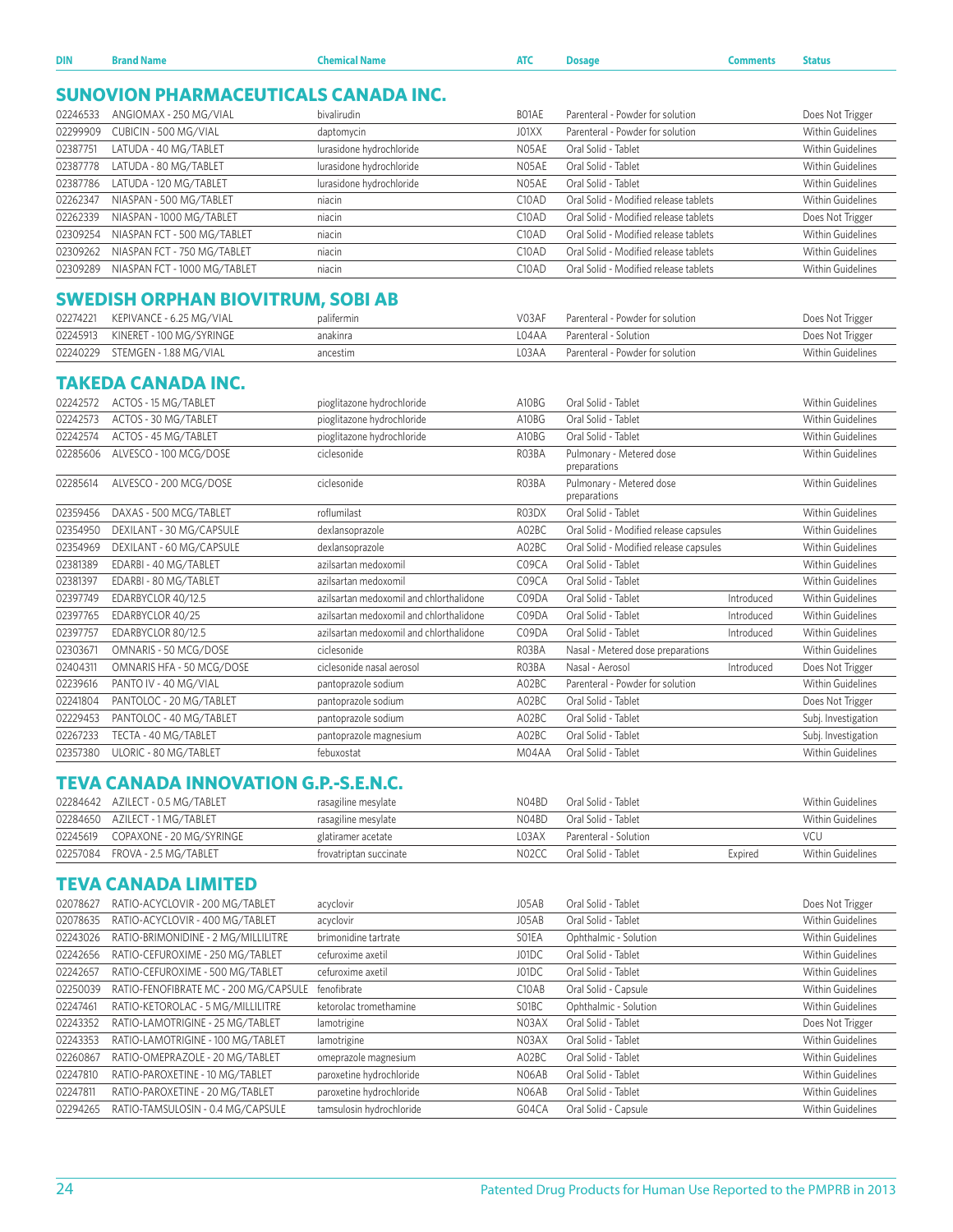| DIN                                        | <b>Brand Name</b>                        | <b>Chemical Name</b>             | <b>ATC</b>         | <b>Dosage</b>                                   | <b>Comments</b> | <b>Status</b>            |  |  |
|--------------------------------------------|------------------------------------------|----------------------------------|--------------------|-------------------------------------------------|-----------------|--------------------------|--|--|
| <b>TRIBUTE PHARMACEUTICALS CANADA LTD.</b> |                                          |                                  |                    |                                                 |                 |                          |  |  |
|                                            | 02381680 CAMBIA - 50 MG/POUCH            | diclofenac potassium             | M01AB              | Oral Liquid - Powder for solution               |                 | Within Guidelines        |  |  |
|                                            | TRITON PHARMA INC.                       |                                  |                    |                                                 |                 |                          |  |  |
|                                            |                                          |                                  |                    |                                                 |                 |                          |  |  |
| 02087286                                   | ALKERAN - 50 MG/VIAL                     | melphalan                        | L01AA              | Parenteral - Powder for solution                |                 | <b>Within Guidelines</b> |  |  |
| 02243837                                   | VANIQA - 139 MG/GRAM                     | eflornithine hydrochloride       | D <sub>11</sub> AX | Topical - Cream                                 |                 | <b>Within Guidelines</b> |  |  |
|                                            | <b>TYCO HEALTHCARE GROUP CANADA INC.</b> |                                  |                    |                                                 |                 |                          |  |  |
| 02242986                                   | OPTIMARK - 330.9 MG/MILLILITRE           | gadoversetamide                  | V08CA              | Parenteral - Solution                           |                 | Does Not Trigger         |  |  |
|                                            |                                          |                                  |                    |                                                 |                 |                          |  |  |
|                                            | UCB CANADA INC.                          |                                  |                    |                                                 |                 |                          |  |  |
| 02331675                                   | CIMZIA - 200 MG/MILLILITRE               | certolizumab pegol               | L04AB              | Parenteral - Powder for solution                |                 | Within Guidelines        |  |  |
| 02247027                                   | KEPPRA - 250 MG/TABLET                   | levetiracetam                    | N03AX              | Oral Solid - Tablet                             |                 | <b>Within Guidelines</b> |  |  |
| 02247028                                   | KEPPRA - 500 MG/TABLET                   | levetiracetam                    | N03AX              | Oral Solid - Tablet                             |                 | Within Guidelines        |  |  |
| 02247029                                   | KEPPRA - 750 MG/TABLET                   | levetiracetam                    | N03AX              | Oral Solid - Tablet                             |                 | <b>Within Guidelines</b> |  |  |
| 02403900                                   | NEUPRO - 2 MG/PATCH                      | rotigotine                       | N04BC              | Topical - Patches                               | Introduced      | <b>Within Guidelines</b> |  |  |
| 02403927                                   | NEUPRO - 4 MG/PATCH                      | rotigotine                       | N04BC              | Topical - Patches                               | Introduced      | <b>Within Guidelines</b> |  |  |
| 02403935                                   | NEUPRO - 6 MG/PATCH                      | rotigotine                       | N04BC              | Topical - Patches                               | Introduced      | <b>Within Guidelines</b> |  |  |
| 02403943                                   | NEUPRO - 8 MG/PATCH                      | rotigotine                       | N04BC              | Topical - Patches                               | Introduced      | <b>Within Guidelines</b> |  |  |
| 02357666                                   | VIMPAT - 10 MG/MILLILITRE                | lacosamide                       | N03AX              | Parenteral - Solution                           |                 | Does Not Trigger         |  |  |
| 02357615                                   | VIMPAT - 50 MG/TABLET                    | lacosamide                       | N03AX              | Oral Solid - Tablet                             |                 | <b>Within Guidelines</b> |  |  |
| 02357623                                   | VIMPAT - 100 MG/TABLET                   | lacosamide                       | N03AX              | Oral Solid - Tablet                             |                 | Does Not Trigger         |  |  |
| 02357631                                   | VIMPAT - 150 MG/TABLET                   | lacosamide                       | N03AX              | Oral Solid - Tablet                             |                 | <b>Within Guidelines</b> |  |  |
| 02357658                                   | VIMPAT - 200 MG/TABLET                   | lacosamide                       | N03AX              | Oral Solid - Tablet                             |                 | <b>Within Guidelines</b> |  |  |
|                                            |                                          |                                  |                    |                                                 |                 |                          |  |  |
|                                            | VALEANT CANADA LP                        |                                  |                    |                                                 |                 |                          |  |  |
| 02281074                                   | ACZONE - 50 MG/GRAM                      | dapsone                          | D <sub>10</sub> AX | Topical - Gel                                   |                 | Within Guidelines        |  |  |
| 02232570                                   | AIROMIR - 0.1 MCG/DOSE                   | salbutamol sulphate              | R03AC              | Pulmonary - Metered dose<br>preparations        |                 | <b>Within Guidelines</b> |  |  |
| 02320924                                   | ALREX - 2 MG/MILLILITRE                  | loteprednol etabonate            | S01BA              | Ophthalmic - Suspension                         |                 | <b>Within Guidelines</b> |  |  |
| 02336847                                   | BESIVANCE - 6 MG/MILLILITRE              | besifloxacin                     | S01AX              | Ophthalmic - Suspension                         |                 | Within Guidelines        |  |  |
| 02359685                                   | BIACNA 1.2/0.025                         | clindamycin phosphate/tretinoin  | D10AF              | Topical - Gel                                   |                 | Does Not Trigger         |  |  |
| 02238162                                   | DIASTAT - 5 MG/MILLILITRE                | diazepam                         | N05BA              | Rectal - Other                                  |                 | Does Not Trigger         |  |  |
| 02247238                                   | ELIDEL - 10 MG/GRAM                      | pimecrolimus                     | D <sub>11</sub> AX | Topical - Cream                                 |                 | Within Guidelines        |  |  |
| 02268493                                   | GLUMETZA - 500 MG/TABLET                 | metformin hydrochloride          | A10BA              | Oral Solid - Modified release tablets           |                 | Within Guidelines        |  |  |
| 02300451                                   | GLUMETZA - 1000 MG/TABLET                | metformin hydrochloride          | A10BA              | Oral Solid - Modified release tablets           |                 | Within Guidelines        |  |  |
| 02373955                                   | LODALIS - 625 MG/TABLET                  | colesevelam hydrochloride        | C10AC              | Oral Solid - Tablet                             |                 | Subj. Investigation      |  |  |
| 02221802                                   | LOPROX - 10 MG/GRAM                      | ciclopirox olamine               | D01AE              | Topical - Cream                                 |                 | Subj. Investigation      |  |  |
| 02221810                                   | LOPROX - 10 MG/MILLILITRE                | ciclopirox olamine               | D01AE              | Topical - Liquid                                |                 | Subj. Investigation      |  |  |
| 02321114                                   | LOTEMAX - 5 MG/MILLILITRE                | loteprednol etabonate            | S01BA              | Ophthalmic - Suspension                         |                 | Within Guidelines        |  |  |
| 02133326                                   | MIOCHOL-E - 20 MG/VIAL                   | acetylcholine chloride           | SO1EB              | Ophthalmic - Powder for solution                |                 | Within Guidelines        |  |  |
| 02125226                                   | NIDAGEL - 7.5 MG/GRAM                    | metronidazole                    | G01AF              | Vaginal - Gel                                   |                 | Does Not Trigger         |  |  |
| 02299194                                   | RALIVIA - 100 MG/TABLET                  | tramadol hydrochloride           | N02AX              | Oral Solid - Modified release tablets           |                 | Within Guidelines        |  |  |
| 02299208                                   | RALIVIA - 200 MG/TABLET                  | tramadol hydrochloride           | N02AX              | Oral Solid - Modified release tablets           |                 | Within Guidelines        |  |  |
| 02299216                                   | RALIVIA - 300 MG/TABLET                  | tramadol hydrochloride           | NO <sub>2</sub> AX | Oral Solid - Modified release tablets           |                 | Within Guidelines        |  |  |
| 02306980                                   | RETISERT - 0.59 MG/IMPLANT               | fluocinolone acetonide           | S01BA              | Ophthalmic - Modified release<br>ocular devices |                 | Within Guidelines        |  |  |
| 02231150                                   | TIAZAC - 120 MG/CAPSULE                  | diltiazem hydrochloride          | C08DB              | Oral Solid - Modified release capsules          |                 | Within Guidelines        |  |  |
| 02231151                                   | TIAZAC - 180 MG/CAPSULE                  | diltiazem hydrochloride          | C08DB              | Oral Solid - Modified release capsules          |                 | Within Guidelines        |  |  |
| 02231152                                   | TIAZAC - 240 MG/CAPSULE                  | diltiazem hydrochloride          | C08DB              | Oral Solid - Modified release capsules          |                 | Within Guidelines        |  |  |
| 02231154                                   | TIAZAC - 300 MG/CAPSULE                  | diltiazem hydrochloride          | C08DB              | Oral Solid - Modified release capsules          |                 | Does Not Trigger         |  |  |
| 02231155                                   | TIAZAC - 360 MG/CAPSULE                  | diltiazem hydrochloride          | C08DB              | Oral Solid - Modified release capsules          |                 | Within Guidelines        |  |  |
| 02256738                                   | TIAZAC XC - 120 MG/TABLET                | diltiazem hydrochloride          | C08DB              | Oral Solid - Modified release tablets           |                 | Within Guidelines        |  |  |
| 02256746                                   | TIAZAC XC - 180 MG/TABLET                | diltiazem hydrochloride          | C08DB              | Oral Solid - Modified release tablets           |                 | Within Guidelines        |  |  |
| 02256754                                   | TIAZAC XC - 240 MG/TABLET                | diltiazem hydrochloride          | C08DB              | Oral Solid - Modified release tablets           |                 | Within Guidelines        |  |  |
| 02256762                                   | TIAZAC XC - 300 MG/TABLET                | diltiazem hydrochloride          | C08DB              | Oral Solid - Modified release tablets           |                 | Within Guidelines        |  |  |
| 02256770                                   | TIAZAC XC - 360 MG/TABLET                | diltiazem hydrochloride          | C08DB              | Oral Solid - Modified release tablets           |                 | Within Guidelines        |  |  |
| 02237825                                   | WELLBUTRIN SR - 150 MG/TABLET            | bupropion hydrochloride          | N07BA              | Oral Solid - Modified release tablets           |                 | Within Guidelines        |  |  |
| 02275090                                   | WELLBUTRIN XL - 150 MG/TABLET            | bupropion hydrochloride          | N07BA              | Oral Solid - Modified release tablets           |                 | Within Guidelines        |  |  |
| 02275104                                   | WELLBUTRIN XL - 300 MG/TABLET            | bupropion hydrochloride          | N07BA              | Oral Solid - Modified release tablets           |                 | Within Guidelines        |  |  |
|                                            | 02404044 XERESE 50/10                    | acyclovir 5% & hydrocortisone 1% | D06BB              | Topical - Cream                                 | Introduced      | Within Guidelines        |  |  |